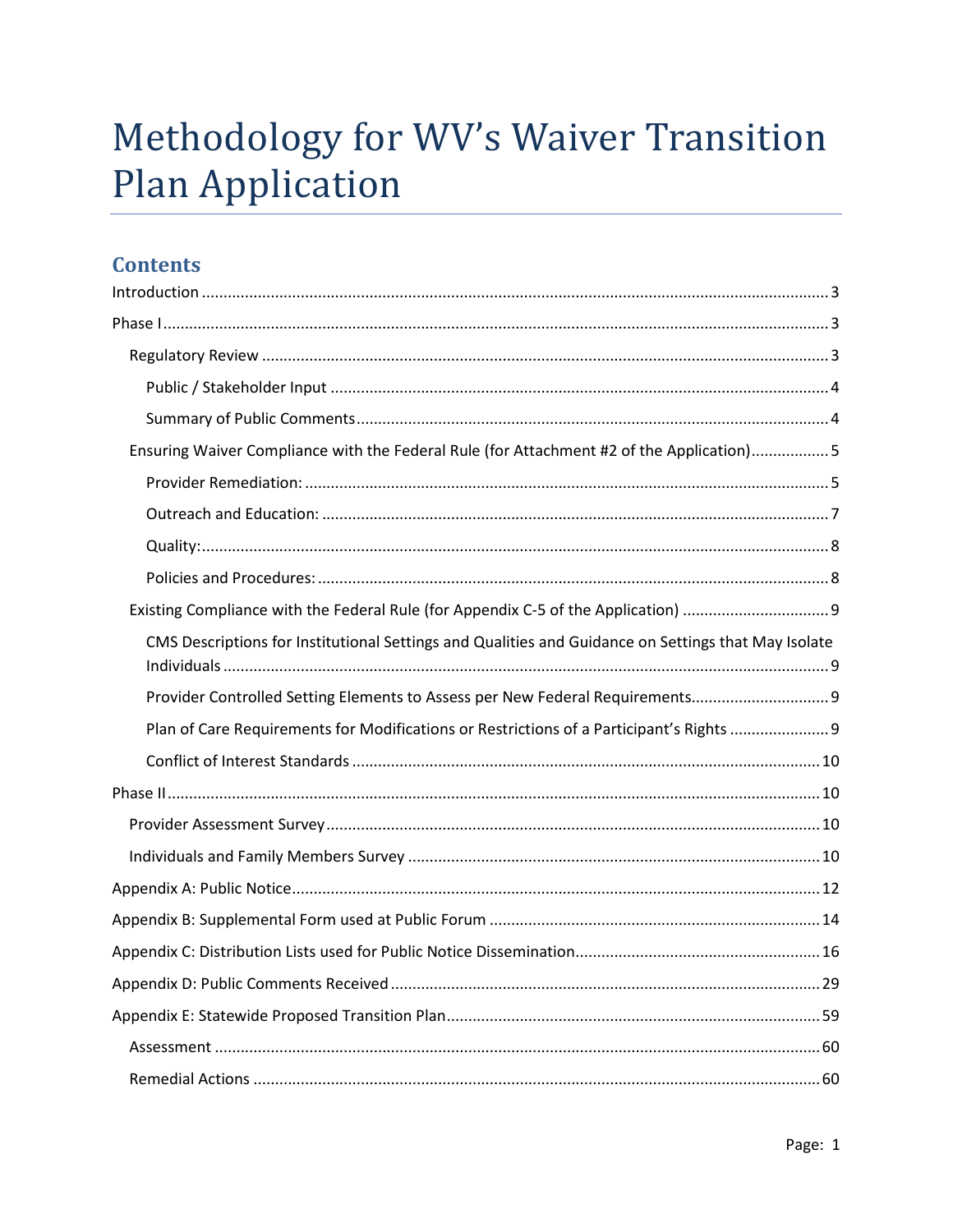| Appendix I: Cover Letter for Individuals and Family Members Survey (ADW, TBI, I/DD) 78 |  |
|----------------------------------------------------------------------------------------|--|
| Appendix J: Individuals and Family Members Survey Questions for ADW/TBI (draft)        |  |
|                                                                                        |  |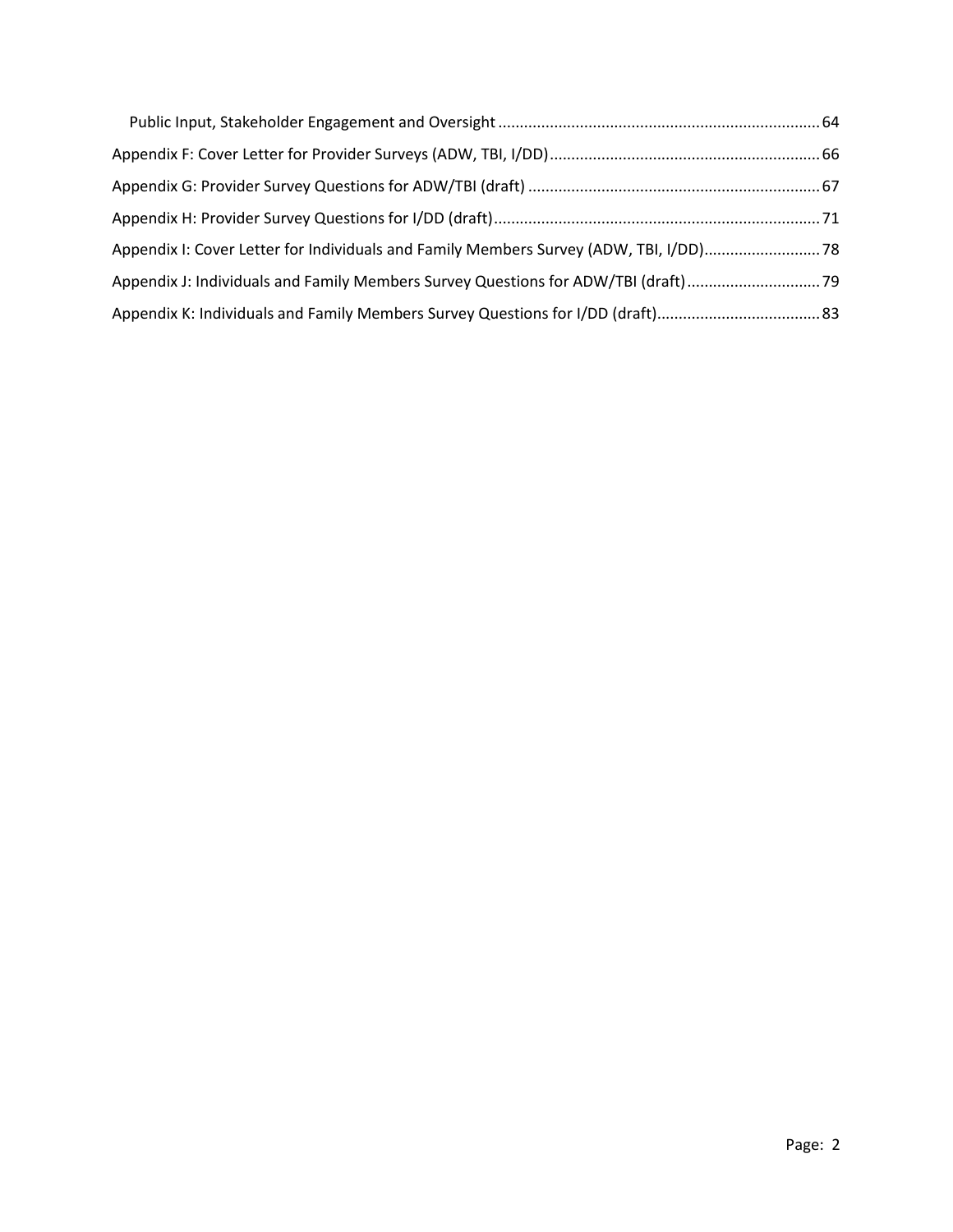# <span id="page-2-0"></span>**Introduction**

In January 2014, the Centers for Medicare & Medicaid Services promulgated a final federal rule (CMS-2249-F and CMS 2296-F) to ensure that individuals receiving long term services and supports (LTSS) through home and community based services (HCBS) programs under 1915(c) and 1915(i) have full access to the greater community, including opportunities to seek employment and work in competitive integrated settings, engage in community life, control personal finances and receive services in the community to the same degree as individuals not receiving Medicaid HCBS.

West Virginia underwent the process of developing a transition plan pursuant to 42 CFR 441.301(c)(6) that contains the actions the state will take to bring all West Virginia waivers into compliance with requirements set forth in 42 CFR 441.301(c)(4-5). West Virginia intends to work with the various providers, participants, guardians, and other stakeholders engaged in HCBS to implement the proposed transition plan. This document summarizes the steps West Virginia's Bureau for Medical Services (BMS) undertook to develop the transition plans as well as planned activities related to compliance.

# <span id="page-2-1"></span>**Phase I**

## <span id="page-2-2"></span>**Regulatory Review**

To begin the transition plan development process, BMS conducted a regulatory review of the HCBS system by analyzing the current West Virginia waivers impacted by the new rule (**Exhibit 1**) as well as the waivers' supporting documentation (operation manuals, authorizing legislation, waiver applications, etc.). The state used CMS guidance documents, particularly ["Summary of Regulatory Requirements for](http://www.medicaid.gov/Medicaid-CHIP-Program-Information/By-Topics/Long-Term-Services-and-Supports/Home-and-Community-Based-Services/Downloads/Requirements-for-Home-and-Community-Settings.pdf)  [Home and Community Based Settings"](http://www.medicaid.gov/Medicaid-CHIP-Program-Information/By-Topics/Long-Term-Services-and-Supports/Home-and-Community-Based-Services/Downloads/Requirements-for-Home-and-Community-Settings.pdf) to guide the analysis.

#### **Exhibit 1**

| <b>HCBS Waiver</b>                                           | <b>Services/Setting Type</b>                                                                                                                                                                                                                                                                                      | Original<br>Approval<br>Date | <b>Effective</b><br>Date | <b>Expiration</b><br>Date |
|--------------------------------------------------------------|-------------------------------------------------------------------------------------------------------------------------------------------------------------------------------------------------------------------------------------------------------------------------------------------------------------------|------------------------------|--------------------------|---------------------------|
| <b>Aged and Disabled</b><br><b>Waiver Program</b>            | <b>Case Management</b><br>$\bullet$<br>Personal Assistance/Homemaker<br>$\bullet$<br>Service                                                                                                                                                                                                                      | 07/01/1985                   | 07/01/2010               | 06/30/2015                |
| Intellectual/<br>Developmental<br><b>Disabilities Waiver</b> | <b>Facility Based Day Habilitation</b><br>$\bullet$<br>Participant - Centered Support<br>Respite<br><b>Service Coordination</b><br><b>Supported Employment</b><br>Electronic Monitoring/Surveillance<br>System and On-Site Response<br><b>Skilled Nursing - Nursing Services</b><br>by a Licensed Practical Nurse | 07/01/1985                   | 07/01/2010               | 06/30/2015                |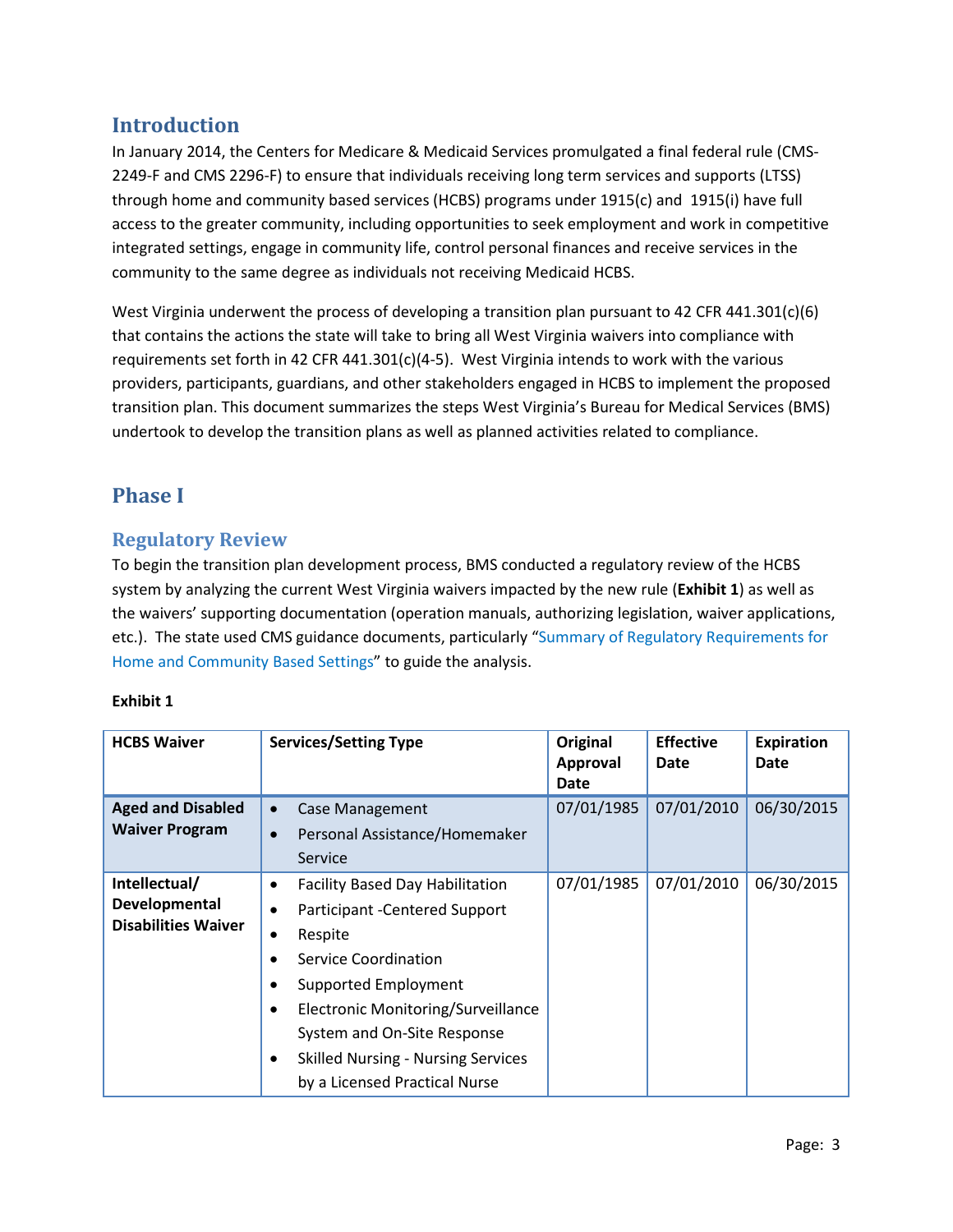| <b>Traumatic Brain</b>                  | Case Management                    |  | 12/23/2011 02/01/2012 01/31/2015 |
|-----------------------------------------|------------------------------------|--|----------------------------------|
| <b>Injury Waiver</b><br><b>Services</b> | <b>Personal Attendant Services</b> |  |                                  |

During this review process, BMS conducted interviews of key West Virginia staff conducting waiver implementation to identify strengths and areas for potential growth for the state for inclusion within the report and transition plan.

### <span id="page-3-0"></span>**Public / Stakeholder Input**

To promote transparency and encourage stakeholder buy-in and input, West Virginia BMS solicited public / stakeholder input through two main channels: website and a public form.

#### *Website*

From the period of November 26 to December 26, 2014, West Virginians were invited to comment on the proposed statewide and waiver-specific transition plans drafted by BMS. A new webpage was linked from the HCBS home page of the BMS website and was developed for the posting the public notice (**Appendix A**). In addition to the current waivers and proposed transition plans, individuals could also access materials related to background information/documents on the new rule, multiple contact information channels to provide comment (email, phone and mailing address) on the public notice webpage. Upon posting the public notice to the website, BMS widely circulated the link and an invitation to comment to multiple ListServ and contacts (**Appendix C**).

### *Public forum*

On December 12, 2014, BMS hosted a public forum to invite the general public to comment on the proposed transition plans. Meeting minutes were captured for the purpose of documenting public comment and has been included in full the list of comments received (**Appendix D**). Due to the public and open nature of the forum, BMS was unable to predict the level of attendee turnout. In the event that the forum would result in a very large turnout of stakeholders, BMS offered a supplemental comment form (**Appendix B**) to collect additional comments/feedback from attendees who may not have an opportunity to speak during the meeting. The meeting was advertised via many ListServ and contacts (**Appendix C**) as soon as the venue was secured. All background/informational materials posted to the BMS website were also offered at the public form.

#### <span id="page-3-1"></span>**Summary of Public Comments**

Several comments from the general public, including from family members, providers and advocacy organizations, were submitted via email. In addition, feedback was provided during the public forum. The feedback received informed BMS that additional details around provider capacity, provider training was needed in the plan. In addition, considerations were submitted for BMS regarding communication and information dissemination to the public. If the comment received was not addressed in the transition plan, BMS plans to incorporate the feedback in future related activities. The list of public comments received as well as how BMS has addressed comments is provided in **Appendix D**.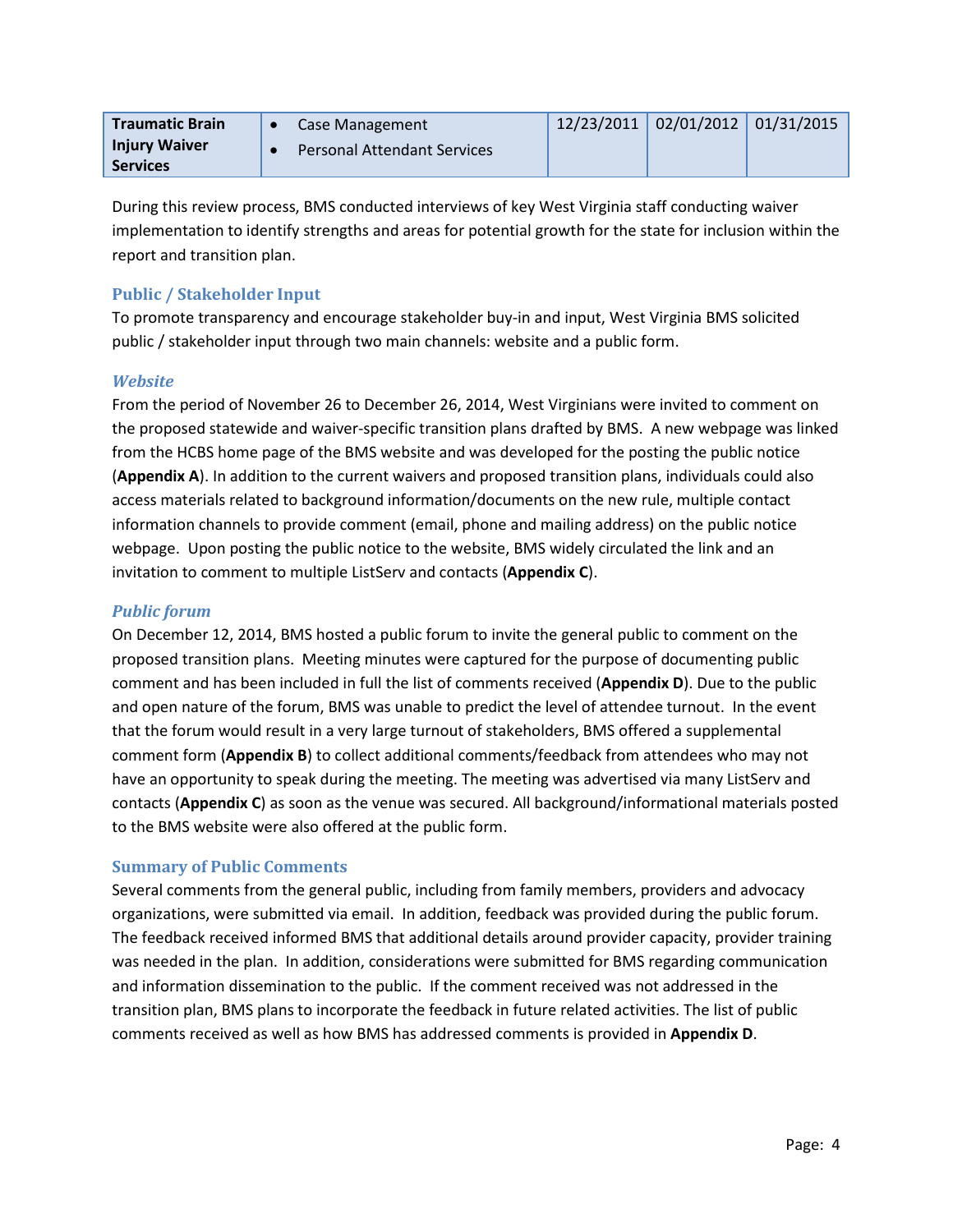# <span id="page-4-0"></span>**Ensuring Waiver Compliance with the Federal Rule (for Attachment #2 of the Application)**

In addition to identifying assessment activities and opportunities to solicit ongoing stakeholder input, BMS identified opportunities for remedial actions to bring the ADW, TBI and IDD waivers in compliance with the final rule. The remedial actions proposed in the statewide transition plan include activities under the following compliance areas: Provider Remediation (including Residential and Non-residential); Outreach and Education; Quality; and Policies and Procedures.

<span id="page-4-1"></span>

| <b>Provider Remediation:</b> |
|------------------------------|
|                              |

| <b>Applicable</b>                        | Compliance                                       | <b>Action Item</b>                                                                                                                                                                                                                                                                                                                                                                                                                                                                                                                                                                                           | <b>Start</b>          | End                    | <b>Person</b>                                                                                                                                             |
|------------------------------------------|--------------------------------------------------|--------------------------------------------------------------------------------------------------------------------------------------------------------------------------------------------------------------------------------------------------------------------------------------------------------------------------------------------------------------------------------------------------------------------------------------------------------------------------------------------------------------------------------------------------------------------------------------------------------------|-----------------------|------------------------|-----------------------------------------------------------------------------------------------------------------------------------------------------------|
| <b>Waiver</b><br>ADW, TBI,<br><b>IDD</b> | Area<br>Provider<br>Remediation -<br>Residential | $\bullet$<br>Incorporate the outcomes of the<br>assessment of settings within<br>existing licensure and certification<br>processes to identify existing<br>settings as well as potential new<br>settings in development that may<br>not meet the requirements of the<br>rule.                                                                                                                                                                                                                                                                                                                                | <b>Date</b><br>1/2/16 | <b>Date</b><br>6/30/16 | Responsible<br>Bureau for<br><b>Medical Services</b><br>with assistance<br>from individual<br><b>Waiver Quality</b><br>Councils                           |
| <b>IDD</b>                               | Provider<br>Remediation-<br>Non-Residential      | Develop strategies for moving<br>$\bullet$<br>away from more congregate<br>employment to naturally occurring<br>learning environments and access<br>to community activities and<br>events. Build upon the supported<br>employment model by including<br>more person-centered and<br>inclusionary supports including<br>access to a variety of settings for<br>participants to interact with non-<br>disabled individuals (other than<br>those individuals who are<br>providing services to the<br>participant) to the same extent<br>that individuals employed in<br>comparable positions would<br>interact. | 7/1/15                | 6/30/20                | Bureau for<br>Medical<br>Services, IDDW<br>QIA, ASO and<br><b>WV Employment</b><br>First through<br>WV<br>Developmental<br><b>Disabilities</b><br>Council |
| <b>IDD</b>                               | Provider<br>Remediation                          | $\bullet$<br>Using lessons learned from the<br>state's MFP program, develop a<br>process for helping individuals to<br>transition to new settings as<br>appropriate.                                                                                                                                                                                                                                                                                                                                                                                                                                         | 7/1/15                | 6/30/20                | Bureau for<br>Medical<br>Services, IDD<br>Waiver QIA and<br>ASO and WV<br><b>MFP</b>                                                                      |
| <b>IDD</b>                               | Provider<br>Remediation                          | Building upon the MFP program,<br>$\bullet$<br>develop a housing strategic plan to<br>address the potential need for<br>transition to new housing as well<br>as prepare the LTSS system for<br>future need.                                                                                                                                                                                                                                                                                                                                                                                                  | 7/1/15                | 6/30/20                | Bureau for<br>Medical<br>Services, IDD<br>Waiver QIA and<br>ASO and WV<br><b>MFP</b>                                                                      |
| <b>IDD</b>                               | Provider<br>Remediation                          | Work with the stakeholder group<br>$\bullet$<br>to<br>a)<br>Identify challenges and                                                                                                                                                                                                                                                                                                                                                                                                                                                                                                                          | 7/1/15                | 6/30/20                | Bureau for<br>Medical<br>Services, IDD<br>Waiver QIA and                                                                                                  |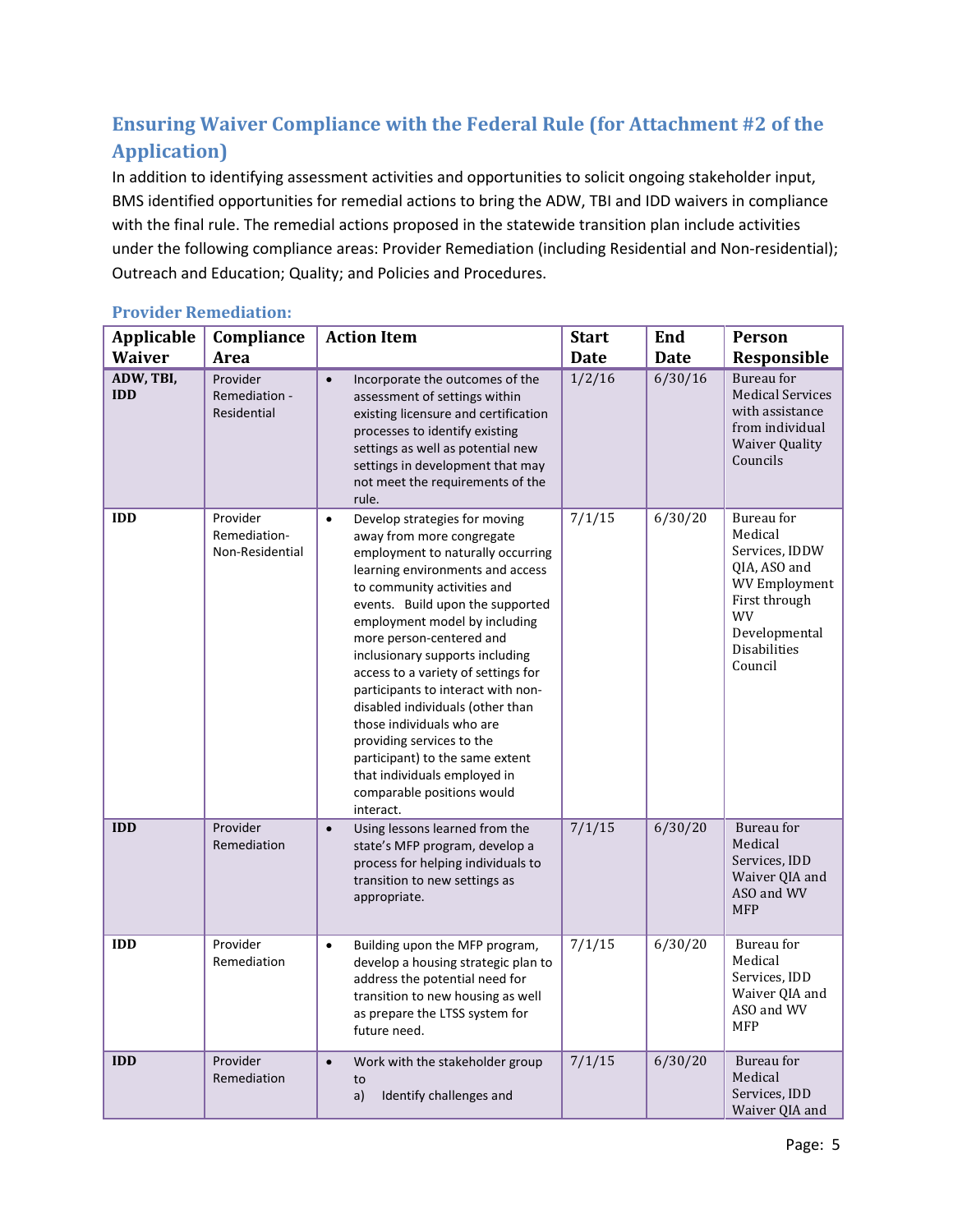|                         |                         | potential solutions to support<br>provider changes that may be<br>necessary.<br>develop a toolkit for provider<br>b)<br>use that includes housing<br>resources and person-<br>centered planning strategies.                                                                                                                                                                                                                          |          |         | ASO and WV<br><b>MFP</b>                                                                                                  |
|-------------------------|-------------------------|--------------------------------------------------------------------------------------------------------------------------------------------------------------------------------------------------------------------------------------------------------------------------------------------------------------------------------------------------------------------------------------------------------------------------------------|----------|---------|---------------------------------------------------------------------------------------------------------------------------|
| <b>IDD</b>              | Provider<br>Remediation | Require provider owned or<br>$\bullet$<br>controlled residences to ensure<br>residents rights are protected by<br>legally binding agreements (lease<br>or other).                                                                                                                                                                                                                                                                    | 7/1/15   | 6/30/20 | Bureau for<br>Medical<br>Services, IDD<br>Waiver QIA and<br>ASO and WV<br><b>MFP</b>                                      |
| <b>IDD</b>              | Provider<br>Remediation | Develop a transition plan approval<br>$\bullet$<br>process which requires the<br>provider to submit progress<br>reports on the implementation of<br>the specific setting identified.                                                                                                                                                                                                                                                 | 7/1/15   | 6/30/20 | Bureau for<br>Medical<br>Services, IDD<br>Waiver QIA and<br>ASO                                                           |
| <b>IDD</b>              | Provider<br>Remediation | Prepare a formal letter indicating<br>$\bullet$<br>the need for the provider to<br>develop a transition plan for EACH<br>setting. Include guidance and a<br>template transition plan that<br>requires action steps and timelines<br>for compliance.                                                                                                                                                                                  | 7/1/15   | 6/30/20 | Bureau for<br>Medical<br>Services, IDD<br>Waiver QIA and<br>AS <sub>O</sub>                                               |
| <b>IDD</b>              | Provider<br>Remediation | Develop a plan to manage non-<br>$\bullet$<br>compliance with the transition<br>plans submitted by providers (e.g.<br>disenrollment, sanctions). Include<br>a decision flow and timeline within<br>the management plan. Connect<br>the plan with the quality<br>improvement system. Assist<br>providers in either becoming<br>compliant or being terminated as a<br>provider of HCBS because they are<br>unable to become compliant. | 7/1/15   | 6/30/20 | Bureau for<br>Medical<br>Services, IDD<br>Waiver QIA and<br>AS <sub>O</sub>                                               |
| <b>IDD</b>              | Provider<br>Remediation | Develop template leases, written<br>$\bullet$<br>agreements or addendums to<br>support providers in documenting<br>protections and appeals<br>comparable to those provided<br>under West Virginia landlord<br>tenant law. Ensure that written<br>language describes the required<br>environment to comply such as<br>locked doors and use of common<br>areas.                                                                        | 7/1/15   | 6/30/20 | Bureau for<br>Medical<br>Services, IDD<br>Waiver QIA and<br>ASO and WV<br><b>MFP</b>                                      |
| ADW, TBI,<br><b>IDD</b> | Provider<br>Remediation | Strengthen enrollment and re-<br>$\bullet$<br>enrollment procedures to identify<br>settings that may have indicators<br>of non-compliance and require<br>more thorough review.                                                                                                                                                                                                                                                       | 10/20/14 | 6/30/20 | Bureau for<br><b>Medical Services</b><br>and the<br>appropriate<br>Waiver's<br>Administrative<br>Services<br>Organization |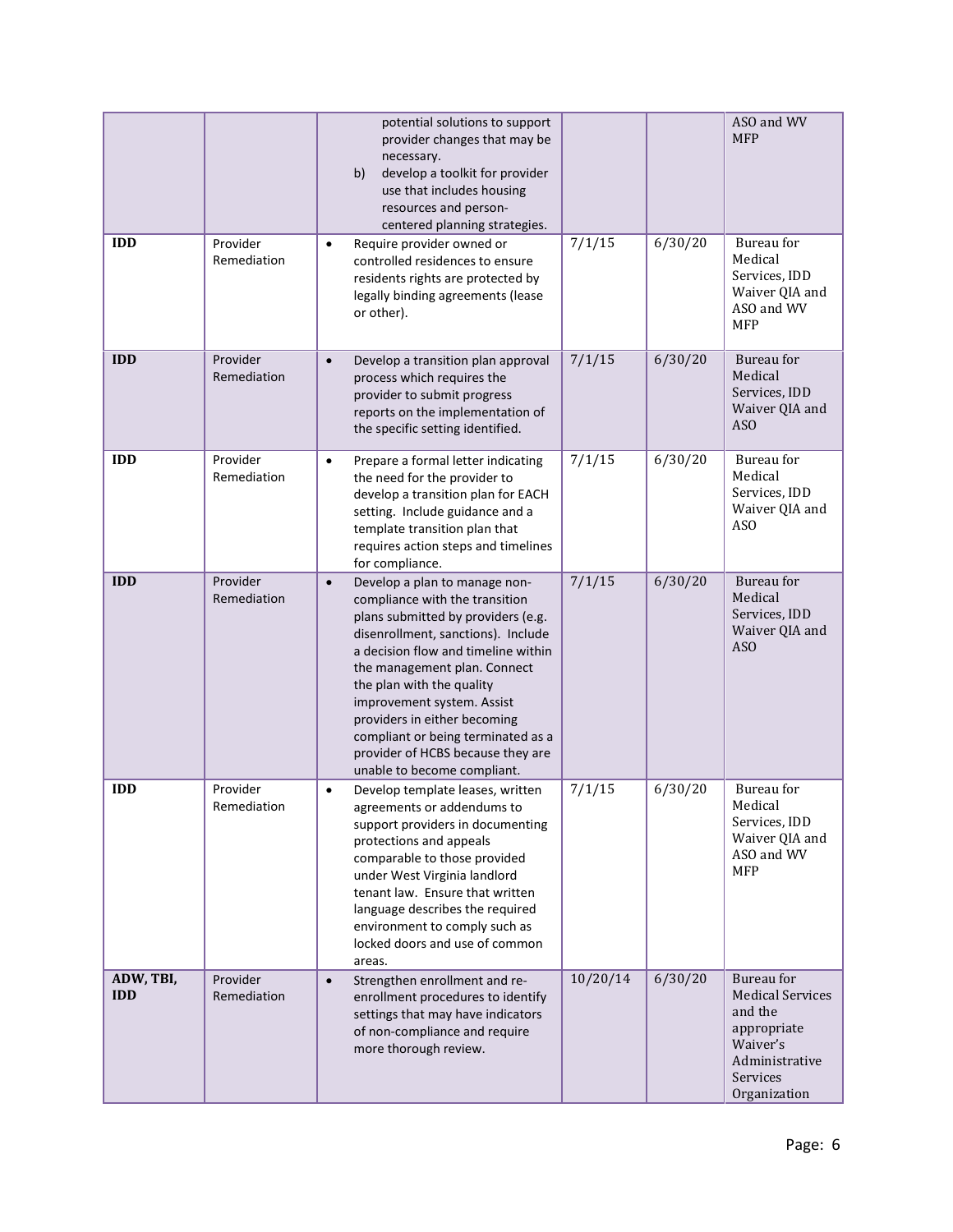|  |  | $\sim$ 0.0 |
|--|--|------------|
|  |  |            |

## <span id="page-6-0"></span>**Outreach and Education:**

| <b>Applicable</b><br><b>Waiver</b> | Compliance<br>Area        | <b>Action Item</b>                                                                                                                                                                                                                                  | <b>Start</b><br><b>Date</b> | End<br><b>Date</b> | <b>Person</b><br>Responsible                                                                                                                       |
|------------------------------------|---------------------------|-----------------------------------------------------------------------------------------------------------------------------------------------------------------------------------------------------------------------------------------------------|-----------------------------|--------------------|----------------------------------------------------------------------------------------------------------------------------------------------------|
| ADW, TBI,<br><b>IDD</b>            | Outreach and<br>Education | Provide training to<br>$\bullet$<br>licensure/certification staff,<br>individuals and family members on<br>new settings requirements.                                                                                                               | 7/1/15                      | 6/30/20            | Bureau for<br><b>Medical Services</b><br>and the<br>appropriate<br>Waiver's<br>Administrative<br>Services<br>Organization<br>(ASO)                 |
| ADW, TBI,<br><b>IDD</b>            | Outreach and<br>Education | Conduct a webinar series to<br>$\bullet$<br>highlight the settings<br>requirements (residential, non-<br>residential including principles of<br>person-centered planning). Post<br>webinar archives on BMS website.                                 | 7/1/15                      | 6/30/20            | Bureau for<br>Medical<br>Services,<br>appropriate<br>Waiver QIA and<br>AS <sub>O</sub>                                                             |
| ADW, TBI,<br><b>IDD</b>            | Outreach and<br>Education | Provide strategic technical<br>$\bullet$<br>assistance by issuing fact sheets,<br>FAQ's and responding to questions<br>related to the implementation of<br>the transition plan (action steps,<br>timelines, and available technical<br>assistance). | 7/1/15                      | 6/30/20            | Bureau for<br>Medical<br>Services,<br>appropriate<br>Waiver QIA and<br>AS <sub>O</sub>                                                             |
| ADW, TBI,<br><b>IDD</b>            | Outreach and<br>Education | Provide training to enrollment<br>$\bullet$<br>staff to heighten scrutiny of new<br>providers/facilities.                                                                                                                                           | 7/1/15                      | 6/30/20            | Bureau for<br>Medical<br>Services,<br>appropriate<br>Waiver ASO and<br>Office of Health<br>Facility and<br>Licensure<br>(OHFLAC), if<br>applicable |
| ADW, TBI,<br><b>IDD</b>            | Outreach and<br>Education | Develop and include ongoing<br>$\bullet$<br>provider training on rights,<br>protections, person-centered<br>thinking, and community inclusion.                                                                                                      | 7/1/15                      | 6/30/20            | Bureau for<br>Medical<br>Services,<br>appropriate<br>Waiver QIA and<br>ASO.                                                                        |
| ADW, TBI,<br><b>IDD</b>            | Outreach and<br>Education | Provide training to quality<br>$\bullet$<br>improvement system on new<br>settings outcomes measures and                                                                                                                                             | 7/1/15                      | 6/30/20            | Bureau for<br>Medical<br>Services,<br>appropriate<br>Waiver QIA and<br><b>ASO</b>                                                                  |
| ADW, TBI,<br><b>IDD</b>            | Outreach and<br>Education | Update applicable Member<br>$\bullet$<br>Handbooks to strengthen person<br>centered HCBS requirements.                                                                                                                                              | 7/1/15                      | 6/30/20            | Bureau for<br>Medical<br>Services,<br>appropriate<br>Waiver QIA and<br>ASO                                                                         |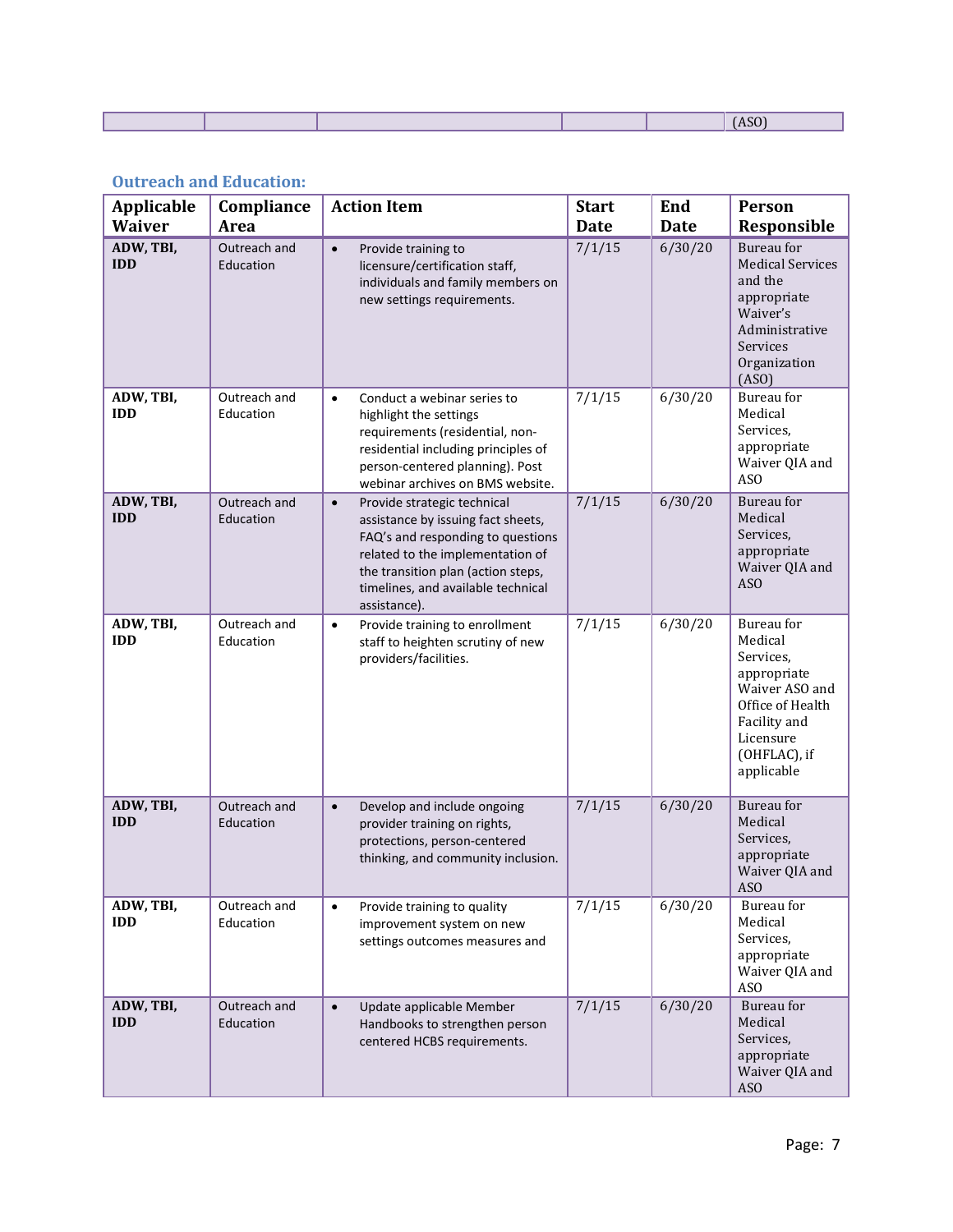## <span id="page-7-0"></span>**Quality:**

| Applicable<br><b>Waiver</b> | Compliance<br>Area | <b>Action Item</b>                                                                                                                                                                                                                                                                                                                                                                                                                                                                                                    | <b>Start</b><br><b>Date</b> | End<br><b>Date</b> | Person<br>Responsible                                                                  |
|-----------------------------|--------------------|-----------------------------------------------------------------------------------------------------------------------------------------------------------------------------------------------------------------------------------------------------------------------------------------------------------------------------------------------------------------------------------------------------------------------------------------------------------------------------------------------------------------------|-----------------------------|--------------------|----------------------------------------------------------------------------------------|
| ADW, TBI,<br><b>IDD</b>     | Quality            | <b>Quality Measures</b><br>$\bullet$<br>Develop or revise on-site<br>a.<br>monitoring tools to meet<br>compliance (e.g.<br>opportunities for<br>"informed" choice,<br>choice of roommate and<br>setting, freedom from<br>coercion).<br>b.<br>Include outcomes<br>measures on settings<br>within the current 1915c<br>waiver quality<br>improvement system.<br><b>Build community</b><br>c.<br>character indicators<br>within the 6 CMS Quality<br>Assurances reviewed<br>through the provider<br>self-review process. | 7/1/15                      | 6/30/20            | Bureau for<br>Medical<br>Services,<br>appropriate<br>Waiver QIA and<br>AS <sub>O</sub> |
| ADW, TBI,<br><b>IDD</b>     | Quality            | Expand upon the QIA council to<br>$\bullet$<br>include responsibility to monitor<br>data associated with meeting<br>transition plan action items and<br>outcomes data. Establish a<br>baseline of outcomes data and<br>measure throughout transition<br>plan implementation.                                                                                                                                                                                                                                          | 7/1/15                      | 6/30/20            | Bureau for<br>Medical<br>Services,<br>appropriate<br>Waiver QIA and<br>AS <sub>O</sub> |
| ADW, TBI,<br><b>IDD</b>     | Quality            | Crosswalk quality assurance tools<br>$\bullet$<br>against settings characteristics and<br>person-centered planning<br>requirements to identify areas of<br>potential enhancement to the<br>quality improvement system.                                                                                                                                                                                                                                                                                                | 7/1/15                      | 6/30/20            | Bureau for<br>Medical<br>Services.<br>appropriate<br>Waiver QIA and<br>AS <sub>O</sub> |

## <span id="page-7-1"></span>**Policies and Procedures:**

| Applicable    | Compliance                 | <b>Action Item</b>                                                                                                                                                                                                                                            | <b>Start</b> | End     | <b>Person</b>                                                               |
|---------------|----------------------------|---------------------------------------------------------------------------------------------------------------------------------------------------------------------------------------------------------------------------------------------------------------|--------------|---------|-----------------------------------------------------------------------------|
| <b>Waiver</b> | Area                       |                                                                                                                                                                                                                                                               | Date         | Date    | Responsible                                                                 |
| <b>IDD</b>    | Policies and<br>Procedures | Modify regulations to ensure<br>$\bullet$<br>community characteristics are<br>reflected across IDD waiver<br>services with particular attention<br>on ISS, group homes and<br>specialized family care homes as<br>well as facility based day<br>habilitation. | 7/1/15       | 6/30/20 | Bureau for<br>Medical<br>Services, IDD<br>Waiver QIA and<br>AS <sub>O</sub> |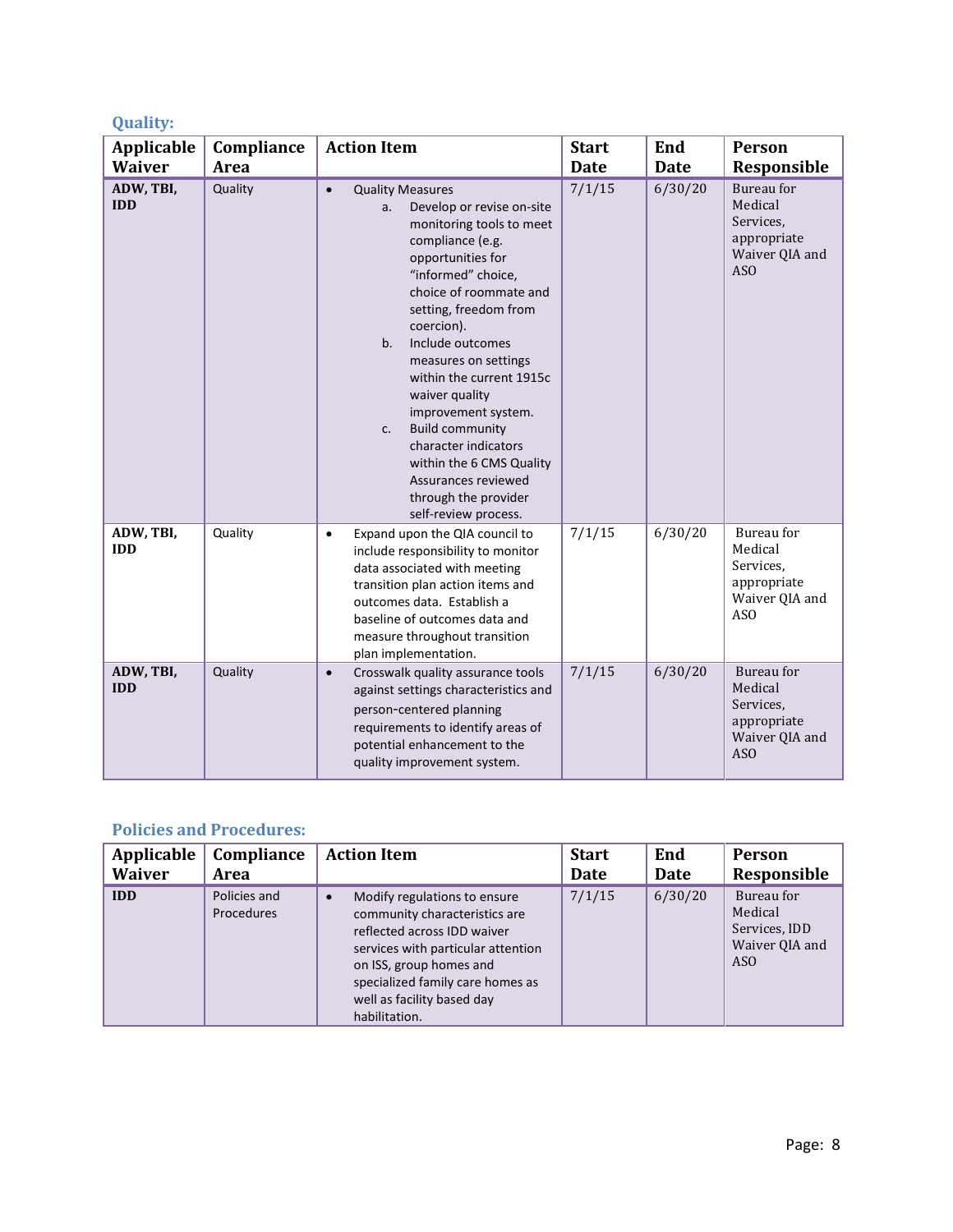# <span id="page-8-0"></span>**Existing Compliance with the Federal Rule (for Appendix C-5 of the Application)**

During the regulatory analysis, BMS identified settings or services that did not require transition. This section provides details on those settings and services and is organized by sections under the regulatory requirements for home and community based settings:

- CMS Descriptions for Institutional Settings and Qualities and Guidance on Settings that May Isolate Individuals
- Provider Controlled Setting Elements to Assess per New Federal Requirements
- Plan of Care Requirements for Modifications or Restrictions of a Participant's Rights; and
- Conflict of Interest Standards.

## <span id="page-8-1"></span>**CMS Descriptions for Institutional Settings and Qualities and Guidance on Settings that May Isolate Individuals**

- The following IDD services are compliant with, or not subject to, the regulation as it relates to settings within the IDD waiver: Service Coordination and Patient-Centered Support. Additionally, the Respite: Agency service clearly specifies that it is not available in medical hospitals, nursing homes, psychiatric hospitals or rehabilitative facilities located either within or outside of a medical hospital which is in full support of the characteristics outlined in rule.
- Services offered in both the ADW and TBI waiver appear to be offered in non-institutional settings compliant with the regulation.

#### <span id="page-8-2"></span>**Provider Controlled Setting Elements to Assess per New Federal Requirements**

- The state code for the IDD waiver provides clear guidance surrounding bedroom size, furnishings and quality and goes beyond what is typical for similar regulation found in other states.
- The state code for the IDD waiver also requires licensed behavioral health centers to be accessible and compliant with Title III of the Americans with Disabilities Act.
- Supported Employment Services within the IDD waiver "are services that enable individuals to engage in paid, competitive employment, in integrated community settings. The services are for individuals who have barriers to obtaining employment due to the nature and complexity of their disabilities. The services are designed to assist individuals for whom competitive employment at or above the minimum wage is unlikely without such support and services and need ongoing support based upon the member's level of need." This service is fully compliant with community integration standards outlined in the requirements.

## <span id="page-8-3"></span>**Plan of Care Requirements for Modifications or Restrictions of a Participant's Rights**

- The ADW has participant-directed goods and services that align with CMS HCBS guidelines and address person centered requirements.
- The IDD system has a broad and very easy to understand member handbook that can be used to build upon West Virginia person-centered practices.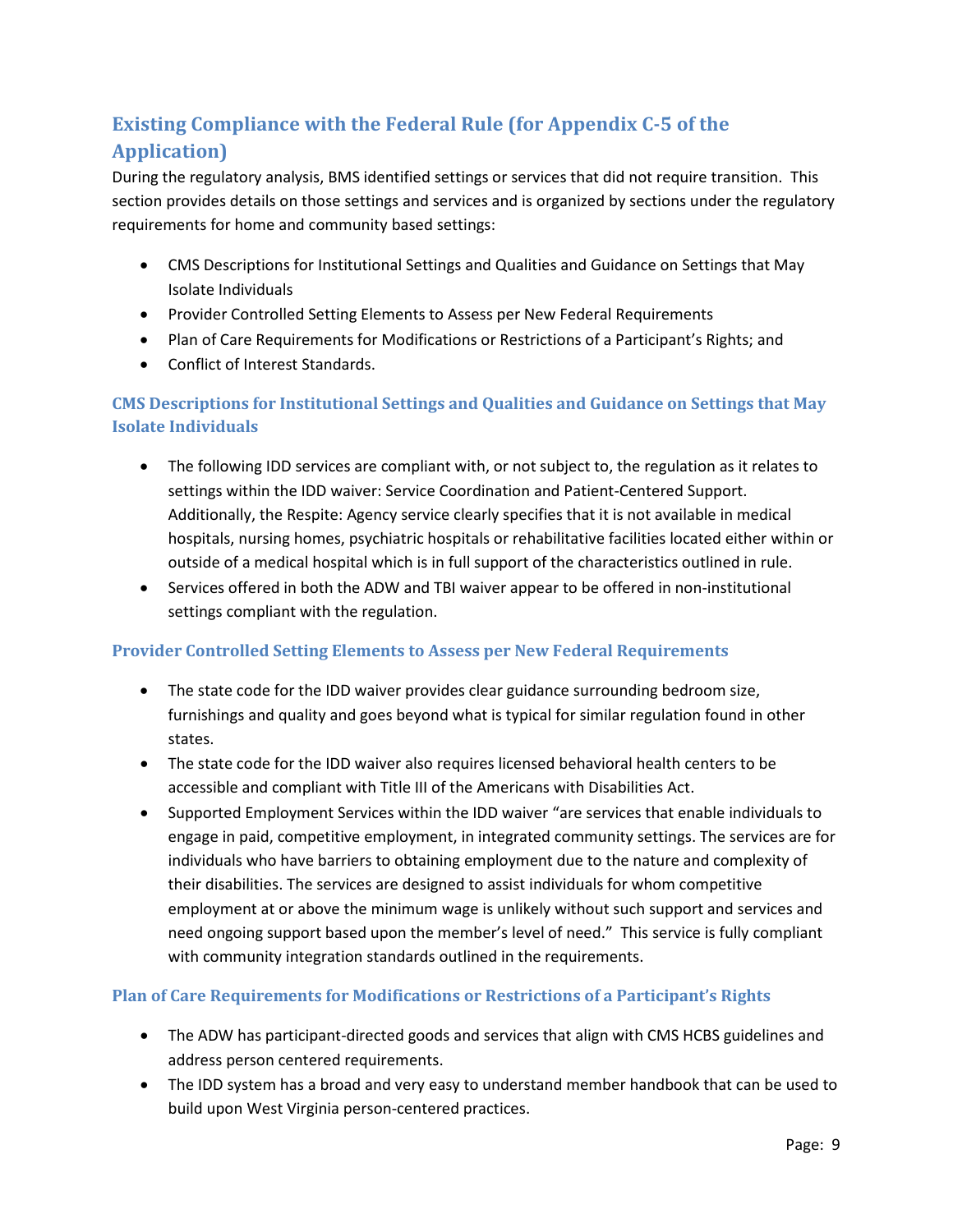- The IDD waiver manual provides a broad list of rights granted to waiver participants. These address more general, program-wide protections rather than rights associated with or pertaining to any particular service.
- The TBI waiver manual provides a broad list of rights granted to waiver participants. These address more general, program-wide protections rather than rights associated with or pertaining to any particular service. Additionally, Chapter 512 of the Provider Manual indicates that goals and objectives are "focused on providing services that are person-centered, that promote choice, independence, participant-direction, respect, and dignity and community integration."
- For all three waiver programs, the role of the Human Rights Committee (HRC) appears to provide a firm foundation to the overall protection of basic rights and any restrictions needed to ensure health and welfare.
- The Service Coordination service supports the requirements of the HCBS rule in principle given that the definition specifies that along with the member, service coordination is "a life-long, person-centered, goal-oriented process for coordinating the supports (both natural and paid), range of services, instruction and assistance needed by persons with developmental disabilities…designed to ensure accessibility, accountability and continuity of support and services…. also ensures that the maximum potential and productivity of a member is utilized in making meaningful choices with regard to their life and their inclusion in the community".

## <span id="page-9-0"></span>**Conflict of Interest Standards**

- The ADW and TBI waiver program includes guidance that prevents entities and/or individuals that have responsibility for service plan development from providing other direct waiver services to the participant.
- The current language for the TBI and ADW waiver programs appear to meet the requirements of CMS.

# <span id="page-9-1"></span>**Phase II**

## <span id="page-9-2"></span>**Provider Assessment Survey**

As part of this transition plan development process, all providers will be required to complete a webbased provider assessment survey (Appendix G and H). The purpose of the survey is to identify potential sites or settings that risk being noncompliant with the final rule. The survey has been drafted and will be finalized (pending approval from the Secretary) by March 30, 2015. The survey will then be circulated from 4/1/2015 to 10/1/2015. As surveys are completed, BMS will review the submitted information and conduct site visits for sites or settings that are not compliant. The anticipated timeframe for site visits is 10/1/2015 to 9/30/2016.

## <span id="page-9-3"></span>**Individuals and Family Members Survey**

In addition to surveying providers of waiver services, BMS will also survey individuals receiving waiver services and their family members (Appendix J and K). The survey for individuals in receipt of waiver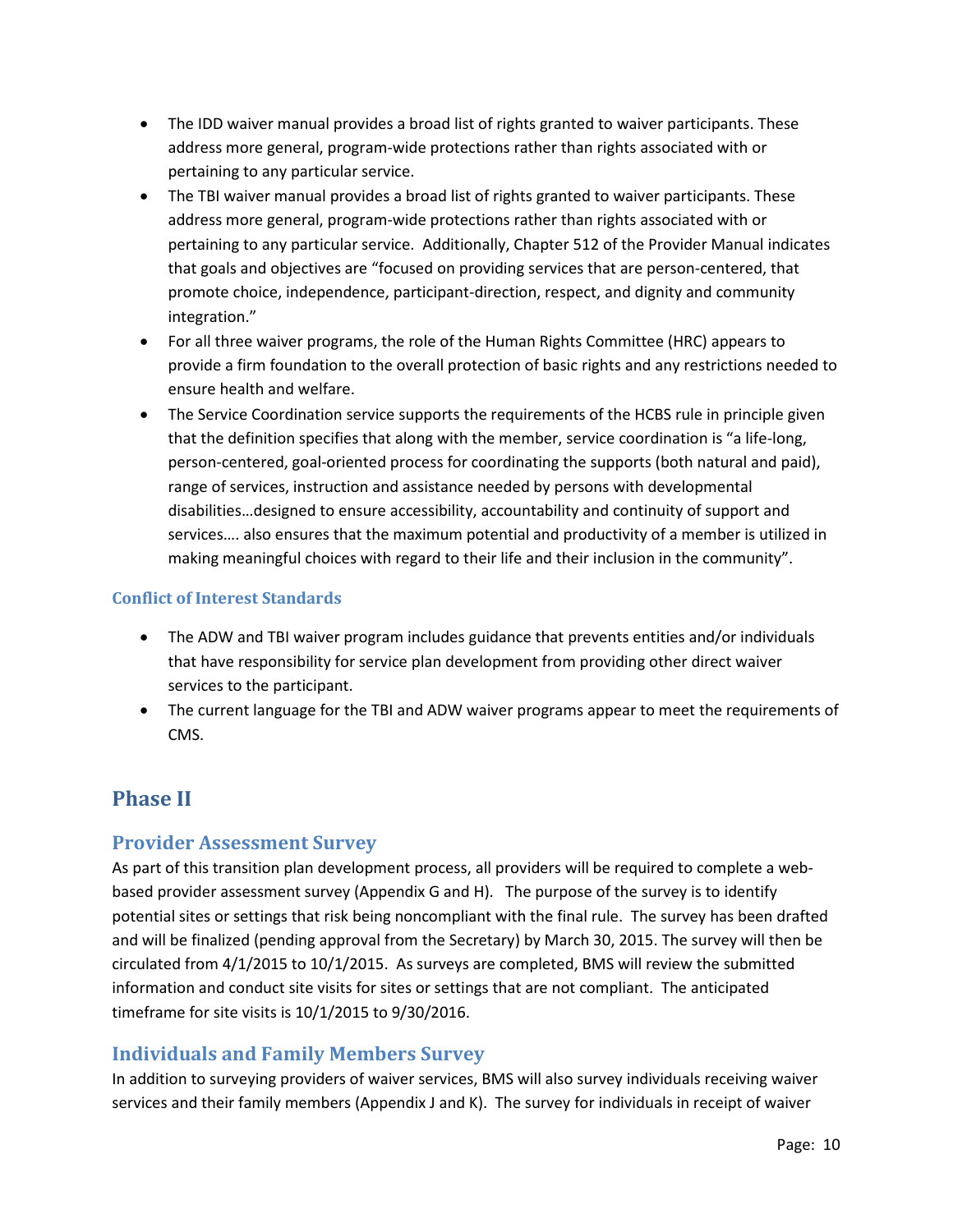services and their families will primarily be conducted through a handout survey (with follow-up reminders). To develop the survey, BMS solicited input from state agency partners overseeing waiver service implementation. The survey collection period will remain open and during the state's five year transition period from 4/1/2015 to 6/30/2020.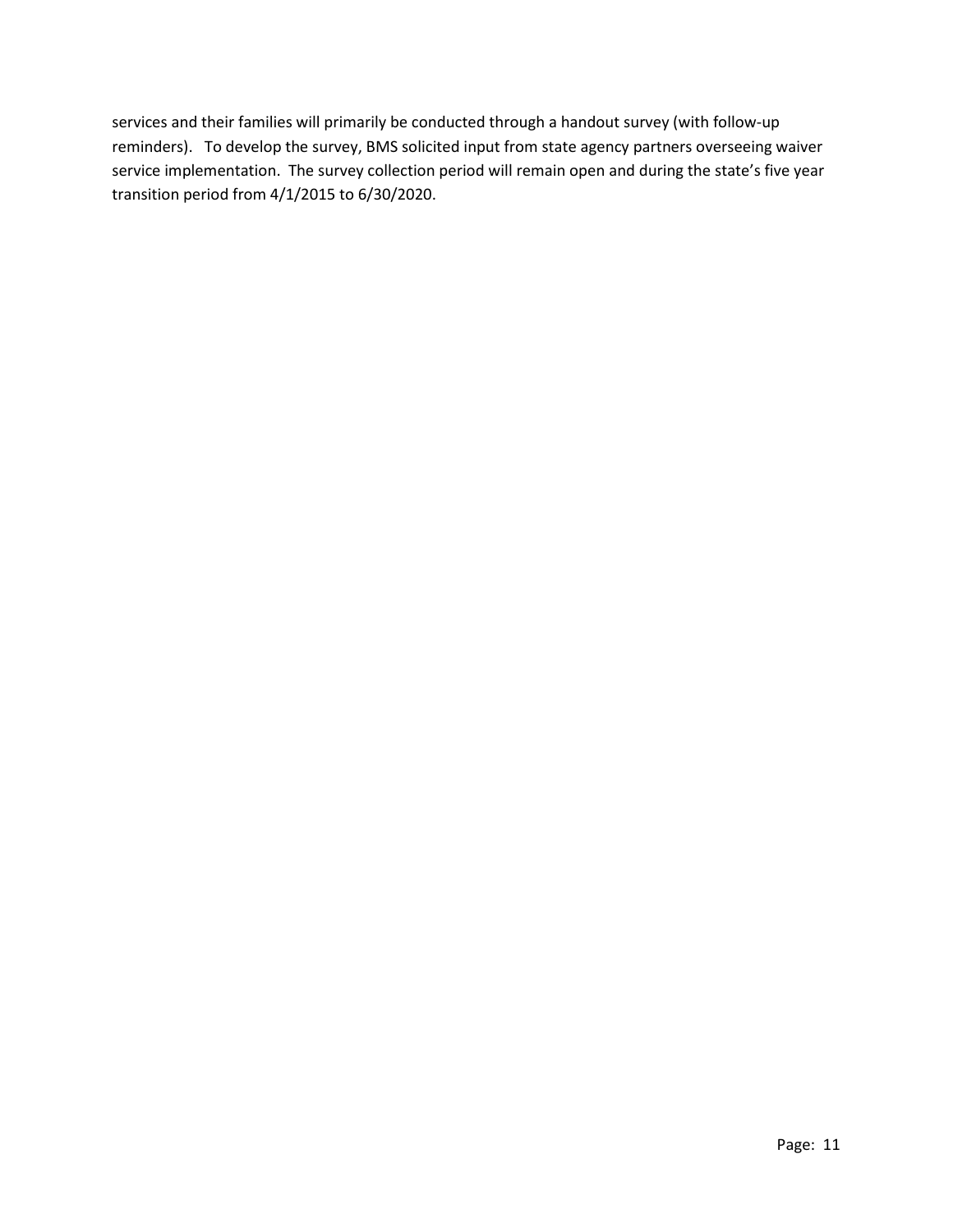# <span id="page-11-0"></span>**Appendix A: Public Notice**

Information about the Public Notice and comment time period was published to the WVDHHR, Bureau for Medical Services HCBS Page[: http://www.dhhr.wv.gov/bms/hcbs/Pages/default.aspx](http://www.dhhr.wv.gov/bms/hcbs/Pages/default.aspx)

The URL for the public notice was:<http://www.dhhr.wv.gov/bms/hcbs/HCBSSTP/Pages/default.aspx> . The public notice language is below.

## **Home and Community Based Services Information About New Rule**

The Centers for Medicare & Medicaid Services (CMS) recently released new regulations and guidance on the delivery of home and community-based services (HCBS) offered through Medicaid waiver programs. Through this new rule, CMS intends to ensure that individuals receiving HCBS through Medicaid waivers have full access to integrated, community living including receiving services in the most integrated setting possible. To increase understanding of the rule for individuals receiving services, family members and providers, the West Virginia Bureau for Medical Services will post information and relevant materials on this webpage.

To fully implement the new rule from CMS, West Virginia must submit a transition plan for the each Medicaid waiver offering HCBS to ensure compliance of the new rule. The Bureau for Medical Services is soliciting comments on the draft Transition Plans until **December 26, 2014**. There is one transition plan for each waiver. The transition plans will be combined into one Statewide Transition Plan. Comments from the public will be used to complete the final Statewide Transition Plan to submit to CMS.

Please email [WVWaiverTransitions@wv.gov](mailto:WVWaiverTransitions@wv.gov) to submit comments and indicate to which waiver(s) your comments pertain or mail comments to:

> Bureau for Medical Services ATTN: WV HCBS Waiver Transition Plan *(Indicate the waiver(s) to which the comments pertain)* 350 Capitol Street, Room 251 Charleston, WV 25301

Links to the draft Statewide Transition Plan, waiver-specific transition plans and other supporting documents for review are provided in the links below.

#### **Draft Transition Plans**

[Public Notice](http://www.dhhr.wv.gov/bms/hcbs/HCBSSTP/Pages/Public-Notice.aspx) [Statewide Transition Plan](http://www.dhhr.wv.gov/bms/hcbs/HCBSSTP/Documents/WV%20Statewide%20Transistion%20Plan%20-%20All%20Waivers.pdf) [ADW Transition Plan](http://www.dhhr.wv.gov/bms/hcbs/HCBSSTP/Documents/WV%20Statewide%20Transition%20Plan%20-%20ADW.pdf) [I/DD Waiver Transition Plan](http://www.dhhr.wv.gov/bms/hcbs/HCBSSTP/Documents/WV%20Statewide%20Transition%20Plan%20-%20IDD.pdf) [TBI Waiver Transition Plan](http://www.dhhr.wv.gov/bms/hcbs/HCBSSTP/Documents/WV%20Statewide%20Transition%20Plan%20-%20TBI.pdf)

#### **Current waivers**

Aged and Disability Waiver [\(http://www.dhhr.wv.gov/bms/hcbs/ADW/Pages/default.aspx\)](http://www.dhhr.wv.gov/bms/hcbs/ADW/Pages/default.aspx)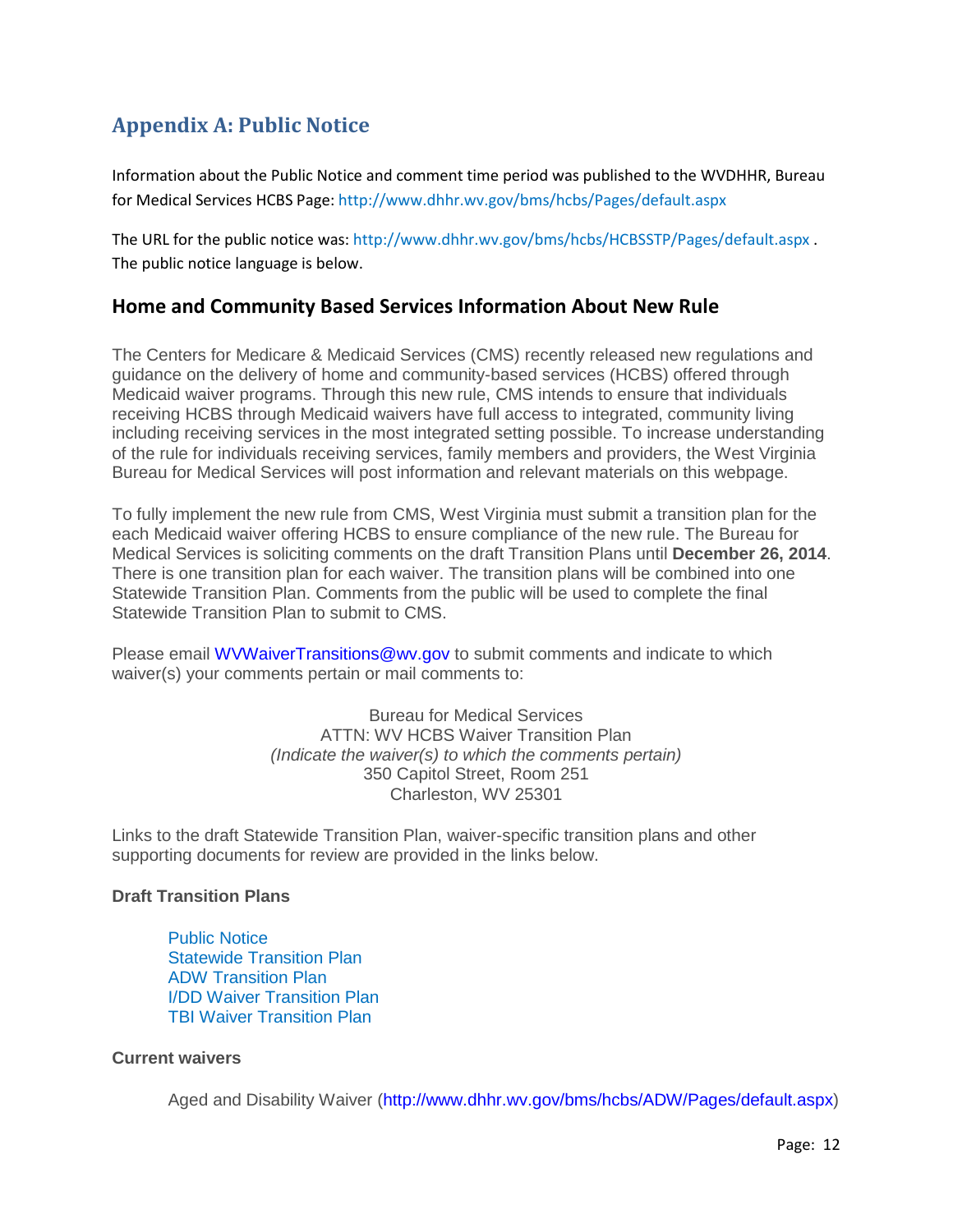Intellectual/Developmental Disabilities Waiver [\(http://www.dhhr.wv.gov/bms/hcbs/IDD/Pages/default.aspx\)](http://www.dhhr.wv.gov/bms/hcbs/IDD/Pages/default.aspx) Traumatic Brain Injury Waiver [\(http://www.dhhr.wv.gov/bms/hcbs/TBIWS/Pages/TBIWS.aspx\)](http://www.dhhr.wv.gov/bms/hcbs/TBIWS/Pages/TBIWS.aspx)

#### **General Background Information**

#### [CMS Fact sheets on Home and Community Based Services](http://www.cms.gov/Newsroom/MediaReleaseDatabase/Fact-sheets/2014-Fact-sheets-items/2014-01-10-2.html) [HCBS Advocacy \(Information for advocates about new HCBS rules\)](http://hcbsadvocacy.org/)

If you have any questions or comments, please email the West Virginia Bureau for Medical Services at [WVWaiverTransitions@wv.gov](mailto:WVWaiverTransitions@wv.gov) or call 304-356-4892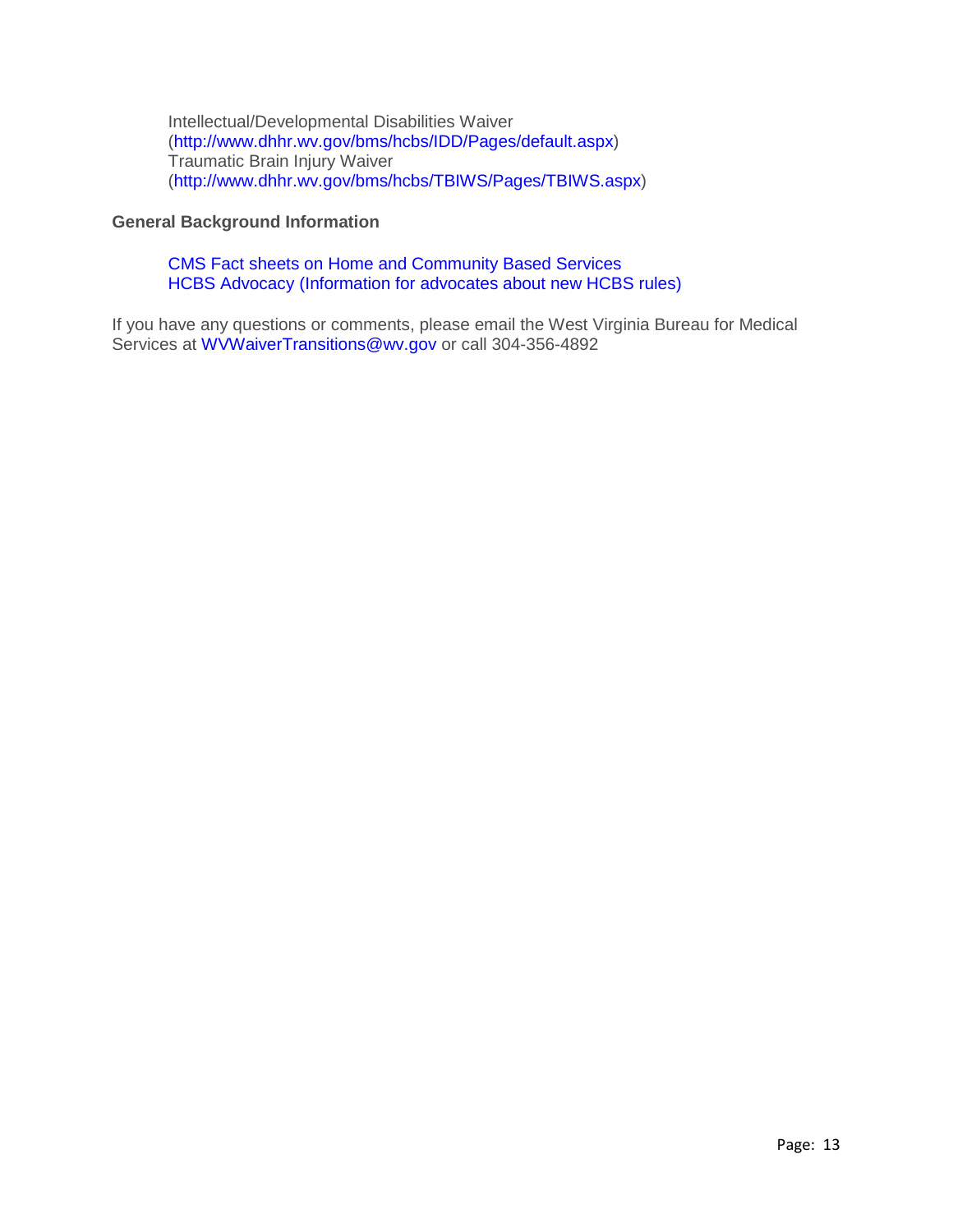# <span id="page-13-0"></span>**Appendix B: Supplemental Form used at Public Forum**

# **Form for Additional Comments (Front)**

Thank you for attending today's meeting! The West Virginia Bureau for Medical Services will take your feedback from today and incorporate it into the final plan. If you have additional comments, please complete this form and mail to:

Bureau for Medical Services ATTN: WV Transition Plan 350 Capitol Street, Room 251 Charleston, WV 25301

**Comments on Statewide Transition Plan:**

**Comments on Aged and Disability Waiver Transition Plan:**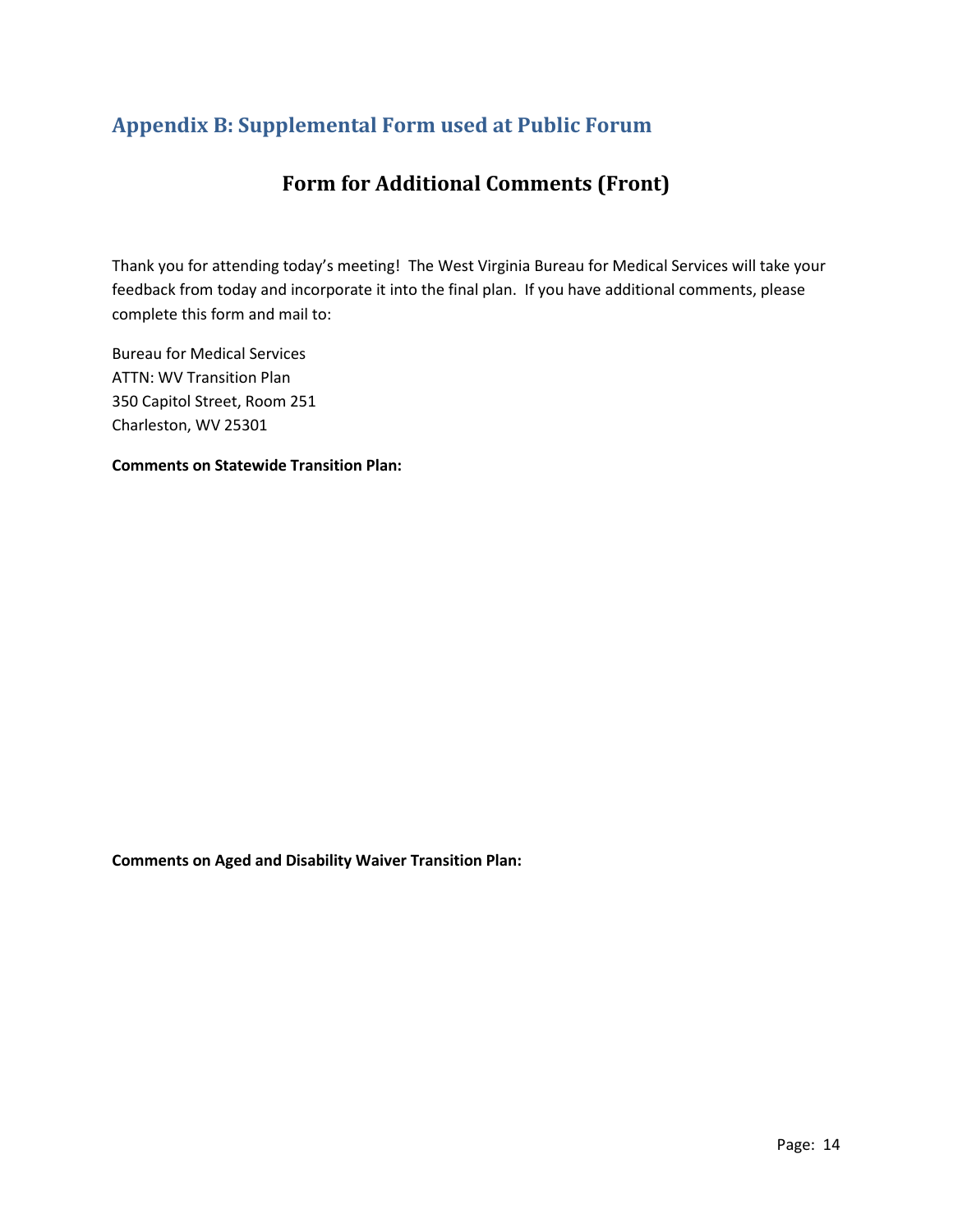# **Form for Additional Comments (Back)**

**Comments on Traumatic Brain Injury Waiver Transition Plan:**

**Comments on Intellectual/Developmental Disabilities Waiver Transition Plan:** 

**Other Comments:**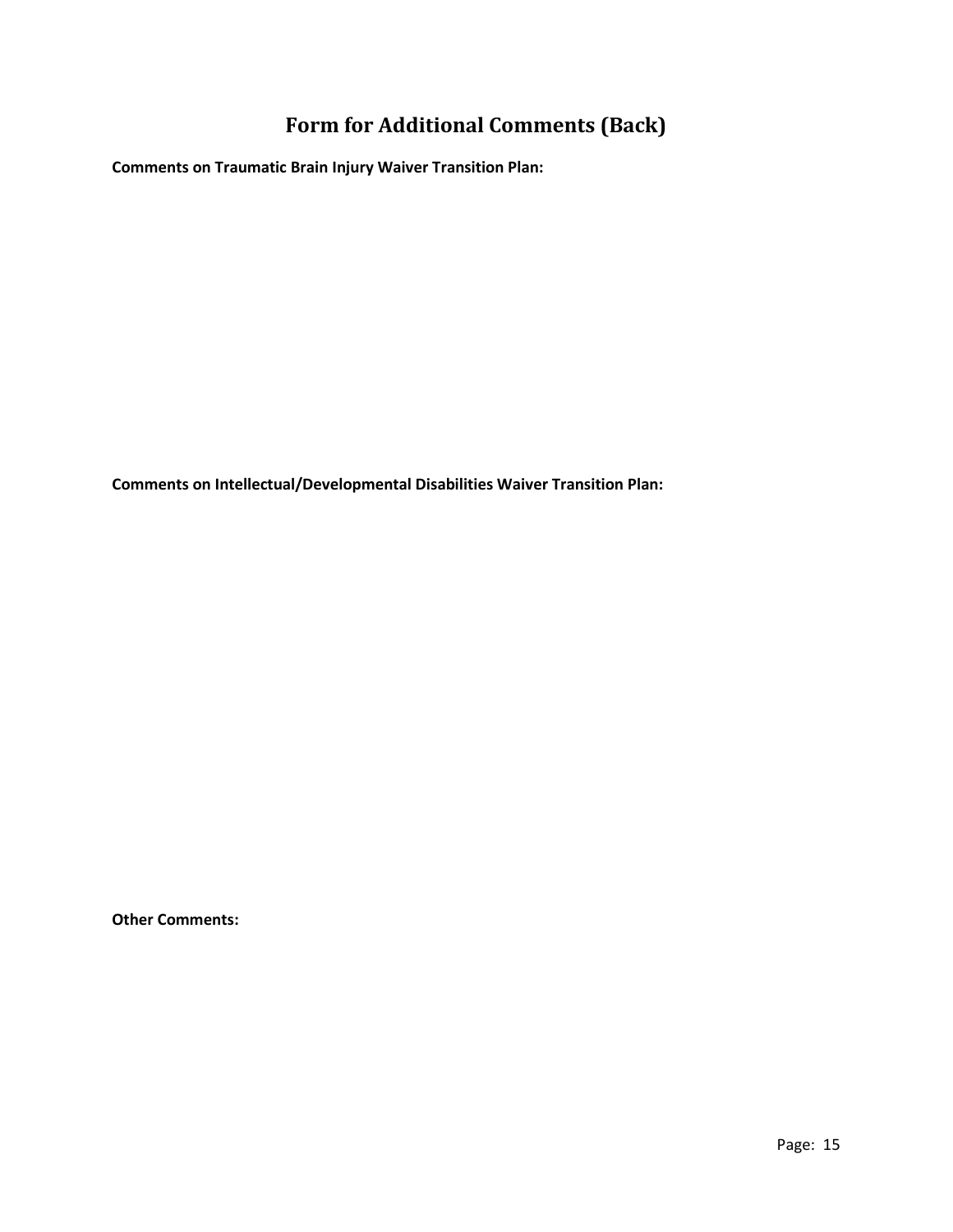# <span id="page-15-0"></span>**Appendix C: Distribution Lists used for Public Notice Dissemination**

#### **An announcement about the public notice was sent to the following distribution lists:**

- All IDDW Providers
- All TBI providers
- IDDW Quality Improvement Advisory Council
- IDDW Specialized Family Care / West Virginia UCEDD
- WV Development Disabilities Council
- Olmstead Council stakeholders
- West Virginia Advocates (TBI and ADW) (email and posted on their Facebook)

#### **A copy of the announcement is below:**

*Please send the following announcement to all IDDW and TBI providers, the quality councils and any other interested stakeholders today. Also, I need you to keep a copy of whoever you send the announcement to and send to me for verification that these groups were notified. Thanks.*

*On behalf of the Bureau for Medical Services, APS Healthcare is notifying you the WV Statewide Waiver Transition Plan has been posted for public comment until December 26.* 

*2014. You may comment on the entire plan which includes all three Waivers {ADW, IDDW and TBIW) or you may comment on the individual waivers.*

*You have four ways to make a comment and the particulars of how to do this are in the posted Transition Plan:*

- *1. Respond by email*
- *2. Respond in writing*
- *3. Call the Bureau for Medical Services*

*Attend the Public Hearing on Dec. 15, 2014 from 1-3 pm at the Bureau of Senior Services in Charleston, WV.*

*Please go to this website to view the public notice by clicking the blue PUBLIC NOTICE letters: http://www.d hhr.wv.gov/bms/hcbs/Pages/default.aspx.* 

*Please post this in a visible site at your agency and please ask your workers to share this with the members they serve. All members will have an opportunity to complete a survey within this next year.* 

#### *Thank you!*

*If you have questions regarding this email, please contact [name] at [phone number].*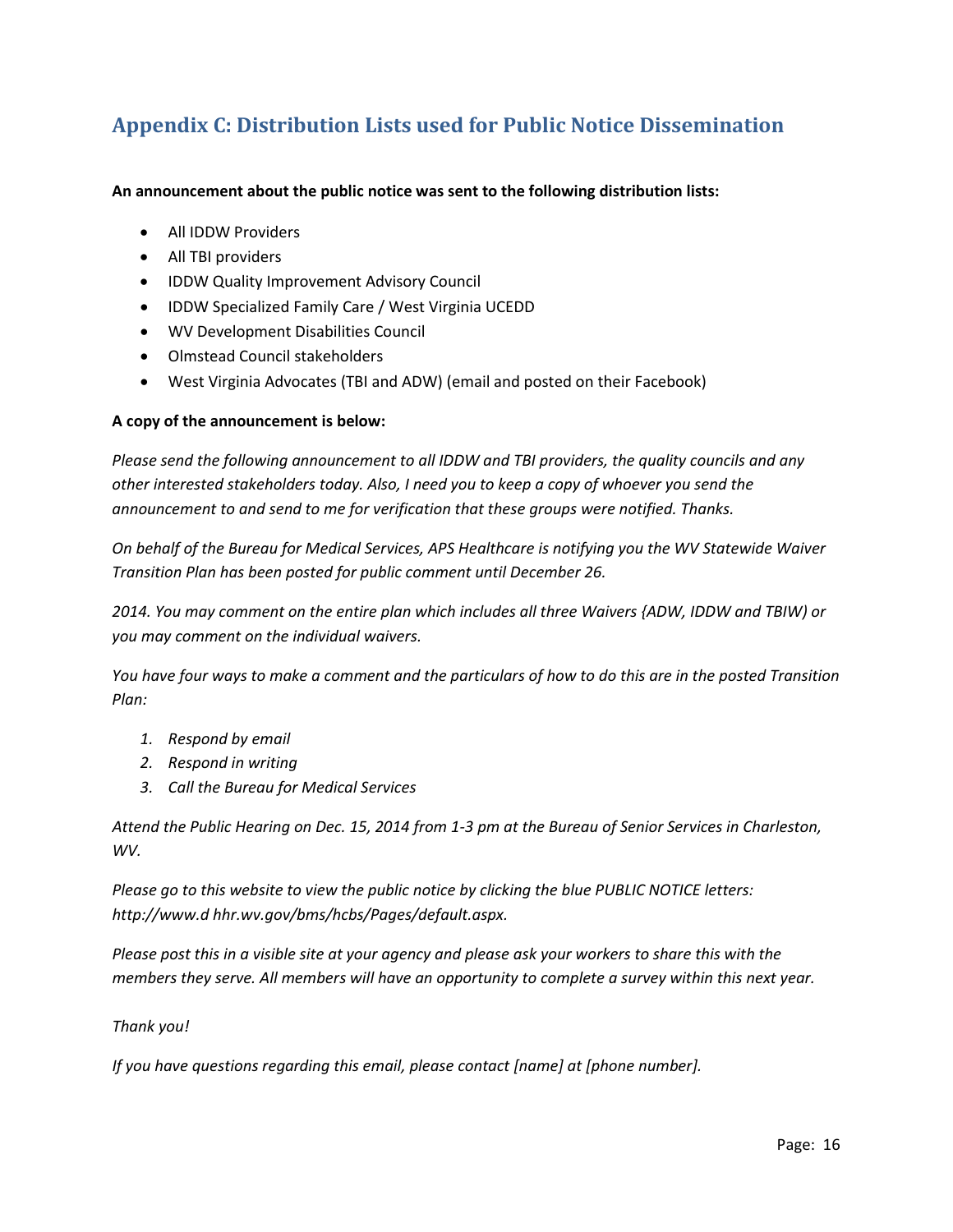## **Copies of the emails and distribution lists are below (email distribution lists to advocates and individual stakeholders are not included).**

- IDDW/TBI/ADW Provider Lists are below
	- o List 1

 'bhite@afrnwv.com'; 'jguire@achcinc.org'; 'rkiley@achcinc.org'; 'gperkins@achcinc.org'; 'jmessenger@achci nc.org'; 'lstruble@achcinc.org'; Adkins,Mary; Boris,Karen; Britton, Jennifer; Bruer, Kevin; Craig,Sharla;Combs, Tabitha; Deutsch,Melissa; Eva, Jennifer;Forbes, Melissa;Hayes, Catherine;Hudnall, Kenneth;Jamnick, Rebecca; McGurty, Lori; Miles-Schwartz, Kristi; Miller,Samuel;Oscanyan,Nora; Recknagel,Barbara; Ruppert, Joshua; Shamblin,Tami; Snyder, Helen; Schell, Kay; Thomas, Jeremy; Wilson,Lisa; Workman, Erica; Powell, Amber;Lowe, Michael;Holliday, Nicole; 'champaignlori@yahoo.com';'ddkelly@archc.com';'stutlerhollie@yahoo.com';'c ptc1408@yaho o.com'; 'bridgetshreve@yahoo.com'; 'armsteadtrish@yahoo.com'; 'jbailey@arcthreerivers.org'; 'sfile@arcthreerivers.org'; 'arc3@arcthreerivers.org'; 'kdingess@arcthreerivers.org';'phillips@autismgroup.org';'torrey.baker@autism group.org'; 'apatnaik@autismgroup .org';'mike@autismwv.org'; 'tom@autismwv.org';'barbara@autismwv.org'; 'jmoss@autismwv.org'; 'mjohnson@autismwv.org'; 'jadkins@autismwv.org'; 'amber.belknap@gmail.com'; 'angiemccomas@hotmai l.com';'samwmbhswv@gmail.com'; 'Cynthia.E.Beane@wv.gov'; 'mary.g.mcquain@wv.gov'; 'patricia.s.nisbet@wv.gov';'taniua.r.hardy@wv.gov'; 'kcollins@mulberrystreetmanagement.com'; 'rdesmond@mu lberrystreetmanagement.com ';'jhillman@mulberrystreetmanagement.com'; 'wallen@mulberrystreetmanagement.com'; 'cturrentine@mulberrystreetmanagement.com' ; 'rmcelrath@mulberrystreetmanagement.com' ; 'dparrucci@mulberrystreetmanage ment.com'; 'ksmith@mulberrystreetma nagement.com';'pgoheen@mulberrystreetmanagement.com';'nbrolin@mulberr ystreetmanagement.com'; 'willperkins@childhswv.org'; 'stuck@childhswv.org'; 'jwindon@childhswv.org'; 'thickman@childhswv.org'; 'chris.messenger@csiwv.com'; 'greg.messenger@csiwv.com'; 'jmcbrc93@yahoo.com'; 'randalcsm@hotmai l.com'; 'donnaturner-csm@out look.com'; 'hayleighsmom6@hotmail. com'; 'k.hagedorn@dailycompanionsi nc.com'; 'l.fox@dailycompanionsinc.com'; 'dci@dailycompanionsinc.com'; 'b.ball@dailycompanionsinc.com';'e.bricker@dailycompanionsinc.com';'dcandw @frontier.com'; 'kellison@datswv.com'; 'srtomblin@gmail.com'; 'cwatson@datswv. com'; 'rconner@eastridgehs.org'; 'pmacom@eastridgehs.org'; 'rhite@eastridgehs.org'; 'kcuster@eastridgehs.org'; 'kblake@fmrs.erg'; 'dcoulter@fmrs.org'; 'jhamrick@fmrs.org'; 'tking@frnrs.org';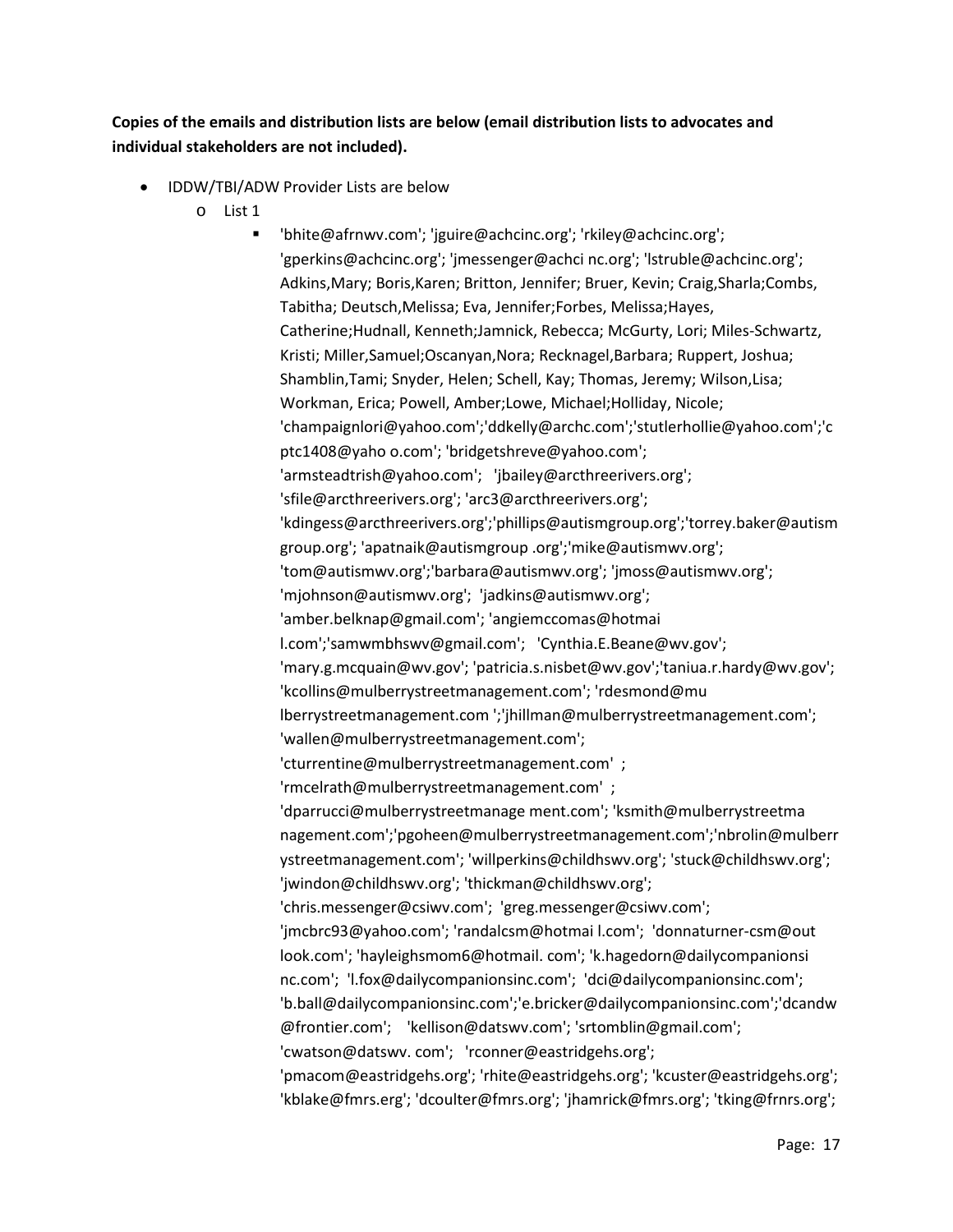'mmays@fmrs.org'; 'mredman@fmrs.org'; 'ssimpson@fmrs.org'; 'globalaccessllc@gmail.com'; 'erichyett@hotmai l.com'; 'burice@mix.wvu.edu'; 'kevin.ed@frontiernet.net'; 'rbosley\_hcssc@yahoo.com'; 'blondee202@hotmail. com'; 'amandahcsw@comcast.net'; 'jnshcsw @comcast.net'; 'mbhagg@comcast.net'; 'jryanh.c.s.w@gmail.com'; 'btm41383@gmai l.com'; 'dclark@healthways inc.com'; 'rgable@healthwaysinc.com'; 'dszeligo@healthwaysinc.com'; 'kprice@healthwaysinc.com'; 'kwhitehouse@healthwaysinc.com'; 'tstemple@healthwaysinc.com'; 'tlewis@healthwaysinc.com'; 'jklobucar@healthwaysinc.com'; 'hcil@sudden linkmail.com'; 'jackiepurkey@yahoo. com';'vburdette@int-resinc.com';'esmith@mountainheartwv.org'; 'lmorgan@ int-res-inc.com'; 'rvance@int-res-inc.com'; 'cstafford@int-res-inc.com';'iri@int-res-inc.com'; 'jstanley@int-res-inc.com';'jccoajcdirector@frontier.com'; 'jsassi@jcdcworks.com'; 'cgreening@jcdcworks.com';'rcurtis@jcdcworks.com'; 'scorso@jobsquadi nc.org'; 'bhellwig@jobsquadi nc.org'; 'cwilson@jobsquadinc.org'; 'tkline@jobsquadinc.org'; 'djenkins@jobsquadinc.org'; 'lanab8504@yahoo.com' ;'tbryant@lmamh.org'; 'mlayne@lmamh.org'; 'dcooke@lmamh.org'; 'jlakes@mainstreamservices.org'; 'deana\_prince@yahoo.com';'dprince@mainstreamservices.org';'rprince@mains treamservices.org'; 'deb.mitchell@midvalleyhealth.com'; 'lbishop@northwoodhealth.com'; 'mark.games@corp. northwoodhealth.com'; 'tferrell@northwoodhealth.com';'dmitchel@northwoodhealth.com'; 'enolan@northwoodhealth.com';'mgust@northwood health.com'; 'emodar@northwoodhealth.com;'angela.richards@mol inahealthcare.com'; 'bgoldstein@nhrsi.org';'mhopkins@nhrsi.org'; 'james.a.cooper@wv.gov'; 'jarbuckl e@suddenlinkmail.com '; 'stalbott@suddenlinkmail.com'; 'ahinkle@suddenlinkmail.com';'ghemelt@paceenterprises.org'; 'jstrakal@paceenterprises.org'; 'tgasior@paceenterprises.org'; 'droberts@paceenterprises.org';'bstrakal@paceenterprises.org';'gmorris@pace enterprises.org'; 'ssnyder@paceent erprises.org'; 'sstephan@paiswv.com'; 'drice@paiswv.com'; 'mwilson@paiswv.com'; 'lwhite@paiswv.com'; 'barboursville@ paiswv.com';'beckley@paiswv.com'; 'lewisburg@paiswv.com'; 'dgreenwald@paiswv.com';'nparkersburg@paiswv.com';'princeton@paiswv.co m'; 'ripley@paiswv.com';'rworkman@pcasolutions.com'; 'klinton@pcasolutions.com'; 'shudson@pcasolutions.com'; 'agosnell@potomaccenter. com'; 'rharshbarger@potomaccenter.com'; 'khelmstetter@potomaccente r.com'; 'bnelson@potomaccenter .com';'skaiser@potomaccenter .com'; 'tbeeman@potomaccenter. com';'ckitzmiller@hotmail.com';'sharone@phgmail.net'; 'brandonj@phgmail.net;'jerrenas@potomachighlandsguild.com'; 'rkhill@pcgus.com';'sburchfiel@pcgus.com'; 'dhorvath@pcgus .com'; 'tangel@pcgus.com'; 'barbara.hamrick@prestera.org';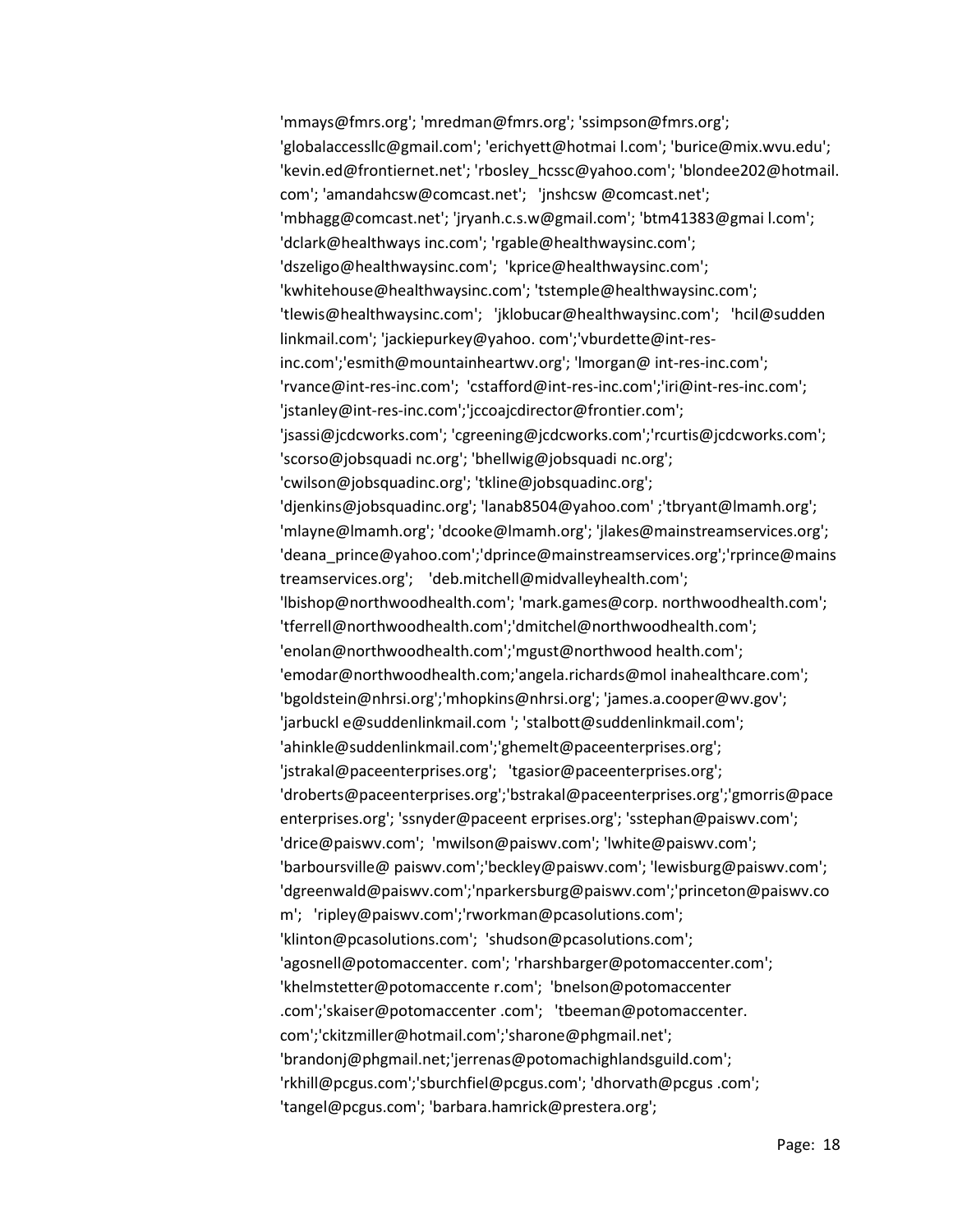'joyel.finley@prestera.org'; 'donna.rollins@thementornetwork. com'; 'angie.merritt@thementornetwork. com'; 'ann.iams@thementornetwork.com '; 'serina.hendricks@thementornetwork.com'; 'jane.ketcham@thementornetwork.com'; 'cynthia.dickerson@t hementornetwork.com';'tamika.jones@theme ntornetwork.com'; 'stephanie.kulin@thementornetwor k.com'; 'heather.moran@thementornetwork.com'; 'nicole.hardman@thementornetwork.com'; 'barbara.schramm@thementornetwork.com'; 'amanda.weber@thementornetwork .com'; 'kim.george@thementornetwo rk.com'; 'rosemary.wilshire@thementornetwork.com';'michael.schwartz@them entornetwork.com'; 'amanda.hagler@thementornetwork.com'; 'billy.crum@thementornetw ork.com';'cheryl.herdman@thementornetwo rk.com';'tiffany.allen@thementornetwo rk.com'; 'ashley.kearns@thementornetwork.com'; 'rachel.salkovick@thementornetwork.com';'jason.corrick@thementornetwork. com'; 'jo.rouse@thementornetwork.com'; 'amanda.totten@thementornetwork. com'; 'scott.baughman@thementornetwork.com'; 'brenda.page@thementornetwork.com'; 'holly.bond@thementornetwork .com'; 'maranda.mathews@thementornetwork.com'; 'carie.dawson@thementornetwork .com'; 'ross.mason@thementornetwork.com'; 'karen.eddy@thementornetwo rk.com'; 'lyndon.koskey@thementornetwork.co m'; 'jason.lynch@thementornetwork.com' ;'billie.dillaman@thementornetwo rk.com'; 'ed.edwards@thementornetwork.co m'; 'robin.fox@thementornetwork.com'; 'david.kuckuck@thementornetwork.com';'candice.merkle@thementornetwork. com'; 'david.miller@thementornetwork. com'; 'jason.corrick@thementornetwork .com'; 'jessica.hartley@thementornetwork.com'; 'jordan.elliott@thementornetwork.com';'jason.jones@thementornetwork. com';'cmassie@rescare.com'; 'bstump@rescare.com'; 'triggins@rescare.com'; 'jshrewsbury@resca re.com'; 'dana.bess@rescare.com'; 'whalstead@rescare.com'; 'swhite@resca re.com'; 'jacanfield@rescare.com'; 'zcuozzo@rescare. com'; 'rsigley@rescare.com'; 'scheng@rescare.com' ;'lbeezel@rescare.com'; 'ssc humacher@rescare.com '; 'jsalesky@rescare.com';'nkesner@rescare.com'; 'bkesner@rescare .com'; 'mlandis@rescare.com';'michelle.barnhart@rescare.com'; 'vblanks@rescare.com'; 'cmwatson@rescare.com';'ccoburn@rescare.com'; 'jrwilson@rescare.com'; 'jhubbard@rescare.com'; 'cshaw@rescare.com'; 'rgoodson@rescare.com';'mgraver@rescare.com'; 'donna.farley@rescare.com';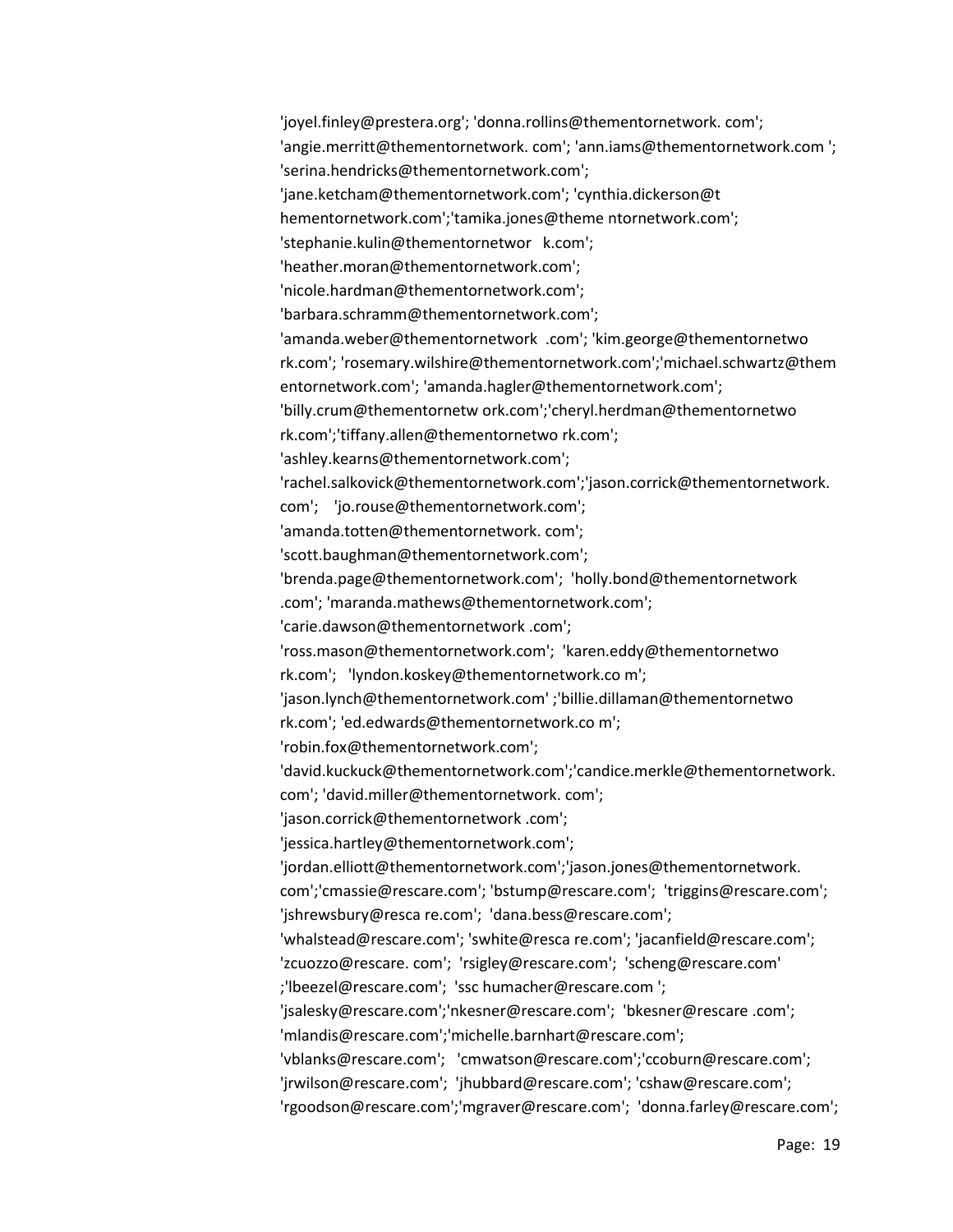'tice@rescare.com'; 'adcollins@rescare.com'; 'mwiseman@rescare.com'; 'dposey@rescare.com'; 'ssnyder@rescare.com'; 'tiffany .kiess@rescare.com '; 'mare.wilson@resca re.com'; 'monica.watson@rescare. com'; 'jmeeks@ rescare.com'; 'jessica.white@rescare.com'; 'criggins@rescare.com'; 'kmcclung@rescare.com'; 'rlshrewsbury @rescare.com'; 'anhill@rescare.com'; 'carolfarmer@rescare.com'; 'ljo nes@rescare.com'; 'jmilam@rescare.com'; 'gdelligatti@rescare.com'; 'jlough@rns- watch.org'; 'jholden@rns-watch.org'; 'kwhetzel@rns-watch .org'; 'lseabright@rns-watch.org'; 'lbragg@shsinc.org'; 'dchapman@shsinc.org'; 'mshires@shsinc.org'; 'guyhens@shsinc.org'; 'rwyre@shsinc.org'; 'duanebragg@hotmail.com'; 'jrho\_22@yahoo.com'; 'jilld772000@yahoo.com'; 'melissa@wvbrighthorizons.com'; 'remington26205@yahoo .com'; 'jennbenn33@gmail.com'; 'jimmie@solutionspbs.com'; 'malena@solutionspbs.com'; 'solutions@solutionspbs.com'; 'michaellew is@shcmhc.com'; 'judyakers@shcmhc.com'; 'rhondahebb@ shcmhc.com';'susiebell@shc mhc.com';'bblackburn@starlightbhs.com'; 'cristy.hamilton@yahoo.com'; 'asearls@starlightbhs.com'; 'cthompson@starl ightbhs.com'; 'rcassell@starl ightbhs.com'; 'kebtroop99 @gmail.com'; 'lkd@sscwv.com'; 'ple@sscwv.net'; 'lkb@sscwv.com' ; 'avm@sscwv.com'; 'imj@sscwv.com';'hlb@sscwv.com';'dmb@sscwv. net'; 'jwstevenson@stevensonwv .com'; 'mcrocicchia@stevensonwv.com'; 'cmurrhee@stevensonwv.com';'clewis@stevensonwv.com';'stonebrooksharp@ yahoo.com'; 'stonebrookrorex@yahoo.com'; 'apennell@swresources.com';'adsycamorerun@gmail.com'; 'tcsycamorerun@gmail.com';'donnaswick@gmail.com';'melissaroderick27@yah oo .com'; 'lisalynbell@aol.com'; 'dbarickman@uscwv.org'; 'sharris@uscwv.org'; 'kreed@uscwv.org'; 'skniceley@uscwv.org'; 'cjohnston@uscwv. org'; 'rwilliams@uscwv.org';'jkniceley@uscwv.org'; 'nbritt@uscwv.org'; 'chris@upwv.org';'jcoombs@valleyhealthcare.org';'cperone@valleyhealthcare.o rg';'tkelley@valleyhealthcare.org'; 'melshiaty@valleyhealthcare.org'; 'jcarter@valleyhealthcare.org'; 'arobins@valleyhealthcare .org';'csnyder@val leyhealthcare.org'; 'sestes@va lleyhealthcare.org'; 'pgore@valleyhealthcare.org'; 'sphillips@westbrook health.com'; 'sreaser@westbrookhealth .com';'jmarion@westbrookhealth.com '; 'joann@westbrookheal th.com'; 'cmarks@westbrookhealth.com'; 'samantha .a.robinson@wv.gov'; 'chausch@wvadvocates .org'; 'mark@wvbehavioralhealth.org'; 'mcollins@wvemstsn.net'; 'linda.s.higgs@wv.gov'; 'teresa.l.mccourt@wv.gov';'essmith@hughes.com'; 'gkfreeman@yahoo.com'; 'JRH0\_22@yahoo.com'; 'nooch @comcast.net'; 'roger.s.whaley@wv.gov'; 'beth.j. morrison@wv.gov'; 'lesa.dye@rescare .com'

o List 2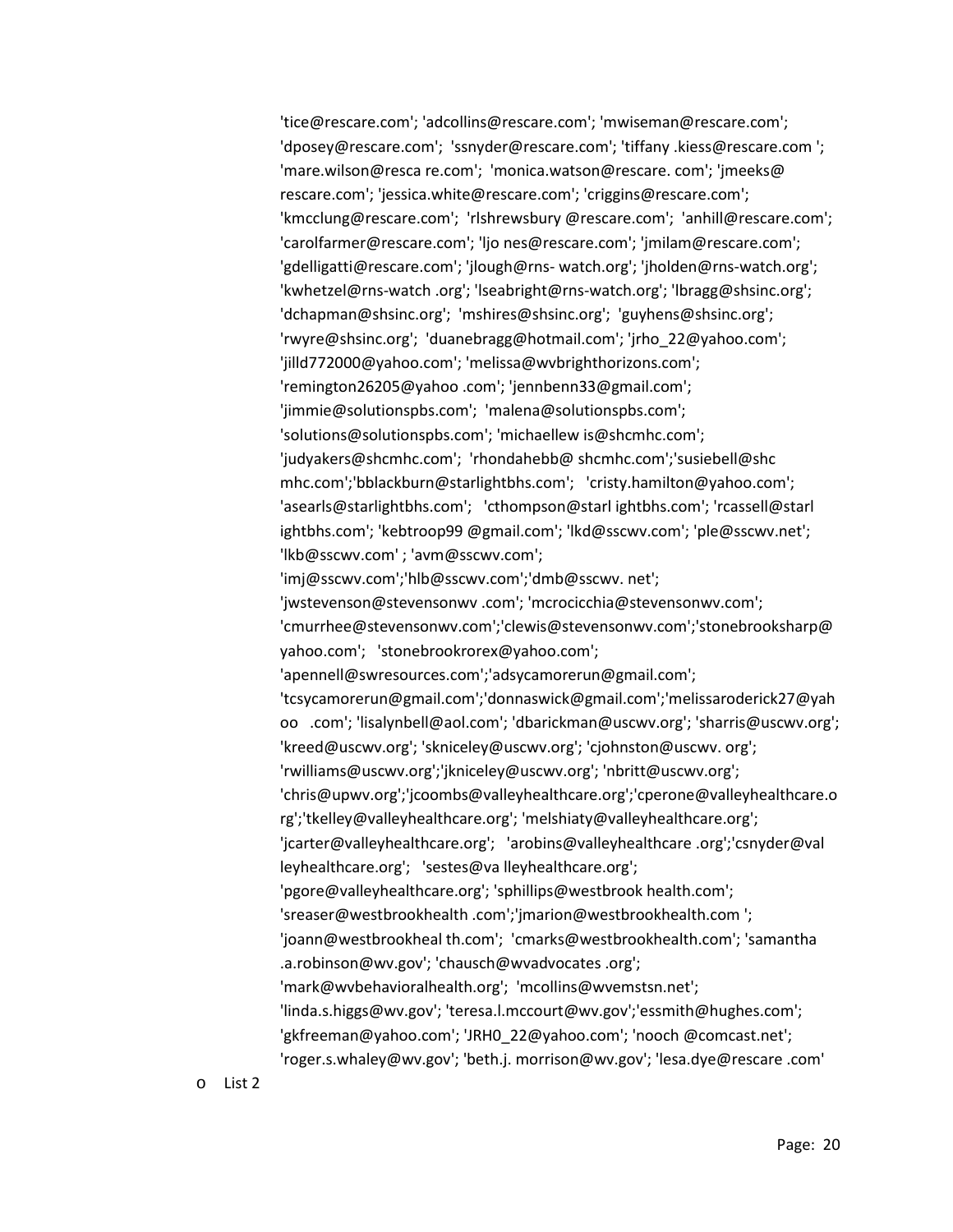'bhite@afmwv .com'; 'jgui re@achcinc.org'; 'rkiley@achci nc.org'; 'gperkins@achcinc.org'; 'jmessenger@achci nc.org'; 'lstruble@achcinc.org'; Adkins, Mary; Boris, Karen; Britton, Jennifer; Bruer, Kevin; Craig, Sharla; Combs, Tabitha; Deutsch, Melissa; Eva, Jennifer; Forbes, Melissa; Hayes, Catherine; Hudnall, Ken; Jamnick, Rebecca; McGurty, Lori; Miles- Schwartz, Kristi; Miller,Samuel; Oscanyan, Nora; Recknagel, Barbara; Ruppert, Joshua; Shamblin, Tami; Snyder, Helen; Schell, Kay; Thomas, Jeremy; Wilson, Lisa; Workman, Erica; Powell, Amber; Lowe, Michael; Holliday, Nicole; 'champaignlori@yahoo.com'; 'ddkelly@arc- hc.com'; 'stutlerhollie@yahoo .com'; 'cptc1408@yahoo .com'; 'bridgetshreve@yahoo .com'; 'armsteadtrish@yahoo.com' ; 'jbailey@arcthreerivers.org'; 'sfile@arcthreerivers.org'; 'arc3@arcthreerivers .org'; 'kdingess@arcthreerivers .org'; 'phillips@autismgroup.org'; 'torrey.baker@autismgroup.org'; 'apatnaik@autismgroup.org'; 'mike@autismwv.org'; 'tom@autismwv .org'; 'barbara@autismwv.org'; 'jmoss@autismwv.org'; 'mjohnson@autismwv .org'; 'jadkins@autismwv.org'; 'amber.belknap@gmail.com'; 'angiemccomas@hotma il.com'; 'samwmbhswv@gmail.com'; Beane, Cynthia E; McQuain, Mary G; Nisbet, Patricia S; Hardy, Taniua R; 'kcollins@mulberrystreetmanagement.co m'; 'rdesmond@mulberrystreetmanagement.com' ; 'jhillman@mulberrystreetmanagement.com' ; 'wallen@mulberrystreetmanagement.com' ; 'cturrentine@mulberrystreetmanagement.com '; 'rmcelrath@mulberrystreetmanagement.com' ; 'dparrucci@mulberrystreetmanagement.com '; 'ksmith@mulberrystreetmanagemen t.com'; 'pgoheen@mul berrystreetmanagement.com' ; 'nbrolin@mulberrystreetmanagement.com'; 'willperkins@childhswv.org'; 'stuck@childhswv.org '; 'jwindon@childhswv.org'; 'thickman@childhswv.org'; 'chris.messenger@csiwv .com'; 'greg.messenger@cs iwv.com'; 'jmcbrc93@yahoo .com' ; 'randalcsm@hotma il.com'; 'donnaturnercsm@outlook .com'; 'hayleighsmom6@hotma il.com'; 'k.hagedorn@dailycompanionsinc.com'; 'l.fox@dailycompanionsinc.com' ; 'dci@dailycompanionsinc .com'; 'b.ball@dailycompanionsinc.com'; 'e.bricker@dailycompanionsinc.com'; 'dcandw@frontier.com';'kellison@datswv.com'; 'srtomblin@gmail.com'; 'cwatson@datswv .com'; 'rconner@eastridgehs .org'; 'pmacom@eastridgehs.org'; 'rhite@eastridgehs .org'; 'kcuster@eastridgehs .org'; 'kblake@fmrs.org'; 'dcoulter@fmrs.org'; 'jhamrick@fmrs.org' ; 'tking@fmrs.org'; 'mmays@fmrs.org'; 'mredman@fmrs .org';'ssimpson@fmrs.org';'globalaccessllc@gmai l.com'; 'erichyett@hotmail.com'; 'burice@mix .wvu .edu'; 'kevin.ed@frontiernet.net' ; 'rbosley\_hcssc@yahoo.com'; 'blondee202@hotmail.com' ; 'amandahcsw@comcast.net' ; 'jnshcsw@comcast.ne t'; 'mbhagg@comcast.net ';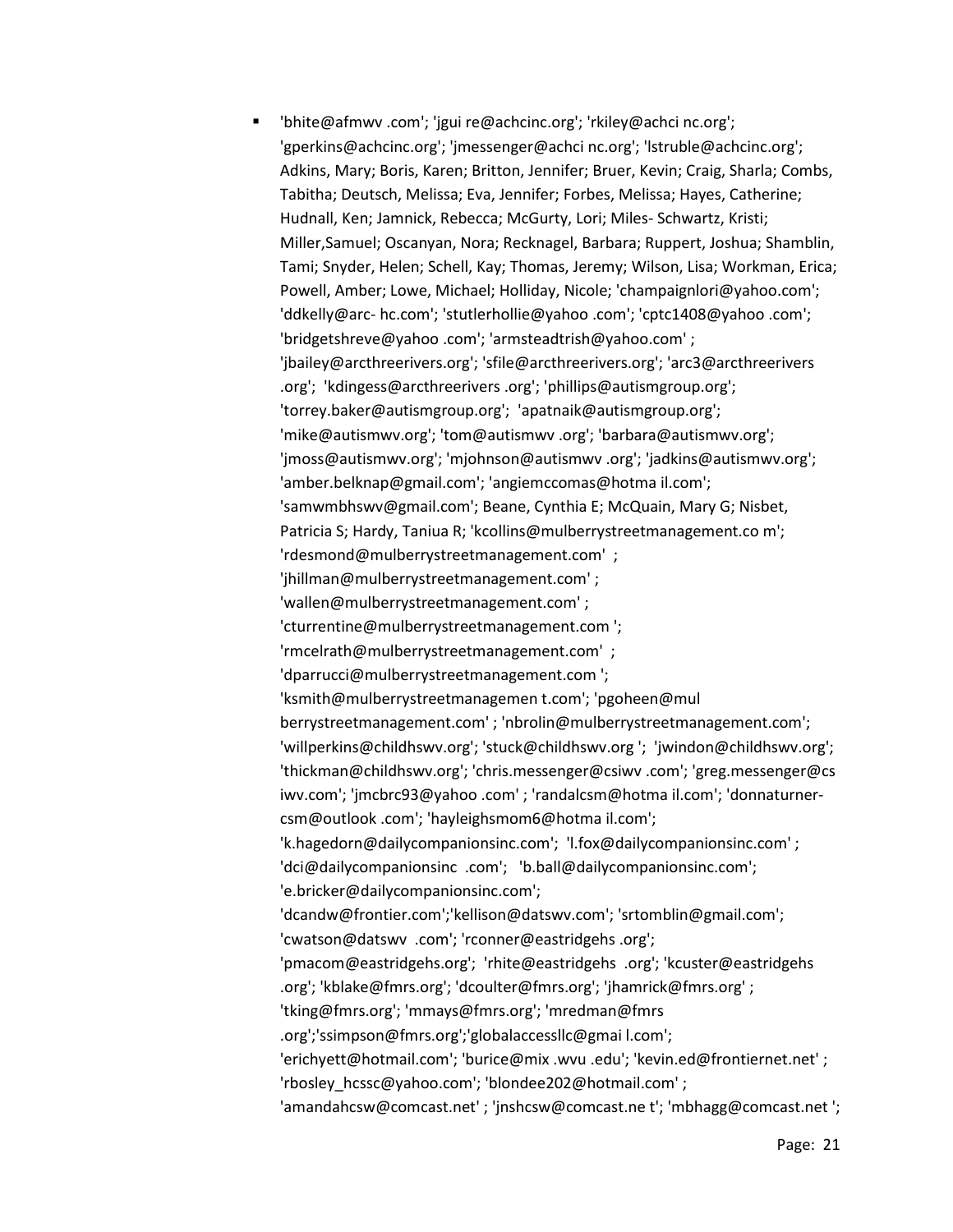'jryanh.c.s.w@gmail.com' ; 'btm41383@gmai l.com'; 'dclark@healthwaysinc.com'; 'rgable@healthways inc.com'; 'dszeligo@healthwaysinc.com'; 'kprice@healthwaysinc.com'; 'kwhitehouse@healthwaysinc.com'; 'tstemple@healthwaysinc.com';'tlewis@healthwaysi nc.com'; 'jklobucar@healthwaysinc.com'; 'hcil@suddenlinkmail.com'; 'jackiepurkey@yahoo .com'; 'vburdette@int-res-inc.com'; 'esmith@mountainheartwv.org'; 'lmorgan@int-res-inc.com'; 'rvance@int-resinc.com'; 'cstafford@int-res-inc.com'; 'iri@int-res- inc.com'; 'jstanley@int-resinc.com'; 'jccoajcdirector@frontier.com';'jsassi @jcdcworks .com'; 'cgreening@jcdcworks.com'; 'rcurtis@jcdcworks .com'; 'scorso@jobsquadi nc.org'; 'bhellwig@jobsquadi nc.org'; 'cwilson@jobsquadinc.org'; 'tkline@jobsquad inc.org'; 'djenkins@jobsquadinc.org'; 'lanab8504@yahoo.com'; 'tbryant@lmamh.org'; 'mlayne@lmamh.org'; 'dcooke@lmamh.org'; 'jlakes@mainstreamservices.org' ; 'deana prince@yahoo.com'; 'dprince@mainstreamservices.org'; 'rprince@mainstreamservices.org'; 'deb.mitchell@midvalleyhealth.com'; 'lbishop@northwoodhealth.com'; 'mark.games@corp.northwoodhealth.com'; 'tferrell@northwoodhealth.com'; 'dmitchel@northwoodhealth.com';'enolan@northwoodhealth.com'; 'mgust@northwoodhealth.com'; 'emodar@northwoodheal th.com'; 'angela.richards@molinahealthcare.com'; 'bgoldstein@nhrsi.org'; 'mhopkins@nhrsi.org'; Cooper, James A; 'jarbuckle@suddenlinkmail.com'; 'stalbott@suddenlinkmail.com'; 'ahinkle@suddenlinkmail.com'; 'ghemelt@paceenterpri ses.org'; 'jstrakal@paceenterprises .org'; 'tgasior@ paceenterprises .org'; 'droberts@paceenterpr ises.org'; 'bstrakal@paceenterprises .org';'gmorris@paceenterpri ses.org'; 'ssnyder@paceenterprises.org'; 'sstephan@paiswv.com'; 'drice@paiswv.com'; 'mwilson@paiswv .com'; 'lwhite@paiswv.com' ;'barboursville@pa iswv.com'; 'beckley@paiswv.com'; 'lewisburg@paiswv.com';'dgreenwald@paiswv.com'; 'nparkersburg@paiswv.com'; 'princeton@paiswv.com'; 'ripley@paiswv.com'; 'rworkman@pcasolutions.com'; 'klinton@pcasolutions.com'; 'shudson@pcasolutions.com'; 'agosnell@potomaccenter .com'; 'rharshbarger@potomaccenter .com';'khelmstetter@potomaccenter .com'; 'bnelson@potomaccenter .com'; 'skaiser@potomaccenter .com'; 'tbeeman@potomaccenter .com'; 'ckitzmiller@hotmai l.com'; 'sharone@phgmail.net' ; 'brandonj@phgmail.net'; 'jerrenas@potomachighlandsguild.com'; 'rkhill@pcgus.com'; 'sburchfiel@pcgus.com'; 'dhorvath@pcgus .com'; 'tangel@pcgus .com';'barbara.hamrick@prestera .org'; 'joyel.finley@prestera .org';'donna.rollins@thementornetwork .com'; 'angie.merritt@thementornetwork .com'; 'ann.iams@thementornetwork .com';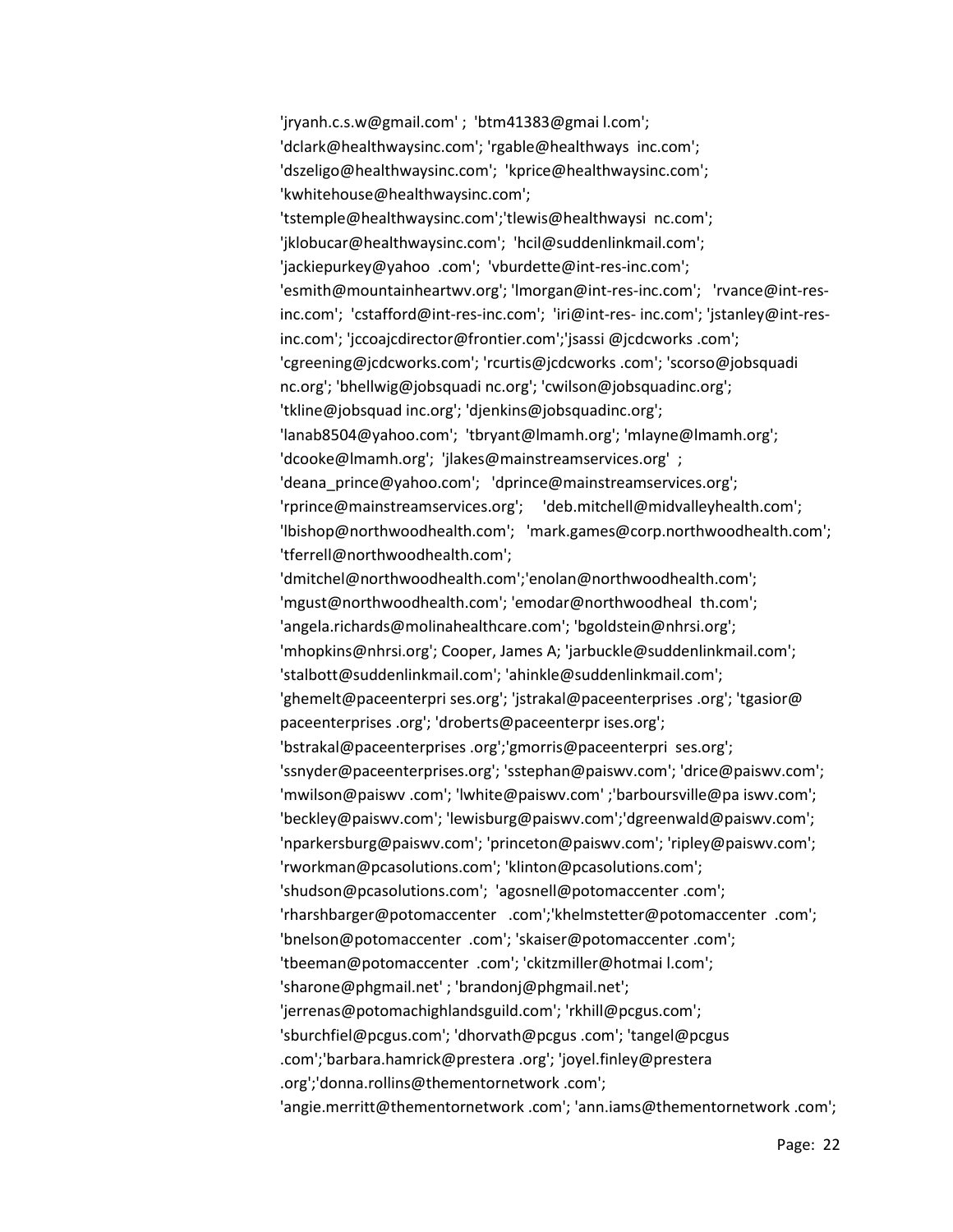'serina.hendricks@thementornetwork.com' ; 'jane.ketcham@thementornetwork .com'; 'cynthia.dickerson@thementornetwork .com'; 'tamika.jones@thementornetwork .com'; 'stephanie.kulin@thementornetwork .com'; 'heather.moran@thementornetwork .com'; 'nicole.hardman@thementornetwork .com'; 'barbara.schramm@t hementornetwork.com'; 'amanda.weber@thementornetwork .com'; 'kim.george@theme ntornetwork .com'; 'rosemary.wilshire@thementornetwork .com'; 'michael.schwartz@thementornetwork .com'; 'amanda.hagler@thementornetwork .com'; 'billy.crum@theme ntornetwork.com'; 'cheryl.herdman@thementornetwork.com ';'tiffany .allen@thementornetwork .com'; 'ashley.kearns@thementornetwork.com' ; 'rachel.salkovick@thementornetwork .com'; 'jason .corrick@thementornetwork .com'; 'jo.rouse@thementornetwork .com'; 'amanda.totten@thementornetwork .com'; 'scott.baughman@thementornetwork .com'; 'brenda.page@thementornetwork .com'; 'holly.bond@theme ntornetwork .com'; 'maranda.mathews@thementornetwork .com'; 'carie.dawson@thementornetwork .com'; 'ross.mason@thementornetwork.com '; 'karen.eddy@thementornetwork .com'; 'lyndon .koskey@thementornetwork.com' ; 'jason.lynch@thementornetw ork.com'; 'billie.dillaman@thementornetwork .com'; 'ed.edwards@thementornetwork .com'; 'robin.fox@thementornetwork .com'; 'david.kuckuck@thementornetwork .com'; 'candice.merkle@thementornetwork .com'; 'david.miller@thementornetwork .com'; 'jason .corrick@thementornetwork .com'; 'jessica.hartley@thementornetwork .com'; 'jordan.elliott@thementornetwork.com '; 'jason.jones@thementornetwork .com'; 'cmassie@rescare .com'; 'bstump@rescare .com'; 'triggins@rescare.com'; 'jshrewsbury@rescare .com'; 'dana.bess@rescare .com'; 'whalstead@rescare .com'; 'swhite@rescare .com'; 'jacanfield@rescare.com'; 'zcuozzo@rescare .com'; 'rsigley@rescare .com'; 'scheng@rescare.com' ; 'lbeezel@rescare.com'; 'sschumacher@rescare .com'; 'jsalesky@rescare .com'; 'nkesner@rescare.com'; 'bkesner@rescare .com' ; 'mlandis@rescare.com' ; 'michelle.barnhart@rescare.com'; 'vblanks@rescare.com'; 'cmwatson@rescare .com'; 'ccoburn@rescare .com'; 'jrwilson@rescare.com'; 'jhubbard@rescare .com'; 'cshaw@rescare .com'; 'rgoodson@rescare.com '; 'mgraver@rescare .com';'donna .farley@rescare.com'; 'tice@rescare.com'; 'adcollins@rescare.com'; 'mwiseman@rescar e.com'; 'dposey@rescare .com'; 'ssnyder@rescare .com';'tiffany.kiess@rescare .com'; 'marc.wilson@rescare .com'; 'monica.watson@rescare .com'; 'jmeeks@rescare .com'; 'jess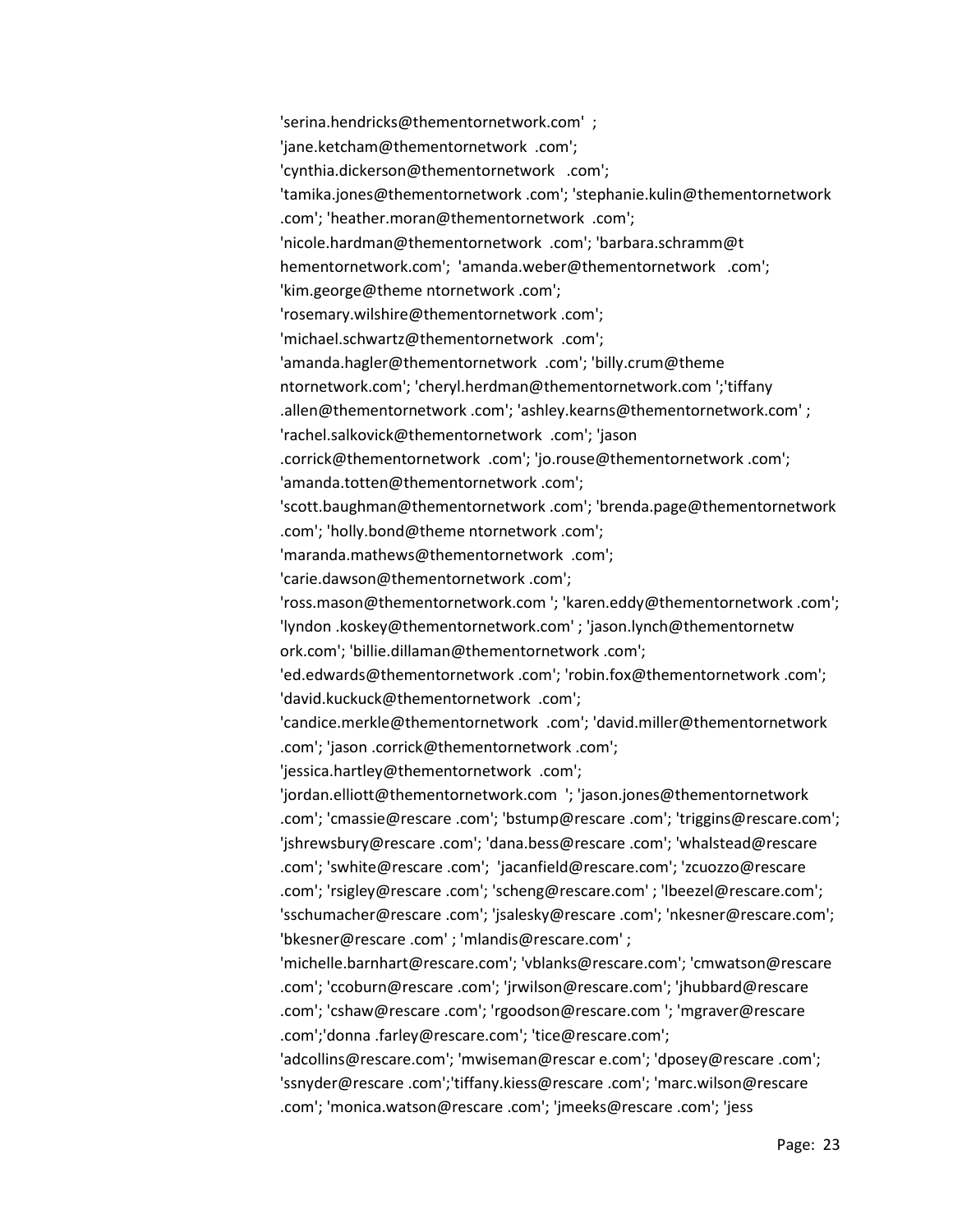ica.white@rescare .com'; 'criggins@rescare.com'; 'kmcclung@rescare .com'; 'rlshrewsbury@rescare.com'; 'anhill@rescare.com'; 'carolfarmer@rescare .com'; 'ljones@rescare .com' ; 'jmilam@rescare.com'; 'gdelligatti@rescare.com'; 'jlough@rns-watch.org';'jholden@rns-watch .org'; 'kwhetzel@rns- watch.org'; 'lseabright@rns-watch .org'; 'lbragg@shsinc.org'; 'dchapman@shsi nc.org'; 'mshires@shsinc.org'; 'guyhens@shs inc.org'; 'rwyre@shsinc.org'; 'duanebragg@hotma il.com'; 'jrho\_22@yahoo .com'; 'jilld772000@yahoo .com'; 'melissa@wvbrighthorizons.com'; 'remington26205@yahoo .com'; 'jennbenn33@gmai l.com'; 'jimmie@solutionspbs.com' ; 'malena@solutionspbs.com'; 'solutions@solutionspbs.com'; 'michaellewis@shcmhc .com';'judyakers@shcmhc.com'; 'rhondahebb@shcmhc .com'; 'susiebell@shcmhc.com'; 'bblackburn@starlightbhs.com '; 'cristy.hamilton@yahoo .com'; 'asearls@starl ightbhs.com'; 'cthompson@star lightbhs.com'; 'rcassell@starlightbhs .com'; 'kebtroop99@gma il.com'; 'lkd@sscwv.com'; 'ple@sscwv.nef ; 'lkb@sscwv.com'; 'avm@sscwv.com'; 'imj@sscwv.com'; 'hlb@sscwv.com'; 'dmb@sscwv .net'; 'jwstevenson@stevensonwv .com'; 'mcrocicchia@stevensonwv.com'; 'cmurrhee@stevensonwv .com';'clewis@stevensonwv .com'; 'stonebrooksharp@yahoo .com'; 'stonebrookrorex@yahoo.com '; 'apennell@swresour ces.com'; 'adsycamorerun@gmai l.com'; 'tcsycamorerun@gmail .com'; 'donnaswick@gmail.com'; 'melissaroder ick27@yahoo.com'; 'lisalynbe ll@aol.com';'dbarickman@uscwv .org'; 'sharris@uscwv.org'; 'kreed@uscwv .org'; 'skniceley@uscwv.org'; 'cjohnston@uscwv .org'; 'rwilliams@uscwv .org'; 'jkniceley@uscwv .org'; 'nbritt@uscwv .org'; 'chris@upwv.org';'jcoombs@valleyhea lthcare.org'; 'cperone@valleyheal thcare.org'; 'tkelley@valleyhealthcare .org'; 'melshiaty@valleyhealthcare.org';'jcarter@va lleyhealthcare.org'; 'arobins@valleyhealthcare.org';'csnyder@va lleyhealthcare.org'; 'sestes@va lleyhealthcare.org'; 'pgore@valleyhealthcare .org'; 'sphillips@westbrook health.com'; 'sreaser@westbrookhea lth.com';'jmarion@westbro okhealth.com'; 'joann@westbrookhealth.com'; 'cmarks@westbrookhealth.com'; Robinson, Samantha A; 'chausch@wvadvocates .org';'mark@wvbehav ioralhealth.org'; 'mcollins@wvemstsn.net'; Higgs, Linda S; Mccourt, Teresa L; 'essmith@hughes .com'; 'gkfreeman@yahoo .com'; 'JR H0\_22@yahoo .com'; 'nooch1@comcast.net' ; Whaley, Roger S; Morrison, Beth J; 'lesa.dye@rescare .com'

o List 3

 agoebel@apshea lthcare .com; bhite@afmwv.com ;jguire@achcinc .org; rkiley@achcinc.org; gperkins@achcinc.org;jmessenger@achci nc.org; lstruble@achcinc.org; madkins@apshealthcare .com; kboris@apshealthcare.com; JWBr itton@apshealthca re.com;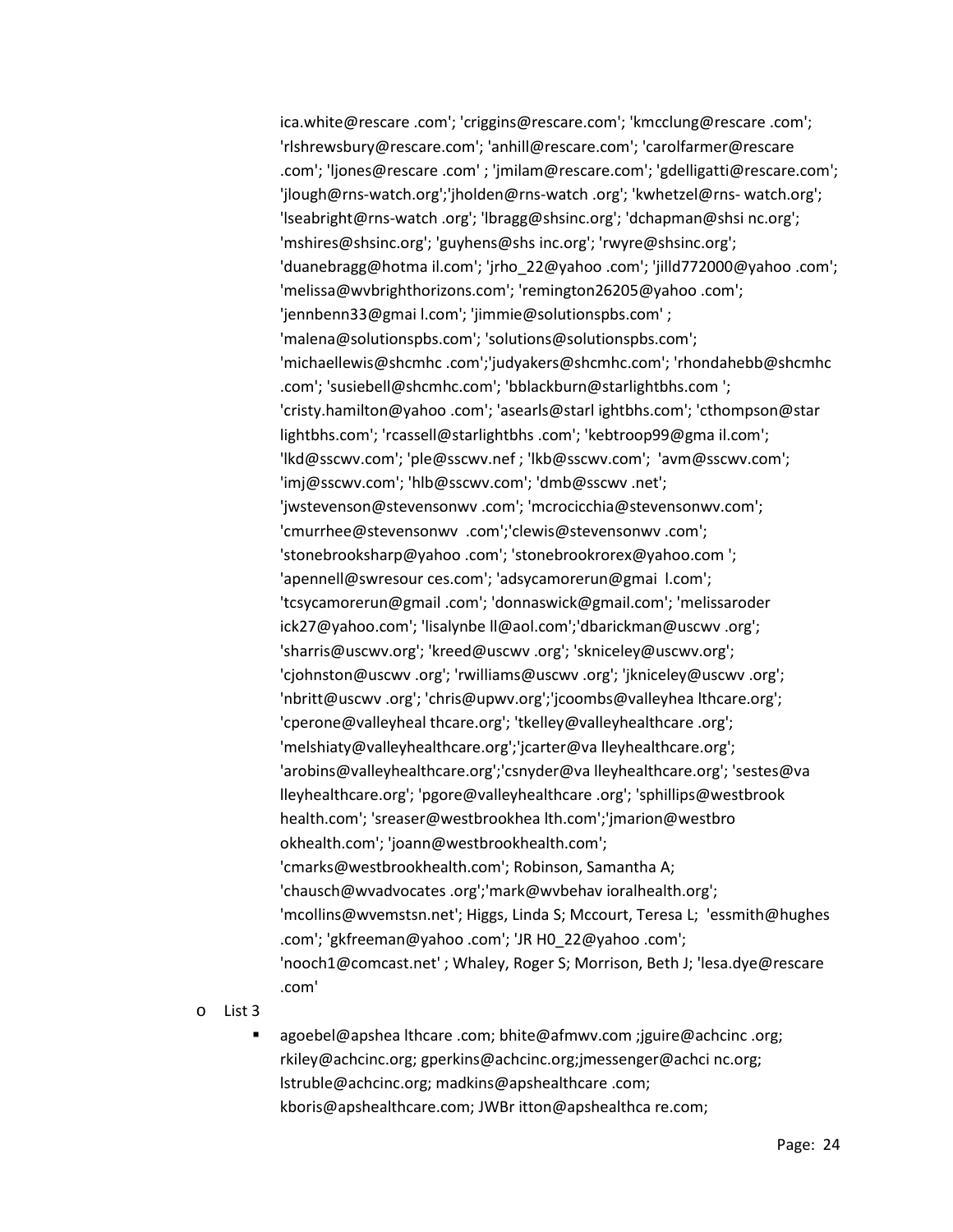kbruer@apshealthcare.com; scraig@apshealthcare .com; TCombs@apsheal thcare.com; mdeutsch@apshealthcare .com;jeva@apshealthcare .com; MChrist@apshealthcare.com; cahayes@apshealthcare.com; Hudnall, Ken; RAJamnick@apshealthcare.com ; lmcgurty@apshealthcare .com; kmilesschwartz@apsheal thcare .com; srmiller@apshealthcare .com; NDillard@apshealthcare.com; Recknagel, Barbara; jruppert@apsheal thcare.com; [tlshamblin@apshealthcare.com;](mailto:tlshamblin@apshealthcare.com) HCSnyder@apshealthcare .com; kschell@apshealthcare .com;jethomas@apshealthcare .com; LWilson@apshea lthcare.com;EWorkman@apshealthcare.com ; apowell@apshealthcare .com; mlowe@apshealthcare .com; nholliday@apshealthcare.com; champaignlori@yahoo.com; ddkelly@arc-hc.com ; stutlerhollie@yahoo .com; cptc1408@yahoo.com; bridgetshreve@yahoo .com; armsteadtrish@yahoo .com; jbailey@arcthreerivers .org; sfile@arcthreerivers .org; arc3@arcthreerivers.org ; kdingess@arcthreer ivers.org; phillips@autismgroup .org;torrey.baker@autismgroup.org; apatnaik@autismgroup .org; mike@autismwv.o rg; tom@autismwv.org; barbara@autismwv .org;jmoss@autismwv.o rg; mjohnson@autismwv.org;jadkins@autismwv.org; amber.belknap@gmail.com; angiemccomas@hotmai l.com; samwmbhswv@gmail.com; Beane, Cynthia E; McQuain, Mary G; Nisbet, Patricia S; Hardy, Taniua R; kcollins@mulberrystreetmanagement.com ; rdesmond@mulberrystreetmanagement.com ;jhillman@mulberrystreetmanagement.com ; wallen@mulberrystreetmanagement.com ; cturrentine@mulberrystreetmanagement.com; rmcelrath@mulberrystreetmanagement.com ; dparrucci@mulberrystreetmanagement.com ; ksmith@mulberryst reetmanagement.com; pgoheen@mulberrystreetmanagement.com; nbrolin@mulberrystreetmanagemen t.com; willperkins@childhswv.org; stuck@chi ldhswv.org; jwindon@childhswv.org; thickman@childhswv .org; [chris.messenger@csiwv.com;](mailto:chris.messenger@csiwv.com) greg .messenger@csiwv .com;jmcbrc93@yahoo .com; randalcsm@hotmail.com;donnaturnercsm@outlook.com; hayleighsmom6@hotmai l.com; k.hagedorn@dailycompanionsi nc.com; l.fox@dailycompanionsinc .com; dci@dailycompanionsi nc.com; b.ball@dailycompanionsinc .com; e.bricker@dailycompanionsinc.com; dcandw@front ier.com; kellison@datswv .com; srtomblin@gmail.com; cwatson@datswv .com; rconner@eastridgehs.org; pmacom@eastridgehs.org; rhite@eastridgehs.org; kcuster@eastridgehs.org; kblake@fmrs.org; dcoulter@fmrs.org; jhamrick@fmrs.org; tking@fmrs .org; mmays@fmrs.org; mredman@fmrs .org; ssimpson@fmrs.org; globalaccessllc@gmail.com; erichyett@hotmail.com ; burice@mix.wvu.edu; kevin.ed@frontiernet.net ; rbosley\_hcssc@yahoo.com; blondee202@hotmail.com; amandahcsw@comcast.net ;jnshcsw@comca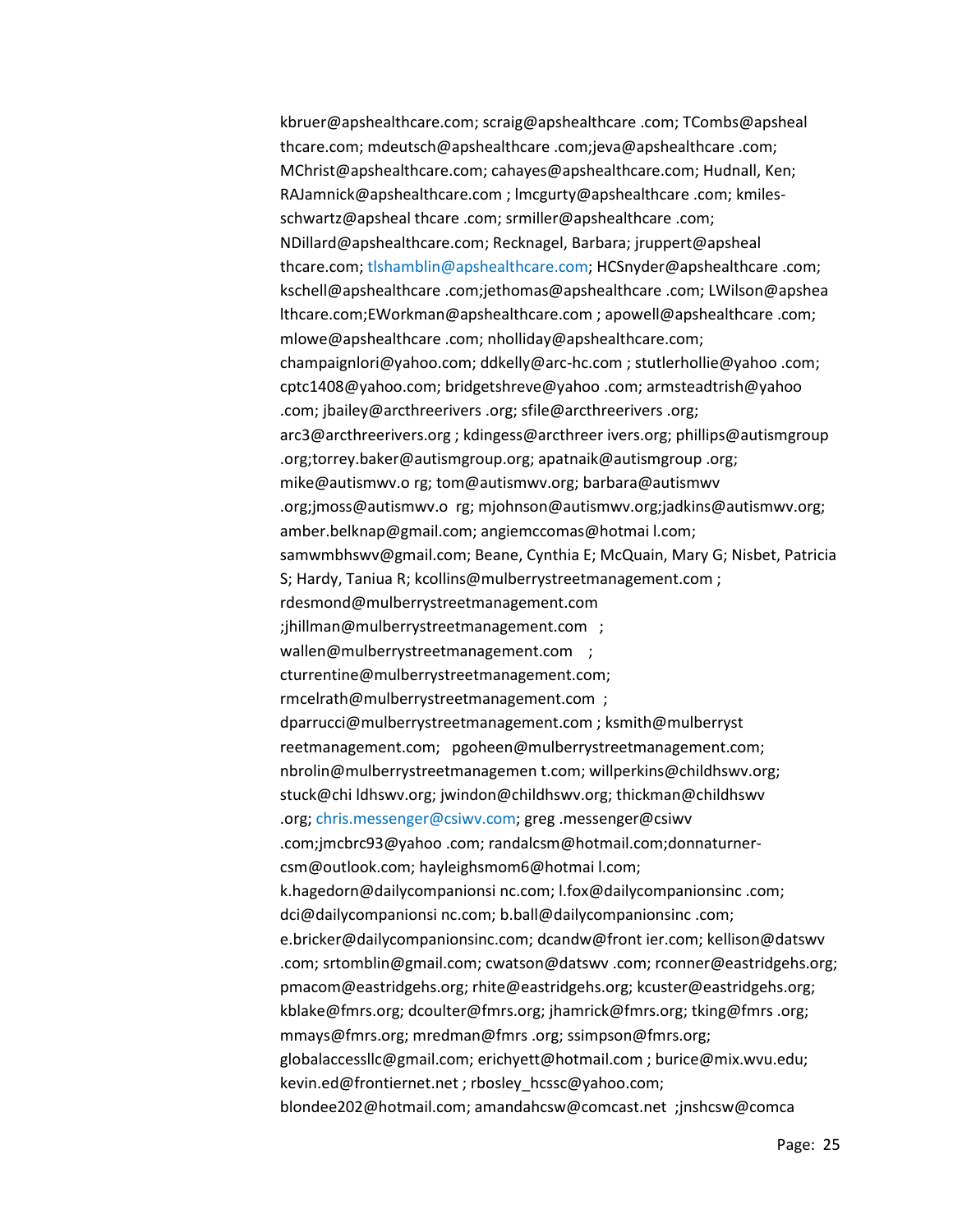st.net; mbhagg@comcast.net;jryanh .c.s.w@gmail.com; btm41383@gmail.com; dclark@healthwaysinc.com; rgable@healthwaysinc.com; dszeligo@healthwaysi nc.com; kprice@healthwaysinc.com; kwhitehouse@healthwaysinc.com; tstemple@healthwaysinc.com; tlewis@healthwaysinc.com; jklobucar@healthwaysinc.com ; hcil@suddenlinkmail.com; jackiepurkey@yahoo .com; vburdette@i nt-res-inc.com;esmith@mountainheartwv.org; lmorgan@int-res-inc.com; rvance@int-res-inc.com; cstafford@int-res-inc.com; iri@int-res-inc.com;jstanley@int-res- inc.com;jccoajcdi rector@frontier.com; jsassi@jcdcworks.com ; cgreening@jcdcworks.com; rcurtis@jcdcworks .com; scorso@jobsquadi nc.org; bhellwig@jobsquadinc.org; cwilson@jobsquadi nc.org; tkline@jobsq uadinc.org; djenkins@jobsquadinc.org; lanab8504@yahoo.com; tbryant@lmamh.org; mlayne@ lmamh.org; dcooke@lmamh.org; jlakes@mainstreamserv ices.org; deana\_prince@yahoo.com; dprince@mainstreamservices.org; rprince@mainstreamservices.org; deb.mitchell@midvalleyhealth.com; lbishop@northwoodheal th.com; mark.games@corp .northwoodhealth.com; tferrell@northwoodhealth .com; dmitchel@northwoodhea lth.com; enolan@northwoodhea lth.com; mgust@northwoodheal th.com; emodar@northwoodhealth.com;angela.richards@molinahealthcare .com; bgoldstein@nhrsi.org; mhopkins@nhrsi.org; Cooper, James A; jarb uckle@suddenlinkmail.com; stalbott@suddenlinkmail.com; ahinkle@suddenlinkmail.com; ghemelt@paceenterpr ises.org;jstrakal@ paceenterprises.org; tgasior@paceenterprises.org; droberts@paceenterprises.org ; bstrakal@paceenterpri ses.org;gmorris@paceenterprises .org; ssnyder@paceenterprises .org; sstephan@paiswv .com; drice@paiswv.com; mwilson@paiswv.com ; lwhite@paiswv .com; barboursville@paiswv.com; beckley@paiswv.com; lewisburg@paiswv .com; dgreenwald@paiswv.com;nparkersburg@paiswv.com;princeton@paiswv.com; ripley@paiswv .com; rworkman@pcaso lutions.com; klinton@pcasolutions.com; shudson@pcasolutions.com; agosnell@potomaccenter.com; rharshbarger@potomaccenter .com; khelmstetter@potomaccenter .com; bnelson@potomaccenter.com ; skaiser@potomaccenter.com ; tbeeman@potomaccenter .com; ckitzmiller@hotmail.com; sharone@phgmai l.net; brandonj@phgmail.net ;jerrenas@ potomachighlandsgu ild.com; rkhill@pcgus.com; sburchfiel@pcgus.com; dhorvath@pcgus .com; tangel@pcgus.com; barbara.hamrick@prestera .org; joyel.finley@prestera.org;donna .rollins@thementornetwork .com;angie.merritt@thementornetwork.com ; ann.iams@thementornetwork .com; serina.hendricks@thementornetwork.com; jane.ketcham@thementornetwork .com; cynthia.dickerson@thementornetwork.com ; tamika.jones@thementornetwork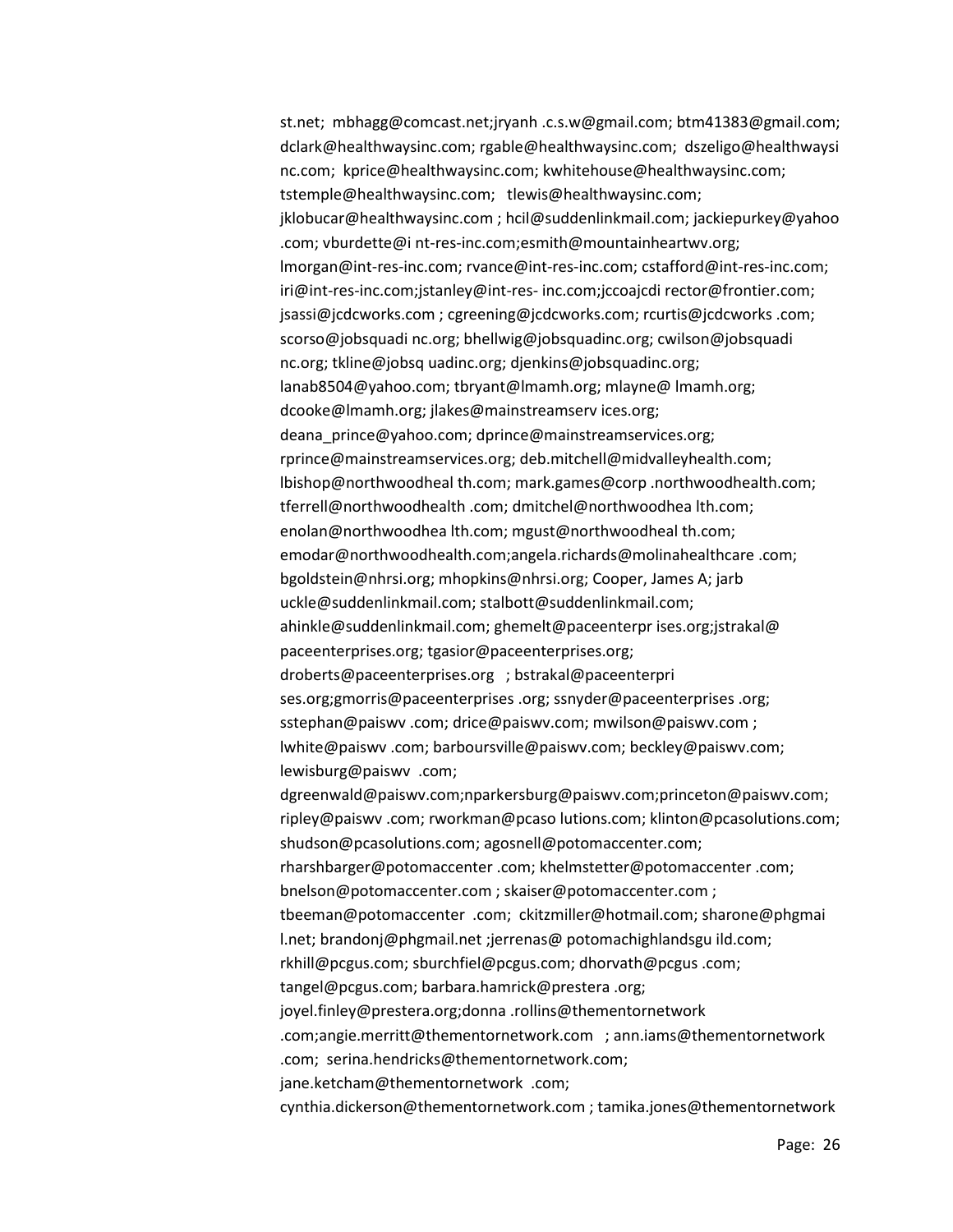.com; stephanie.kulin@thementornetwork .com; heather.moran@thementornetwork .com; nicole.hardman@thementornetwork .com; barbara.schramm@thementornetwork .com; amanda.weber@thementornetwork .com; kim.george@thementornetwork .com; rosemary.wilshire@thementornetwork .com; michael.schwartz@thementornetwork .com; amanda.hagler@thementornetwork.com ; billy.crum@thementornetwork .com; cheryl.herdman@thementornetwork .com;tiffany.allen@thementornetwork .com; ashley.kearns@thementornetwork .com; rachel.salkovick@thementornetwork .com;jason.corrick@thementornetwork .com; jo .rouse@thementornetwork .com; amanda.totten@thementornetwork .com; scott.baughman@thementornetwork .com; brenda.page@thementornetwork .com; holly.bond@thementornetwork.com ; maranda. mathews@thementornetwork .com; carie.dawson@thementornetwork .com; ross.mason@thementornetwork .com; karen.eddy@thementornetwork.com ; lyndon.koskey@thementornetwork.com ; jason .lynch@thementornetwork .com; billie.dillaman@thementornetwork .com; ed.edwards@thementornetwork .com; robin.fox@thementornetwork.com; david.kuckuck@thementornetwork .com; candice.merkle@thementornetwork .com; david.miller@thementornetwo rk.com;jessica. hartley@thementornetwork .com; jo rdan.elliott@thementornetwork .com;jason .jones@thementornetwork .com; cmassie@rescare.com; bstump@rescare.com ; triggins@rescare.com;jshrewsbury@rescare .com; dana.bess@rescare .com; whalstead@rescare.com ; swhite@rescare .com;jacanfiel d@rescare.com; zcuozzo@rescare.com ; rsigley@rescare .com; scheng@rescare.com; lbeezel@rescare.com; sschumacher@rescare .com; jsalesky@rescare.com ; nkesner@rescare.com;bkesner@rescare .com; mlandis@rescare .com; michelle.barnhart@rescare .com; vblanks@rescare.com; cmwatson@rescare .com; ccoburn@rescare.com; jrwilson@rescare .com; jhubbard@rescare .com; cshaw@rescare .com; rgoodson@rescare .com; mgraver@rescare .com; donna.farley@rescare.com; tice@rescare.com; adcollins@rescare.com; mwiseman@rescare.com ; dposey@rescare.com; ssnyder@rescare .com; tiffany.kiess@rescare.com; marc.wilson@rescare .com; monica.watson@rescare .com;jmeeks@resca re.com; jessica.white@rescare .com; criggins@rescare.com; kmcclung@rescare.com; rlshrewsbury@rescare.com ; anhill@rescare .com; carolfarmer@rescare .com; ljones@re scare.com;jmi lam@rescare.com; gdelligatti@rescare.com; jlough@rns-watch.org ; jholden@rns -watch .org; kwhetzel@rns- watch.org; lseabright@rns -watch .org; lbragg@shsinc.org; dchapman@shsi nc.org; mshires@shsinc.org; guyhens@shsinc.org;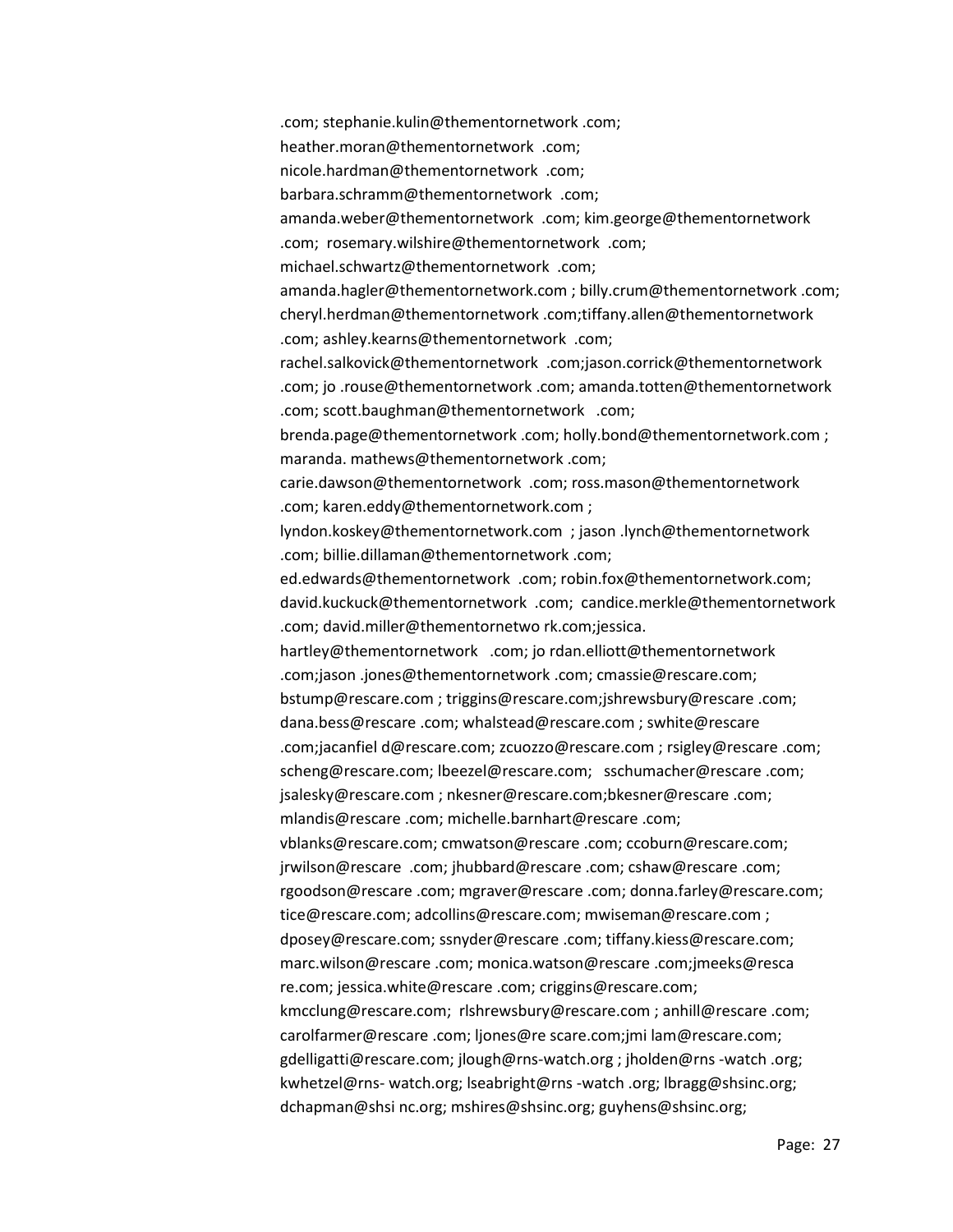rwyre@shsinc.org; duanebragg@hotmai l.com; jrho\_22@yahoo .com;jilld772000@yaho o.com; melissa@wvbrighthorizons.com; remington26205@yahoo .com; jennbenn33@gmai l.com;jimmie@solutionspbs.com; malena@solutionspbs.com; solutions@solutionspbs.com ; michaellewis@shcmhc.com ; judyakers@shcmhc .com; rhondahebb@shcmhc .com; susiebell@shcmhc.com; bblackburn@starlightbhs.com; cristy.hamilton@yahoo.com ; asearls@starlightbhs.com; cthompson@star lightbhs.com; rcassell@starlightbhs.com; kebtroop99@gmail.com;lkd@sscwv.com; ple@sscwv.net; lkb@sscwv.com; avm@sscwv .com; imj@sscwv.com ; hlb@sscwv.com; dmb@sscwv .net;jwstevenson@stevensonwv .com; mcrocicchia@stevensonwv .com; cmurrhee@stevensonwv .com; clewis@stevensonwv .com; stonebrooksharp@yahoo.com; stonebrookrorex@yahoo .com; apennell@swresources.com; adsycamorerun@gmail.com; tcsycamorerun@gmai l.com; donnaswick@gmail.com; melissaroderick27@yahoo.com; lisalynbell@aol.com; dbarickman@uscwv .org; sharris@uscwv .org; kreed@uscwv.org; skniceley@uscwv .org; cjohnston@uscwv .org; rwilliams@uscwv.org;jkniceley@uscwv .org; nbritt@uscwv .org; chris@upwv.org; Coombs, James; Perone, Cheryl; tkelley@valleyheal thcare.org; Elshiaty, Matthew; jcarter@valleyheal thcare.org; arobins@valleyhealthcare .org; Estes, Sarah; Gore, Phyllis; sphillips@westbrookheal th.com; sreaser@westbrookheal th.com; jmarion@westbrookhealth .com; joann@westbrookhealth.com;cmarks@westbrookhealth.com; Robinson, Samantha A; chausch@wvadvocates .org; mark@wvbehav ioralhealth.org; mcollins@wvemstsn.net; Higgs, Linda S; Mccourt, Teresa L; essmith@hughes .com; gkfreeman@yahoo.com; JRH0\_22@yahoo .com; nooch1 @comcast.net ; Whaley, Roger S; Morrison, Beth J; lesa.dye@rescare.com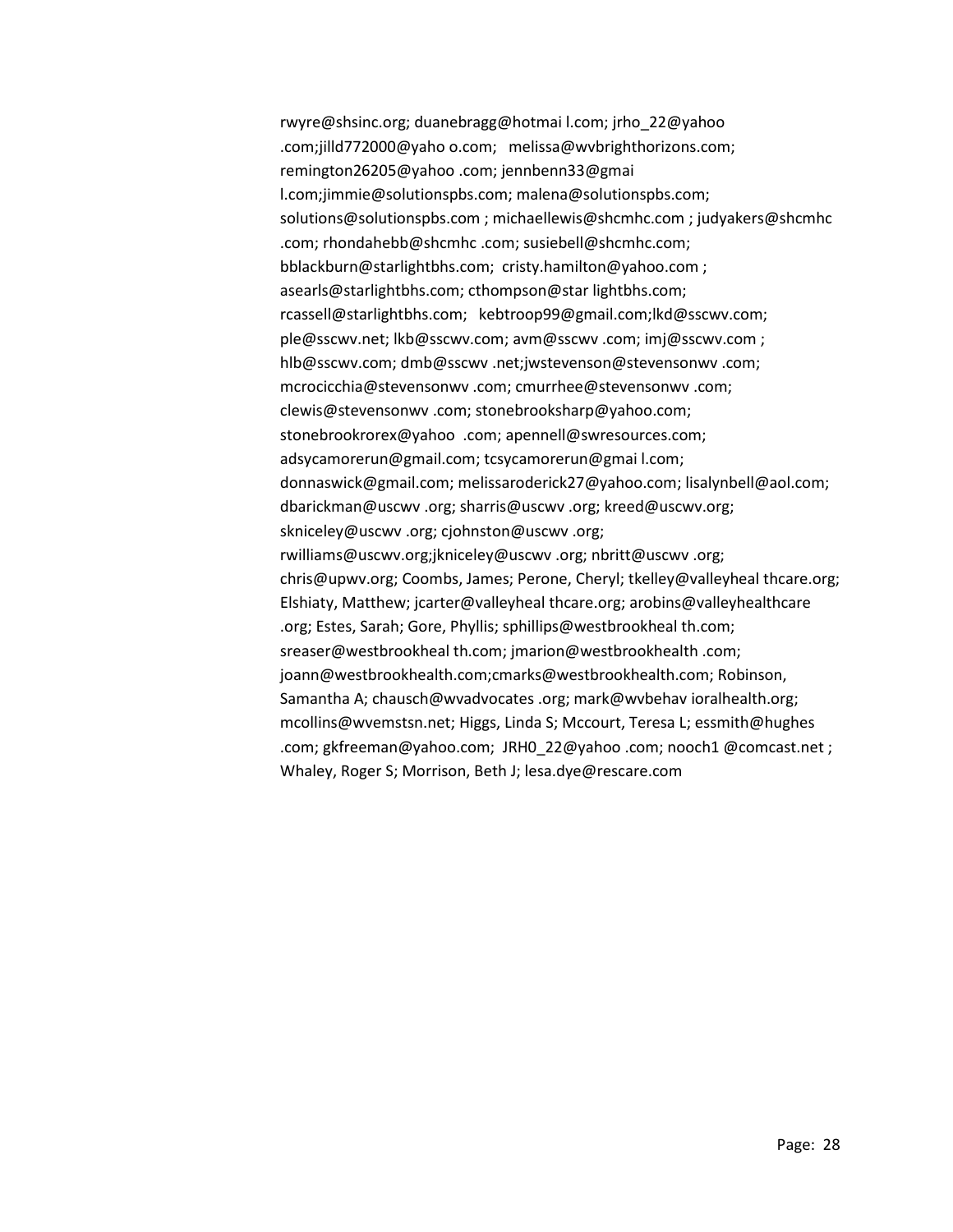# <span id="page-28-0"></span>**Appendix D: Public Comments Received**

Below is the table of comments on transition plans received during the period of 11/26/14 – 12/26/14.

| ID | Date (date<br>received) | Mode<br>(email,                        | Waiver<br>(ADW,          | <b>Comment (feedback submitted)</b>                                                                                                                                                                                                                                                                                                                                                                                                                                                                                                                                                                                                                                                                                                                                                                                                                                                                                                                                                                                                                                                                                                                                                                                                                                                                                                                                                                                                                                                     | Response and/or<br><b>Action Steps</b>                                                                                                                                                                                                                |
|----|-------------------------|----------------------------------------|--------------------------|-----------------------------------------------------------------------------------------------------------------------------------------------------------------------------------------------------------------------------------------------------------------------------------------------------------------------------------------------------------------------------------------------------------------------------------------------------------------------------------------------------------------------------------------------------------------------------------------------------------------------------------------------------------------------------------------------------------------------------------------------------------------------------------------------------------------------------------------------------------------------------------------------------------------------------------------------------------------------------------------------------------------------------------------------------------------------------------------------------------------------------------------------------------------------------------------------------------------------------------------------------------------------------------------------------------------------------------------------------------------------------------------------------------------------------------------------------------------------------------------|-------------------------------------------------------------------------------------------------------------------------------------------------------------------------------------------------------------------------------------------------------|
|    |                         | phone,<br>public<br>meeting,<br>other) | I/DD, TBI,<br>Statewide) |                                                                                                                                                                                                                                                                                                                                                                                                                                                                                                                                                                                                                                                                                                                                                                                                                                                                                                                                                                                                                                                                                                                                                                                                                                                                                                                                                                                                                                                                                         |                                                                                                                                                                                                                                                       |
| 1  | 11/24/2014              | Email                                  | (Not<br>indicated)       | The draft plan states "Develop strategies<br>for moving away from more congregate<br>employment to naturally occurring learning<br>environments and access to community<br>activities and events".<br>We use supported employment as much as<br>possible in our small, rural community.<br>However, opportunities are sparse. Our<br>facility has various departments which<br>include both people with and without<br>diagnosed disabilities. We have customers<br>in and out of our building every day for the<br>purpose of purchasing goods/services and<br>using our UPS site.<br>So I guess our question is, "What is the<br>magic equation that determines if we are<br>integrated or not?"; "What percentage of<br>non-disabled, non-support staff, workers<br>do we need to have before we are<br>considered integrated?" Also, "Where do<br>our DRS clients fall into play here? Are they<br>included in the 'disability' count even if<br>they are not being paid a commensurate<br>wage?"<br>If all of our Waiver members must access<br>the community via supported employment,<br>many of them will not be able to retain<br>employment at our facility. Our Waiver<br>employees look forward to attending our<br>facility where they can work, socialize with<br>their coworkers, and earn a paycheck. They<br>most assuredly look forward to their work<br>much more than most people who do not<br>have diagnosed disabilities, making it a<br>shame to jeopardize it. | This comment and<br>the questions<br>raised in it will be<br>taken under<br>consideration and<br>possibly addressed<br>in future transition<br>plans and/or<br>information<br>offered through<br>Action Item 5 of<br>the Remedial<br>Actions section. |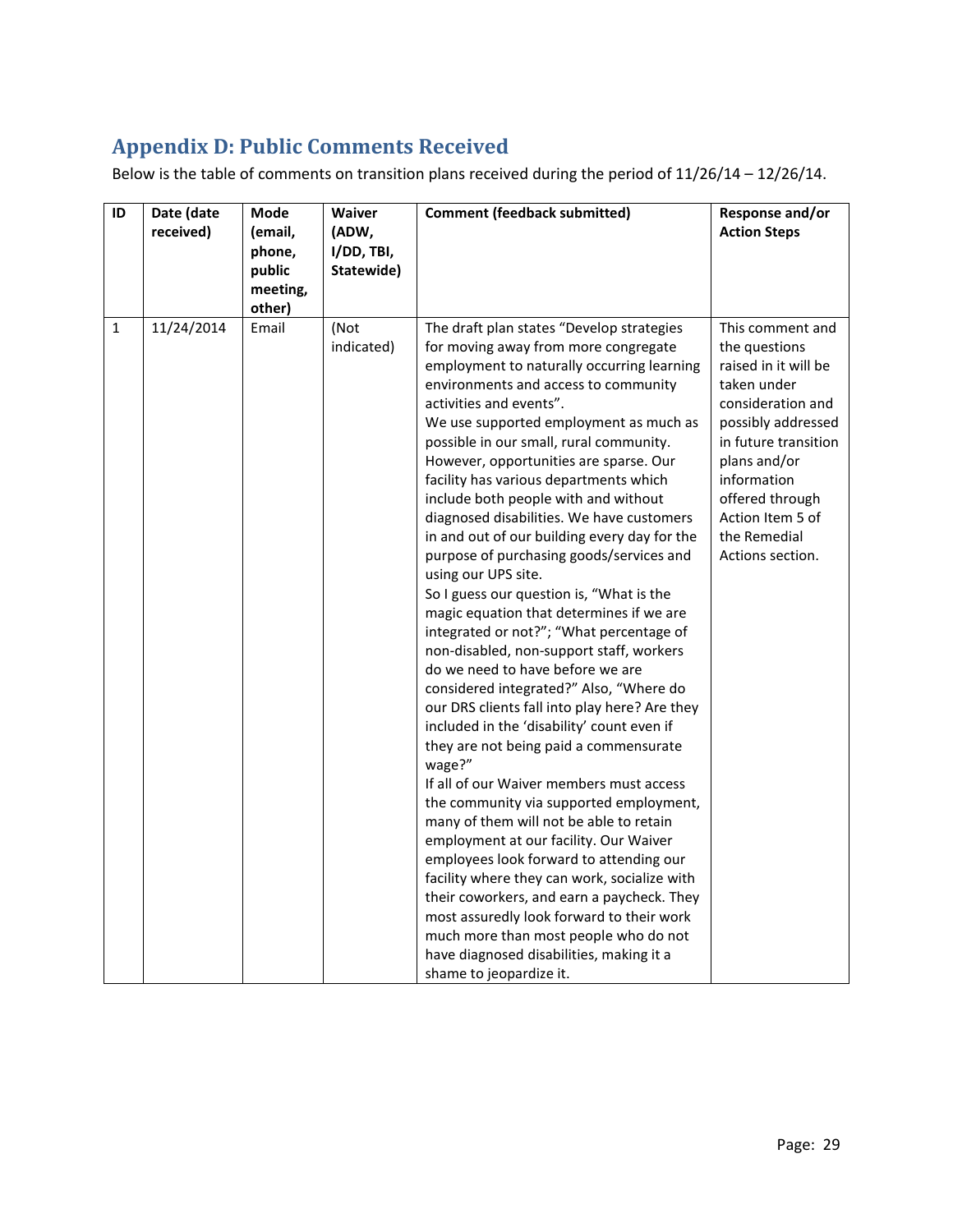| ID             | Date (date | Mode               | Waiver     | <b>Comment (feedback submitted)</b>                                                        | Response and/or        |
|----------------|------------|--------------------|------------|--------------------------------------------------------------------------------------------|------------------------|
|                | received)  | (email,            | (ADW,      |                                                                                            | <b>Action Steps</b>    |
|                |            | phone,             | I/DD, TBI, |                                                                                            |                        |
|                |            | public             | Statewide) |                                                                                            |                        |
|                |            | meeting,<br>other) |            |                                                                                            |                        |
| $\mathbf{1}$   | 11/24/2014 | Email              | (Not       | The only adjustment we can think of to get                                                 | This comment and       |
|                |            |                    | indicated) | our Waiver employees out into the                                                          | the points raised      |
|                |            |                    |            | community more is to introduce                                                             | in it will be taken    |
|                |            |                    |            | volunteerism billed under facility based day                                               | under                  |
|                |            |                    |            | habilitation training. Many businesses who                                                 | consideration and      |
|                |            |                    |            | are not interested in using our supported                                                  | possibly addressed     |
|                |            |                    |            | employment services may welcome                                                            | in future transition   |
|                |            |                    |            | volunteerism. However, this would not be                                                   | plans and/or           |
|                |            |                    |            | an acceptable alternative for those Waiver                                                 | information            |
|                |            |                    |            | employees with a higher level of social                                                    | offered through        |
|                |            |                    |            | inappropriateness (sexual, behavioral, or                                                  | Action Item 5 of       |
|                |            |                    |            | otherwise) or those whose mobility                                                         | the Remedial           |
|                |            |                    |            | prevents them from easily accessing the<br>community. Not to mention those Waiver          | Actions section.       |
|                |            |                    |            | employees who do not desire to work in                                                     |                        |
|                |            |                    |            | the community. Some type of signed                                                         |                        |
|                |            |                    |            | waiver from the guardian stating their                                                     |                        |
|                |            |                    |            | desire to remain at the facility would                                                     |                        |
|                |            |                    |            | appear to be a good solution to this.                                                      |                        |
|                |            |                    |            | Our purpose is to provide those with                                                       |                        |
|                |            |                    |            | disabilities competitive employment in the                                                 |                        |
|                |            |                    |            | community, but when this is not available                                                  |                        |
|                |            |                    |            | or feasible, we need an alternative. Right                                                 |                        |
|                |            |                    |            | now, our alternative is having the                                                         |                        |
|                |            |                    |            | remaining employees work for a fair<br>commensurate wage inside the facility               |                        |
|                |            |                    |            | completing various tasks in various                                                        |                        |
|                |            |                    |            | departments with people who have various                                                   |                        |
|                |            |                    |            | levels of functioning.                                                                     |                        |
| $\overline{2}$ | 12/12/2014 | Email              | (Not       | My comments are more general. From                                                         | This comment falls     |
|                |            |                    | indicated) | what I read - I still don't see where                                                      | outside of the         |
|                |            |                    |            | coverage is given to children with Autism,                                                 | scope of the           |
|                |            |                    |            | no matter what the parents' income is.                                                     | <b>Transition Plan</b> |
|                |            |                    |            | That is what I want to see. My son has been                                                |                        |
|                |            |                    |            | rejected 3 times for Medicaid because we                                                   |                        |
|                |            |                    |            | make "too much ". We are unable to get                                                     |                        |
|                |            |                    |            | him therapy outside of school because we<br>just can't afford it. Our private insurance up |                        |
|                |            |                    |            | till now has only allowed 20 therapy                                                       |                        |
|                |            |                    |            | sessions per year, and a \$25 copay for each                                               |                        |
|                |            |                    |            | one. Our new insurance will cover as many                                                  |                        |
|                |            |                    |            | as needed but that is after deductible is                                                  |                        |
|                |            |                    |            | met and then a 20% coinsurance.                                                            |                        |
|                |            |                    |            | Also - I would like to see more phone lines                                                |                        |
|                |            |                    |            | available for people to call with questions.                                               |                        |
|                |            |                    |            | Every time over the course of a week when                                                  |                        |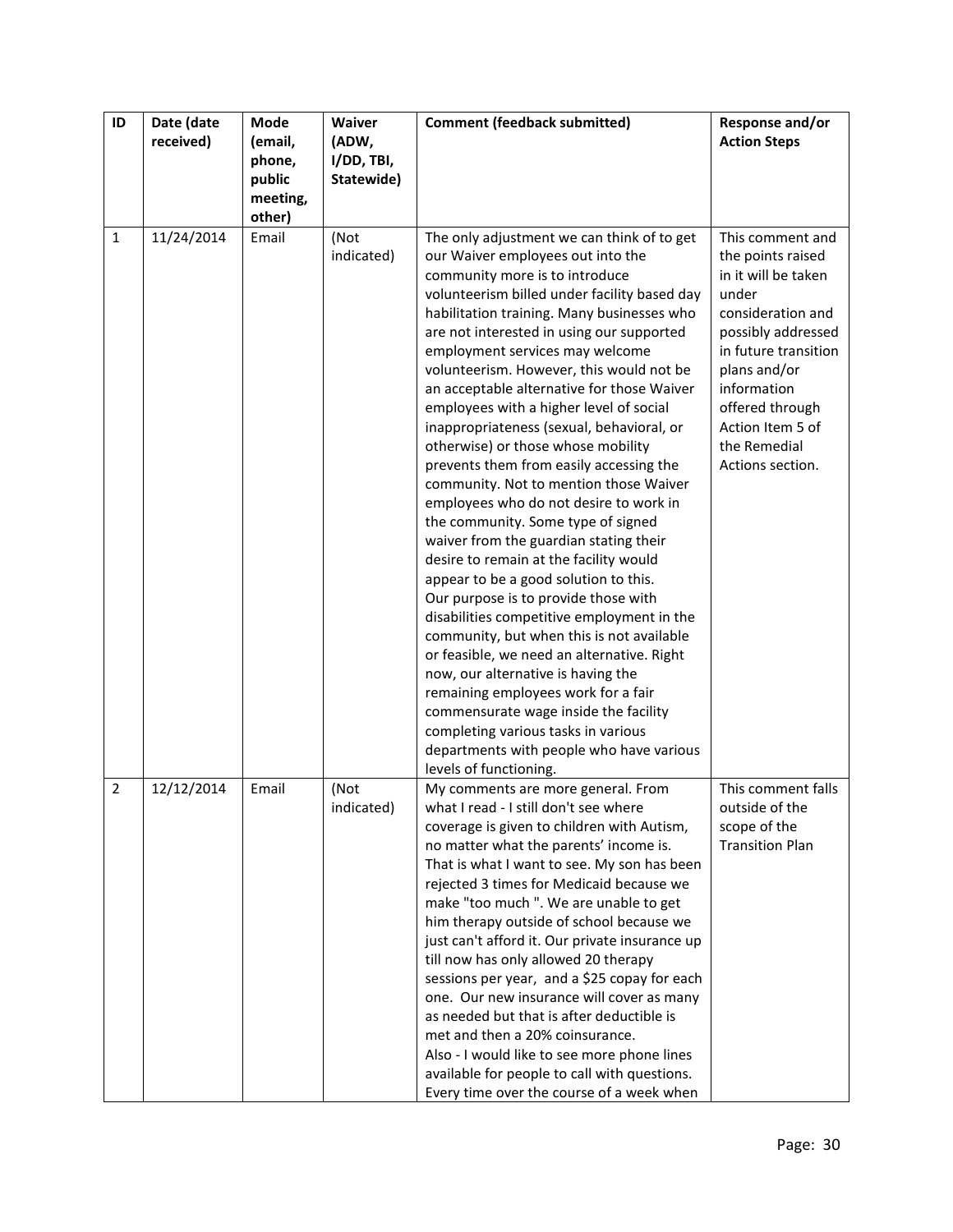| ID | Date (date<br>received) | Mode<br>(email,<br>phone,<br>public<br>meeting,<br>other) | Waiver<br>(ADW,<br>I/DD, TBI,<br>Statewide) | <b>Comment (feedback submitted)</b>                                                                                                                                                                                                                                                                                                                                                                                                                                               | Response and/or<br><b>Action Steps</b>                                                                                                                                                                                                                                      |
|----|-------------------------|-----------------------------------------------------------|---------------------------------------------|-----------------------------------------------------------------------------------------------------------------------------------------------------------------------------------------------------------------------------------------------------------------------------------------------------------------------------------------------------------------------------------------------------------------------------------------------------------------------------------|-----------------------------------------------------------------------------------------------------------------------------------------------------------------------------------------------------------------------------------------------------------------------------|
|    |                         |                                                           |                                             | I obtained to call to see if there was some<br>other way I could get coverage for my son -<br>the line was busy. Didn't matter what time<br>of day - or if I redialed 10 times in a row.<br>It is a shame that my son is being punished<br>for his parents being married. If I was a<br>single mom this wouldn't even be an issue,<br>and that is just sad.<br>PLEASE!!! Open up the Medicaid coverage<br>to all children with autism, no matter the<br>parents' income.          |                                                                                                                                                                                                                                                                             |
| 3  | 12/16/2014              | Email                                                     | (Not<br>indicated)                          | We are heading in the right direction with<br>self-direction. Agency cannot keep staff<br>and I do not trust staff with my non-verbal<br>child. I do not understand the necessity of<br>Case Management when we choose PPL.<br>Our children live in least restrictive<br>environment with family, friends, and<br>neighbors in own community. Is this not<br>MRDD Waiver is for?. If child is with family<br>We should not be to have case<br>management, TC, BA all through PPL. | This comment falls<br>outside of the<br>scope of the<br><b>Transition Plan</b>                                                                                                                                                                                              |
| 4  | 12/18/2014              | Email                                                     | I/DD                                        | The stated timeframe does not appear to<br>be as aggressive as it needs to be to assure<br>State compliance with the Home and<br>Community Based Settings rule.                                                                                                                                                                                                                                                                                                                   | <b>This Transition</b><br>Plan is designed as<br>a more high-level<br>overview of the<br>state's plans to<br>comply with the<br>CMS Final Rule.<br>More detailed and<br>specific action<br>items and<br>timelines will be<br>included in future<br><b>Transition Plans.</b> |
| 4  | 12/18/2014              | Email                                                     | I/DD                                        | According to the CMS Statewide Transition<br>Plan Toolkit, plans should include specific<br>timeframes for identified actions and<br>deliverables. Most of the time frames for<br>the WV Plan are not specific, but<br>encompass the entire five years.                                                                                                                                                                                                                           | More specific<br>timeframes and<br>actionable items<br>will be released in<br>future versions of<br>the Transition<br>Plan.                                                                                                                                                 |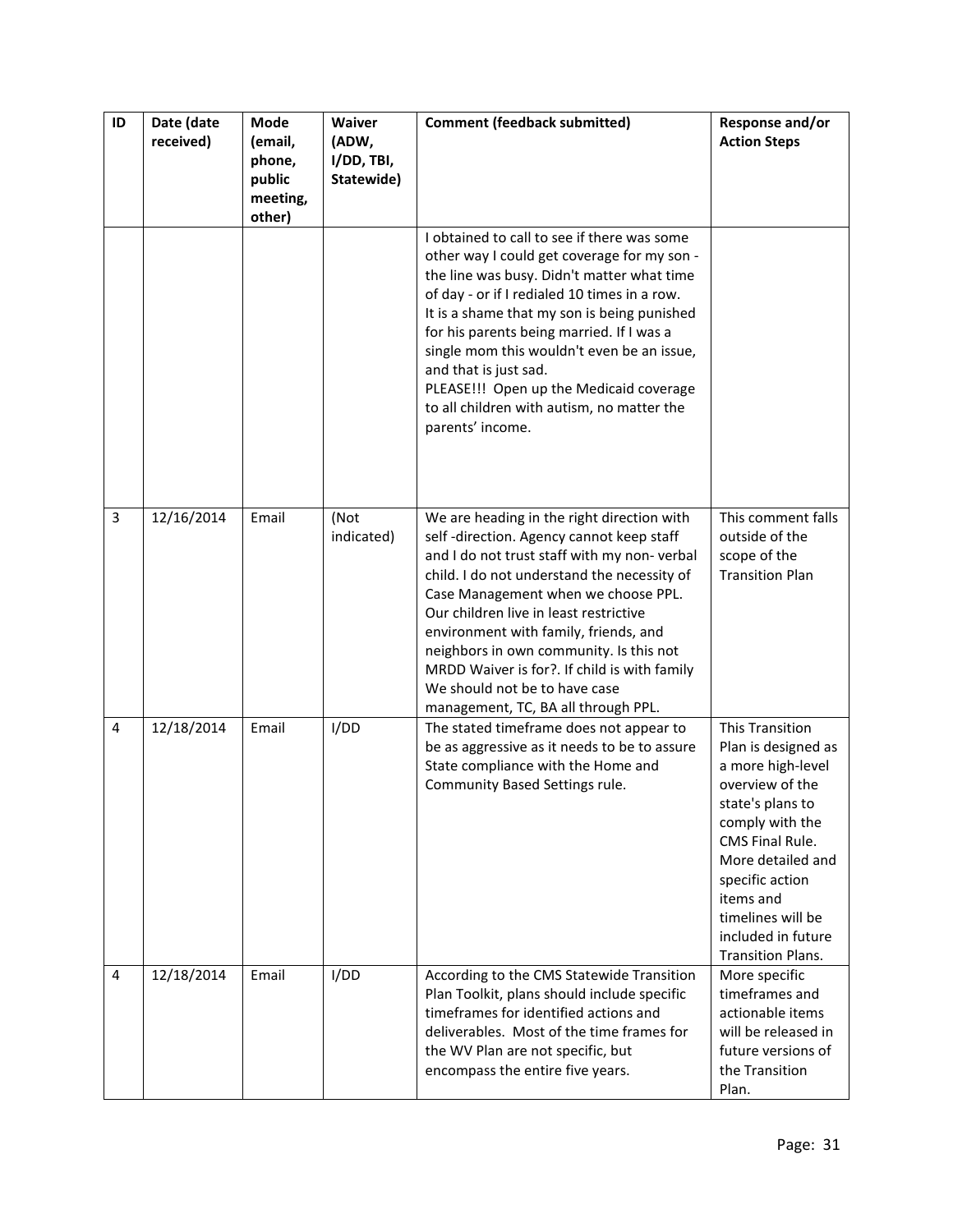| ID             | Date (date<br>received) | Mode<br>(email,<br>phone,<br>public<br>meeting,<br>other) | Waiver<br>(ADW,<br>I/DD, TBI,<br>Statewide) | <b>Comment (feedback submitted)</b>                                                                                                                                                                                                                                                    | Response and/or<br><b>Action Steps</b>                                                                                                                                                                                                                                                          |
|----------------|-------------------------|-----------------------------------------------------------|---------------------------------------------|----------------------------------------------------------------------------------------------------------------------------------------------------------------------------------------------------------------------------------------------------------------------------------------|-------------------------------------------------------------------------------------------------------------------------------------------------------------------------------------------------------------------------------------------------------------------------------------------------|
| $\overline{4}$ | 12/18/2014              | Email                                                     | I/DD                                        | Other states' plans we have reviewed<br>appear to have sequential action steps and<br>timeframes. They also have completion<br>dates well before the required date of<br>compliance. How will compliance be<br>monitored if most actions include an end<br>date of June 30, 2020?      | Compliance will be<br>monitored<br>throughout the<br>five year period.<br>Specific<br>timeframes and<br>actionable items<br>surrounding<br>compliance will be<br>released in future<br>versions of the<br>Transition Plan.                                                                      |
| 4              | 12/18/2014              | Email                                                     | I/DD                                        | The Council is interested in seeing the<br>results of the review of regulations and<br>other documents reported to have been<br>completed by the [consultant], along with<br>the recommendations for changes to be<br>made. Those documents should be made<br>available to the public. | Lewin's work was<br>under Action Item<br>1 of the<br>Assessment<br>section of the<br>Transition Plan.<br>Action Item 5 has<br>been added to the<br>Transition Plan to<br>say: 5. "Post<br>findings from the<br>review of Action<br>Item 1 and<br>aggregate survey<br>results to the<br>website" |
| $\overline{4}$ | 12/18/2014              | Email                                                     | I/DD                                        | No specificity is given regarding how the<br>surveys for providers and/or individuals<br>and families will be conducted.                                                                                                                                                               | Action Items 3 and<br>4 of the<br>Assessment<br>Section are<br>updated to include<br>survey methods:<br>via web and mail.                                                                                                                                                                       |
| 4              | 12/18/2014              | Email                                                     | I/DD                                        | Other than surveys, what other methods<br>will the State use to determine settings are<br>or are not in compliance with the new<br>standards?                                                                                                                                          | Specific<br>timeframes and<br>actionable items<br>surrounding<br>compliance will be<br>released in future<br>versions of the<br>Transition Plan.<br>This will include<br>how setting<br>compliance will be                                                                                      |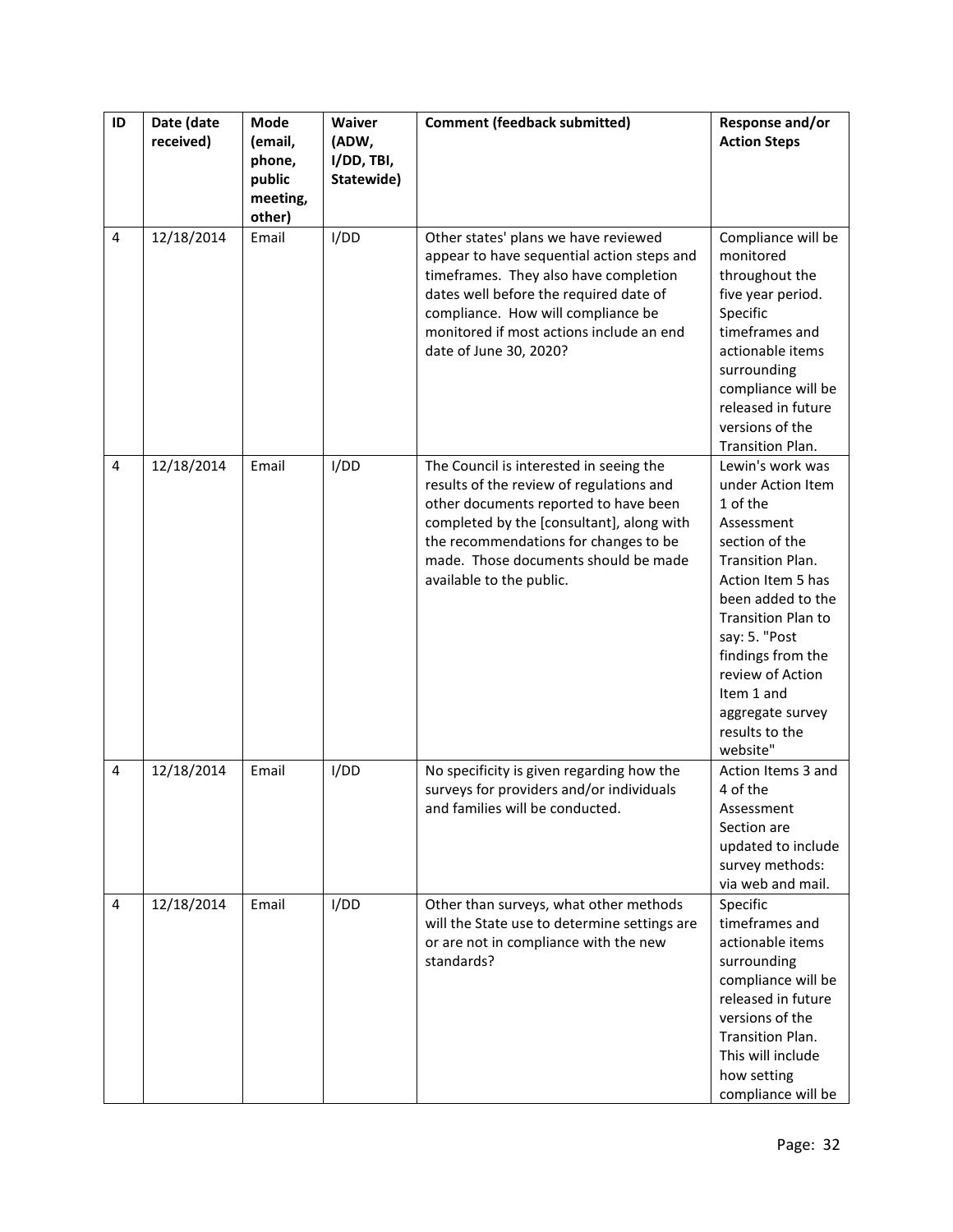| ID             | Date (date<br>received) | <b>Mode</b><br>(email,<br>phone,<br>public<br>meeting,<br>other) | Waiver<br>(ADW,<br>I/DD, TBI,<br>Statewide) | <b>Comment (feedback submitted)</b>                                                                                                                                                                                                                                                                                                                                                                                                       | Response and/or<br><b>Action Steps</b>                                                                                                                                                                                                       |
|----------------|-------------------------|------------------------------------------------------------------|---------------------------------------------|-------------------------------------------------------------------------------------------------------------------------------------------------------------------------------------------------------------------------------------------------------------------------------------------------------------------------------------------------------------------------------------------------------------------------------------------|----------------------------------------------------------------------------------------------------------------------------------------------------------------------------------------------------------------------------------------------|
|                |                         |                                                                  |                                             |                                                                                                                                                                                                                                                                                                                                                                                                                                           | determined.                                                                                                                                                                                                                                  |
| 4              | 12/18/2014              | Email                                                            | I/DD                                        | A survey, combined with actual visits to<br>sites, can determine setting compliance,<br>but how will the internal workings (person-<br>centered planning, the choices an<br>individual is entitled to make about a<br>variety of things, etc.) of a setting be<br>evaluated for compliance?                                                                                                                                               | The state will<br>consider using site<br>visits as a<br>compliance<br>evaluation<br>method. Specific<br>timeframes and<br>actionable items<br>surrounding<br>compliance will be<br>released in future<br>versions of the<br>Transition Plan. |
| $\overline{4}$ | 12/18/2014              | Email                                                            | I/DD                                        | It is good that a listing of settings with their<br>level of compliance will eventually be<br>available on the Bureau's website.                                                                                                                                                                                                                                                                                                          | Thank you for this<br>comment.                                                                                                                                                                                                               |
| $\overline{4}$ | 12/18/2014              | Email                                                            | I/DD                                        | Training for licensure/certification staff on<br>new settings requirements is good, as is the<br>strengthening of enrollment/re-enrollment<br>procedures for providers.                                                                                                                                                                                                                                                                   | Thank you for this<br>comment.                                                                                                                                                                                                               |
| 4              | 12/18/2014              | Email                                                            | I/DD                                        | Various means of providing training for<br>providers and enrollment staff is good.                                                                                                                                                                                                                                                                                                                                                        | Thank you for this<br>comment.                                                                                                                                                                                                               |
| 4              | 12/18/2014              | Email                                                            | I/DD                                        | Of grave concern is the fact that no training<br>is mentioned for individuals/families who<br>use HCBS services. How will they become<br>aware of the changes that will occur, why<br>their services and the locations of their<br>services may be changing, what services<br>will and will not be allowable under<br>Medicaid HCBS, etc.? Who will be<br>responsible for providing them necessary<br>information in an un-biased manner? | Action Item 2 of<br>the Remedial<br>Actions section is<br>updated to include<br>individuals and<br>families as<br>audiences of<br>training. The state<br>will present the<br>information.                                                    |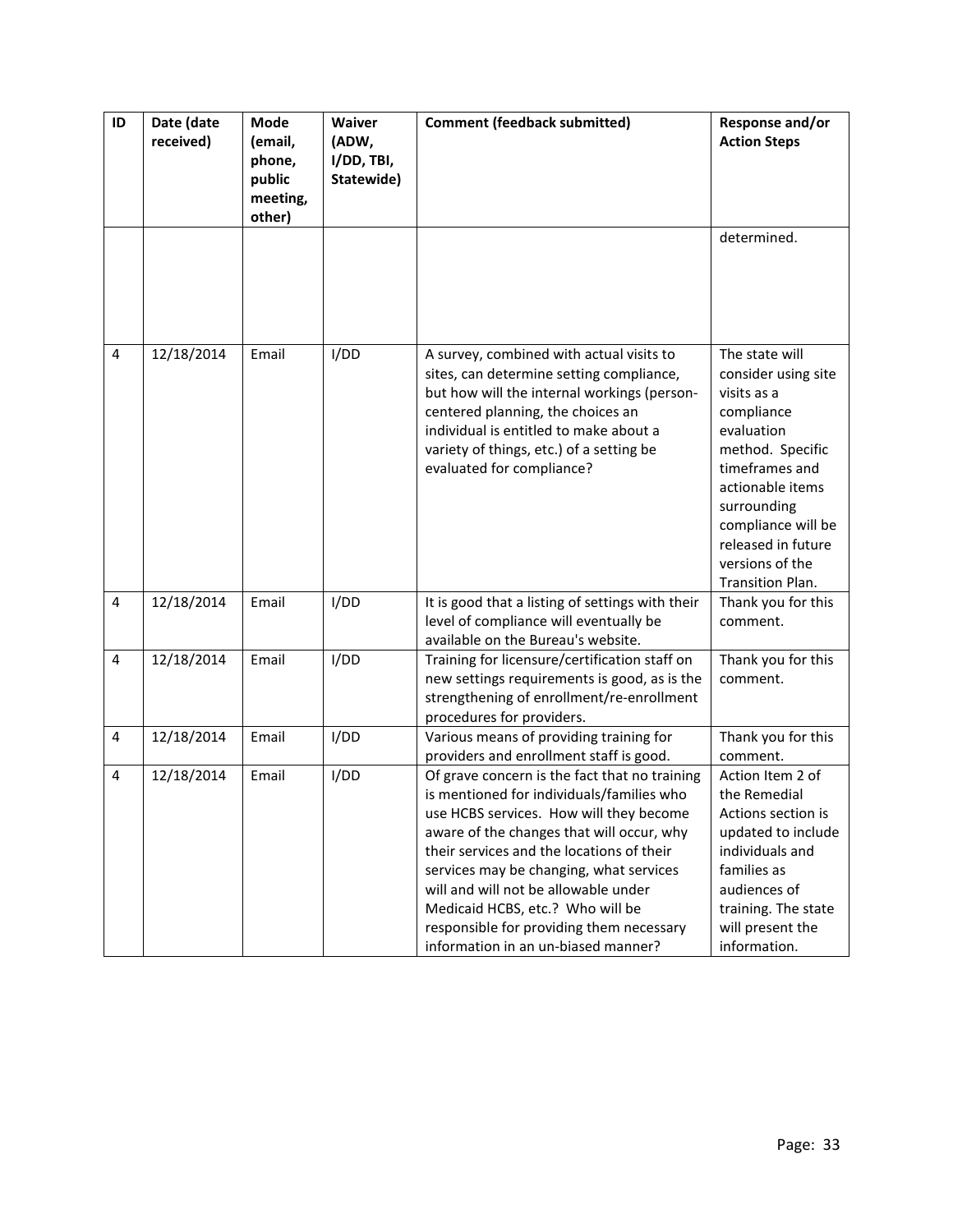| ID | Date (date | Mode                         | Waiver              | <b>Comment (feedback submitted)</b>                                                                                                                                                                                                                                                                                                                                                                                     | Response and/or                                                                                                                                                                                                                                                                                                                      |
|----|------------|------------------------------|---------------------|-------------------------------------------------------------------------------------------------------------------------------------------------------------------------------------------------------------------------------------------------------------------------------------------------------------------------------------------------------------------------------------------------------------------------|--------------------------------------------------------------------------------------------------------------------------------------------------------------------------------------------------------------------------------------------------------------------------------------------------------------------------------------|
|    | received)  | (email,<br>phone,            | (ADW,<br>I/DD, TBI, |                                                                                                                                                                                                                                                                                                                                                                                                                         | <b>Action Steps</b>                                                                                                                                                                                                                                                                                                                  |
|    |            | public<br>meeting,<br>other) | Statewide)          |                                                                                                                                                                                                                                                                                                                                                                                                                         |                                                                                                                                                                                                                                                                                                                                      |
| 4  | 12/18/2014 | Email                        | I/DD                | Re #12. It is understandable that particular<br>attention would need to be paid to<br>regulations governing group homes to<br>ensure community characteristics are<br>reflected. The issues concerning day<br>habilitation and related settings should be<br>address in a separate action item. It seems<br>self-evident that facility-based day<br>habilitation settings will not meet the new<br>rule requirement.    | CMS published<br>guidance<br>addressing non-<br>residential settings<br>under the HCBS<br><b>Final Rule</b><br>following the<br>publication of the<br>Transition Plan.<br>Future versions of<br>the Transition Plan<br>will incorporate<br>this guidance and<br>a new action<br>item(s) will be<br>added to reflect<br>the guidance. |
| 4  | 12/18/2014 | Email                        | I/DD                | How will monitoring for transition to<br>compliance be carried out, and by whom?<br>This will certainly be a large task. Will the<br>DHHR/BMS be hiring additional staff whose<br>responsibilities are solely to address this<br>component of the Plan?                                                                                                                                                                 | Specific<br>timeframes and<br>actionable items<br>surrounding<br>compliance will be<br>released in future<br>versions of the<br>Transition Plan.<br>This will include<br>how setting<br>compliance will be<br>staffed.                                                                                                               |
| 4  | 12/18/2014 | Email                        | I/DD                | Since the Bureau's Money Follows the<br>Person initiative (MFP) does not specifically<br>serve people with intellectual and other<br>developmental disabilities, what "lessons<br>learned" will be used regarding people<br>served through the IDD Waiver? If this<br>transition plan intends to build upon the<br>MFP initiative, is the initiative being<br>expanded to serve populations not<br>previously included? | The state will<br>consider including<br>$I/DD$ as a<br>population served<br>by MFP. In the<br>meantime, MFP on<br>both the national<br>and state levels<br>has important<br>lessons learned<br>and insights to<br>HCBS that will be<br>included in the<br>state's<br>implementation of<br>the Final Rule.                            |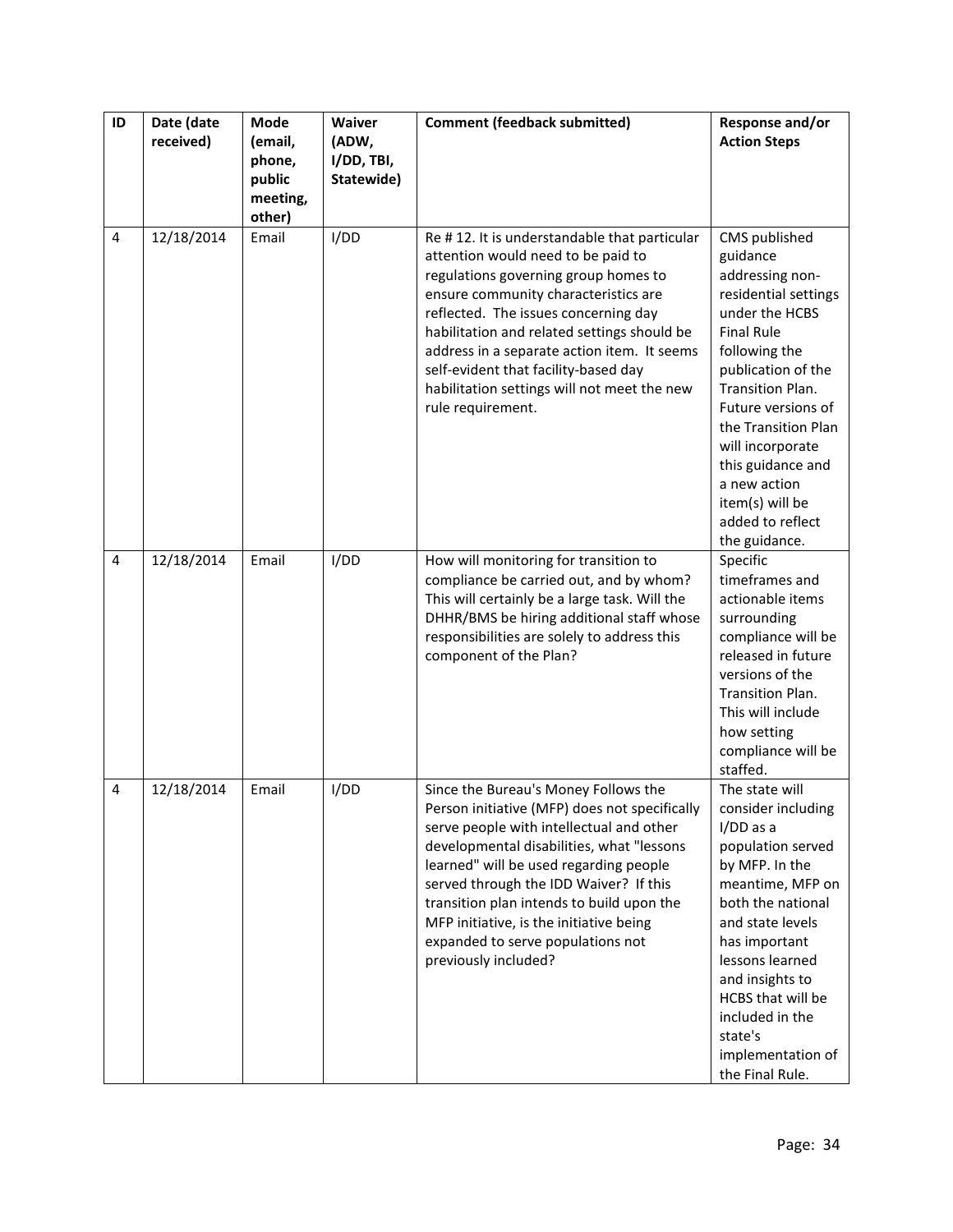| ID             | Date (date | Mode     | Waiver     | <b>Comment (feedback submitted)</b>           | Response and/or                                                                                                                                                                                                                                                                                                                                                                                      |
|----------------|------------|----------|------------|-----------------------------------------------|------------------------------------------------------------------------------------------------------------------------------------------------------------------------------------------------------------------------------------------------------------------------------------------------------------------------------------------------------------------------------------------------------|
|                | received)  | (email,  | (ADW,      |                                               | <b>Action Steps</b>                                                                                                                                                                                                                                                                                                                                                                                  |
|                |            | phone,   | I/DD, TBI, |                                               |                                                                                                                                                                                                                                                                                                                                                                                                      |
|                |            | public   | Statewide) |                                               |                                                                                                                                                                                                                                                                                                                                                                                                      |
|                |            | meeting, |            |                                               |                                                                                                                                                                                                                                                                                                                                                                                                      |
|                |            | other)   |            |                                               |                                                                                                                                                                                                                                                                                                                                                                                                      |
| $\overline{4}$ | 12/18/2014 | Email    | I/DD       | From the wording in "Remedial Actions" #      | Action Item 18 is                                                                                                                                                                                                                                                                                                                                                                                    |
|                |            |          |            | 18 and other items in the Transition Plan, it | designed                                                                                                                                                                                                                                                                                                                                                                                             |
|                |            |          |            | appears the "stakeholder group" identified    | specifically for                                                                                                                                                                                                                                                                                                                                                                                     |
|                |            |          |            | is only providers. Individuals served, and    | provider                                                                                                                                                                                                                                                                                                                                                                                             |
|                |            |          |            | their families, are certainly also            | stakeholders. An                                                                                                                                                                                                                                                                                                                                                                                     |
|                |            |          |            | stakeholders.                                 | additional Action                                                                                                                                                                                                                                                                                                                                                                                    |
|                |            |          |            |                                               | Item is added to                                                                                                                                                                                                                                                                                                                                                                                     |
|                |            |          |            |                                               | be more inclusive:                                                                                                                                                                                                                                                                                                                                                                                   |
|                |            |          |            |                                               | "Convene a cross-                                                                                                                                                                                                                                                                                                                                                                                    |
|                |            |          |            |                                               | disability                                                                                                                                                                                                                                                                                                                                                                                           |
|                |            |          |            |                                               | workgroup to                                                                                                                                                                                                                                                                                                                                                                                         |
|                |            |          |            |                                               | identify solutions                                                                                                                                                                                                                                                                                                                                                                                   |
|                |            |          |            |                                               | for compliance                                                                                                                                                                                                                                                                                                                                                                                       |
|                |            |          |            |                                               | that represents all                                                                                                                                                                                                                                                                                                                                                                                  |
|                |            |          |            |                                               | stakeholders                                                                                                                                                                                                                                                                                                                                                                                         |
|                |            |          |            |                                               | including                                                                                                                                                                                                                                                                                                                                                                                            |
|                |            |          |            |                                               | individuals,                                                                                                                                                                                                                                                                                                                                                                                         |
|                |            |          |            |                                               | families, advocates                                                                                                                                                                                                                                                                                                                                                                                  |
|                |            |          |            |                                               | and providers,                                                                                                                                                                                                                                                                                                                                                                                       |
|                |            |          |            |                                               |                                                                                                                                                                                                                                                                                                                                                                                                      |
|                |            |          |            |                                               |                                                                                                                                                                                                                                                                                                                                                                                                      |
|                |            |          |            |                                               |                                                                                                                                                                                                                                                                                                                                                                                                      |
|                |            |          |            |                                               |                                                                                                                                                                                                                                                                                                                                                                                                      |
|                |            |          |            |                                               |                                                                                                                                                                                                                                                                                                                                                                                                      |
|                |            |          |            |                                               |                                                                                                                                                                                                                                                                                                                                                                                                      |
|                |            |          |            |                                               |                                                                                                                                                                                                                                                                                                                                                                                                      |
|                |            |          |            |                                               |                                                                                                                                                                                                                                                                                                                                                                                                      |
|                |            |          |            |                                               |                                                                                                                                                                                                                                                                                                                                                                                                      |
|                |            |          |            |                                               |                                                                                                                                                                                                                                                                                                                                                                                                      |
|                |            |          |            |                                               |                                                                                                                                                                                                                                                                                                                                                                                                      |
|                |            |          |            |                                               |                                                                                                                                                                                                                                                                                                                                                                                                      |
|                |            |          |            |                                               |                                                                                                                                                                                                                                                                                                                                                                                                      |
|                |            |          |            |                                               |                                                                                                                                                                                                                                                                                                                                                                                                      |
|                |            |          |            |                                               |                                                                                                                                                                                                                                                                                                                                                                                                      |
|                |            |          |            |                                               |                                                                                                                                                                                                                                                                                                                                                                                                      |
|                |            |          |            |                                               |                                                                                                                                                                                                                                                                                                                                                                                                      |
|                |            |          |            |                                               |                                                                                                                                                                                                                                                                                                                                                                                                      |
|                |            |          |            |                                               |                                                                                                                                                                                                                                                                                                                                                                                                      |
|                |            |          |            |                                               |                                                                                                                                                                                                                                                                                                                                                                                                      |
|                |            |          |            |                                               |                                                                                                                                                                                                                                                                                                                                                                                                      |
|                |            |          |            |                                               | among others".<br>This is Action Item<br>7 of the<br>Stakeholder<br>Engagement<br>section. To further<br>address this,<br>Action Item 4 is<br>added to the<br>Stakeholder<br>Engagement<br>section: Reach out<br>to individuals,<br>families and<br>organizations<br>representing these<br>groups to increase<br>the understanding<br>of the rule and<br>maintain open<br>lines of<br>communication. |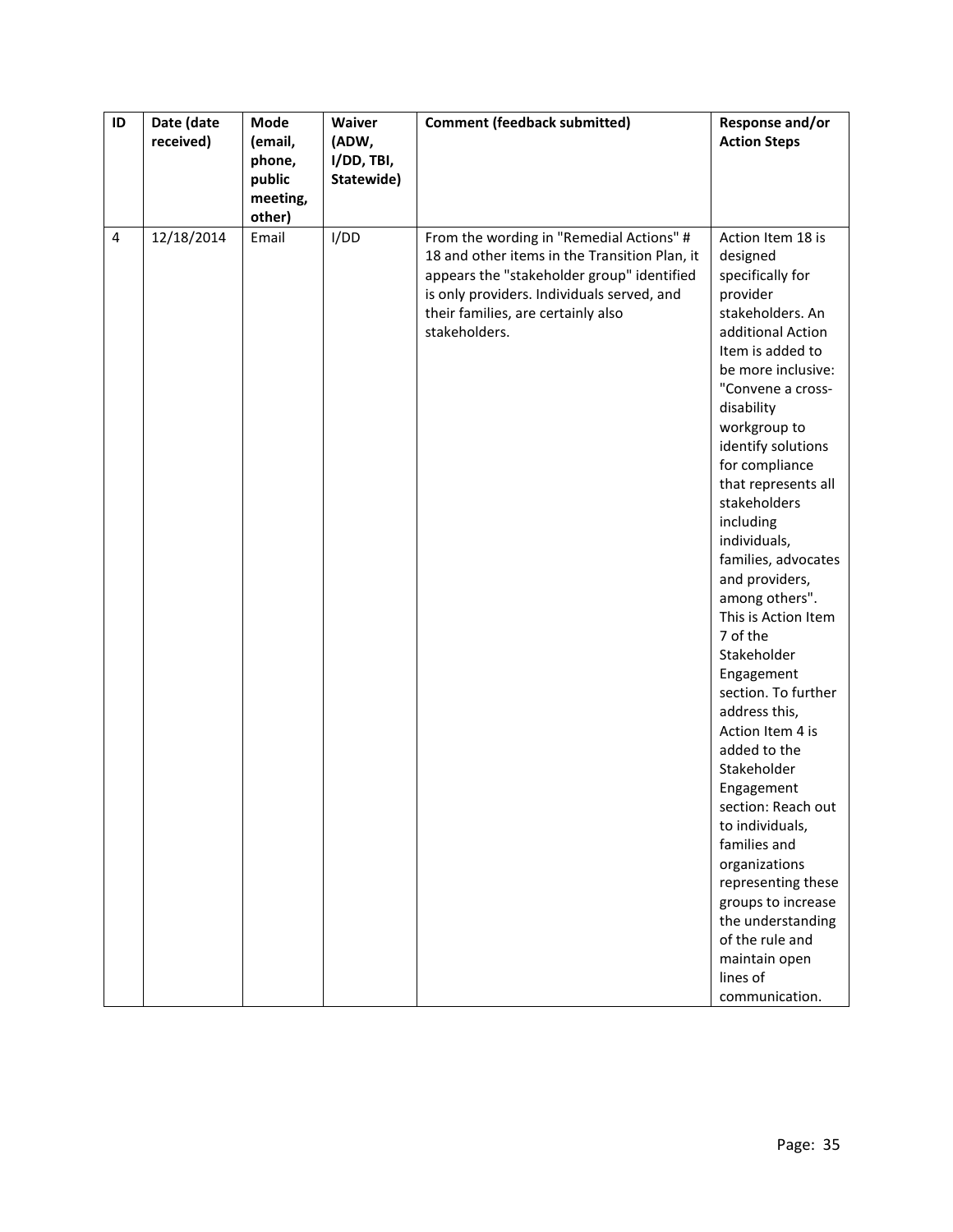| ID | Date (date<br>received) | Mode<br>(email,                        | Waiver<br>(ADW,          | <b>Comment (feedback submitted)</b>                                                                                                                                                                                                                                                                                                                                                                                                                                                                                                                                                                                                                                                     | Response and/or<br><b>Action Steps</b>                                                                                                                                                                                                                                                                                |
|----|-------------------------|----------------------------------------|--------------------------|-----------------------------------------------------------------------------------------------------------------------------------------------------------------------------------------------------------------------------------------------------------------------------------------------------------------------------------------------------------------------------------------------------------------------------------------------------------------------------------------------------------------------------------------------------------------------------------------------------------------------------------------------------------------------------------------|-----------------------------------------------------------------------------------------------------------------------------------------------------------------------------------------------------------------------------------------------------------------------------------------------------------------------|
|    |                         | phone,<br>public<br>meeting,<br>other) | I/DD, TBI,<br>Statewide) |                                                                                                                                                                                                                                                                                                                                                                                                                                                                                                                                                                                                                                                                                         |                                                                                                                                                                                                                                                                                                                       |
| 4  | 12/18/2014              | Email                                  | I/DD                     | More thought should be given to find ways<br>to solicit public input, as well as to keep<br>stakeholders informed throughout the<br>process. The announcement posted on the<br>Bureau's website does not stand out in any<br>way and is now buried halfway down the<br>list of numerous items. How will people<br>know to look for announcements on the<br>website, and what other methods will be<br>used to inform stakeholders, particularly<br>people who use Waiver services and/or<br>their families? While the internet is one<br>platform to use to solicit input and to keep<br>people informed, there must also be other<br>means.                                            | CMS requires two<br>public comment<br>opportunities. The<br>online public<br>notice and the<br>public meeting<br>held 12/15/14<br>satisfy the CMS<br>requirement.                                                                                                                                                     |
| 4  | 12/18/2014              | Email                                  | I/DD                     | Stakeholder engagement actions are<br>concentrated on provider agencies. There<br>are over 4500 individuals served by the IDD<br>Waiver alone, along with family members,<br>advocates, people on the waiting list, and<br>others who may have an interest in the<br>program in the future. Any intentions for<br>any stakeholder engagement for these<br>people are missing from this Plan. How<br>does the Bureau intend to involve them in<br>the transition process? How will they be<br>informed of progress made? How will they<br>be involved in training and other<br>opportunities in order to have the<br>information they need to make informed<br>decisions about services? | Action Item 7 of<br>the Stakeholder<br>Engagement<br>section and Action<br>Item 2 of the<br><b>Remedial Actions</b><br>section are<br>added/modified to<br>include individuals<br>and families. In<br>future Transition<br>plans, actionable<br>items will be<br>included that<br>target individuals<br>and families. |
| 4  | 12/18/2014              | Email                                  | I/DD                     | There is a concern that providers are<br>currently being permitted to develop and<br>open more service settings that clearly do<br>not and will not meet the requirements of<br>the HCBS rule, even after the Centers for<br>Medicare and Medicaid Services (CMS) Rule<br>that will not allow Waiver funds to be used<br>in those settings was finalized. What is<br>being done to prevent those settings from<br>being approved by the State?                                                                                                                                                                                                                                          | Action Item 5 of<br>the Remedial<br>Actions section<br>includes FAQs as<br>an outreach<br>avenue. Future<br>FAQs will address<br>these questions.                                                                                                                                                                     |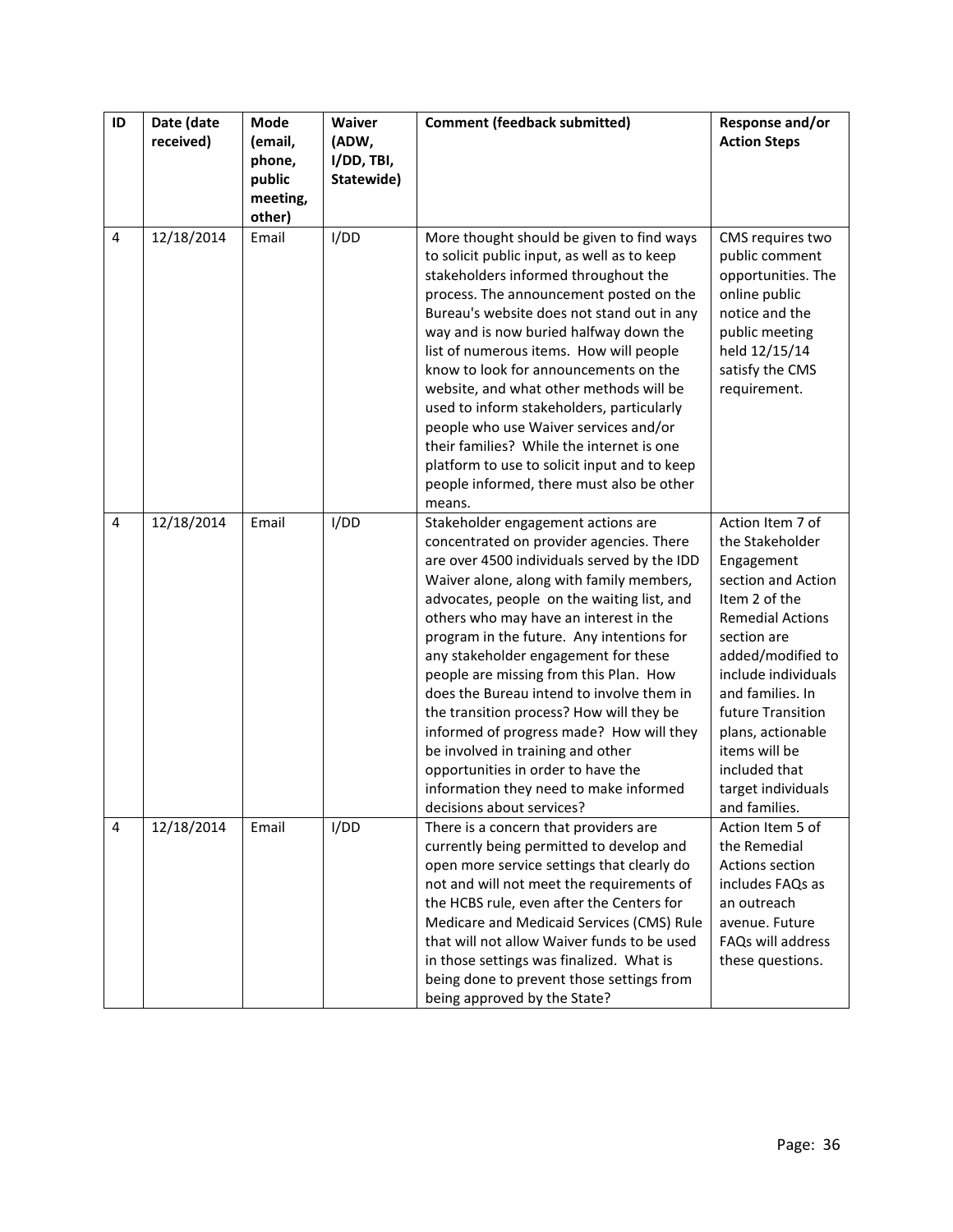| ID | Date (date<br>received) | Mode<br>(email,<br>phone,<br>public | Waiver<br>(ADW,<br>I/DD, TBI,<br>Statewide) | <b>Comment (feedback submitted)</b>                                                                                                                                                                                                                                                                                                                                                                                                                                                                                                                                                                                                                                                                                                                                                                                                                                                                                                                                                                                                                                                                                                                                                                                                                                                                                                                                                                                                                                                                                                                                | Response and/or<br><b>Action Steps</b>                                                                                                                                                                                                                   |
|----|-------------------------|-------------------------------------|---------------------------------------------|--------------------------------------------------------------------------------------------------------------------------------------------------------------------------------------------------------------------------------------------------------------------------------------------------------------------------------------------------------------------------------------------------------------------------------------------------------------------------------------------------------------------------------------------------------------------------------------------------------------------------------------------------------------------------------------------------------------------------------------------------------------------------------------------------------------------------------------------------------------------------------------------------------------------------------------------------------------------------------------------------------------------------------------------------------------------------------------------------------------------------------------------------------------------------------------------------------------------------------------------------------------------------------------------------------------------------------------------------------------------------------------------------------------------------------------------------------------------------------------------------------------------------------------------------------------------|----------------------------------------------------------------------------------------------------------------------------------------------------------------------------------------------------------------------------------------------------------|
|    |                         | meeting,<br>other)                  |                                             |                                                                                                                                                                                                                                                                                                                                                                                                                                                                                                                                                                                                                                                                                                                                                                                                                                                                                                                                                                                                                                                                                                                                                                                                                                                                                                                                                                                                                                                                                                                                                                    |                                                                                                                                                                                                                                                          |
| 4  | 12/18/2014              | Email                               | I/DD                                        | The DD Division does not appear anywhere<br>in this draft Transition Plan. Do they not<br>have a role to play in this process?                                                                                                                                                                                                                                                                                                                                                                                                                                                                                                                                                                                                                                                                                                                                                                                                                                                                                                                                                                                                                                                                                                                                                                                                                                                                                                                                                                                                                                     | The Division of<br>Intellectual and<br>Developmental<br>Disabilities does<br>not manage<br>waivers and thus<br>would not be<br>involved in the<br>implementation of<br>the Transition Plan<br>or the HCBS Final<br>Rule.                                 |
| 5  | 12/18/2014              | Email                               | Statewide                                   | Overall - [Organization] is highly concerned<br>that BMS is planning to take fourteen (14)<br>months to assess its own system. This is a<br>system that has been in place for decades,<br>with the exception of the TBI Waiver. BMS<br>has access to the licensure reviews done at<br>a CMS mandated minimum every two years<br>by OHFLAC so they certainly have no<br>difficulty identifying who the providers of<br>services are and what facilities are included<br>under each provider's license to provide<br>services. Similar information exists for the<br>Bureau of Senior Services and the Aged and<br>Disabled Waiver Services and TBI Waiver<br>services, even though those providers are<br>not all behavioral health providers, but are<br>typically home health agencies instead.<br>Between its ASO contractor, APS<br>Healthcare, (does all three waivers) its<br>Personal Options fiduciary contractor, PPL,<br>(does all three waivers) and its contract<br>with Molina to process billing for the<br>Waiver services BMS has an exhaustive and<br>extensive data base available to them going<br>back years from which it should be able to<br>extract data to identify all of the service<br>providers and facilities for which they issue<br>Medicaid payments. This is of even more<br>grave concern given that in November<br>WVBMS announced to the IDD Waiver<br>providers that BMS is being mandated to<br>cut \$43,000,000 from the IDD Waiver<br>budget. These cuts appear to be targeted<br>at direct services to waiver members. If | Per CMS<br>requirements, all<br>waiver service<br>providers must be<br>evaluated. The<br>fourteen month<br>timeline has been<br>identified as<br>sufficient and<br>appropriate by the<br>state and will<br>continue to<br>operate over this<br>timeline. |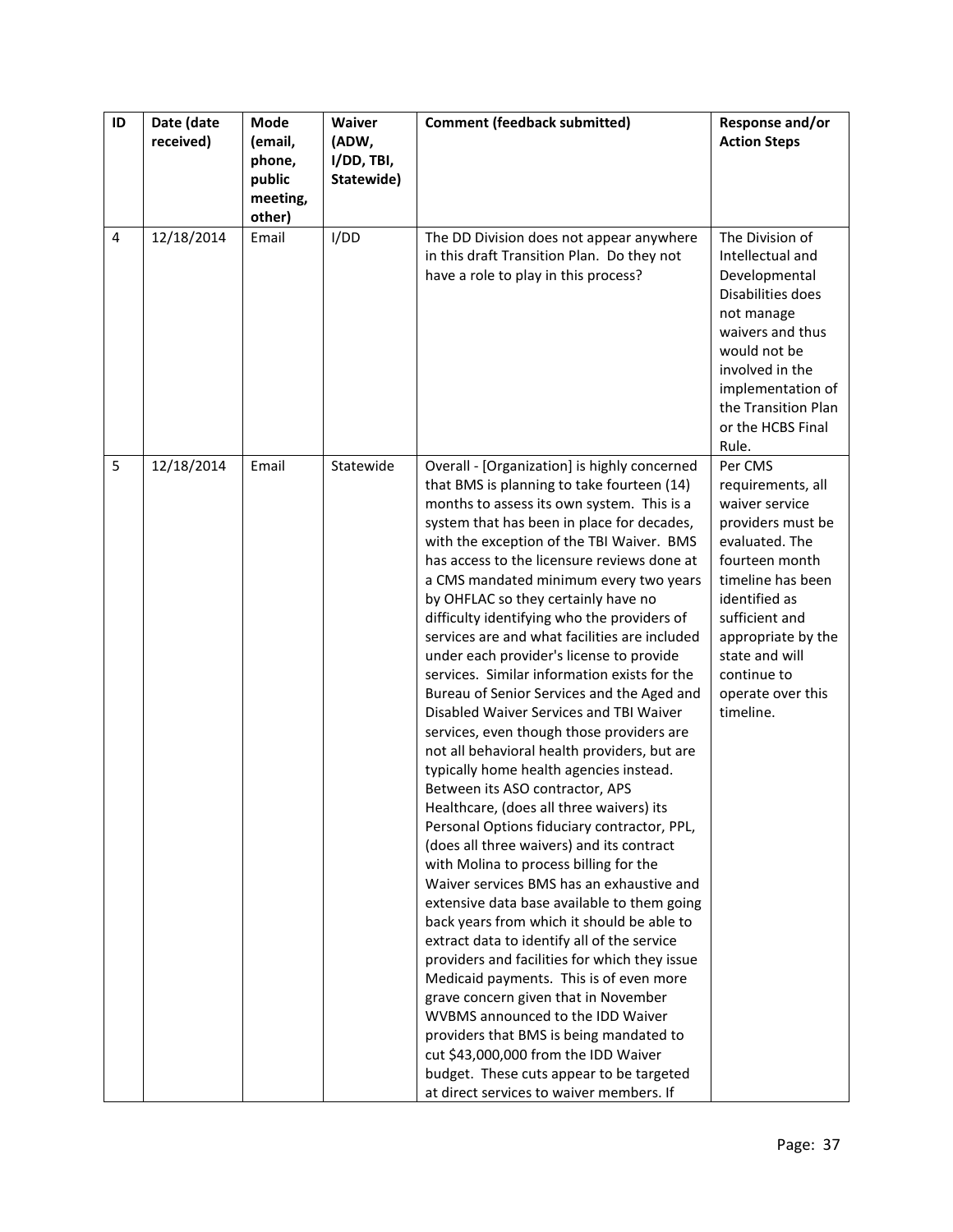| ID | Date (date<br>received) | <b>Mode</b><br>(email,<br>phone,<br>public<br>meeting,<br>other) | Waiver<br>(ADW,<br>I/DD, TBI,<br>Statewide) | <b>Comment (feedback submitted)</b>                                                                                                                                                                                                                                                                                                                                                                                                                                                                                                                                                                                                                                                                                                                             | Response and/or<br><b>Action Steps</b>                                                                                                                                                                                                   |
|----|-------------------------|------------------------------------------------------------------|---------------------------------------------|-----------------------------------------------------------------------------------------------------------------------------------------------------------------------------------------------------------------------------------------------------------------------------------------------------------------------------------------------------------------------------------------------------------------------------------------------------------------------------------------------------------------------------------------------------------------------------------------------------------------------------------------------------------------------------------------------------------------------------------------------------------------|------------------------------------------------------------------------------------------------------------------------------------------------------------------------------------------------------------------------------------------|
|    |                         |                                                                  |                                             | money is of such concern certainly there is<br>none to be wasted on duplicative<br>information collecting activities to meet<br>CMS requirements for the new rule. While<br>[Organization] recognizes that assessment<br>of each program/facility is required in<br>reality the only program where an<br>extensive assessment is necessary is for the<br>most part the IDD Waiver as both other<br>waivers already provide the majority and<br>possible all of their services in people's<br>homes or in integrated community settings.<br>Only IDD waiver has multiple programs<br>conducted and paid for in segregated<br>settings. So why is it necessary to delay the<br>assessment phase completion by taking a<br>total of fourteen (14) months to do it? |                                                                                                                                                                                                                                          |
| 5  | 12/18/2014              | Email                                                            | Statewide                                   | The impact of this unnecessarily lengthy<br>assessment phase is that it will deny people<br>using the waiver access to integrated,<br>community based services as required by<br>CMS for a longer period of time than is<br>necessary. This seems unreasonable and<br>should be reconsidered. While we realize<br>this is a labor intensive process to survey<br>each provider/location and evaluate it, the<br>CMS rule states in several places there is an<br>expectation for the states to be effective<br>and efficient in the application of this<br>mandated transition process.<br>[Organization] contends that the<br>Assessment section fails to meet these two<br><b>CMS</b> expectation                                                             | The state believes<br>its stated action<br>items and<br>approach is in<br>compliance with<br>the CMS Final Rule<br>and associated<br>guidance. This<br>comment will be<br>taken under<br>consideration in<br>future Transition<br>Plans. |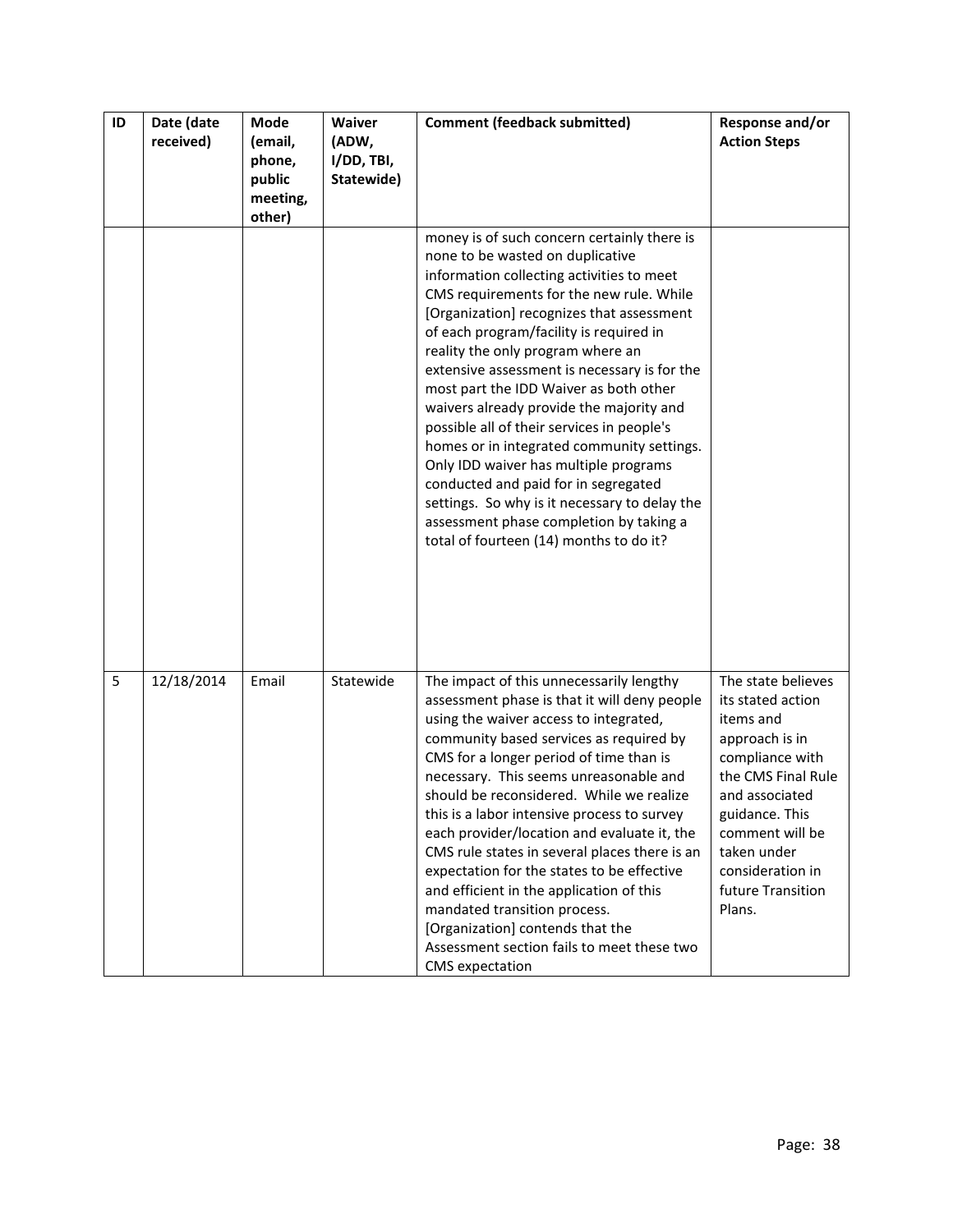| ID | Date (date | Mode              | Waiver              | <b>Comment (feedback submitted)</b>                                                      | Response and/or                        |
|----|------------|-------------------|---------------------|------------------------------------------------------------------------------------------|----------------------------------------|
|    | received)  | (email,<br>phone, | (ADW,<br>I/DD, TBI, |                                                                                          | <b>Action Steps</b>                    |
|    |            | public            | Statewide)          |                                                                                          |                                        |
|    |            | meeting,          |                     |                                                                                          |                                        |
| 5  | 12/18/2014 | other)<br>Email   | Statewide           | 1. General #2. (Self-assessment Survey) -                                                | The survey                             |
|    |            |                   |                     | (1) [Organization] believes the time frame                                               | timeline has been                      |
|    |            |                   |                     | of eight (8) months for this Action Item is                                              | identified as                          |
|    |            |                   |                     | excessively long and demonstrates a lack                                                 | sufficient and                         |
|    |            |                   |                     | of efficiency as required in the CMS rule.                                               | appropriate by the                     |
|    |            |                   |                     | CMS has already provided an on-line                                                      | state and will                         |
|    |            |                   |                     | assessment tool so there is no need to                                                   | continue to<br>operate over this       |
|    |            |                   |                     | engage in a lengthy and costly process to<br>develop an assessment tool as stated in the | timeline. Action                       |
|    |            |                   |                     | Action Item. It is difficult to envision why it                                          | Item 2 is meant to                     |
|    |            |                   |                     | will take eight months to collect provider                                               | include data                           |
|    |            |                   |                     | responses to the self-assessment tools                                                   | analysis. Action                       |
|    |            |                   |                     | provided to them. Since Action Item 4 is                                                 | item 2 is updated                      |
|    |            |                   |                     | preparing the list of settings it would                                                  | to include                             |
|    |            |                   |                     | appear the eight month period in Action<br>Item 2 does not include analysis of data,     | "Perform analyses<br>of survey         |
|    |            |                   |                     | only collection. It would seem reasonable                                                | responses."                            |
|    |            |                   |                     | to expect self-assessments could be                                                      |                                        |
|    |            |                   |                     | distributed, completed and collected back                                                |                                        |
|    |            |                   |                     | from all providers in sixty days or less.                                                |                                        |
| 5  | 12/18/2014 | Email             | Statewide           | Most of this could be done electronically.                                               | The survey is                          |
|    |            |                   |                     | [Organization] is concerned that the plan<br>does not state that the completion of self  | available online.<br>All providers are |
|    |            |                   |                     | assessments is mandatory for all HCBS                                                    | mandated to                            |
|    |            |                   |                     | service providers for all locations. Data will                                           | complete the                           |
|    |            |                   |                     | only be reliable and meet CMS                                                            | survey. The state                      |
|    |            |                   |                     | requirements if it includes every                                                        | will issue guidance                    |
|    |            |                   |                     | service/setting and all providers are                                                    | to providers via                       |
|    |            |                   |                     | mandated to report. .                                                                    | Action Item 5 of                       |
|    |            |                   |                     |                                                                                          | the Remedial<br>Action section.        |
| 5  | 12/18/2014 | Email             | Statewide           | General #3. (1) [Organization] is concerned                                              | Action Item 3 is                       |
|    |            |                   |                     | that this Action Item is too vague. Is it                                                | designed to                            |
|    |            |                   |                     | addressing current (and possibly                                                         | identify potentially                   |
|    |            |                   |                     | unacceptable) services or proposed new                                                   | non-compliant                          |
|    |            |                   |                     | services? Why would resources be spent                                                   | settings through                       |
|    |            |                   |                     | asking/reporting from consumers on<br>services that do not meet the HCBS rule?           | reporting from<br>individuals and      |
|    |            |                   |                     | What is the purpose of this survey since it is                                           | families. This                         |
|    |            |                   |                     | not required by the HCBS rule? Will there                                                | comment will be                        |
|    |            |                   |                     | be data from every HCBS service recipient?                                               | taken under                            |
|    |            |                   |                     | How is this data going to be collected and                                               | consideration as                       |
|    |            |                   |                     | used? Typically voluntary surveys result in                                              | the state pursues                      |
|    |            |                   |                     | a return rate of 10-30 percent. Research                                                 | fielding the survey.                   |
|    |            |                   |                     | shows those who are either very happy or<br>very unhappy with the subject matter of      |                                        |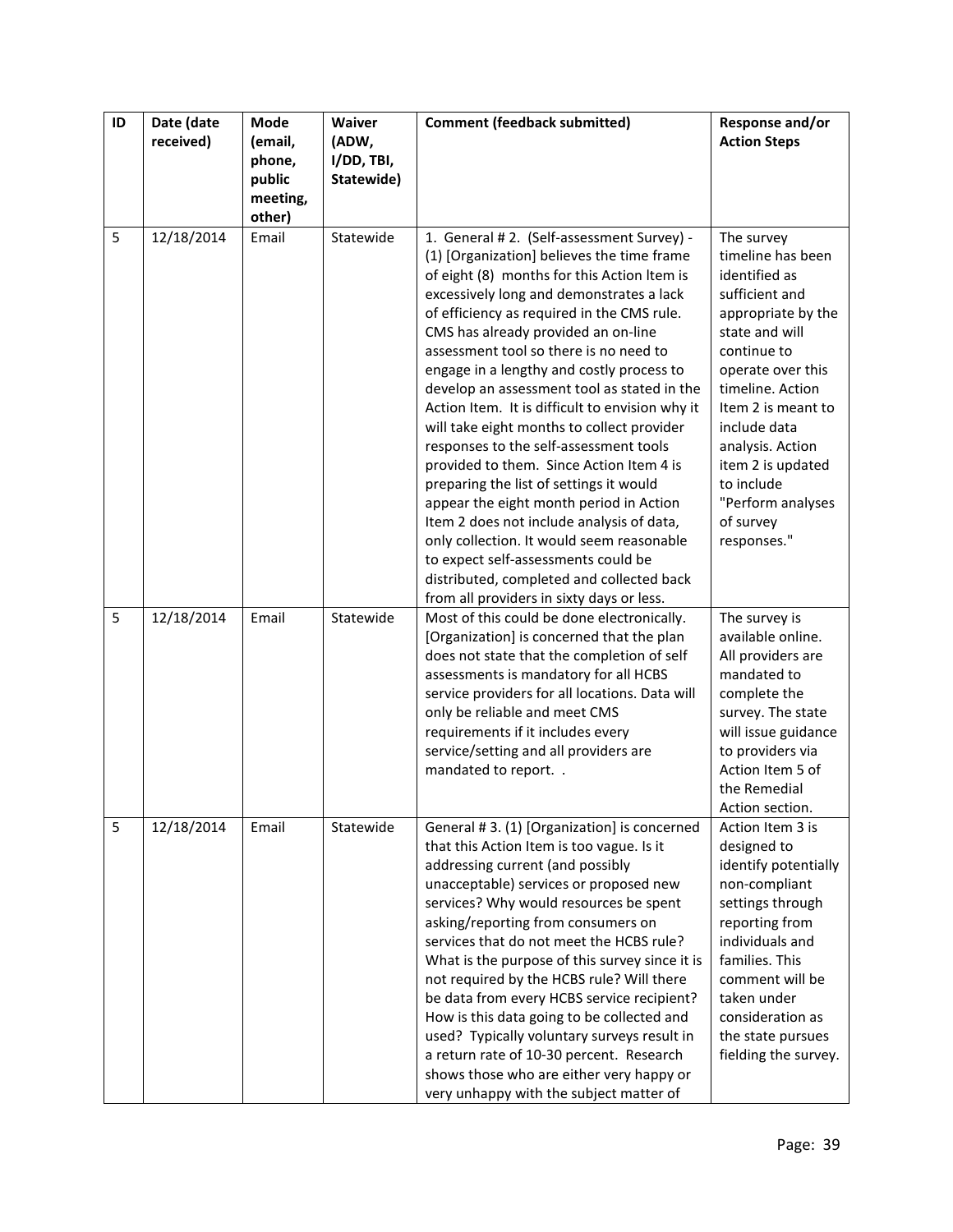| ID | Date (date<br>received) | Mode<br>(email,<br>phone,<br>public<br>meeting,<br>other) | <b>Waiver</b><br>(ADW,<br>I/DD, TBI,<br>Statewide) | <b>Comment (feedback submitted)</b>                                                                                                                                                                                                                                                                                                                                                                                                                                                                                                                                                                                                                                                                                                                                                                                                                                                                 | Response and/or<br><b>Action Steps</b>                                                                                                                                                                                                                                             |
|----|-------------------------|-----------------------------------------------------------|----------------------------------------------------|-----------------------------------------------------------------------------------------------------------------------------------------------------------------------------------------------------------------------------------------------------------------------------------------------------------------------------------------------------------------------------------------------------------------------------------------------------------------------------------------------------------------------------------------------------------------------------------------------------------------------------------------------------------------------------------------------------------------------------------------------------------------------------------------------------------------------------------------------------------------------------------------------------|------------------------------------------------------------------------------------------------------------------------------------------------------------------------------------------------------------------------------------------------------------------------------------|
|    |                         |                                                           |                                                    | the survey respond to non-mandatory<br>surveys. This creates a sample far too small<br>and too skewed to be used as reliable data<br>for accurate decision making. Using<br>inaccurate data is more problematic than<br>using no data because if you use bad data<br>for program design and decision making<br>you can pretty much expect to get bad<br>results.                                                                                                                                                                                                                                                                                                                                                                                                                                                                                                                                    |                                                                                                                                                                                                                                                                                    |
| 5  | 12/18/2014              | Email                                                     | Statewide                                          | (2) Why is this step necessary given current<br>BMS budget constraints, including the<br>requirement from the governor to cut total<br>Medicaid spending by ten (10) percent?<br>The CMS mandated transition plan is by<br>definition a costly process and one not<br>necessarily planned for in the budget prior<br>to release of the rule by CMS. WVBMS has<br>already announced to providers in<br>November that BMS will be cutting forty<br>three (43) million dollars from the current<br>/DD Waiver budget. The I/DD Waiver has<br>a wait list of eligible consumers'<br>approaching 1,000 individuals, the majority<br>of whom can be expected to wait five (5)<br>years or more before they receive a slot.<br>The A&D Waiver frequently runs a waiting<br>list. Is it prudent and necessary to add this<br>expense to the transition plan when it is<br>not specifically required by CMS? | This comment will<br>be taken under<br>consideration as<br>the state pursues<br>fielding the survey<br>per Action Item 3.                                                                                                                                                          |
| 5  | 12/18/2014              | Email                                                     | Statewide                                          | (3) Why is a survey necessary to get this<br>information? It should already be available<br>to BMS from their ASOs, contractors and<br>Medicaid payment processing data This<br>appears to be a duplication of effort, which<br>is contrary to the efficiency intent<br>statements of the CMS rule.                                                                                                                                                                                                                                                                                                                                                                                                                                                                                                                                                                                                 | Action Item 3 is<br>designed to<br>identify potentially<br>non-compliant<br>settings through<br>reporting from<br>individuals and<br>families. This data<br>is not otherwise<br>collected and<br>allows individuals<br>and families to<br>identify non-<br>compliant<br>providers. |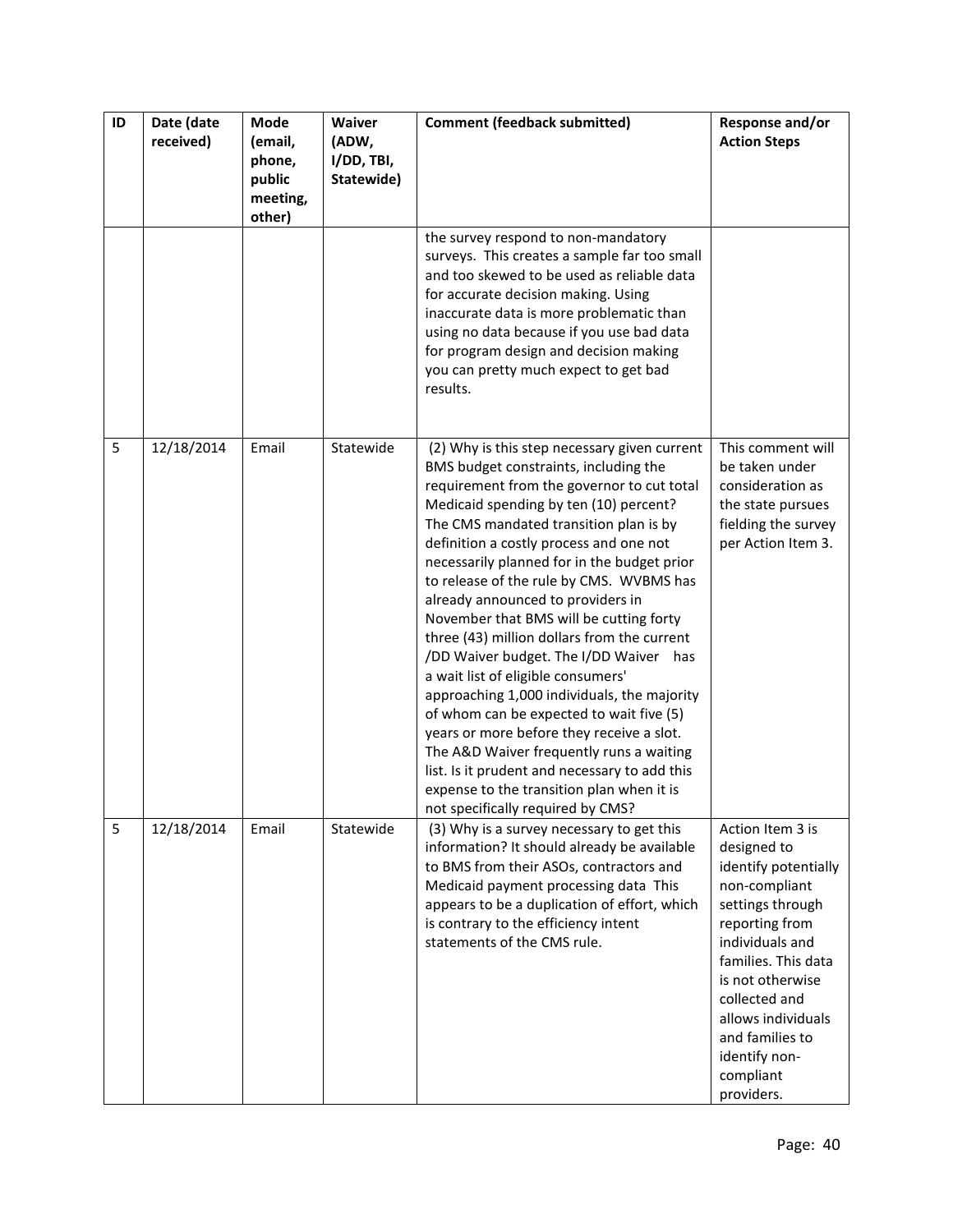| ID | Date (date<br>received) | Mode<br>(email,<br>phone,<br>public<br>meeting,<br>other) | Waiver<br>(ADW,<br>I/DD, TBI,<br>Statewide) | <b>Comment (feedback submitted)</b>                                                                                                                                                                                                                                                                                                                                                                                                                                                                           | Response and/or<br><b>Action Steps</b>                                                                                                                                                                                                                                                                                                                                                                                                                                       |
|----|-------------------------|-----------------------------------------------------------|---------------------------------------------|---------------------------------------------------------------------------------------------------------------------------------------------------------------------------------------------------------------------------------------------------------------------------------------------------------------------------------------------------------------------------------------------------------------------------------------------------------------------------------------------------------------|------------------------------------------------------------------------------------------------------------------------------------------------------------------------------------------------------------------------------------------------------------------------------------------------------------------------------------------------------------------------------------------------------------------------------------------------------------------------------|
| 5  | 12/18/2014              | Email                                                     | Statewide                                   | (4) The time frame does not make sense.<br>It allows two (2) months to develop the<br>survey. It does not mention implementing<br>and analyzing the survey? Is that part<br>of<br>the plan? Why does it take 8 (eight) months<br>to survey provider programs of which there<br>are many fewer and only two (2) months to<br>survey participants of whom there are<br>probably between the three waivers about<br>30,000 individuals?                                                                          | Action Item 3 will<br>collect data over a<br>five month period,<br>not 2. More<br>specific action<br>items will be<br>released in<br>addition to Action<br>Item 3 in future<br><b>Transition Plans.</b>                                                                                                                                                                                                                                                                      |
| 5  | 12/18/2014              | Email                                                     | Statewide                                   | General #4 - (1) [Organization] believes<br>that one of the stated CMS required<br>categories of settings has been omitted<br>from this Action Item; settings that meet<br>the residential and non-residential CMS<br>requirements. Hopefully this is an oversight<br>and WVBMS does anticipate there are<br>existing programs that meet this<br>requirement of the CMS rule.                                                                                                                                 | Action Item 4 is<br>updated to say: 4.<br>Prepare a list of<br>settings that meet<br>the residential and<br>non-residential<br>requirements,<br>those that do not<br>meet the<br>residential and<br>non-residential<br>requirements, may<br>meet the<br>requirements with<br>changes, and<br>settings West<br>Virginia chooses to<br>submit under CMS<br>heightened<br>scrutiny. The list<br>will be distributed<br>to provider<br>agencies and<br>posted to the<br>website. |
| 5  | 12/18/2014              | Email                                                     | Statewide                                   | (2) [Organization] believes this Action Item<br>does not meet the intent of the CMS rule.<br>It is our interpretation in reviewing multiple<br>sources of information about the CMS<br>HCBS rule that this work was supposed to<br>be done before the transition plan was<br>written and prior to public comment so the<br>transition plan could address the actual<br>transition work that needs to be done<br>rather than offering a theoretical construct<br>of how to get to the point of identifying the | WV BMS believes<br>this Action Item<br>does meet CMS<br>requirements. This<br>comment will be<br>taken under<br>consideration in<br>future Transition<br>Plans.                                                                                                                                                                                                                                                                                                              |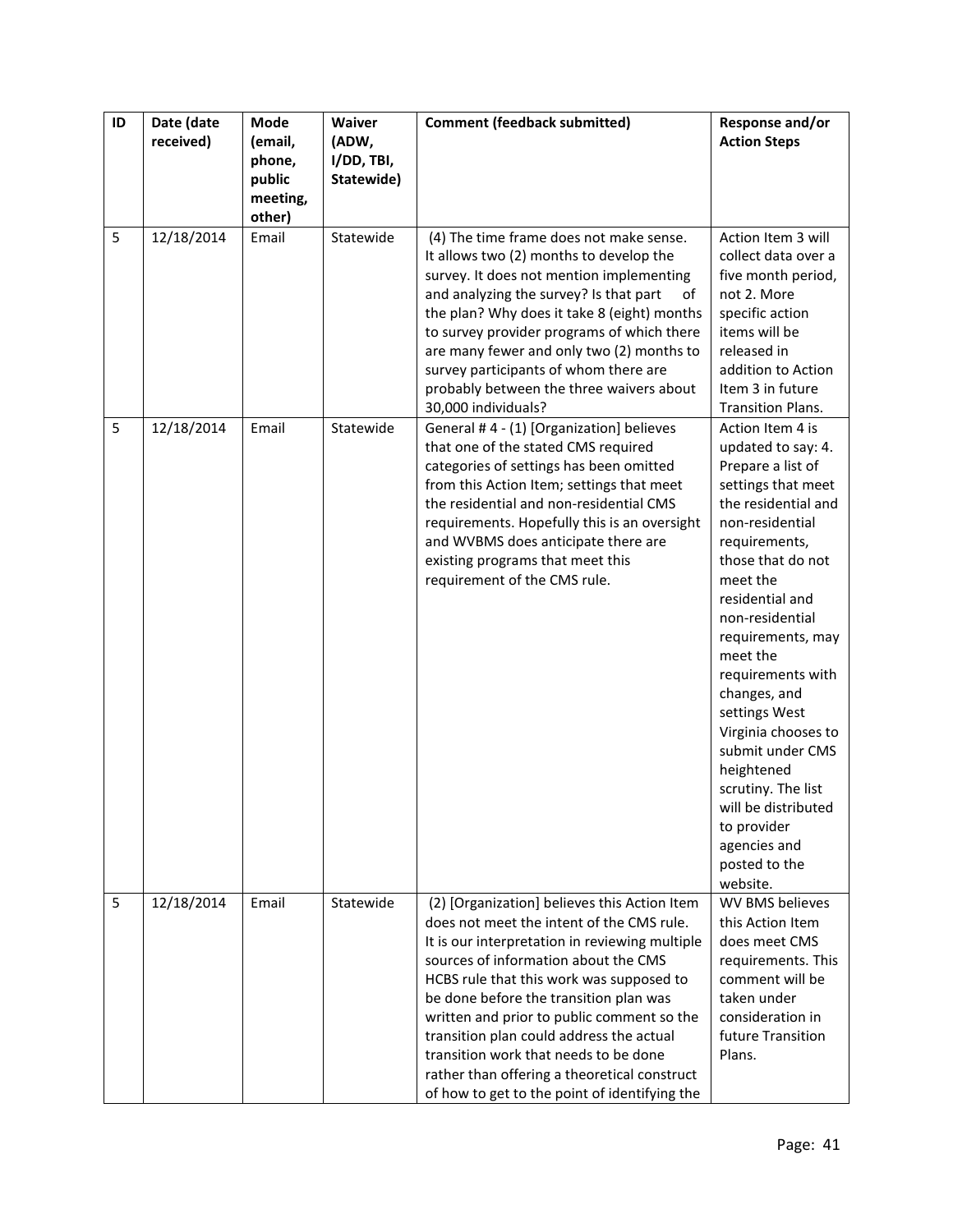| ID | Date (date<br>received) | <b>Mode</b><br>(email,<br>phone,<br>public<br>meeting,<br>other) | <b>Waiver</b><br>(ADW,<br>I/DD, TBI,<br>Statewide) | <b>Comment (feedback submitted)</b>                                                                                                                                                                                                                                                                                                                                                                                                                                                                                      | Response and/or<br><b>Action Steps</b>                                                                                                                                                                                                                                                                                                 |
|----|-------------------------|------------------------------------------------------------------|----------------------------------------------------|--------------------------------------------------------------------------------------------------------------------------------------------------------------------------------------------------------------------------------------------------------------------------------------------------------------------------------------------------------------------------------------------------------------------------------------------------------------------------------------------------------------------------|----------------------------------------------------------------------------------------------------------------------------------------------------------------------------------------------------------------------------------------------------------------------------------------------------------------------------------------|
|    |                         |                                                                  |                                                    | facts of what needs to be done.                                                                                                                                                                                                                                                                                                                                                                                                                                                                                          |                                                                                                                                                                                                                                                                                                                                        |
| 5  | 12/18/2014              | Email                                                            | Statewide                                          | (3) Why will it take BMS fourteen months<br>to prepare this list? That is an excessively<br>long period of time and again certainly<br>does not take into consideration CMS'<br>expectation of efficiency and effectiveness<br>in this transition work. It is important to<br>keep in mind these are not new service<br>providers or new services. They have been<br>billing WVBMS HCBS for years for the most<br>part and one would hope BMS would be<br>knowledgeable about the services they<br>have been paying for. | <b>WV BMS believes</b><br>this Action Item<br>does meet CMS<br>requirements. This<br>comment will be<br>taken under<br>consideration in<br>future Transition<br>Plans.                                                                                                                                                                 |
| 5  | 12/18/2014              | Email                                                            | Statewide                                          | Remedial Actions Overall Comments: (1)<br>[Organization] is concerned that WVBMS<br>does not plan to actually begin any<br>remedial actions targeted at providers of<br>client services for sixteen months from the<br>start of the transition plan. We are<br>recommending no more thanfour to six<br>months for assessment and then<br>commencing immediate action plans for<br>remediation.                                                                                                                           | WV BMS believes<br>the timelines<br>included in the<br><b>Remedial Actions</b><br>section do meet<br><b>CMS</b><br>requirements. This<br>comment will be<br>taken under<br>consideration in<br>future Transition<br>Plans. More<br>specific action<br>items and<br>timelines will be<br>included in future<br><b>Transition Plans.</b> |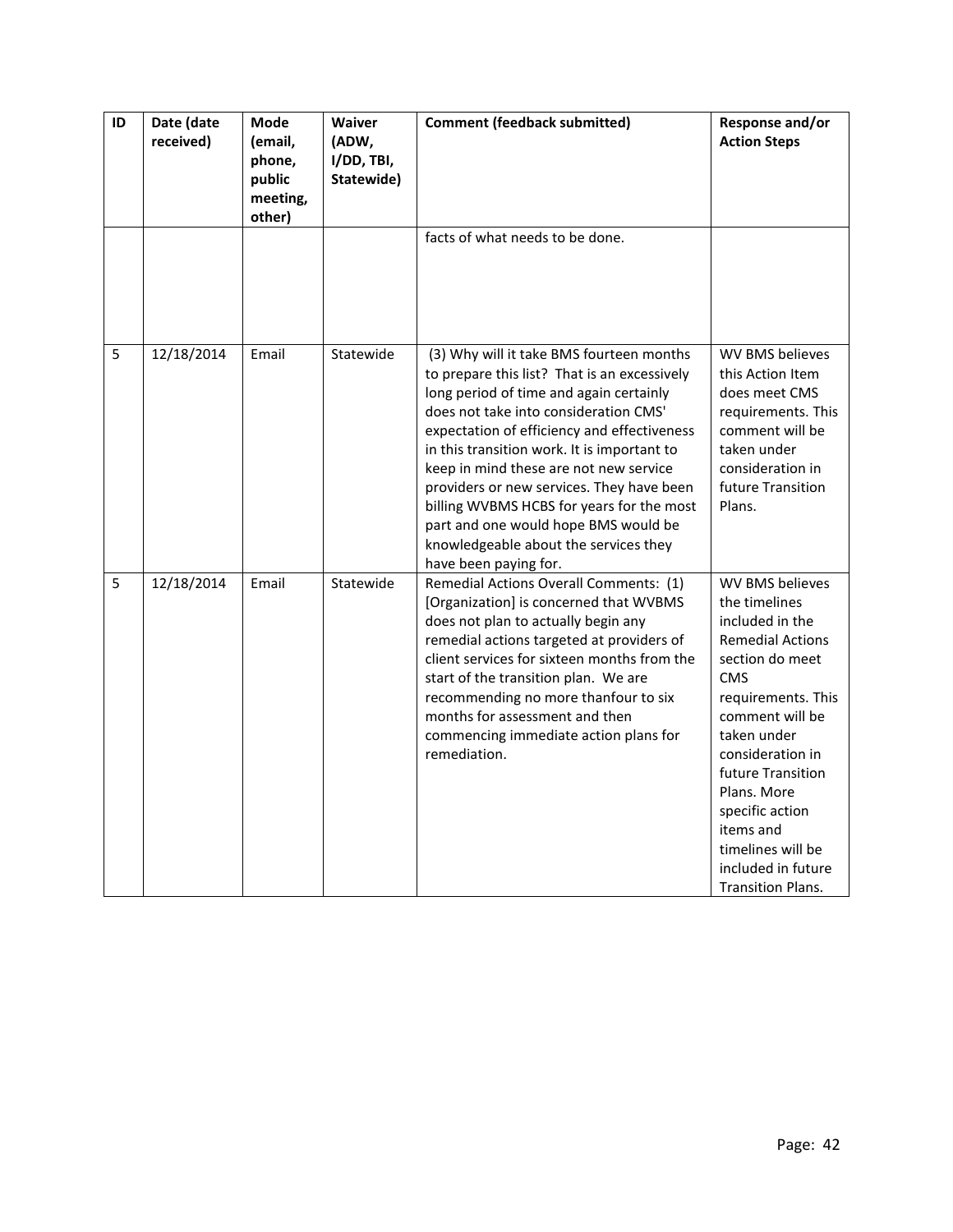| ID | Date (date | Mode     | <b>Waiver</b> | <b>Comment (feedback submitted)</b>                                                | Response and/or        |
|----|------------|----------|---------------|------------------------------------------------------------------------------------|------------------------|
|    | received)  | (email,  | (ADW,         |                                                                                    | <b>Action Steps</b>    |
|    |            | phone,   | I/DD, TBI,    |                                                                                    |                        |
|    |            | public   | Statewide)    |                                                                                    |                        |
|    |            | meeting, |               |                                                                                    |                        |
|    |            | other)   |               |                                                                                    |                        |
| 5  | 12/18/2014 | Email    | Statewide     | (2) For at least the IDD Waiver compliance                                         | <b>This Transition</b> |
|    |            |          |               | with the CMS HCBS rule this• is a significant                                      | Plan is designed as    |
|    |            |          |               | game changer and will require a major                                              | a more high-level      |
|    |            |          |               | overhaul in the service delivery systems it                                        | overview of the        |
|    |            |          |               | currently exists in order to comply with the                                       | state's plans to       |
|    |            |          |               | new rule. Unfortunately, WVBMS' plan for                                           | comply with the        |
|    |            |          |               | compliance does not appear to recognize                                            | CMS Final Rule.        |
|    |            |          |               | that this is a major opportunity to recreate                                       | More detailed and      |
|    |            |          |               | the IDD Waiver service delivery system so it                                       | specific action        |
|    |            |          |               | can become a truly community based,                                                | items and              |
|    |            |          |               | client centered program. There is a critical                                       | timelines will be      |
|    |            |          |               | stage of this transition into the new rule                                         | included in future     |
|    |            |          |               | totally omitted from the action plan. What                                         | Transition Plans.      |
|    |            |          |               | supports and training are going to be                                              |                        |
|    |            |          |               | provided to the service providers to help                                          |                        |
|    |            |          |               | them envision and create new service                                               |                        |
|    |            |          |               | delivery models? Employment rather than                                            |                        |
|    |            |          |               | segregated workshops and facility based                                            |                        |
|    |            |          |               | day activity programs are good examples.                                           |                        |
|    |            |          |               | In states that have successfully transitioned                                      |                        |
|    |            |          |               | into integrated, supported and customized                                          |                        |
|    |            |          |               | employment programs the state                                                      |                        |
|    |            |          |               | government has provided education,                                                 |                        |
|    |            |          |               | training and incentives to behavioral health                                       |                        |
|    |            |          |               | service providers for development of new<br>service delivery models focused around |                        |
|    |            |          |               | employment. That is totally missing from                                           |                        |
|    |            |          |               | this transition plan. It is extremely short                                        |                        |
|    |            |          |               | sighted to assume the kind of systemic                                             |                        |
|    |            |          |               | change required by these new CMS rules,                                            |                        |
|    |            |          |               | especially for the IDD Waiver will "just                                           |                        |
|    |            |          |               | happen" at the service provider end of the                                         |                        |
|    |            |          |               | equation. This implementation of the new                                           |                        |
|    |            |          |               | rule will carry a significant price tag for                                        |                        |
|    |            |          |               | WVBMS. It should be designed in a way                                              |                        |
|    |            |          |               | that gets more results than the same old                                           |                        |
|    |            |          |               | segregated services under a new spin off                                           |                        |
|    |            |          |               | corporation of an existent behavioral                                              |                        |
|    |            |          |               | health services provider with a new store                                          |                        |
|    |            |          |               | front location that has the appearance of                                          |                        |
|    |            |          |               | being integrated into the community.                                               |                        |
|    |            |          |               | Riding around town with staff all day in a                                         |                        |
|    |            |          |               | vehicle for community based day                                                    |                        |
|    |            |          |               | habilitation is not integrated community                                           |                        |
|    |            |          |               | based services either. [Organization] is                                           |                        |
|    |            |          |               | very concerned that these two alternatives                                         |                        |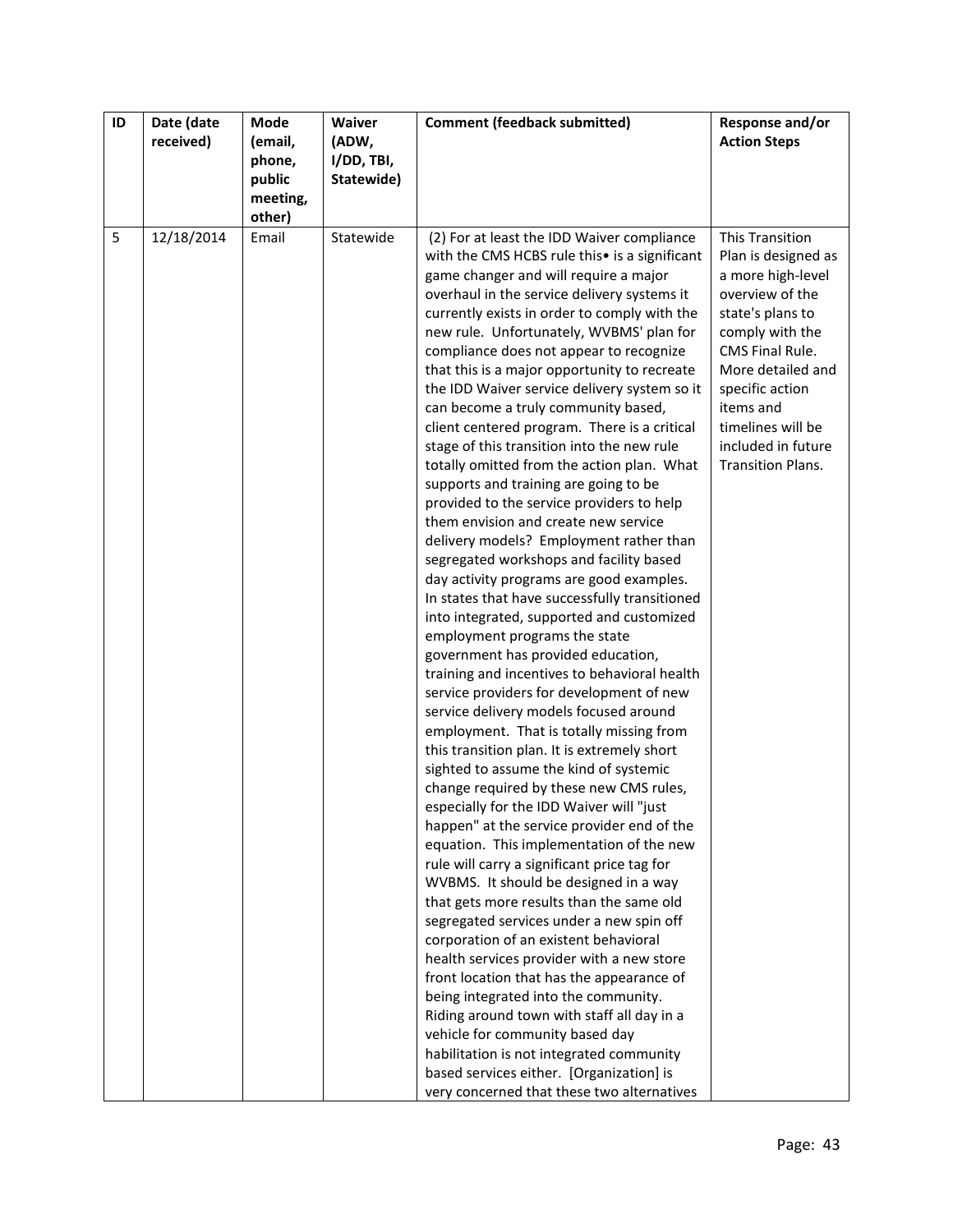| ID | Date (date<br>received) | Mode<br>(email,<br>phone,<br>public<br>meeting, | Waiver<br>(ADW,<br>I/DD, TBI,<br>Statewide) | <b>Comment (feedback submitted)</b>                                                                                                                                                                                                                                                                                                                                                                                                                                                                                                                                                                                                                                                                                                                                                                                                                                                                                                                                                             | Response and/or<br><b>Action Steps</b>                                                                                                                                                                                                                        |
|----|-------------------------|-------------------------------------------------|---------------------------------------------|-------------------------------------------------------------------------------------------------------------------------------------------------------------------------------------------------------------------------------------------------------------------------------------------------------------------------------------------------------------------------------------------------------------------------------------------------------------------------------------------------------------------------------------------------------------------------------------------------------------------------------------------------------------------------------------------------------------------------------------------------------------------------------------------------------------------------------------------------------------------------------------------------------------------------------------------------------------------------------------------------|---------------------------------------------------------------------------------------------------------------------------------------------------------------------------------------------------------------------------------------------------------------|
|    |                         | other)                                          |                                             | as well as choices being made by providers<br>to totally stop doing day habilitation in the<br>community because it is not effective for<br>their bottom line will be the result of the<br>transition plan as it is currently written.<br>This will have the unintended and<br>unplanned for consequence of waiver<br>members losing services that they current<br>have.                                                                                                                                                                                                                                                                                                                                                                                                                                                                                                                                                                                                                        |                                                                                                                                                                                                                                                               |
| 5  | 12/18/2014              | Email                                           | Statewide                                   | (3) We are concerned that despite major<br>changes in service delivery there is a very<br>uncompromising position being taken by<br>BMS that there will not be any changes in<br>rates to accompany the changes in services:<br>This is particularly of concern regarding<br>employment services. Job development<br>and other essential functions in developing<br>competitive and supported employment<br>opportunities for people using HCBS are<br>not basic direct care staff level services.<br>They require an entire additional<br>knowledge/training base. Making these<br>services billable at the same rate as taking<br>clients to Wal-Mart shopping is going to<br>lead to failure of these programs.<br>[Organization] does not believe that the<br>intent of the CMS rule is to substitute riding<br>around in the community all day -for<br>sittings in a segregated day program all<br>day. We believe the intent of the CMS rule<br>is to enhance the quality of life for the | This Transition<br>Plan is designed as<br>a more high-level<br>overview of the<br>state's plans to<br>comply with the<br>CMS Final Rule.<br>More detailed and<br>specific action<br>items and<br>timelines will be<br>included in future<br>Transition Plans. |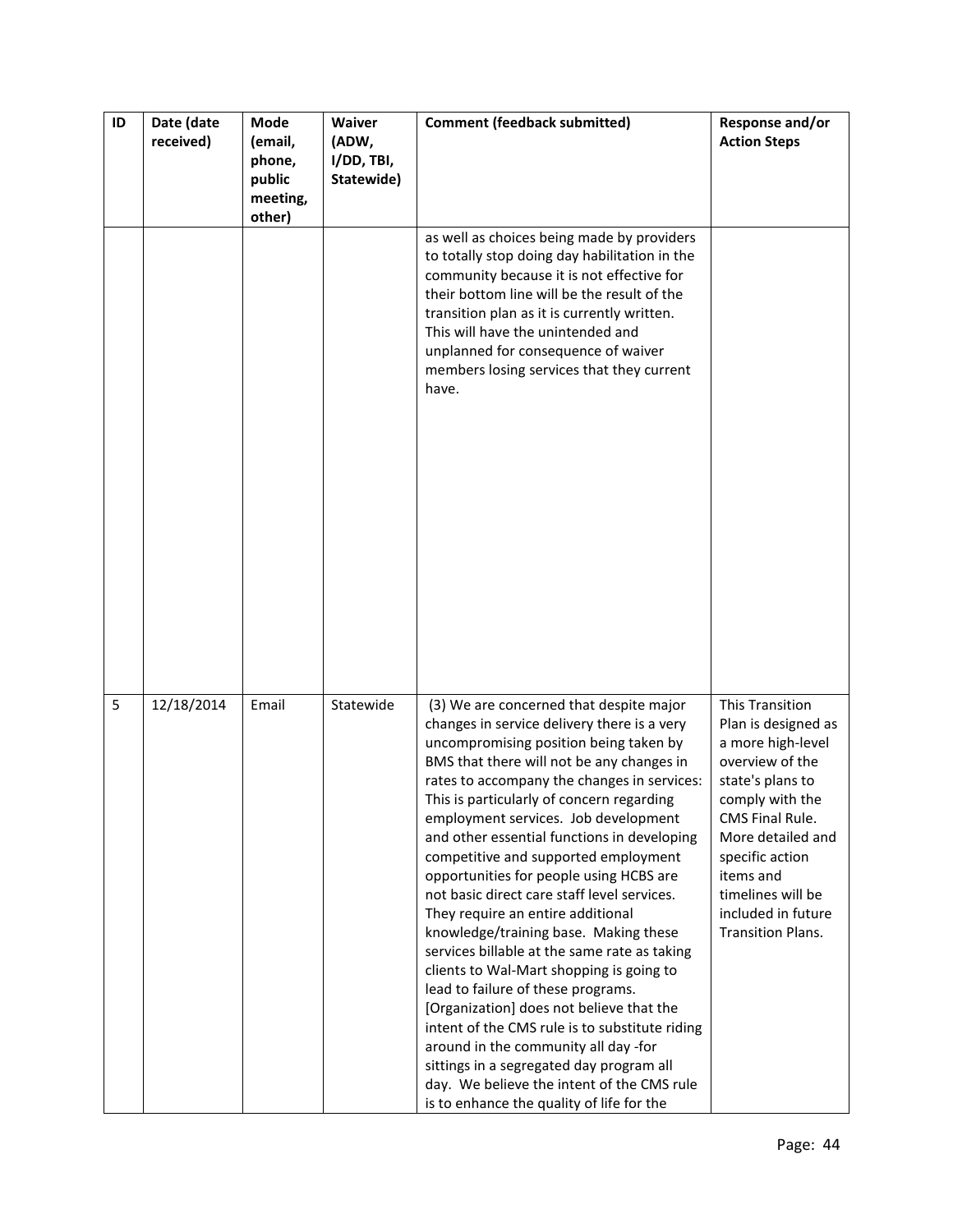| ID | Date (date<br>received) | Mode<br>(email,<br>phone,<br>public<br>meeting,<br>other) | <b>Waiver</b><br>(ADW,<br>I/DD, THI,<br>Statewide) | <b>Comment (feedback submitted)</b>                                                                                                                                                                                                                                                                                  | Response and/or<br><b>Action Steps</b> |
|----|-------------------------|-----------------------------------------------------------|----------------------------------------------------|----------------------------------------------------------------------------------------------------------------------------------------------------------------------------------------------------------------------------------------------------------------------------------------------------------------------|----------------------------------------|
|    |                         |                                                           |                                                    | individuals using HCBS. However if there is<br>going to be real change in these programs<br>it is going to have to be very deliberately<br>built into the transition plan with clear y<br>delineated expectations for outcomes.<br>That is totally lacking in this transition plan<br>as it is written at this time. |                                        |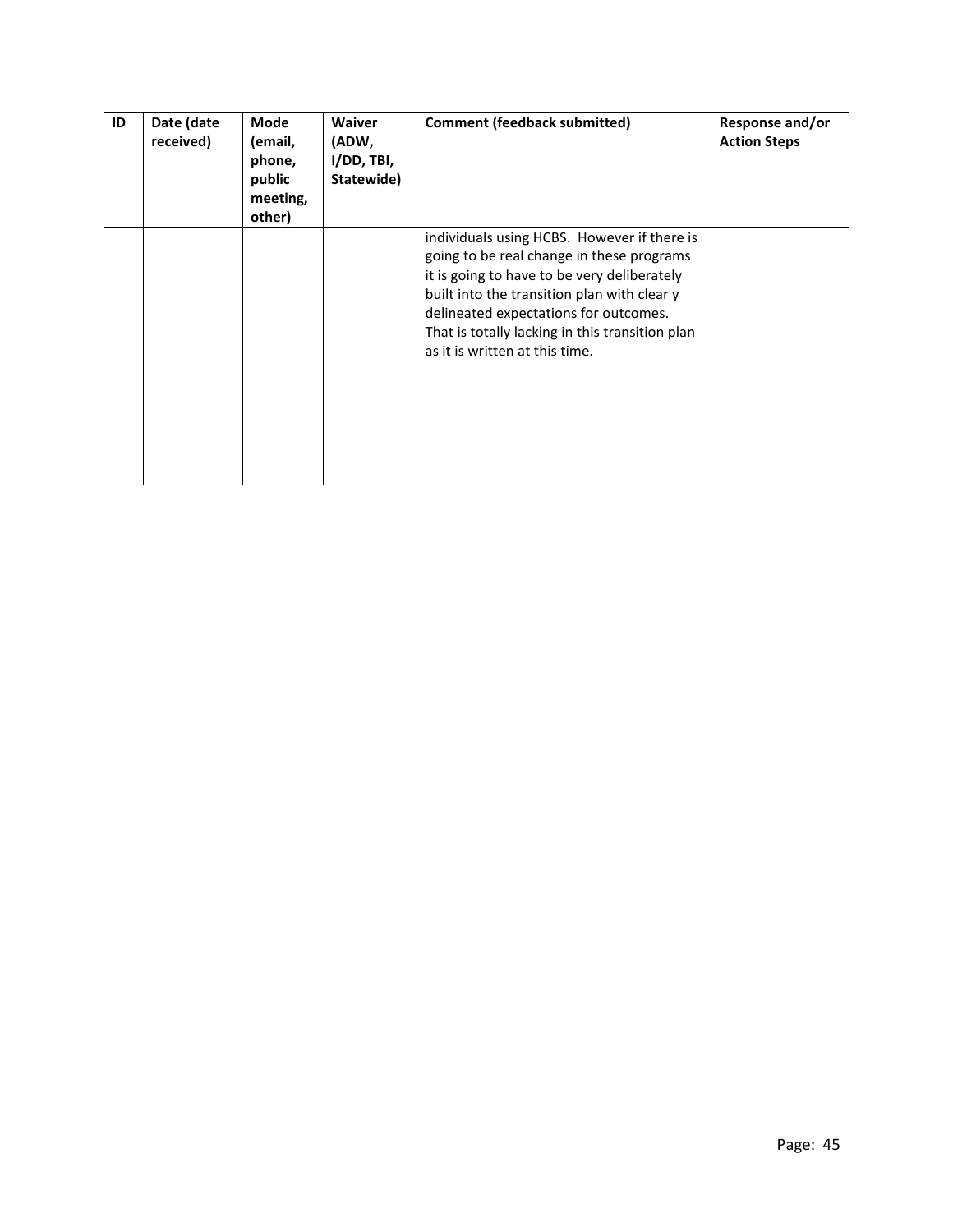| ID | Date (date | Mode     | <b>Waiver</b> | <b>Comment (feedback submitted)</b>                                                     | Response and/or        |
|----|------------|----------|---------------|-----------------------------------------------------------------------------------------|------------------------|
|    | received)  | (email,  | (ADW,         |                                                                                         | <b>Action Steps</b>    |
|    |            | phone,   | I/DD, TBI,    |                                                                                         |                        |
|    |            | public   | Statewide)    |                                                                                         |                        |
|    |            | meeting, |               |                                                                                         |                        |
|    |            | other)   |               |                                                                                         |                        |
| 5  | 12/18/2014 | Email    | Statewide     | (4) We are concerned that there is a heavy                                              | <b>This Transition</b> |
|    |            |          |               | emphasis on training licensure/certification                                            | Plan is designed as    |
|    |            |          |               | agencies, ASOs etc. to identify and act                                                 | a more high-level      |
|    |            |          |               | upon non-compliance by providers, but                                                   | overview of the        |
|    |            |          |               | there is very little emphasis in the the plan                                           | state's plans to       |
|    |            |          |               | to support direct service providers in                                                  | comply with the        |
|    |            |          |               | developing successful transition plans from                                             | <b>CMS Final Rule.</b> |
|    |            |          |               | their current services to services that will                                            | More detailed and      |
|    |            |          |               | meet the new CMS rule requirements.                                                     | specific action        |
|    |            |          |               | There is training provided for treatment                                                | items and              |
|    |            |          |               | planning and client centered services and                                               | timelines will be      |
|    |            |          |               | client rights, all of which is necessary and                                            | included in future     |
|    |            |          |               | important. However, training on the actual                                              | Transition Plans.      |
|    |            |          |               | service models/options/opportunities that                                               |                        |
|    |            |          |               | will replace existing services seems to be                                              |                        |
|    |            |          |               | nonexistent? It appears all of the                                                      |                        |
|    |            |          |               | responsibility to figure out how to develop,                                            |                        |
|    |            |          |               | and implement a new system is on the                                                    |                        |
|    |            |          |               | individual providers? [Organization]                                                    |                        |
|    |            |          |               | believes that is a very dangerous and                                                   |                        |
|    |            |          |               | unrealistic approach that can be predicted<br>to have less than successful results down |                        |
|    |            |          |               | the road. Given all of the various major                                                |                        |
|    |            |          |               | changes from Department of Labor,                                                       |                        |
|    |            |          |               | especially the Companion Care rule, CMS,                                                |                        |
|    |            |          |               | ACA requirements to offer health care to                                                |                        |
|    |            |          |               | employees when providers employ 50 or                                                   |                        |
|    |            |          |               | more workers, WV minimum wage laws                                                      |                        |
|    |            |          |               | etc. that are assailing behavioral health and                                           |                        |
|    |            |          |               | home health service providers in the                                                    |                        |
|    |            |          |               | immediate future, [Organization] strongly                                               |                        |
|    |            |          |               | recommends that BMS in conjunction with                                                 |                        |
|    |            |          |               | the appropriate agencies within WVDHHR                                                  |                        |
|    |            |          |               | give serious consideration to entering into                                             |                        |
|    |            |          |               | a collaborative working relationship with                                               |                        |
|    |            |          |               | the WV Behavioral Health Providers                                                      |                        |
|    |            |          |               | Association and service providers,                                                      |                        |
|    |            |          |               | advocates and others who can assist to                                                  |                        |
|    |            |          |               | truly develop a client centered and                                                     |                        |
|    |            |          |               | productive service delivery system using                                                |                        |
|    |            |          |               | these Medicaid dollars rather than winding                                              |                        |
|    |            |          |               | up with a fragmented service delivery                                                   |                        |
|    |            |          |               | system based on whatever each provider                                                  |                        |
|    |            |          |               | decides is their best avenue to fiscal<br>survival under the new rules. One of the      |                        |
|    |            |          |               | undesirable outcomes of that approach is                                                |                        |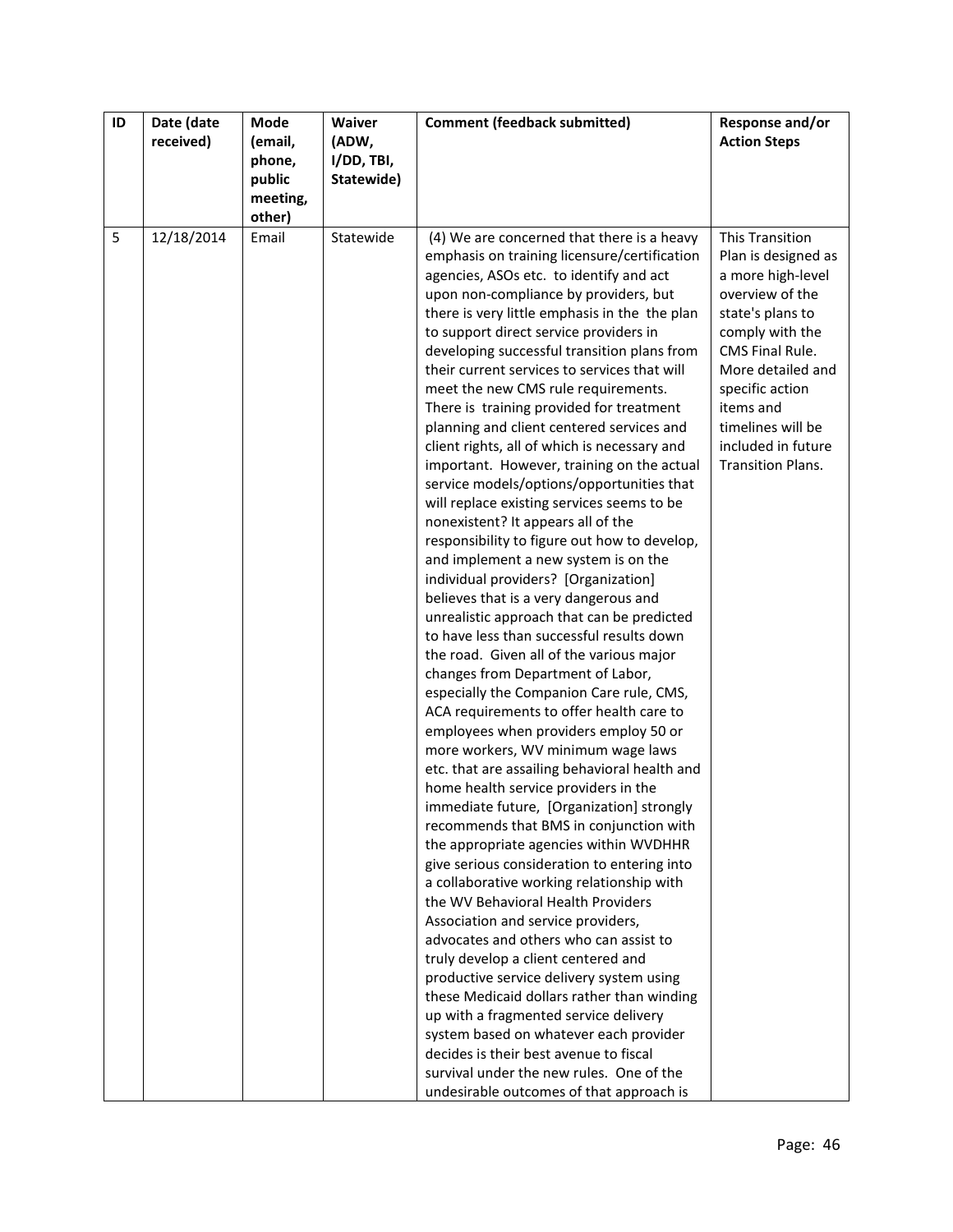| ID | Date (date | <b>Mode</b> | Waiver     | <b>Comment (feedback submitted)</b>                                                 | Response and/or     |
|----|------------|-------------|------------|-------------------------------------------------------------------------------------|---------------------|
|    | received)  | (email,     | (ADW,      |                                                                                     | <b>Action Steps</b> |
|    |            | phone,      | I/DD, TBI, |                                                                                     |                     |
|    |            | public      | Statewide) |                                                                                     |                     |
|    |            | meeting,    |            |                                                                                     |                     |
|    |            | other)      |            |                                                                                     |                     |
|    |            |             |            | that there will be significant inequities in<br>what services are available in what |                     |
|    |            |             |            | geographic regions of the state, rather than                                        |                     |
|    |            |             |            | a comprehensive service delivery system                                             |                     |
|    |            |             |            | that is reasonably seamless across the state                                        |                     |
|    |            |             |            | and available to all members. There is a                                            |                     |
|    |            |             |            | real window of opportunity here. It will be                                         |                     |
|    |            |             |            | a significant mistake not to take advantage                                         |                     |
|    |            |             |            | of it and create and move forward with a                                            |                     |
|    |            |             |            | real vision for the HCBS of the future in                                           |                     |
|    |            |             |            | WV. We are also concerned that these                                                |                     |
|    |            |             |            | impending changes may force smaller                                                 |                     |
|    |            |             |            | providers out of business because they                                              |                     |
|    |            |             |            | cannot afford to continue to. operate. This                                         |                     |
|    |            |             |            | would create major problems because it                                              |                     |
|    |            |             |            | would remove the availability of consumer                                           |                     |
|    |            |             |            | choice of services and providers in some                                            |                     |
|    |            |             |            | parts of the state, especially very rural                                           |                     |
|    |            |             |            | areas where choice is already limited. This                                         |                     |
|    |            |             |            | would potentially leave current members                                             |                     |
|    |            |             |            | without services and force parents who are                                          |                     |
|    |            |             |            | employed to provide services through                                                |                     |
|    |            |             |            | service provider agencies to consider                                               |                     |
|    |            |             |            | personal options (self-directed) services,                                          |                     |
|    |            |             |            | not because this. is what they want to do,                                          |                     |
|    |            |             |            | but because it will be personal options or                                          |                     |
|    |            |             |            | no services. While [Organization]                                                   |                     |
|    |            |             |            | appreciates the value of the personal                                               |                     |
|    |            |             |            | options choice being available to                                                   |                     |
|    |            |             |            | members• we are also very aware this is                                             |                     |
|    |            |             |            | not the best choice for every individual and                                        |                     |
|    |            |             |            | it concerns [Organization] greatly that                                             |                     |
|    |            |             |            | families are already being forced into this                                         |                     |
|    |            |             |            | choice, not because they are asking for .it,                                        |                     |
|    |            |             |            | but because of decisions made by providers                                          |                     |
|    |            |             |            | not to continue employing parents are                                               |                     |
|    |            |             |            | putting members into a situation when                                               |                     |
|    |            |             |            | they cannot identify any other choices to                                           |                     |
|    |            |             |            | continue to receive services.                                                       |                     |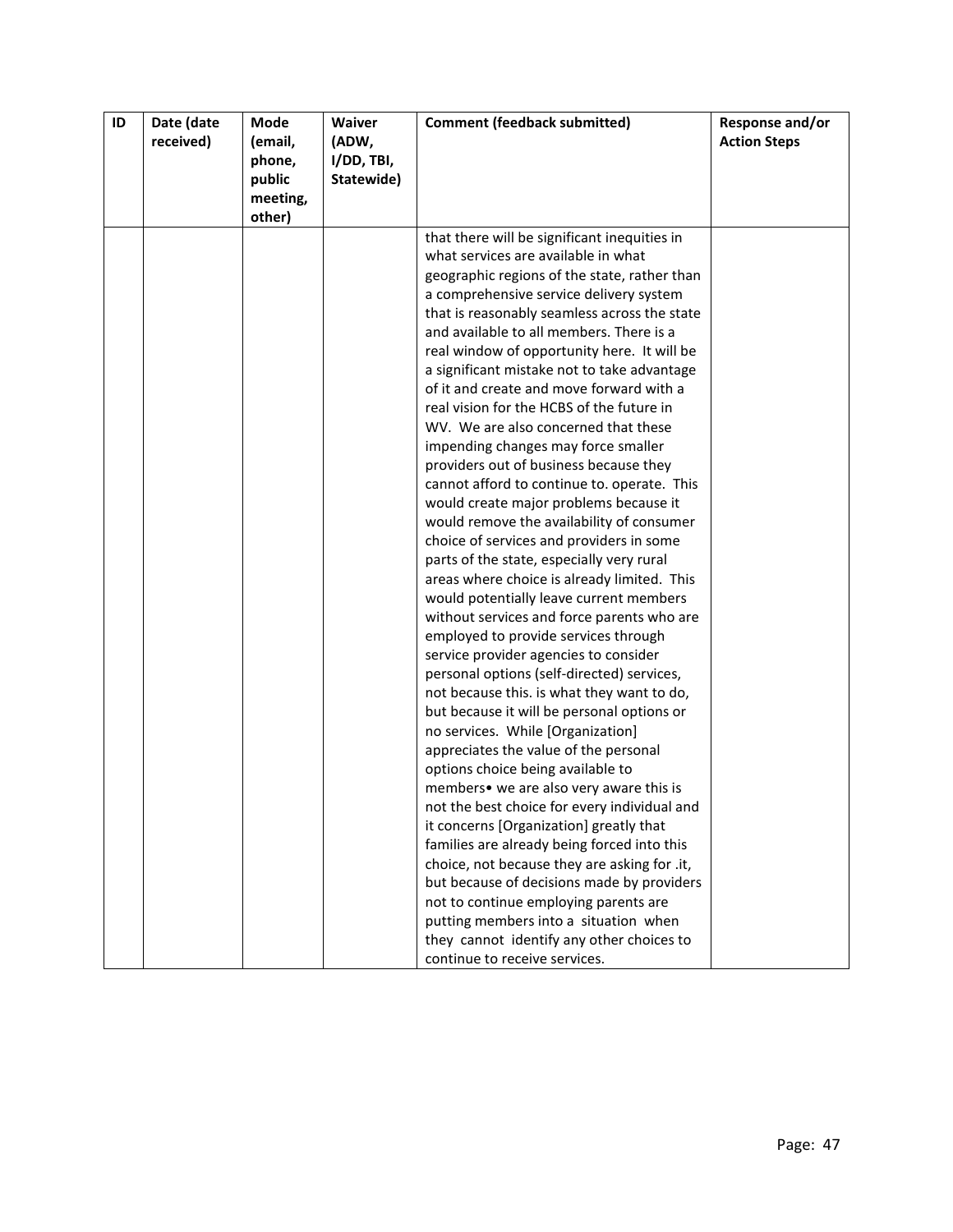| ID | Date (date<br>received) | Mode<br>(email,<br>phone,    | Waiver<br>(ADW,<br>I/DD, TBI, | <b>Comment (feedback submitted)</b>                                                                                                                                                                                                                                                                                                                                                                                                                                                                                                                                                                                                                                                                                                                                                                                                                     | Response and/or<br><b>Action Steps</b>                                                                                                                                                                                                                        |
|----|-------------------------|------------------------------|-------------------------------|---------------------------------------------------------------------------------------------------------------------------------------------------------------------------------------------------------------------------------------------------------------------------------------------------------------------------------------------------------------------------------------------------------------------------------------------------------------------------------------------------------------------------------------------------------------------------------------------------------------------------------------------------------------------------------------------------------------------------------------------------------------------------------------------------------------------------------------------------------|---------------------------------------------------------------------------------------------------------------------------------------------------------------------------------------------------------------------------------------------------------------|
|    |                         | public<br>meeting,<br>other) | Statewide)                    |                                                                                                                                                                                                                                                                                                                                                                                                                                                                                                                                                                                                                                                                                                                                                                                                                                                         |                                                                                                                                                                                                                                                               |
| 5  | 12/18/2014              | Email                        | Statewide                     | Action Items-Remedial Actions Item # 1:<br>(1) The Action Item does not make sense as<br>written. What is it actually saying? To<br>change licensure (and possibly) certification<br>processes [Organization] believes it is<br>necessary to have the legislature change<br>state code for those areas that need to be<br>changed since the licensure regulations are<br>contained in state code. This is not a<br>function that can happen as stated in any<br>permanent way based on BMS<br>incorporating assessment outcome data<br>into the existing processes. This is not a<br>function that [Organization] believes can be<br>done by any waiver quality council; nor<br>should it be expected that they be involved<br>in this process since their role is advisory<br>and licensure and certification are legal,<br>not advisory requirements. | Action Item 5 of<br>the Remedial<br>Actions section<br>includes FAQs as<br>an outreach<br>avenue. Future<br>FAQs will address<br>these process-<br>oriented<br>questions.                                                                                     |
| 5  | 12/18/2014              | Email                        | Statewide                     | (2) The second part of the statement is<br>that they (licensure? Unclear who the they<br>is) will identify existing settings that do not<br>meet the requirements of the rule. Wasn't<br>that already completed in the assessment<br>phase which ended 12/30/15? Why would<br>licensure or certification processes be<br>doing this when BMS already did it In terms<br>of new providers/programs wouldn't that<br>screening occur at the time of the<br>application process reaches WVBMS<br>requesting CON agreement before it ever<br>gets to licensure initially?                                                                                                                                                                                                                                                                                   | WVBMS will<br>consider this<br>comment in the<br>development of<br>future Transition<br>Plans surrounding<br>Action Item 1.                                                                                                                                   |
| 5  | 12/18/2014              | Email                        | Statewide                     | Item #2: [Organization] finds a five (5)<br>year period for training<br>licensure/certification staff absurd. Why<br>would that under any circumstances take<br>five years?                                                                                                                                                                                                                                                                                                                                                                                                                                                                                                                                                                                                                                                                             | Action Item 2 will<br>take place over<br>five years. Training<br>will take place on<br>an ongoing basis-<br>not just after five<br>years. Future<br><b>Transition Plans</b><br>will include more<br>specific Action<br>Items and<br>timelines on<br>training. |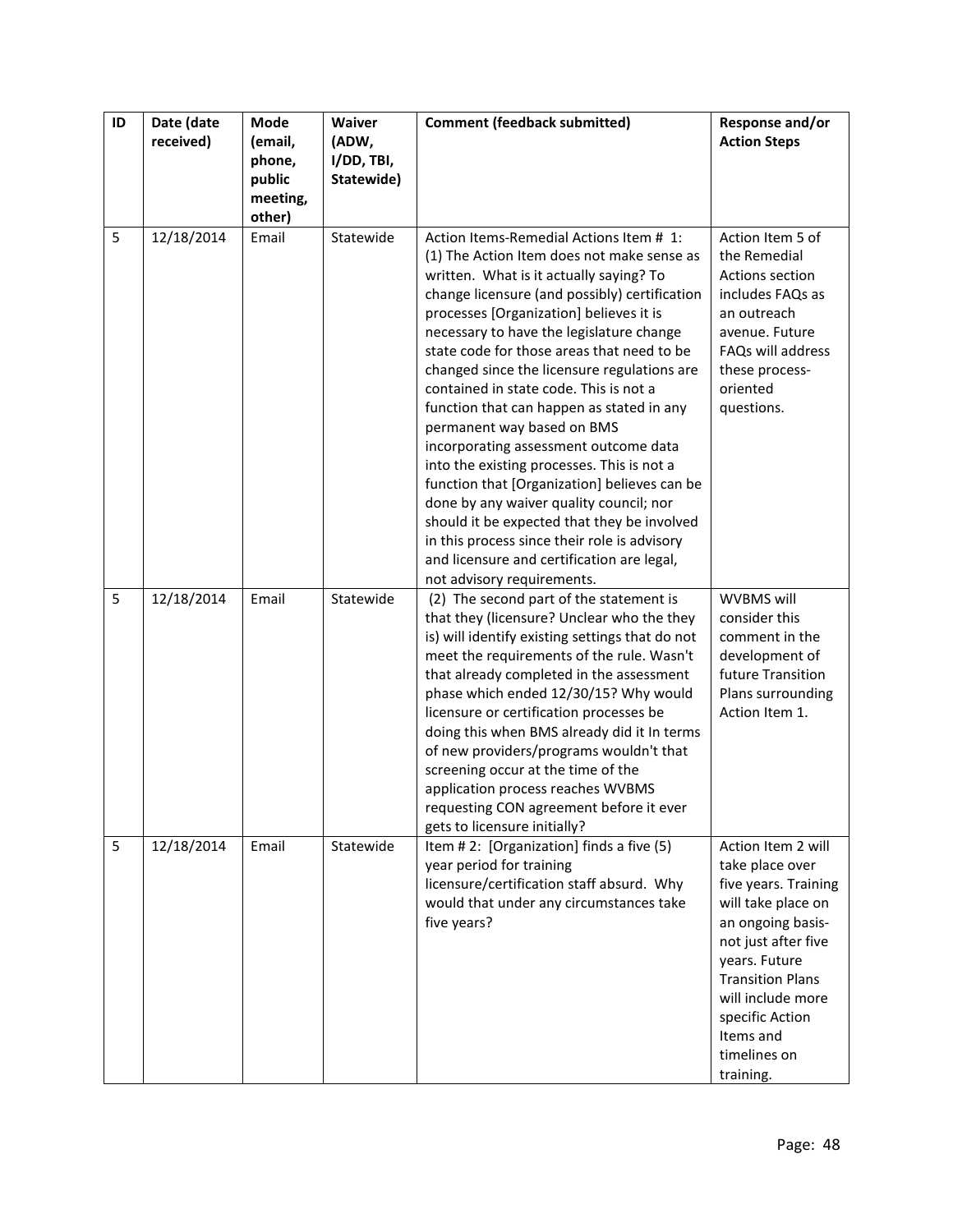| ID | Date (date<br>received) | Mode<br>(email,<br>phone,<br>public<br>meeting, | Waiver<br>(ADW,<br>I/DD, TBI,<br>Statewide) | <b>Comment (feedback submitted)</b>                                                                                                                                                                                                                                                             | Response and/or<br><b>Action Steps</b>                                                                                                                                                                                                                                                                                |
|----|-------------------------|-------------------------------------------------|---------------------------------------------|-------------------------------------------------------------------------------------------------------------------------------------------------------------------------------------------------------------------------------------------------------------------------------------------------|-----------------------------------------------------------------------------------------------------------------------------------------------------------------------------------------------------------------------------------------------------------------------------------------------------------------------|
| 5  | 12/18/2014              | other)<br>Email                                 | Statewide                                   | Item #3 : While enrollment and re-<br>enrollment procedures may need to be<br>changed, the CMS rule already contains the<br>requirements for compliance. Why would<br>it take six (6) years to strengthen existing<br>procedures when all the requirements are<br>already known and in writing? | Action Item 3 will<br>take place over<br>five years. Training<br>will take place on<br>an ongoing basis-<br>not just after five<br>years. Future<br><b>Transition Plans</b><br>will include more<br>specific Action<br>Items and<br>timelines on<br>enrollment and<br>reenrollment<br>procedures.                     |
| 5  | 12/18/2014              | Email                                           | Statewide                                   | Item #4- Webinar series: Plan is missing an<br>important element. Who is the target<br>audience for this webinar? Why will it take<br>five (5) years? What is the purpose? Rules<br>already exist. Is this cost effective and<br>necessary?                                                     | Action Item 4 will<br>take place over<br>five years.<br>Webinars will take<br>place on an<br>ongoing basis-not<br>just after five<br>years. Future<br><b>Transition Plans</b><br>will include more<br>specific Action<br>Items and<br>timelines on<br>webinars.                                                       |
| 5  | 12/18/2014              | Email                                           | Statewide                                   | Item #6 - train enrollment staff -Isn't this<br>part of #3? Why would this take 5 years?<br>Again, this is another demonstration of lack<br>of concern about being cost effective,<br>timely and efficient.                                                                                     | Action Item 6 will<br>take place over<br>five years. Training<br>will take place on<br>an ongoing basis-<br>not just after five<br>years. Future<br><b>Transition Plans</b><br>will include more<br>specific Action<br>Items and<br>timelines on<br>training.<br>Heightened<br>scrutiny is<br>separate from<br>simple |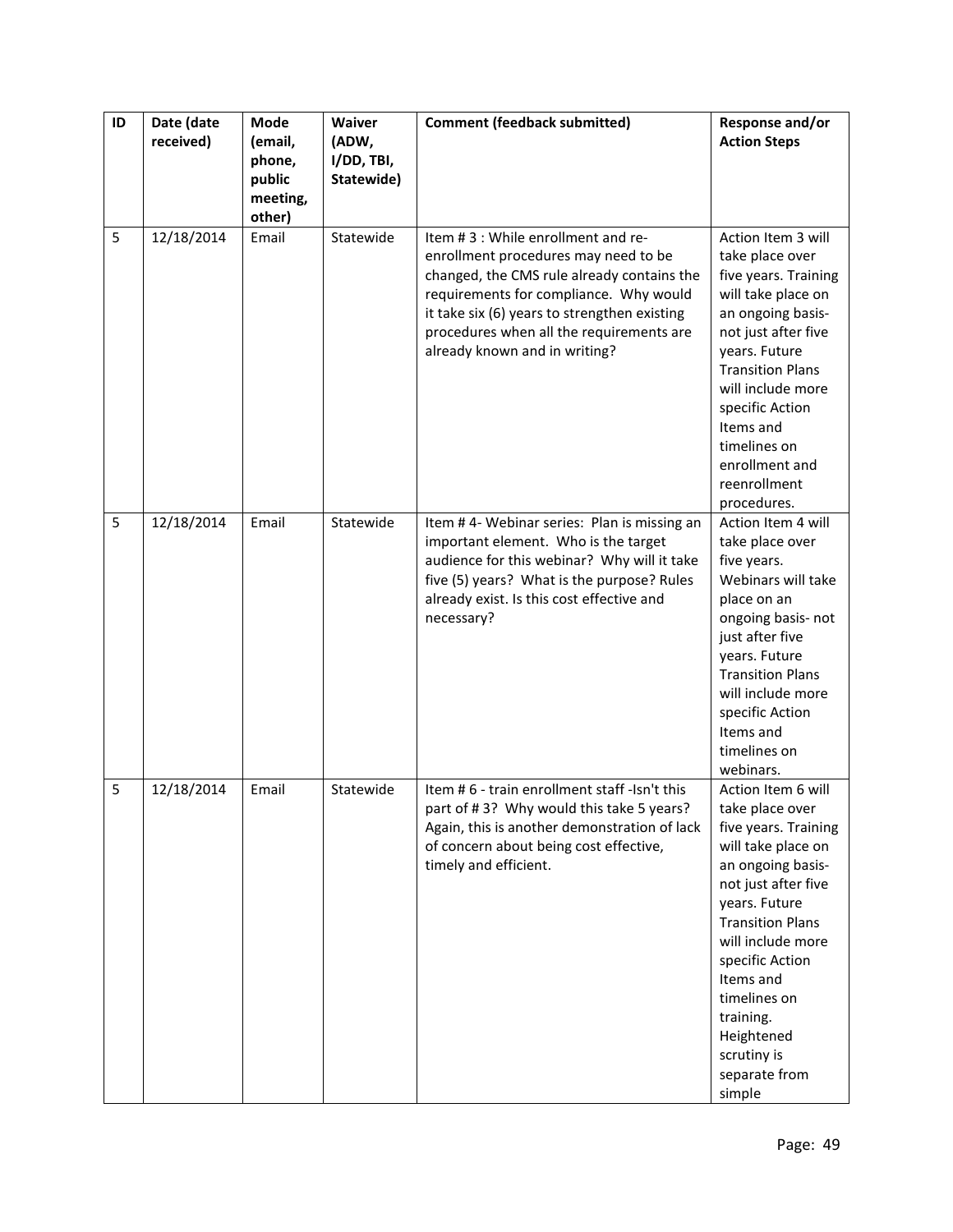| ID | Date (date<br>received) | Mode<br>(email,<br>phone,<br>public<br>meeting,<br>other) | Waiver<br>(ADW,<br>I/DD, TBI,<br>Statewide) | <b>Comment (feedback submitted)</b>                                                                                                                                                                                                                                                                                                                                                                                                                                                                                                                                                                                                                                                                                                                                                                                                                  | Response and/or<br><b>Action Steps</b>                                                                                                                                                                                                                                    |
|----|-------------------------|-----------------------------------------------------------|---------------------------------------------|------------------------------------------------------------------------------------------------------------------------------------------------------------------------------------------------------------------------------------------------------------------------------------------------------------------------------------------------------------------------------------------------------------------------------------------------------------------------------------------------------------------------------------------------------------------------------------------------------------------------------------------------------------------------------------------------------------------------------------------------------------------------------------------------------------------------------------------------------|---------------------------------------------------------------------------------------------------------------------------------------------------------------------------------------------------------------------------------------------------------------------------|
|    |                         |                                                           |                                             |                                                                                                                                                                                                                                                                                                                                                                                                                                                                                                                                                                                                                                                                                                                                                                                                                                                      | compliance/non<br>compliance and<br>will be addressed<br>through Action<br>Item 6.                                                                                                                                                                                        |
| 5  | 12/18/2014              | Email                                                     | Statewide                                   | Item #7 - training for providers- Much of<br>this already exists, why would it take 5<br>years to develop it? It states "include" -<br>include in what? All of this is already<br>required for I/DD waiver providers under<br>the current IDD Waiver manual?                                                                                                                                                                                                                                                                                                                                                                                                                                                                                                                                                                                         | Action Item 7 will<br>take place over<br>five years. Training<br>will take place on<br>an ongoing basis-<br>not just after five<br>years. Future<br><b>Transition Plans</b><br>will include more<br>specific Action<br>Items and<br>timelines on<br>training.             |
| 5  | 12/18/2014              | Email                                                     | Statewide                                   | Item #8 - These are two very separate<br>groups and very separate activities, but<br>seem to be lumped together as one<br>activity?                                                                                                                                                                                                                                                                                                                                                                                                                                                                                                                                                                                                                                                                                                                  | Action Item 8 is<br>now Action Items<br>8 and 9:                                                                                                                                                                                                                          |
| 5  | 12/18/2014              | Email                                                     | Statewide                                   | Item #9 -quality measures - [Organization]<br>is particularly disturbed by statement a<br>We are well aware that in the upcoming<br>IDD Waiver application WVBMS plans to<br>reduce choices, particularly in the area of<br>choice of roommate and setting which will<br>force numerous members, if it is approved<br>by CMS, to change their living<br>arrangements to continue to receive<br>services. We consider that a reduction in<br>quality measures and yet in this plan<br>WVBMS is writing as if they uphold the<br>right to choice in these issues. We object<br>to something being in this plan which<br>WVBMS knows at the time they write the<br>plan they do not intend to carry out if they<br>are permitted to make the changes they<br>have announced they are planning to<br>make. Again why would this process take 5<br>years? | Now Action Item<br>10, this will take<br>place throughout<br>the five year<br>period- not just at<br>the end. WVBMS<br>will consider this<br>comment in the<br>development of<br>future Transition<br>Plans and in the<br>overall<br>implementation of<br>the Final Rule. |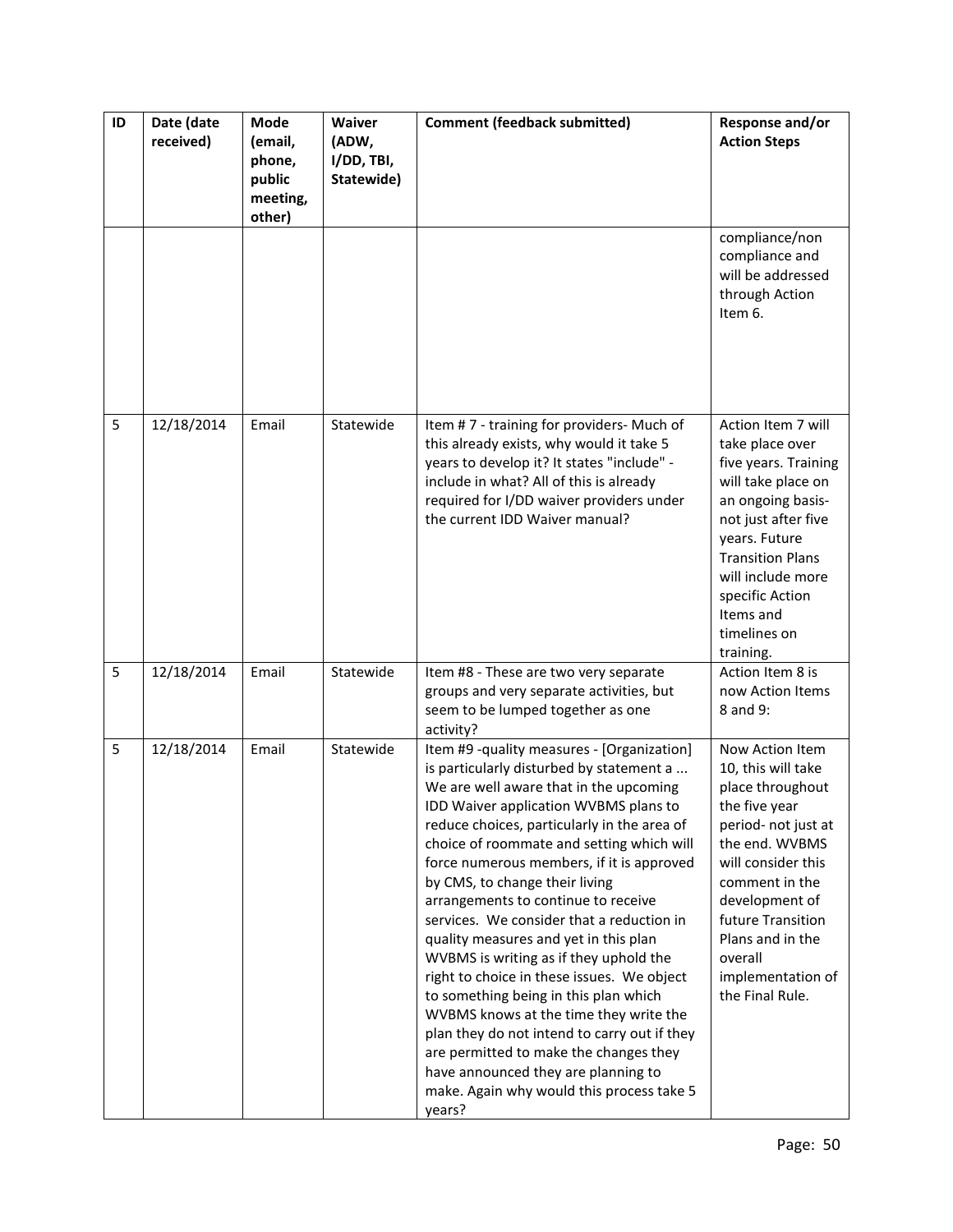| ID | Date (date<br>received) | Mode<br>(email,<br>phone,<br>public<br>meeting, | Waiver<br>(ADW,<br>I/DD, TBI,<br>Statewide) | <b>Comment (feedback submitted)</b>                                                                                                                                                                                                                                                                                                                                                                                                                                                                                                                                                                                                                                                                                                                      | Response and/or<br><b>Action Steps</b>                                                                                                                                                                                                                                                                                                    |
|----|-------------------------|-------------------------------------------------|---------------------------------------------|----------------------------------------------------------------------------------------------------------------------------------------------------------------------------------------------------------------------------------------------------------------------------------------------------------------------------------------------------------------------------------------------------------------------------------------------------------------------------------------------------------------------------------------------------------------------------------------------------------------------------------------------------------------------------------------------------------------------------------------------------------|-------------------------------------------------------------------------------------------------------------------------------------------------------------------------------------------------------------------------------------------------------------------------------------------------------------------------------------------|
| 5  | 12/18/2014              | other)<br>Email                                 | Statewide                                   | Item #10-As a permanent member of the<br>IDD Waiver QA/QI Council [Organization]<br>has concerns with this as it is written. We<br>have no idea what the words "expand<br>upon" the QIA Councils means. While<br>monitoring data makes sense in the<br>advisory role of the councils; we monitor<br>lots of data, how or why would the Councils<br>establish a baseline of outcomes? What<br>are we measuring? This exceeds the<br>advisory capacity of these Councils.<br>Monitoring data is appropriate and within<br>the ascribed role of the Councils, however,<br>being responsible for establishing baselines<br>and measuring implementation is not an<br>appropriate role for the QIA Counsels. A<br>different group (ASO?) should be doing this | WVBMS will<br>consider this<br>comment in the<br>development of<br>future Transition<br>Plans surrounding<br>Action Item 11<br>(previously 10).                                                                                                                                                                                           |
|    |                         |                                                 |                                             | and summarizing that data and presenting<br>it to the Councils.                                                                                                                                                                                                                                                                                                                                                                                                                                                                                                                                                                                                                                                                                          |                                                                                                                                                                                                                                                                                                                                           |
| 5  | 12/18/2014              | Email                                           | Statewide                                   | Item #13 &. Transition plan approval -<br>[Organization] absolutely disagrees with<br>this time line. It is totally unnecessary to<br>give providers 5 years to develop their<br>transition plan. This is not addressing the<br>actual implementation of transition, but<br>just the development of a plan to do it.<br>Our understanding of the CMS<br>requirements is that these transition plans<br>must be fully implemented and in full<br>compliance in five years or less. How can<br>the real work of compliance be completed<br>if BMS gives 5 years for a provider to write<br>the plan to come into compliance?                                                                                                                               | Providers will not<br>have five years to<br>submit transition<br>plans. Now Action<br>Item 14, the<br>approval process<br>will be an ongoing<br>process. More<br>specific guidance<br>and action items<br>will be included in<br>future Transition<br>Plans and<br>guidance under<br>Action Item 5 of<br>the Remedial<br>Actions section. |
| 5  | 12/18/2014              | Email                                           | Statewide                                   | Item #14: (1) Time line makes no sense.<br>Provider assessments according to the<br>written plan will be completed no later<br>than 12/30/15. Then BMS is going to take<br>up to five years to send formal letters to<br>providers notifying them of the need to do<br>a transition plan for specific settings? This<br>certainly does not make sense. It also does<br>not appear to meet the CMS requirements.<br>In reading the CMS rule these things have                                                                                                                                                                                                                                                                                             | Now Action Item<br>15, this will be an<br>ongoing process<br>throughout the<br>five year period.<br>Letters will be sent<br>throughout the<br>period- not at the<br>end.                                                                                                                                                                  |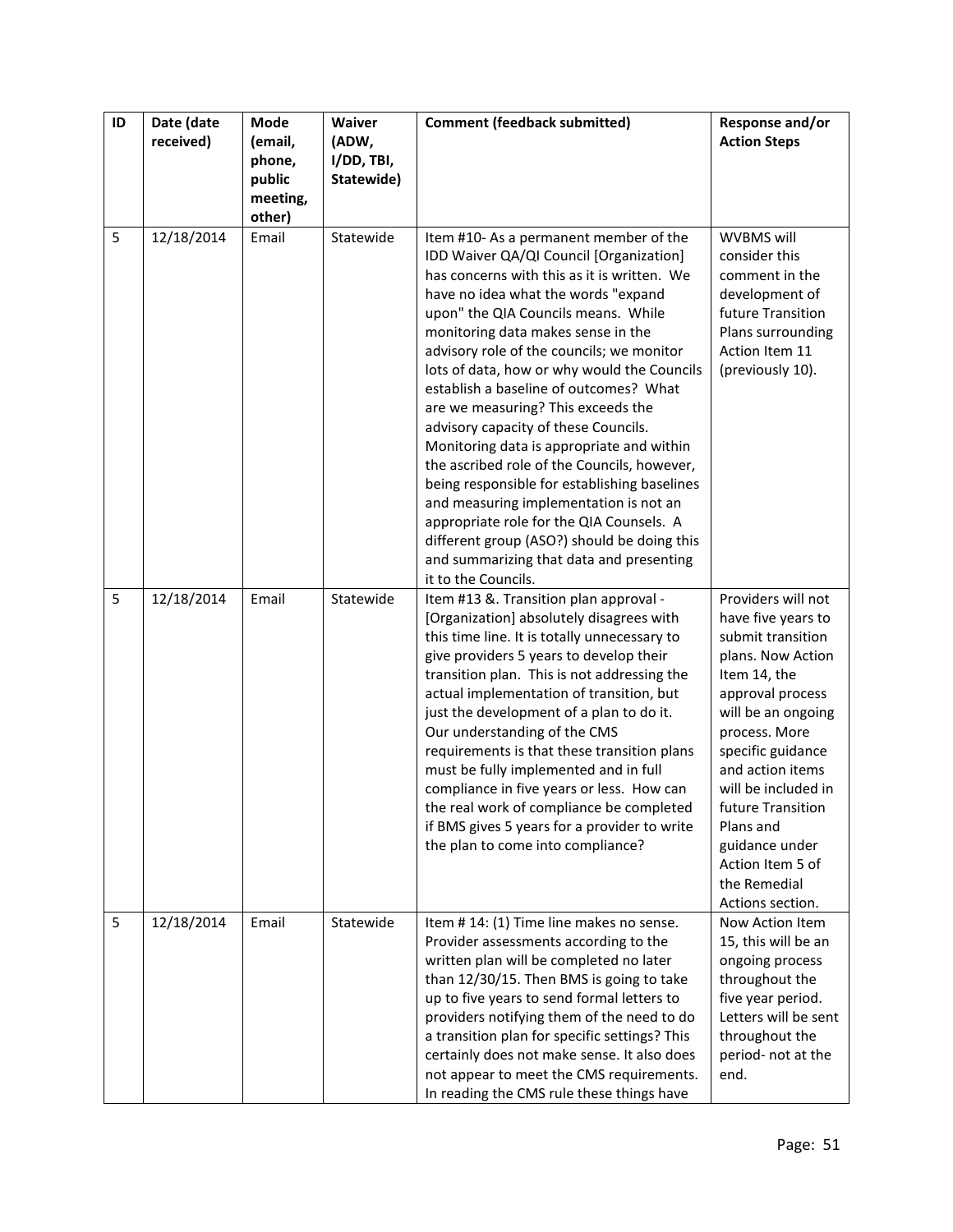| ID | Date (date<br>received) | <b>Mode</b><br>(email,<br>phone,<br>public<br>meeting,<br>other) | Waiver<br>(ADW,<br>I/DD, TBI,<br>Statewide) | <b>Comment (feedback submitted)</b>                                                                                                                                                                                                                                                                                                                                                                                                                                                                                                                                                                                                                                                                                                                                                                                                                                                                                                                                                                                                                                                                                                                                                                                                                                                                                                                                                                                                                                                                                                                                                                                                                             | Response and/or<br><b>Action Steps</b>                                                                                                                           |
|----|-------------------------|------------------------------------------------------------------|---------------------------------------------|-----------------------------------------------------------------------------------------------------------------------------------------------------------------------------------------------------------------------------------------------------------------------------------------------------------------------------------------------------------------------------------------------------------------------------------------------------------------------------------------------------------------------------------------------------------------------------------------------------------------------------------------------------------------------------------------------------------------------------------------------------------------------------------------------------------------------------------------------------------------------------------------------------------------------------------------------------------------------------------------------------------------------------------------------------------------------------------------------------------------------------------------------------------------------------------------------------------------------------------------------------------------------------------------------------------------------------------------------------------------------------------------------------------------------------------------------------------------------------------------------------------------------------------------------------------------------------------------------------------------------------------------------------------------|------------------------------------------------------------------------------------------------------------------------------------------------------------------|
|    |                         |                                                                  |                                             | to be completed at the very latest in five<br>years. How can the CMS time line be met<br>using this plan?                                                                                                                                                                                                                                                                                                                                                                                                                                                                                                                                                                                                                                                                                                                                                                                                                                                                                                                                                                                                                                                                                                                                                                                                                                                                                                                                                                                                                                                                                                                                                       |                                                                                                                                                                  |
| 5  | 12/18/2014              | Email                                                            | Statewide                                   | Item #21- [Organization] is very concerned<br>about the language used in this statement.<br>Why are we transitioning from "congregate<br>employment" to "naturally occurring<br>learning environments events"? While<br>[Organization] totally supports community<br>based learning • and productive leisure and<br>other community activities if a person is<br>employed and the facility they are<br>employed in can no longer be a waiver<br>provider because it is a segregated setting<br>that person should be assisted in obtaining<br>new employment integrated in the<br>community, not shifted into community<br>day activities of a leisure nature so<br>behavioral health providers can continue to<br>bill for services. WV has one of the lowest<br>disability employment rates in the country<br>and the highest SSI, SSDI and disability<br>rates in the country. There is an absolute<br>lack of willingness by WVDHHR, WVBHHF<br>and the WV Bureau of Developmental<br>Disabilities to make the types of<br>commitments to employment first<br>initiatives that are occurring in other states.<br>This transition to comply with the CMS<br>CBHS rule is a once in a life time<br>opportunity to shift to a serious effort to<br>support disability employment in WV and<br>BMS can play a pivotal role in making this<br>happen. [Organization] is urging BMS to<br>assure that the action plans you approve<br>for transitioning services from segregated<br>to integrated settings require a strong<br>emphasis on employment and limits<br>payment for day time activities such as<br>riding in the car and going to Wal-Mart all<br>day. | This is now Action<br>Item 22. WV BMS<br>appreciates this<br>comment and will<br>take it under<br>consideration as it<br>considers provider<br>transition plans. |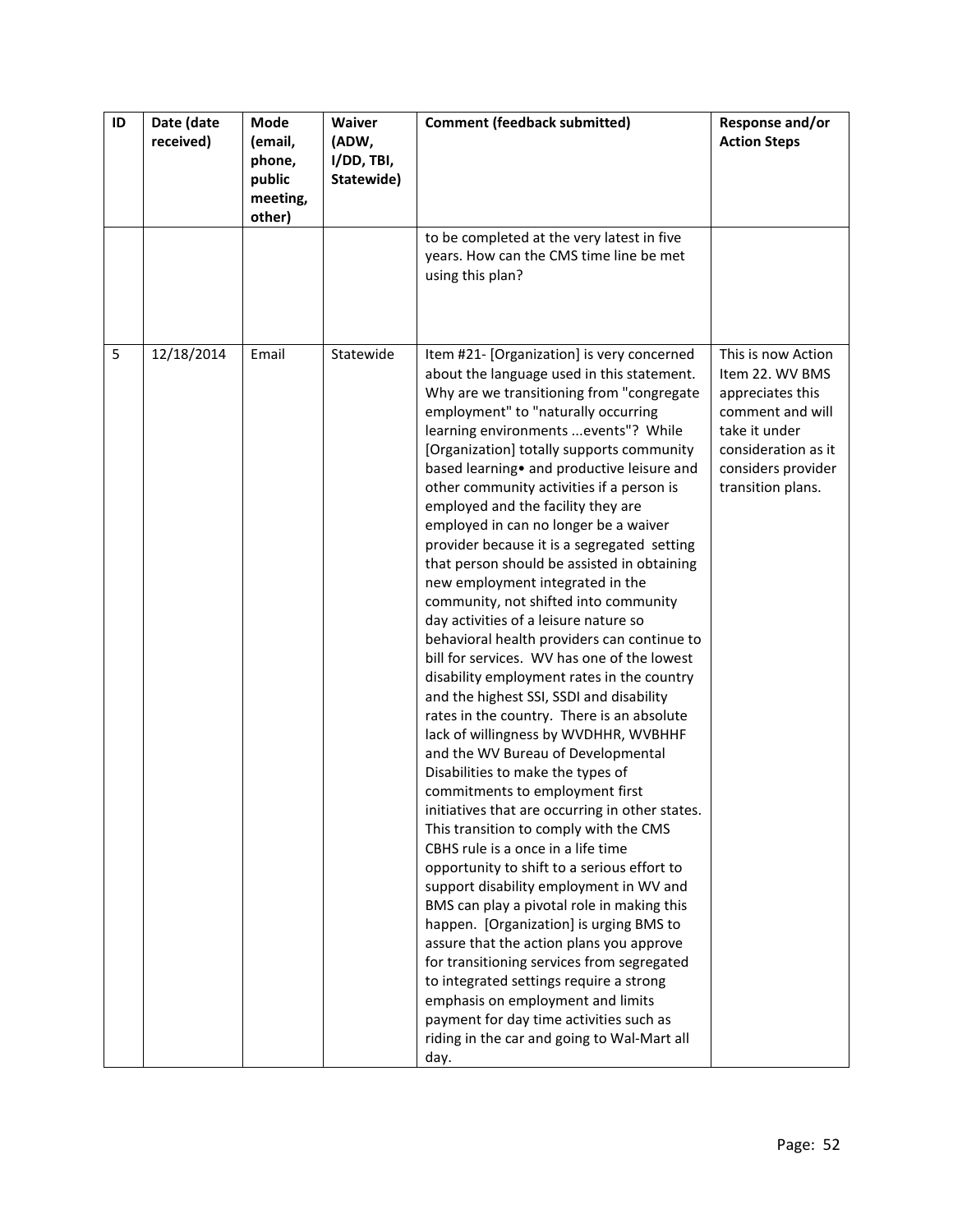| ID | Date (date | Mode     | Waiver     | <b>Comment (feedback submitted)</b>                                                  | Response and/or          |
|----|------------|----------|------------|--------------------------------------------------------------------------------------|--------------------------|
|    | received)  | (email,  | (ADW,      |                                                                                      | <b>Action Steps</b>      |
|    |            | phone,   | I/DD, TBI, |                                                                                      |                          |
|    |            | public   | Statewide) |                                                                                      |                          |
|    |            | meeting, |            |                                                                                      |                          |
|    |            | other)   |            |                                                                                      |                          |
| 5  | 12/18/2014 | Email    | Statewide  | Action Items - Public Input, Stakeholder                                             | WV BMS                   |
|    |            |          |            | Engagement and Oversight: [Organization]                                             | appreciates this         |
|    |            |          |            | is very concerned about the current state                                            | comment and will         |
|    |            |          |            | of the relationship between WVBMS and                                                | take it under            |
|    |            |          |            | the stakeholder community, especially the                                            | consideration as it      |
|    |            |          |            | service providers. Any time a system                                                 | considers                |
|    |            |          |            | embarks on major change such as the                                                  | stakeholder              |
|    |            |          |            | changes to the three Medicaid waivers in                                             | engagement               |
|    |            |          |            | WV, success is always predicated upon                                                | efforts and the          |
|    |            |          |            | strong collaboration between                                                         | development of           |
|    |            |          |            | stakeholders, including members using                                                | more specific            |
|    |            |          |            | the services, providers of the service and                                           | action items and         |
|    |            |          |            | funders of the service. At the current time                                          | timelines in future      |
|    |            |          |            | the relationship between WVBMS and the                                               | <b>Transition Plans.</b> |
|    |            |          |            | behavioral health providers who provide                                              |                          |
|    |            |          |            | IDD Waiver services is severely strained                                             |                          |
|    |            |          |            | at best and frequently antagonistic. There                                           |                          |
|    |            |          |            | has been a gradual destruction of these                                              |                          |
|    |            |          |            | relationships over the past five years.                                              |                          |
|    |            |          |            | [Organization] sees nothing in the plan                                              |                          |
|    |            |          |            | WVBMS is submitting to CMS that shows                                                |                          |
|    |            |          |            | any effort to interact with providers in a                                           |                          |
|    |            |          |            | collaborative and supportive way during                                              |                          |
|    |            |          |            | this enormous sea of change. We are                                                  |                          |
|    |            |          |            | concerned that these changes will require<br>significant changes for many providers. |                          |
|    |            |          |            | We support and welcome these changes                                                 |                          |
|    |            |          |            | and have been advocating for them                                                    |                          |
|    |            |          |            | unsuccessfully for many years so we see                                              |                          |
|    |            |          |            | the new rule as a positive step forward and                                          |                          |
|    |            |          |            | support WVBMS in implementing the rule.                                              |                          |
|    |            |          |            | However we are concerned that there are                                              |                          |
|    |            |          |            | things that need to be in this plan to                                               |                          |
|    |            |          |            | support providers through the transition                                             |                          |
|    |            |          |            | that are lacking in the plan. We are pleased                                         |                          |
|    |            |          |            | that there are necessary and what appear                                             |                          |
|    |            |          |            | to be positive additional training and                                               |                          |
|    |            |          |            | oversight requirements in this plan.                                                 |                          |
|    |            |          |            | However we are very concerned that there                                             |                          |
|    |            |          |            | is no consideration by WVBMS of the fiscal                                           |                          |
|    |            |          |            | impact these change\$ will have on                                                   |                          |
|    |            |          |            | providers, especially the additional                                                 |                          |
|    |            |          |            | administrative and staff training costs of                                           |                          |
|    |            |          |            | coming into compliance. Since no rate                                                |                          |
|    |            |          |            | increases are planned, based on                                                      |                          |
|    |            |          |            | announcements made by WVBMS,                                                         |                          |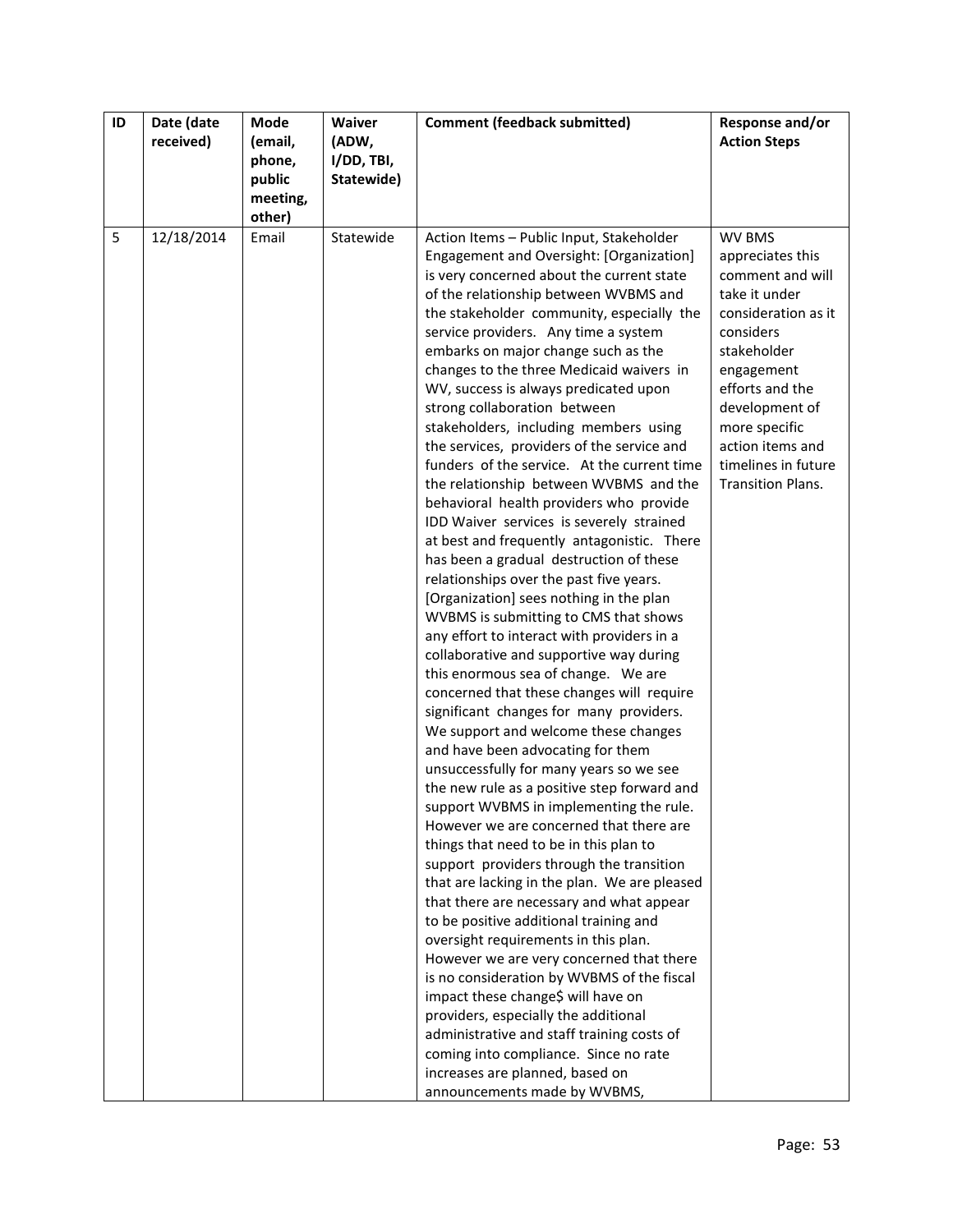| ID | Date (date<br>received) | Mode<br>(email,<br>phone,<br>public<br>meeting, | Waiver<br>(ADW,<br>I/DD, TBI,<br>Statewide) | <b>Comment (feedback submitted)</b>                                                                                                                                                                                                                                                                                                                                                                                                                                                                                                                                                                      | Response and/or<br><b>Action Steps</b>                                                                                                                                                                                                                               |
|----|-------------------------|-------------------------------------------------|---------------------------------------------|----------------------------------------------------------------------------------------------------------------------------------------------------------------------------------------------------------------------------------------------------------------------------------------------------------------------------------------------------------------------------------------------------------------------------------------------------------------------------------------------------------------------------------------------------------------------------------------------------------|----------------------------------------------------------------------------------------------------------------------------------------------------------------------------------------------------------------------------------------------------------------------|
|    |                         | other)                                          |                                             | [Organization] is very concerned about the<br>actual implementation of these changes.<br>The concept of client centered services is<br>not new and has over time, even with<br>training, already been a hard sell in WV<br>with for-profit providers who are focused<br>on their bottom line.                                                                                                                                                                                                                                                                                                            |                                                                                                                                                                                                                                                                      |
|    |                         |                                                 |                                             |                                                                                                                                                                                                                                                                                                                                                                                                                                                                                                                                                                                                          |                                                                                                                                                                                                                                                                      |
| 5  | 12/18/2014              | Email                                           | Statewide                                   | Smaller and not for profit providers simply<br>may not be able to absorb the costs of<br>these major transitions. [Organization]<br>strongly suggests that WVBMS consider<br>what it could do to enter into collaboration<br>with stakeholders to make this transition a<br>true success in developing integrated;<br>client centered services rather than a<br>strictly bureaucratic process that further<br>erodes the relationship between behavioral<br>health providers and WVBMS. It will take<br>an invested system to create integrated,<br>client centered services, not just sets of<br>rules. | <b>WV BMS</b><br>appreciates this<br>comment and will<br>take it under<br>consideration as it<br>considers<br>stakeholder<br>engagement<br>efforts and the<br>development of<br>more specific<br>action items and<br>timelines in future<br><b>Transition Plans.</b> |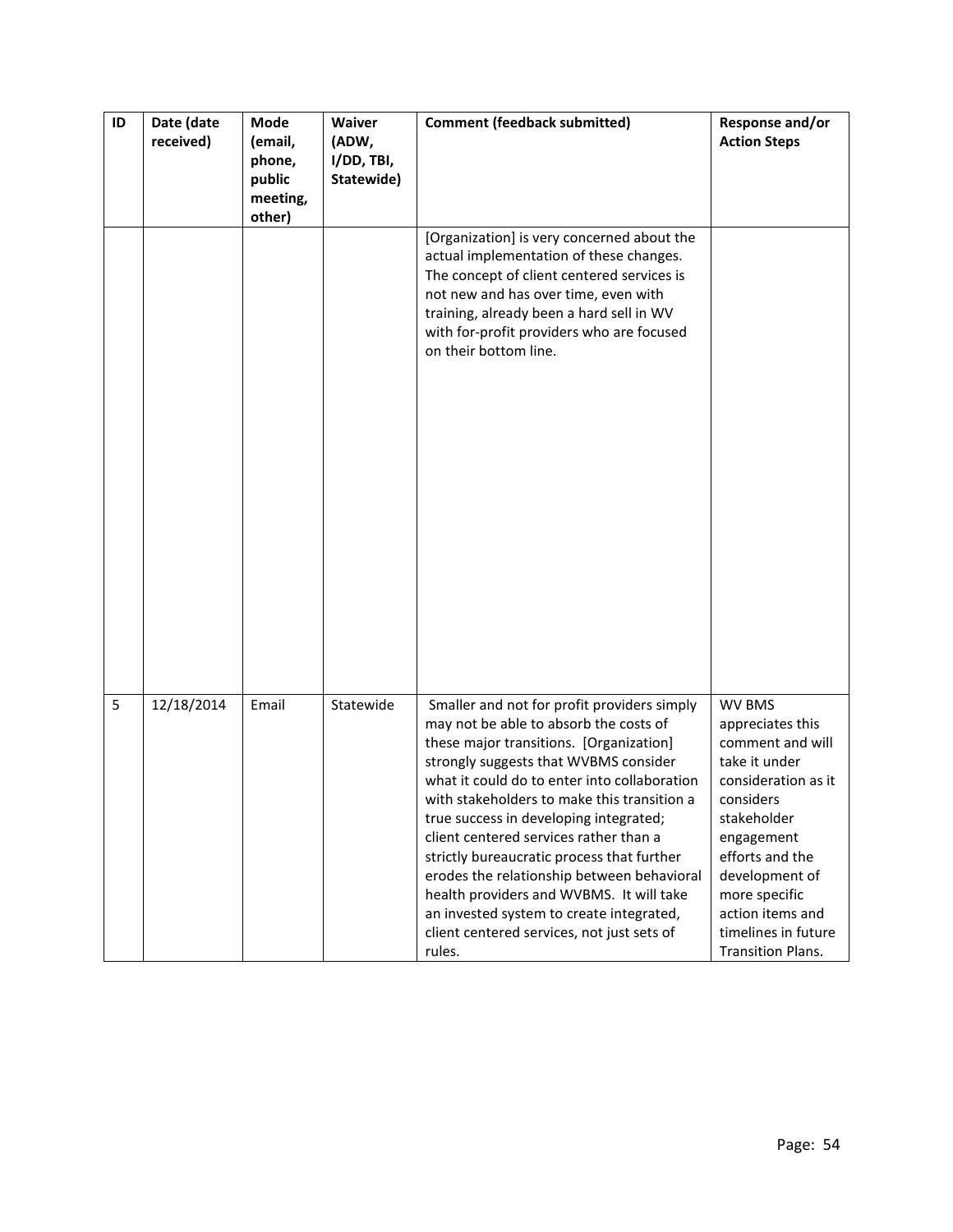| ID | Date (date<br>received) | Mode<br>(email, | Waiver<br>(ADW, | <b>Comment (feedback submitted)</b>                                                           | Response and/or<br><b>Action Steps</b> |
|----|-------------------------|-----------------|-----------------|-----------------------------------------------------------------------------------------------|----------------------------------------|
|    |                         | phone,          | I/DD, TBI,      |                                                                                               |                                        |
|    |                         | public          | Statewide)      |                                                                                               |                                        |
|    |                         | meeting,        |                 |                                                                                               |                                        |
| 5  | 12/18/2014              | other)<br>Email | Statewide       | [Organization] is very concerned that this                                                    | This comment falls                     |
|    |                         |                 |                 | plan was sent out for public comment                                                          | outside of the                         |
|    |                         |                 |                 | without it being included with the I/DD                                                       | scope of the                           |
|    |                         |                 |                 | Waiver application for the next 5 years of                                                    | <b>Transition Plan</b>                 |
|    |                         |                 |                 | that Waiver. There is a direct relationship                                                   |                                        |
|    |                         |                 |                 | between the required CMS HCBS rule                                                            |                                        |
|    |                         |                 |                 | requirements and the overall structure of                                                     |                                        |
|    |                         |                 |                 | WV's IDD Waiver Program. However that                                                         |                                        |
|    |                         |                 |                 | critical relationship has been lost by putting<br>the CMS Rule plan for compliance out for    |                                        |
|    |                         |                 |                 | public comment in a piecemeal manner                                                          |                                        |
|    |                         |                 |                 | separate from planned changes in the IDD                                                      |                                        |
|    |                         |                 |                 | Waiver program as BMS has done. It is our                                                     |                                        |
|    |                         |                 |                 | understanding that the application                                                            |                                        |
|    |                         |                 |                 | document will not be ready for submission                                                     |                                        |
|    |                         |                 |                 | to CMS until February. It is not clear to                                                     |                                        |
|    |                         |                 |                 | [Organization] if a public comment period                                                     |                                        |
|    |                         |                 |                 | for the full application will be offered prior<br>to submission of the application to CMS, or |                                        |
|    |                         |                 |                 | just when approval is obtained and the new                                                    |                                        |
|    |                         |                 |                 | IDD Waiver Manual is completed. We are                                                        |                                        |
|    |                         |                 |                 | highly concerned there are going to be                                                        |                                        |
|    |                         |                 |                 | significant cuts to services in that plan                                                     |                                        |
|    |                         |                 |                 | which may possibly negate Waiver                                                              |                                        |
|    |                         |                 |                 | member's right to client centered services                                                    |                                        |
|    |                         |                 |                 | and provider choice. Our concerns are                                                         |                                        |
|    |                         |                 |                 | based on an announcement in November<br>by WVBMS they are requiring 43 million                |                                        |
|    |                         |                 |                 | dollars in cuts to the IDD Waiver program                                                     |                                        |
|    |                         |                 |                 | as it currently exists. The stakeholder                                                       |                                        |
|    |                         |                 |                 | community has no idea what those planned                                                      |                                        |
|    |                         |                 |                 | cuts are. Much of the stakeholder                                                             |                                        |
|    |                         |                 |                 | community that is made up of members                                                          |                                        |
|    |                         |                 |                 | receiving IDD services and their support                                                      |                                        |
|    |                         |                 |                 | systems are not even aware these cut are                                                      |                                        |
|    |                         |                 |                 | being planned. It is difficult to imagine that                                                |                                        |
|    |                         |                 |                 | cuts of that magnitude which are planned<br>to target direct member services will not         |                                        |
|    |                         |                 |                 | erode client choice and impact negatively                                                     |                                        |
|    |                         |                 |                 | on the concept of client centered services.                                                   |                                        |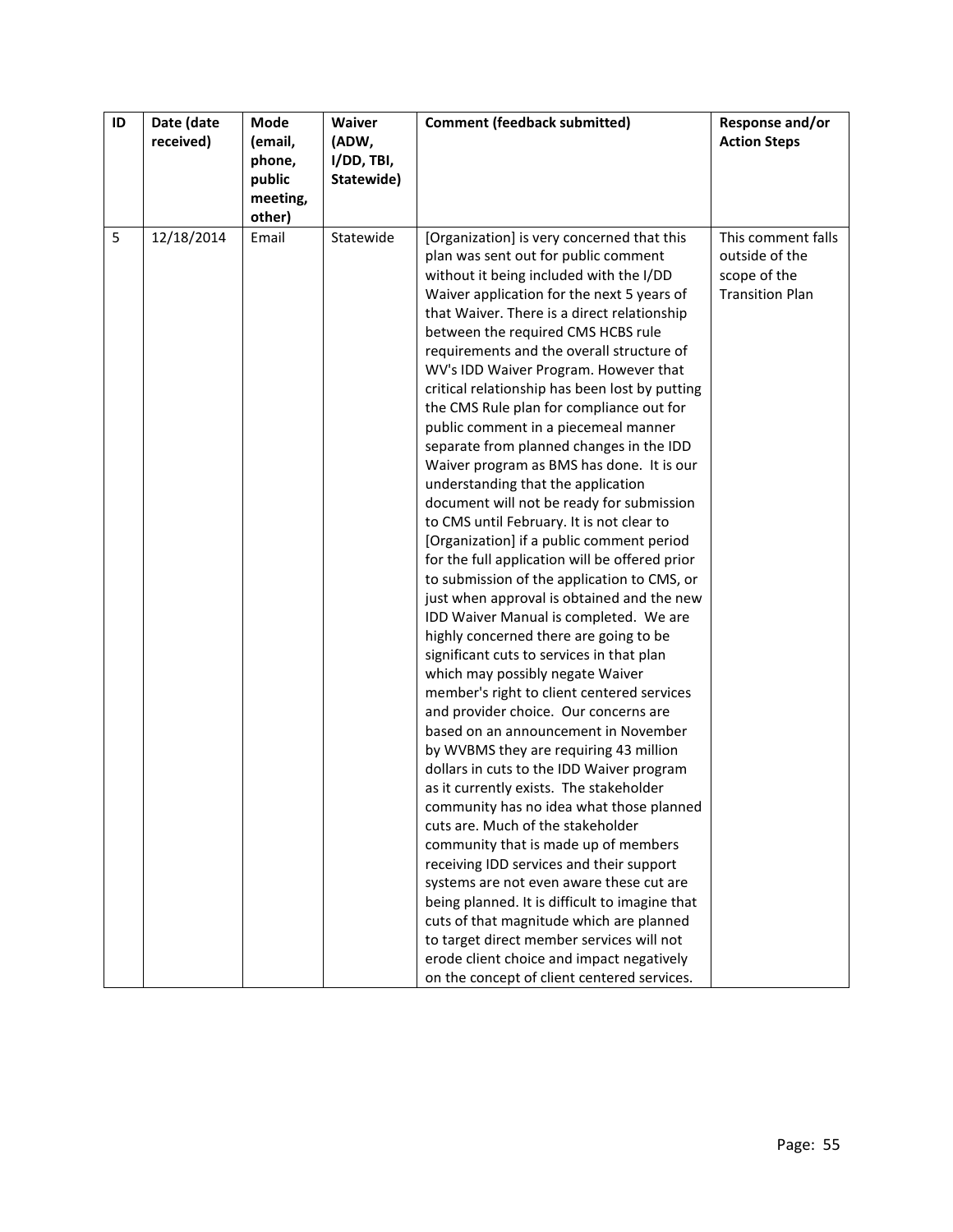| ID | Date (date                 | Mode                                              | Waiver                            | <b>Comment (feedback submitted)</b>                                                                                                                                                                                                                                                                                                                                                                                                                                                                                                                                                                                                                                                                                                                                                                                                                                                                                                                                                                                                                                                                                                                                                                                                                                                                   | Response and/or                                                                                                                                                                                                                                                                                                           |
|----|----------------------------|---------------------------------------------------|-----------------------------------|-------------------------------------------------------------------------------------------------------------------------------------------------------------------------------------------------------------------------------------------------------------------------------------------------------------------------------------------------------------------------------------------------------------------------------------------------------------------------------------------------------------------------------------------------------------------------------------------------------------------------------------------------------------------------------------------------------------------------------------------------------------------------------------------------------------------------------------------------------------------------------------------------------------------------------------------------------------------------------------------------------------------------------------------------------------------------------------------------------------------------------------------------------------------------------------------------------------------------------------------------------------------------------------------------------|---------------------------------------------------------------------------------------------------------------------------------------------------------------------------------------------------------------------------------------------------------------------------------------------------------------------------|
|    | received)                  | (email,<br>phone,<br>public<br>meeting,<br>other) | (ADW,<br>I/DD, TBI,<br>Statewide) |                                                                                                                                                                                                                                                                                                                                                                                                                                                                                                                                                                                                                                                                                                                                                                                                                                                                                                                                                                                                                                                                                                                                                                                                                                                                                                       | <b>Action Steps</b>                                                                                                                                                                                                                                                                                                       |
| 5  | 12/18/2014                 | Email                                             | Statewide                         | [Organization] also has a serious concern<br>about what this plan for meeting CMS<br>requirements for the new rule is costing<br>BMS and where that money is coming from<br>to get this done since it was obviously not<br>planned into the FY 2015 BMS budget for<br>the IDD Waiver. [Organization] raised this<br>question at a public meeting in November<br>and WVBMS did not respond to the<br>questions. We are concerned that a<br>significant amount of money has been<br>spent on a contract with the Lewin Group<br>to create the plan and do the assessments<br>required without any transparency about<br>the cost of and duration of that contract.<br>[Organization] cannot find any information<br>to support that it was advertised by bid<br>which is the usual way such contracts<br>usually are done. [Organization] feels it is<br>very important that all of the additional<br>costs created by CMS' mandate to comply<br>with the new rule be made available to<br>stakeholders as well as the source(s) of<br>funds used to pay those costs. We feel it is<br>also very important that WVBMS be very<br>transparent if any of those costs are being<br>paid for with funds in the WVBMS budget<br>that were originally targeted to be spent<br>for IDD Waiver member services. | <b>WV BMS</b><br>appreciates this<br>comment and will<br>take it under<br>consideration as it<br>considers releasing<br>cost information<br>surrounding the<br><b>Final Rule</b><br>implementation.<br>This may be<br>included in<br>information<br>offered under<br>Action Item 5 of<br>the Remedial<br>Actions section. |
| 5  | 12/18/2014                 | Email                                             | Statewide                         | [Organization] does not understand why<br>the transition plan fails to address the CMS<br>requirement to transition to independent<br>service coordination. What is the plan for<br>compliance with this CMS requirement?                                                                                                                                                                                                                                                                                                                                                                                                                                                                                                                                                                                                                                                                                                                                                                                                                                                                                                                                                                                                                                                                             | This comment falls<br>outside of the<br>scope of the<br><b>Transition Plan</b>                                                                                                                                                                                                                                            |
| 6  | 12/15/14<br><b>Meeting</b> | Public<br>Meeting                                 |                                   | [Individual] asked if we are going to take<br>information from certain groups and [WV<br>BMS] said they would from everybody.                                                                                                                                                                                                                                                                                                                                                                                                                                                                                                                                                                                                                                                                                                                                                                                                                                                                                                                                                                                                                                                                                                                                                                         | This is addressed<br>in the Transition<br>Plan, Assessment<br>section, action<br>items 2 and 3.                                                                                                                                                                                                                           |
| 6  | 12/15/14<br>Meeting        | Public<br>Meeting                                 |                                   | [Individual] said [provider] in Morgantown<br>is not on any bus route and is segregated.<br>[WV BMS] said it's in the facility-based day<br>habilitation and there were only three<br>comments regarding these facilities. [WV<br>BMS] stated we would lose some providers<br>over this. BMS will put timelines to                                                                                                                                                                                                                                                                                                                                                                                                                                                                                                                                                                                                                                                                                                                                                                                                                                                                                                                                                                                    | Addressed in<br><b>Remedial Actions</b><br>section, Action<br>item 14.                                                                                                                                                                                                                                                    |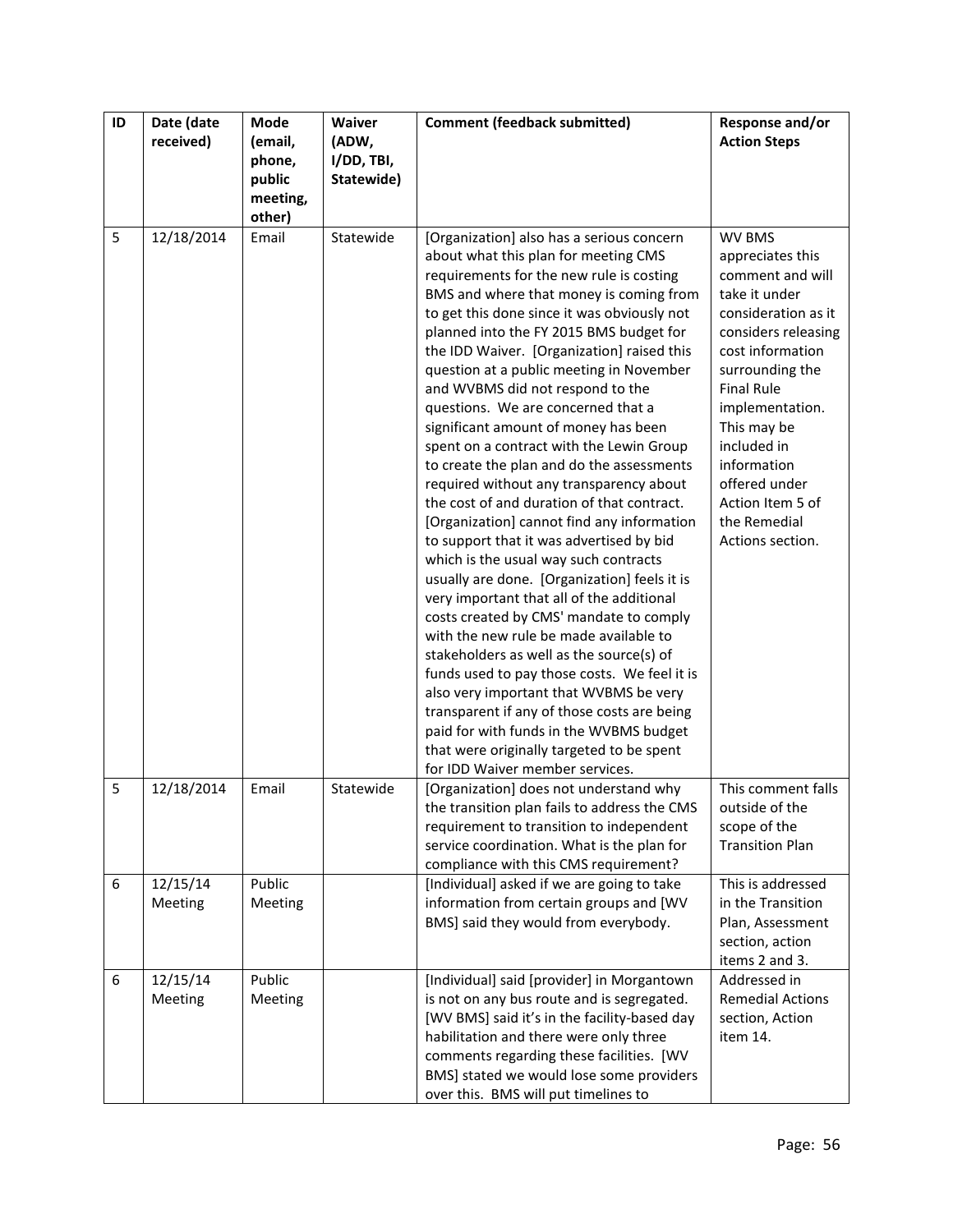| ID             | Date (date<br>received) | Mode<br>(email,<br>phone,<br>public<br>meeting,<br>other) | Waiver<br>(ADW,<br>I/DD, TBI,<br>Statewide) | <b>Comment (feedback submitted)</b>                                                                                                                                                                                                                                                                                       | Response and/or<br><b>Action Steps</b>                                                                                                  |
|----------------|-------------------------|-----------------------------------------------------------|---------------------------------------------|---------------------------------------------------------------------------------------------------------------------------------------------------------------------------------------------------------------------------------------------------------------------------------------------------------------------------|-----------------------------------------------------------------------------------------------------------------------------------------|
|                |                         |                                                           |                                             | providers.                                                                                                                                                                                                                                                                                                                |                                                                                                                                         |
| 6              | 12/15/14<br>Meeting     | Public<br>Meeting                                         |                                             | [Individual] stated more people should be<br>trained and [Individual] said it was<br>incumbent on all of them to have good<br>information to tell people of the<br>implications of the new State Plan.                                                                                                                    | Addressed in<br><b>Remedial Actions</b><br>section, Action<br>item 2.                                                                   |
| $6\,$          | 12/15/14<br>Meeting     | Public<br>Meeting                                         |                                             | [Individual] asked why does ADW or TBI<br>not include employee services; Teresa<br>stated it was not written in the TBI<br>application and no one brought it up in<br>public forums.                                                                                                                                      | No action needed                                                                                                                        |
| 6              | 12/15/14<br>Meeting     | Public<br>Meeting                                         |                                             | [Individual] stated transportation is<br>necessary for clients to receive<br>employment offers but Susan Given said<br>most people on TBI were not employed<br>prior to their injuries and were drug users<br>and that the Veterans Administration was<br>not interested in TBI due to the estate<br>recovery provisions. | No action needed                                                                                                                        |
| $\overline{7}$ | 12/15/14<br>Meeting     | Public<br>Meeting                                         |                                             | [Individual] stated there are a group of<br>stakeholders missing but [WV BMS] stated<br>they are included on the quality councils.<br>[Individual] stated there were two missing<br>consumers but she will send comment to<br>[WV BMS] about it.                                                                          | Follow up with<br>[Individual] for<br>comments from<br>consumer, act as<br>appropriate.                                                 |
| $\overline{7}$ | 12/15/14<br>Meeting     | Public<br>Meeting                                         |                                             | [WV BMS] said she is not sure of what they<br>need to transition and [Individual] said she<br>has read other State plans which are more<br>specific.                                                                                                                                                                      | More detailed and<br>specific action<br>items and<br>timelines will be<br>included in future<br>Transition Plans.                       |
| 8              | 12/15/14<br>Meeting     | Public<br>Meeting                                         |                                             | [Individual] asked if they would be allowed<br>to watch webinars and [WV BMS] said yes,<br>and that BMS is posting them on the<br>website.                                                                                                                                                                                | Added to<br><b>Remedial Action</b><br>section, action<br>item 4 of<br>transition plan:<br>"Post webinar<br>archives on BMS<br>website." |
| 9              | 12/15/14<br>Meeting     | Public<br>Meeting                                         |                                             | [Individual] asked if the quality<br>improvement plan councils be privy to<br>what Lewin found out and [WV BMS] said<br>yes.                                                                                                                                                                                              | Added new item<br>to Transition Plan:<br>Action Item 5 of<br>Assessment                                                                 |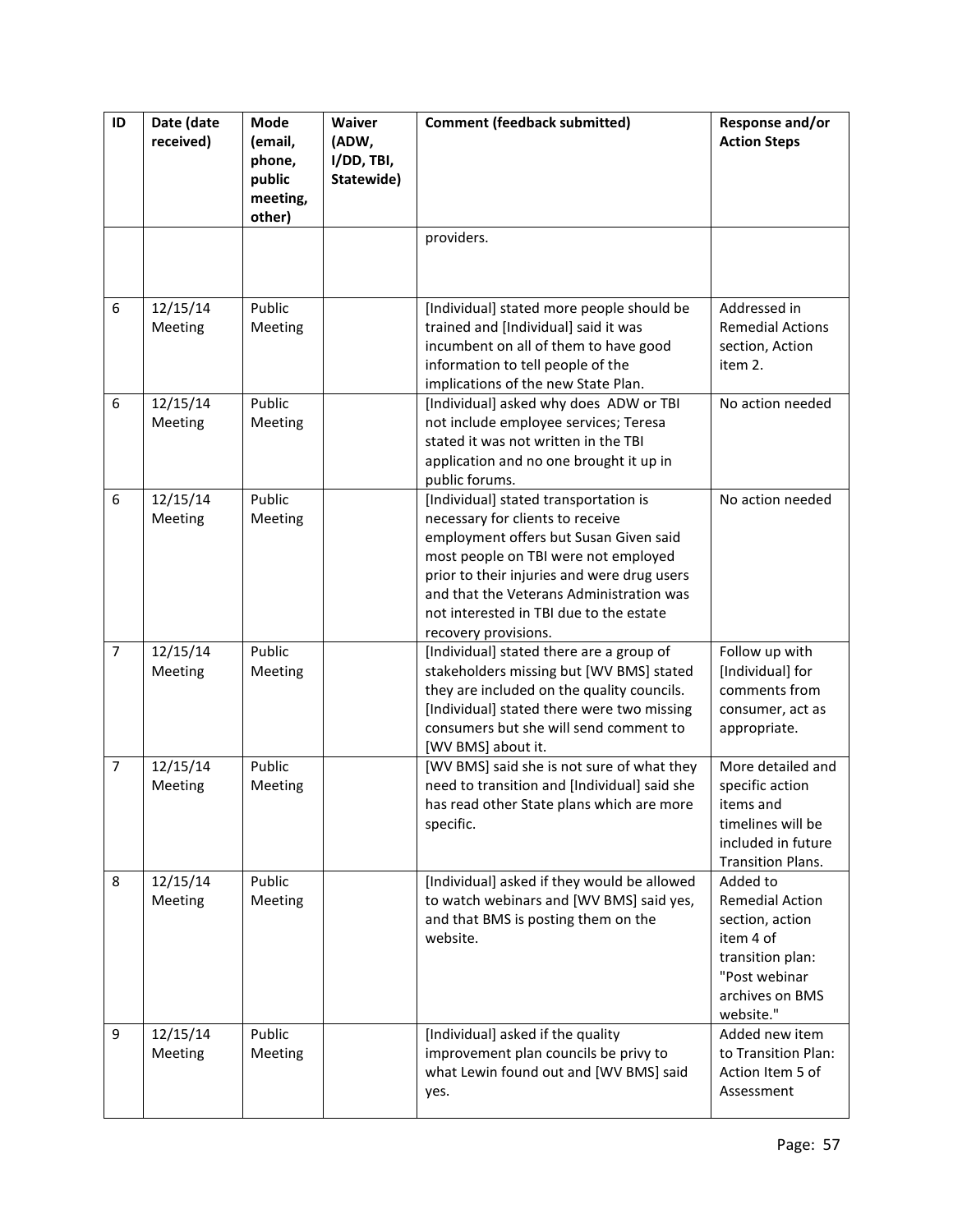| ID | Date (date<br>received) | Mode<br>(email,<br>phone,<br>public<br>meeting,<br>other) | Waiver<br>(ADW,<br>I/DD, TBI,<br>Statewide) | <b>Comment (feedback submitted)</b>                                                                                                                                 | Response and/or<br><b>Action Steps</b>                                                                                                                                |
|----|-------------------------|-----------------------------------------------------------|---------------------------------------------|---------------------------------------------------------------------------------------------------------------------------------------------------------------------|-----------------------------------------------------------------------------------------------------------------------------------------------------------------------|
|    |                         |                                                           |                                             |                                                                                                                                                                     | section: "Post<br>findings from the<br>review of Action<br>Item 1 and<br>aggregate survey<br>results to the<br>website"                                               |
| 9  | 12/15/14<br>Meeting     | Public<br>Meeting                                         |                                             | [Individual] asked what does BMS expect<br>OHFLAC to tell providers and [WV BMS]<br>responded that she doesn't know right now<br>since it's in the planning stages. | Addressed in<br><b>Remedial Actions</b><br>section, Action<br>item 6.                                                                                                 |
| 9  | 12/15/14<br>Meeting     | Public<br>Meeting                                         |                                             | [Individual] said the 21 biggest groups of<br>people are not in congregant homes but<br>are day rehabilitation which have<br>differences.                           | Addressed in<br>Assessment<br>section, Action<br>item 2. The survey<br>controls for setting<br>type.                                                                  |
| 9  | 12/15/14<br>Meeting     | Public<br>Meeting                                         |                                             | [Individual] stated people didn't know<br>what's at stake with the new plan and [WV<br>BMS] said she was surprised no providers<br>were at this meeting.            | Addressed in<br>Public Input,<br>Stakeholder<br>Engagement and<br>Oversight section,<br>Action item 3.                                                                |
| 9  | 12/15/14<br>Meeting     | Public<br>Meeting                                         |                                             | [Individual] asked what process is there for<br>compliance and [WV BMS] said CMS has<br>the final say on this question.                                             | This comment will<br>be taken under<br>consideration as<br>the state shares<br>information<br>offered through<br>Action Item 5 of<br>the Remedial<br>Actions section. |
| 9  | 12/15/14<br>Meeting     | Public<br>Meeting                                         |                                             | [Individual] said some people have an<br>address which makes it very easy for mail<br>going to provider agency's mailbox and is<br>deceptive.                       | Added "via web<br>and mail" to<br>Assessment<br>section action<br>items 2 and 3.                                                                                      |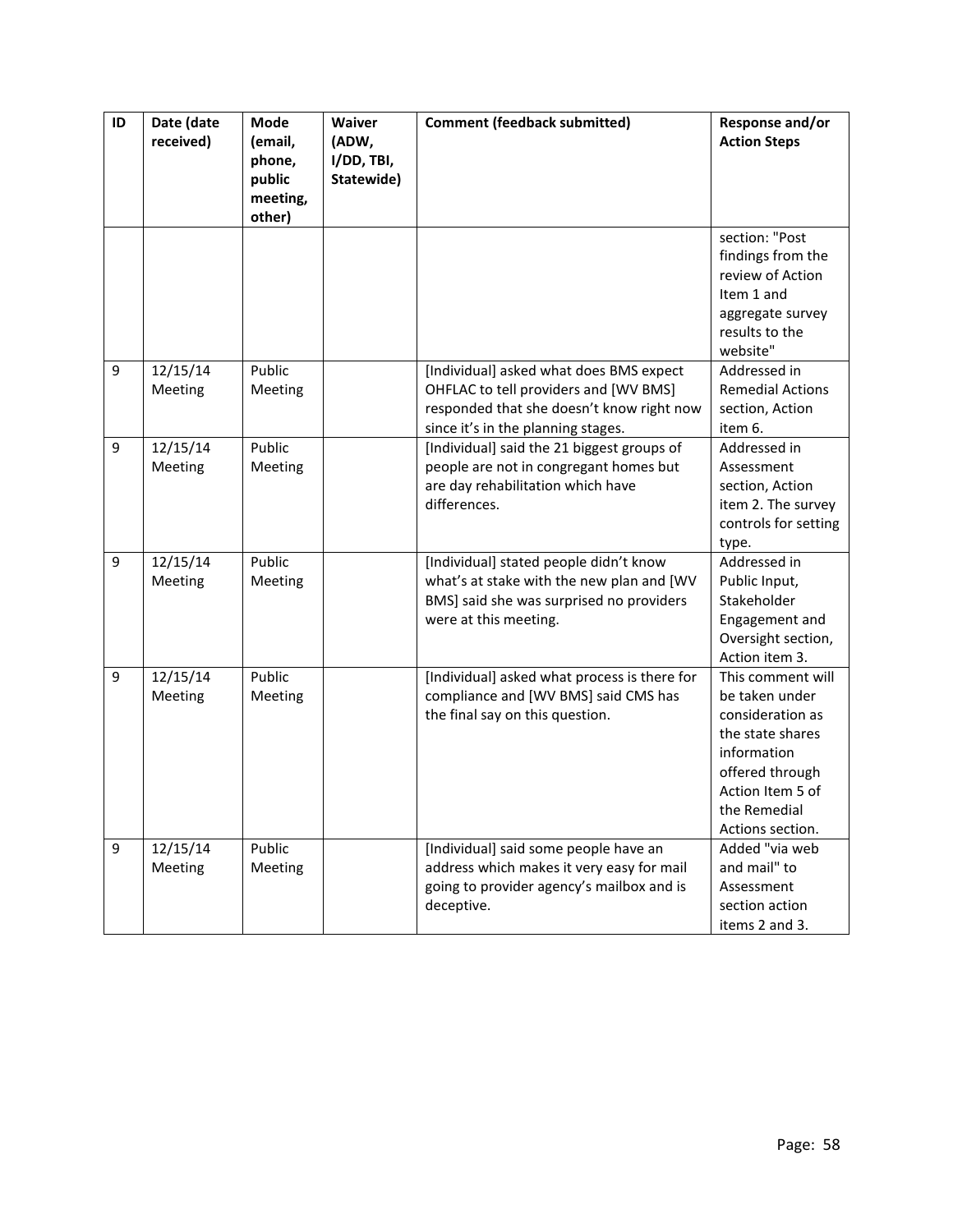## **Appendix E: Statewide Proposed Transition Plan**

Below is the proposed transition plan edited based on public comment and feedback.

# West Virginia Bureau for Medical Services: Statewide Transition Plan

In January 2014, the Centers for Medicare & Medicaid Services promulgated a final federal rule (CMS-2249-F and CMS 2296-F) to ensure that individuals receiving long term services and supports (LTSS) through home and community based services (HCBS) programs under 1915(c) of the Social Security Act have full access to the greater community, including opportunities to seek employment and work in competitive integrated settings, engage in community life, control personal finances and receive services in the community to the same degree as individuals not receiving Medicaid HCBS.

West Virginia developed a transition plan pursuant to 42 CFR 441.301(c)(6) that contains the actions the State will take to bring all West Virginia waivers into compliance with requirements set forth in 42 CFR 441.301(c)(4-5).

West Virginia's approach to an environmental scan and subsequent transition plan is based on core values to help individuals to access care at the right time and right place and improve West Virginia's ability to work effectively within and across systems to ensure person-centered care. The transition plan includes action steps West Virginia intends to take over the course of the next five years across the three (3) waivers outlined in Table 1.

| <b>HCBS Waiver</b>                                                | <b>Services/Setting Type</b>                                                                                                                                                                                                                                                                                              | Original<br><b>Approval</b><br><b>Date</b> | <b>Effective</b><br>Date | <b>Expiration</b><br>Date |
|-------------------------------------------------------------------|---------------------------------------------------------------------------------------------------------------------------------------------------------------------------------------------------------------------------------------------------------------------------------------------------------------------------|--------------------------------------------|--------------------------|---------------------------|
| <b>Aged and Disabled</b><br><b>Waiver Program</b>                 | Case Management<br>$\bullet$<br>Personal Assistance/Homemaker Service<br>$\bullet$                                                                                                                                                                                                                                        | 07/01/1985                                 | 07/01/2010               | 06/30/2015                |
| Intellectual/<br>Developmental<br><b>Disabilities Waiver</b>      | <b>Facility Based Day Habilitation</b><br>٠<br>Participant - Centered Support<br>٠<br>Respite<br>٠<br>Service Coordination<br>٠<br>Supported Employment<br>٠<br>Electronic Monitoring/Surveillance System<br>٠<br>and On-Site Response<br>Skilled Nursing - Nursing Services by a<br>٠<br><b>Licensed Practical Nurse</b> | 07/01/1985                                 | 07/01/2010               | 06/30/2015                |
| <b>Traumatic Brain</b><br><b>Injury Waiver</b><br><b>Services</b> | Case Management<br>$\bullet$<br><b>Personal Attendant Services</b>                                                                                                                                                                                                                                                        | 12/23/2011                                 | 02/01/2012               | 01/31/2015                |

|  |  | Table 1. West Virginia Programs with Residential and Non-Residential Components |  |
|--|--|---------------------------------------------------------------------------------|--|
|  |  |                                                                                 |  |

The plan is organized by program component. Click the hyperlink to go to the action steps that pertain to the component of interest.

- A. [Assessment](#page-59-0)
- B. [Remedial Actions](#page-59-1)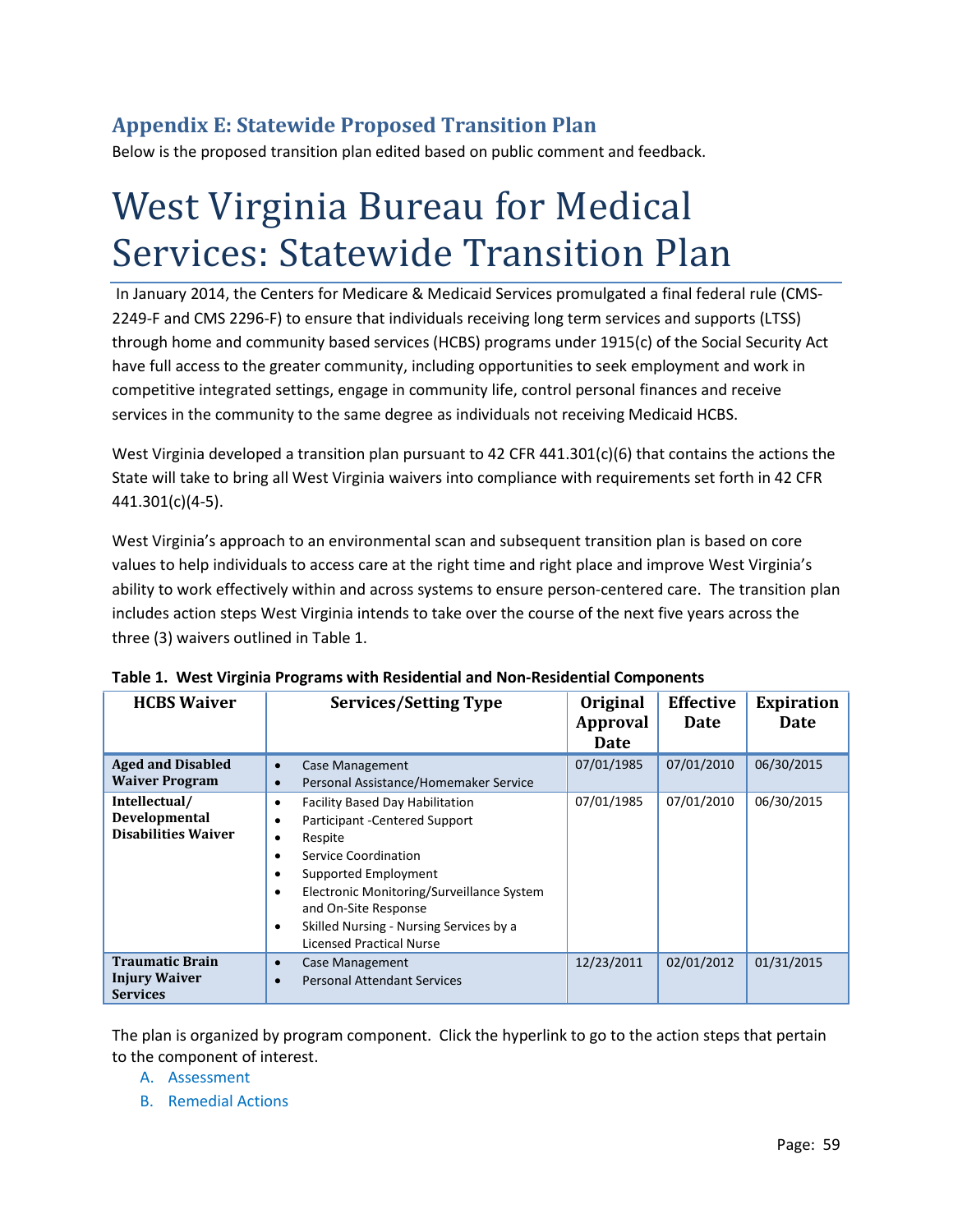<span id="page-59-0"></span>C. [Public Input, Stakeholder Engagement and Oversight](#page-63-0)

| <b>Assessment</b> |  |
|-------------------|--|
|                   |  |

| <b>Applicable</b> | Compliance | <b>Action Item</b>                                                                                                                                                                                                                                                                                                                                                                                            | <b>Start</b> | <b>End Date</b> | Person                                       |
|-------------------|------------|---------------------------------------------------------------------------------------------------------------------------------------------------------------------------------------------------------------------------------------------------------------------------------------------------------------------------------------------------------------------------------------------------------------|--------------|-----------------|----------------------------------------------|
| <b>Waiver</b>     | Area       |                                                                                                                                                                                                                                                                                                                                                                                                               | <b>Date</b>  |                 | Responsible                                  |
| ADW, TBI, IDD     | General    | Conduct a review of West<br>1.<br>Virginia regulations and<br>supporting documents across<br>the 3 waiver programs with<br>residential and non-<br>residential settings.                                                                                                                                                                                                                                      | 10/20/14     | 11/10/14        | Bureau for<br><b>Medical Services</b>        |
| ADW, TBI, IDD     | General    | 2.<br>Develop and conduct a<br>provider self-assessment<br>survey across all three<br>waivers; residential and non-<br>residential via web and mail,<br>mandatory for all providers<br>to complete. Perform<br>analyses of survey responses.                                                                                                                                                                  | 10/20/14     | 6/30/15         | Bureau for<br><b>Medical Services</b>        |
| ADW, TBI, IDD     | General    | 3.<br>Develop a survey for<br>individuals and families to<br>provide input on settings by<br>type and location; residential<br>and non-residential via web<br>and mail. Perform analyses<br>of survey responses.                                                                                                                                                                                              | 10/20/14     | 12/30/15        | Bureau for<br><b>Medical Services</b>        |
| ADW, TBI, IDD     | General    | Prepare a list of settings that<br>4.<br>meet the residential and<br>non-residential<br>requirements, those that do<br>not meet the residential and<br>non-residential<br>requirements, may meet the<br>requirements with changes,<br>and settings West Virginia<br>chooses to submit under<br>CMS heightened scrutiny.<br>The list will be distributed to<br>provider agencies and posted<br>to the website. | 10/24/14     | 12/30/15        | <b>Bureau</b> for<br><b>Medical Services</b> |
| ADW, TBI, IDD     | General    | Post findings from the review<br>5.<br>of Action Item 1 and<br>aggregate survey results to<br>the website                                                                                                                                                                                                                                                                                                     | 2/1/15       | 12/30/15        | Bureau for<br><b>Medical Services</b>        |

### <span id="page-59-1"></span>**Remedial Actions**

| Applicable<br><b>Waiver</b> | Compliance<br>Area                       | <b>Action Item</b>                                                                                                                                                                          | <b>Start</b><br>Date | <b>End Date</b> | <b>Person</b><br>Responsible                                                                              |
|-----------------------------|------------------------------------------|---------------------------------------------------------------------------------------------------------------------------------------------------------------------------------------------|----------------------|-----------------|-----------------------------------------------------------------------------------------------------------|
| ADW, TBI,<br><b>IDD</b>     | Provider<br>Remediation -<br>Residential | Incorporate the outcomes of<br>the assessment of settings<br>within existing licensure and<br>certification processes to<br>identify existing settings as<br>well as potential new settings | 1/2/16               | 6/30/16         | Bureau for<br><b>Medical Services</b><br>with assistance<br>from individual<br>Waiver Quality<br>Councils |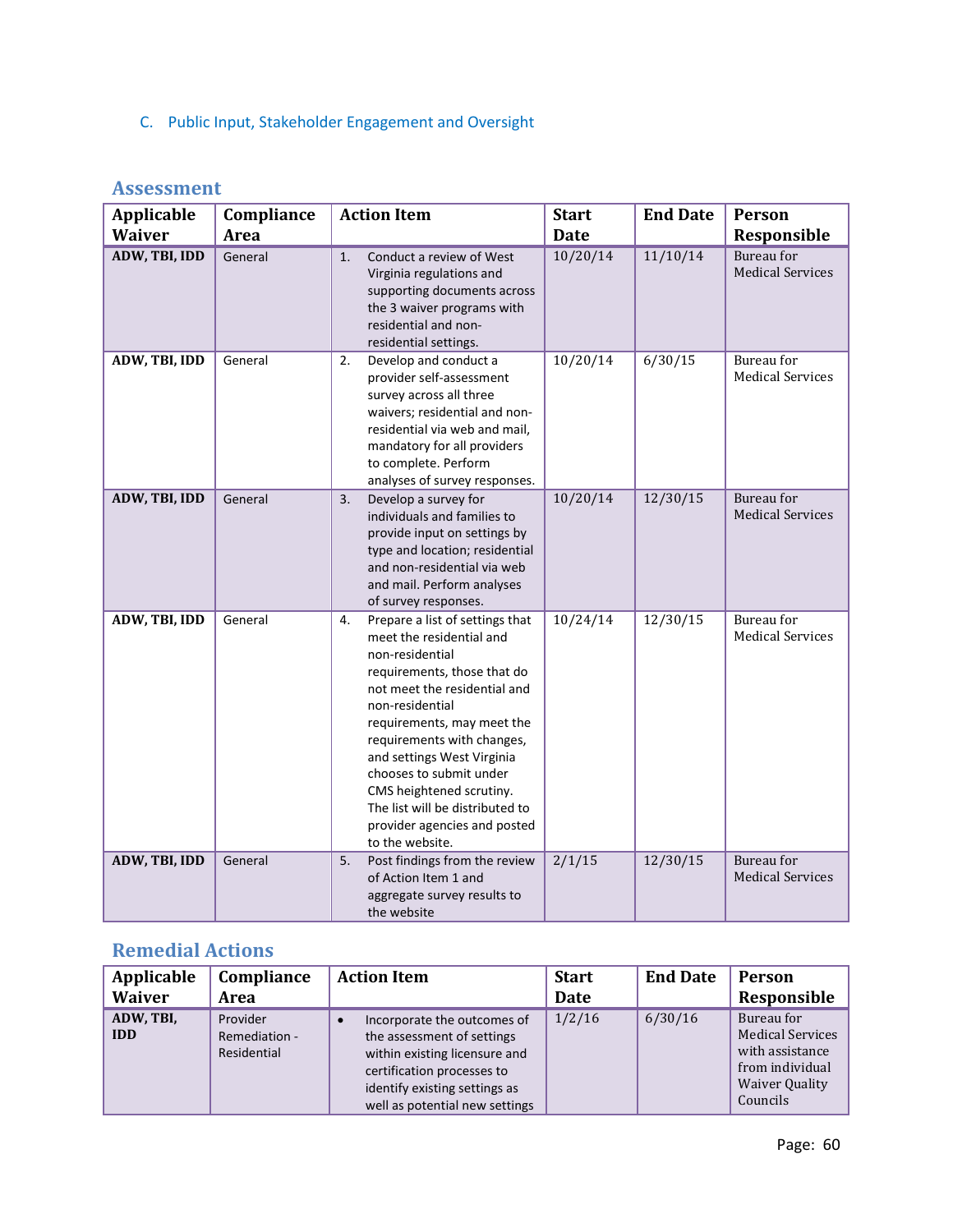|                         |                           | in development that may not<br>meet the requirements of the<br>rule.                                                                                                                                                                                   |          |         |                                                                                                                                                    |
|-------------------------|---------------------------|--------------------------------------------------------------------------------------------------------------------------------------------------------------------------------------------------------------------------------------------------------|----------|---------|----------------------------------------------------------------------------------------------------------------------------------------------------|
| ADW, TBI,<br><b>IDD</b> | Outreach and<br>Education | Provide training to<br>$\bullet$<br>licensure/certification staff,<br>individuals and family<br>members on new settings<br>requirements.                                                                                                               | 7/1/15   | 6/30/20 | Bureau for<br><b>Medical Services</b><br>and the<br>appropriate<br>Waiver's<br>Administrative<br>Services<br>Organization<br>(ASO)                 |
| ADW, TBI,<br><b>IDD</b> | Provider<br>Remediation   | Strengthen enrollment and<br>$\bullet$<br>re-enrollment procedures to<br>identify settings that may<br>have indicators of non-<br>compliance and require more<br>thorough review.                                                                      | 10/20/14 | 6/30/20 | <b>Bureau</b> for<br><b>Medical Services</b><br>and the<br>appropriate<br>Waiver's<br>Administrative<br>Services<br>Organization<br>(ASO)          |
| ADW, TBI,<br><b>IDD</b> | Outreach and<br>Education | Conduct a webinar series to<br>$\bullet$<br>highlight the settings<br>requirements (residential,<br>non-residential including<br>principles of person-centered<br>planning). Post webinar<br>archives on BMS website.                                  | 7/1/15   | 6/30/20 | <b>Bureau</b> for<br>Medical<br>Services,<br>appropriate<br>Waiver QIA and<br>AS <sub>O</sub>                                                      |
| ADW, TBI,<br><b>IDD</b> | Outreach and<br>Education | Provide strategic technical<br>$\bullet$<br>assistance by issuing fact<br>sheets, FAQ's and responding<br>to questions related to the<br>implementation of the<br>transition plan (action steps,<br>timelines, and available<br>technical assistance). | 7/1/15   | 6/30/20 | Bureau for<br>Medical<br>Services,<br>appropriate<br>Waiver QIA and<br>ASO                                                                         |
| ADW, TBI,<br><b>IDD</b> | Outreach and<br>Education | Provide training to enrollment<br>$\bullet$<br>staff to heighten scrutiny of<br>new providers/facilities.                                                                                                                                              | 7/1/15   | 6/30/20 | Bureau for<br>Medical<br>Services,<br>appropriate<br>Waiver ASO and<br>Office of Health<br>Facility and<br>Licensure<br>(OHFLAC), if<br>applicable |
| ADW, TBI,<br><b>IDD</b> | Outreach and<br>Education | Develop and include ongoing<br>$\bullet$<br>provider training on rights,<br>protections, person-centered<br>thinking, and community<br>inclusion.                                                                                                      | 7/1/15   | 6/30/20 | Bureau for<br>Medical<br>Services,<br>appropriate<br>Waiver QIA and<br>AS <sub>O</sub>                                                             |
| ADW, TBI,<br><b>IDD</b> | Outreach and<br>Education | Provide training to quality<br>$\bullet$<br>improvement system on new<br>settings outcomes measures<br>and                                                                                                                                             | 7/1/15   | 6/30/20 | Bureau for<br>Medical<br>Services,<br>appropriate<br>Waiver QIA and<br>ASO                                                                         |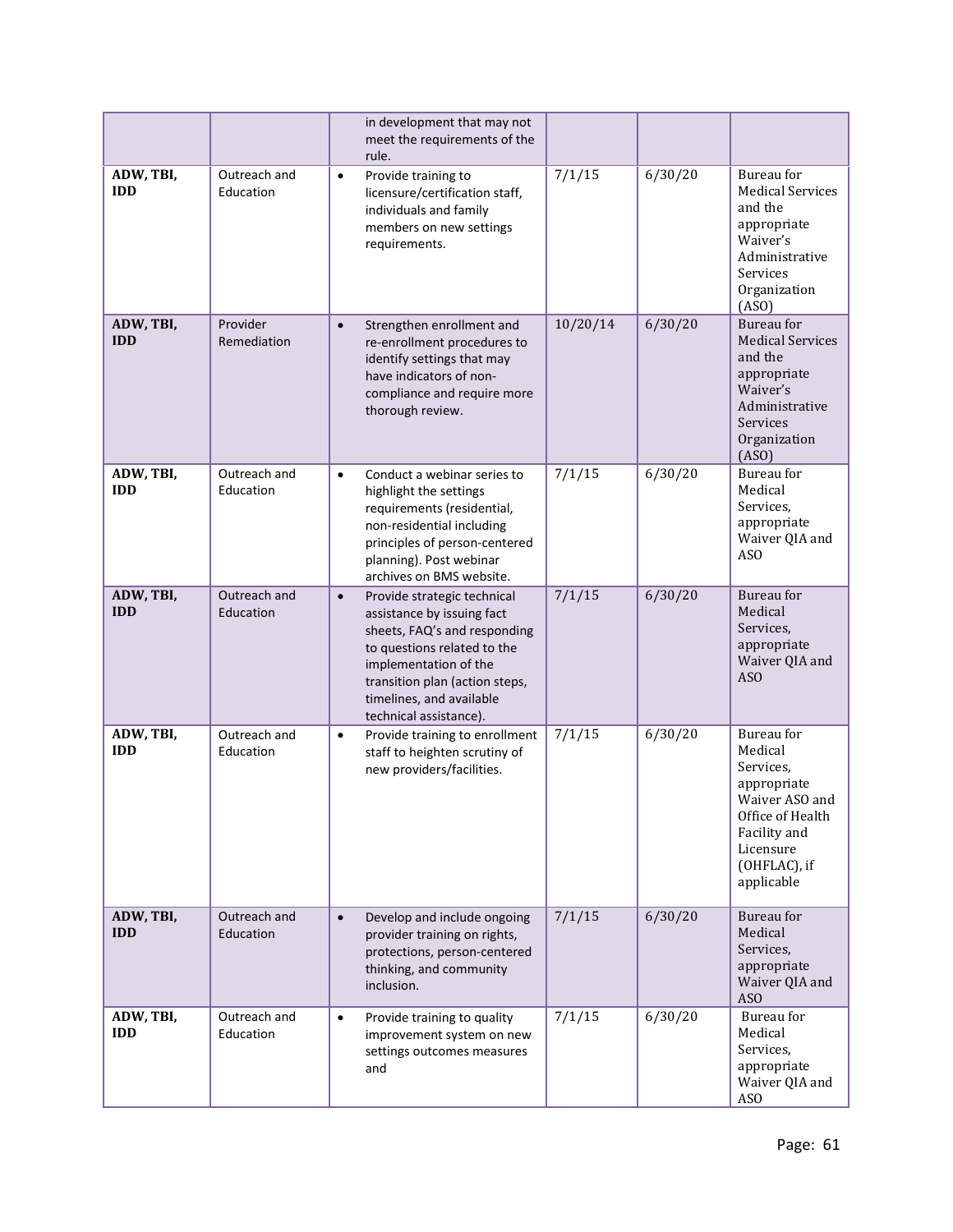| ADW, TBI,<br><b>IDD</b> | Outreach and<br>Education  | Update applicable Member<br>$\bullet$<br>Handbooks to strengthen<br>person centered HCBS<br>requirements.                                                                                                                                                                                                                                                                                                                                                                                                                                    | 7/1/15 | 6/30/20 | Bureau for<br>Medical<br>Services,<br>appropriate<br>Waiver QIA and<br>AS <sub>O</sub> |
|-------------------------|----------------------------|----------------------------------------------------------------------------------------------------------------------------------------------------------------------------------------------------------------------------------------------------------------------------------------------------------------------------------------------------------------------------------------------------------------------------------------------------------------------------------------------------------------------------------------------|--------|---------|----------------------------------------------------------------------------------------|
| ADW, TBI,<br><b>IDD</b> | Quality                    | <b>Quality Measures</b><br>$\bullet$<br>Develop or revise<br>а.<br>on-site monitoring<br>tools to meet<br>compliance (e.g.<br>opportunities for<br>"informed" choice,<br>choice of roommate<br>and setting,<br>freedom from<br>coercion).<br>Include outcomes<br>b.<br>measures on<br>settings within the<br>current 1915c<br>waiver quality<br>improvement<br>system.<br><b>Build community</b><br>c.<br>character indicators<br>within the 6 CMS<br><b>Quality Assurances</b><br>reviewed through<br>the provider self-<br>review process. | 7/1/15 | 6/30/20 | Bureau for<br>Medical<br>Services,<br>appropriate<br>Waiver QIA and<br>AS <sub>O</sub> |
| ADW, TBI,<br><b>IDD</b> | Quality                    | Expand upon the QIA council<br>$\bullet$<br>to include responsibility to<br>monitor data associated with<br>meeting transition plan action<br>items and outcomes data.<br>Establish a baseline of<br>outcomes data and measure<br>throughout transition plan<br>implementation.                                                                                                                                                                                                                                                              | 7/1/15 | 6/30/20 | Bureau for<br>Medical<br>Services,<br>appropriate<br>Waiver QIA and<br>AS <sub>O</sub> |
| ADW, TBI,<br><b>IDD</b> | Quality                    | Crosswalk quality assurance<br>tools against settings<br>characteristics and person-<br>centered planning<br>requirements to identify<br>areas of potential<br>enhancement to the quality<br>improvement system.                                                                                                                                                                                                                                                                                                                             | 7/1/15 | 6/30/20 | Bureau for<br>Medical<br>Services,<br>appropriate<br>Waiver QIA and<br>AS <sub>O</sub> |
| <b>IDD</b>              | Policies and<br>Procedures | Modify regulations to ensure<br>$\bullet$<br>community characteristics are<br>reflected across IDD waiver<br>services with particular<br>attention on ISS, group<br>homes and specialized family<br>care homes as well as facility<br>based day habilitation.                                                                                                                                                                                                                                                                                | 7/1/15 | 6/30/20 | Bureau for<br>Medical<br>Services, IDD<br>Waiver QIA and<br>AS <sub>O</sub>            |
| <b>IDD</b>              | Provider<br>Remediation    | Develop a transition plan<br>$\bullet$<br>approval process which                                                                                                                                                                                                                                                                                                                                                                                                                                                                             | 7/1/15 | 6/30/20 | Bureau for<br>Medical                                                                  |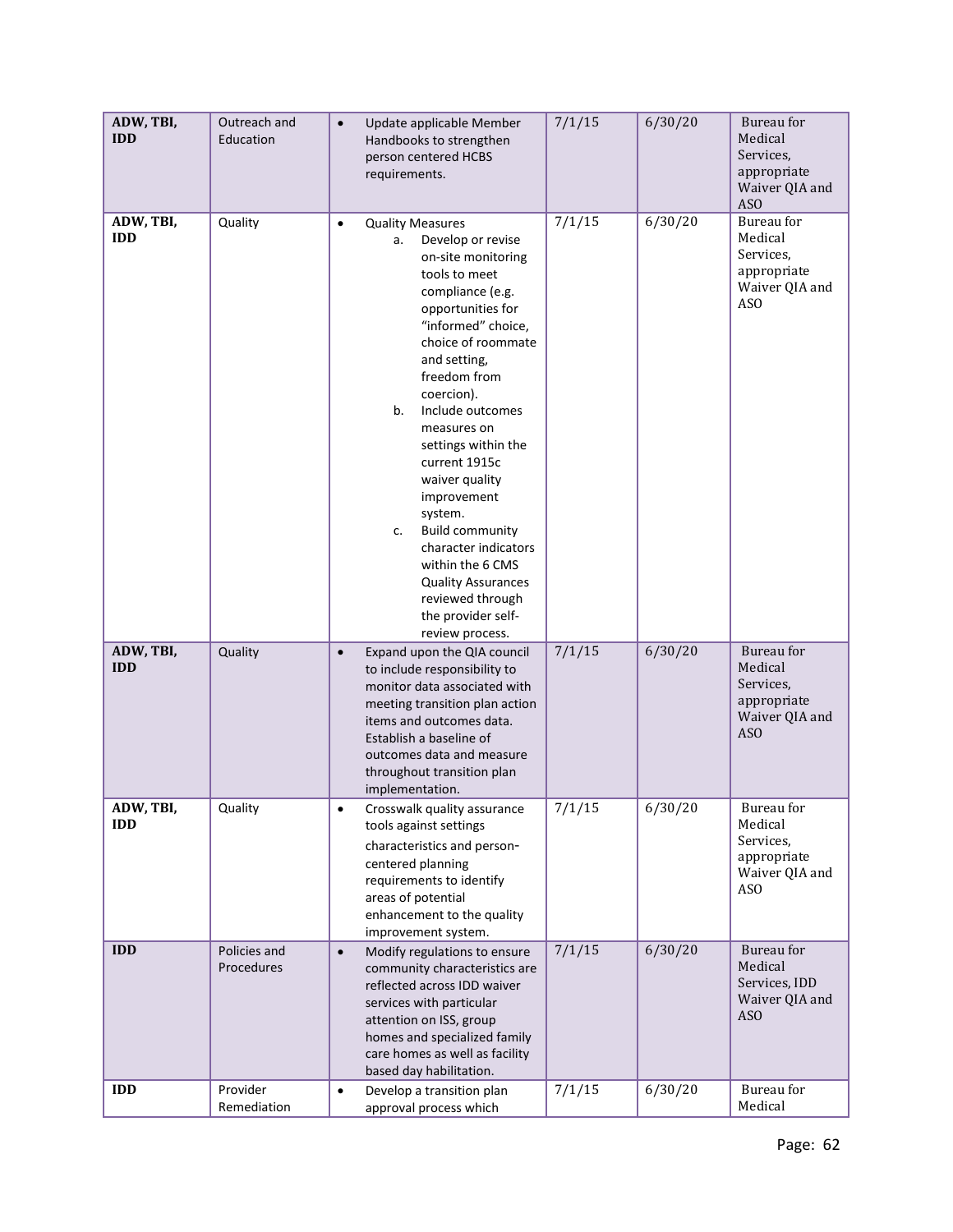|            |                         | requires the provider to<br>submit progress reports on<br>the implementation of the<br>specific setting identified.                                                                                                                                                                                                                                                                                                                       |        |         | Services, IDD<br>Waiver QIA and<br>AS <sub>O</sub>                                          |
|------------|-------------------------|-------------------------------------------------------------------------------------------------------------------------------------------------------------------------------------------------------------------------------------------------------------------------------------------------------------------------------------------------------------------------------------------------------------------------------------------|--------|---------|---------------------------------------------------------------------------------------------|
| <b>IDD</b> | Provider<br>Remediation | Prepare a formal letter<br>$\bullet$<br>indicating the need for the<br>provider to develop a<br>transition plan for EACH<br>setting. Include guidance and<br>a template transition plan<br>that requires action steps and<br>timelines for compliance.                                                                                                                                                                                    | 7/1/15 | 6/30/20 | Bureau for<br>Medical<br>Services, IDD<br>Waiver QIA and<br>AS <sub>O</sub>                 |
| <b>IDD</b> | Provider<br>Remediation | Develop a plan to manage<br>$\bullet$<br>non-compliance with the<br>transition plans submitted by<br>providers (e.g. disenrollment,<br>sanctions). Include a decision<br>flow and timeline within the<br>management plan. Connect<br>the plan with the quality<br>improvement system. Assist<br>providers in either becoming<br>compliant or being<br>terminated as a provider of<br>HCBS because they are<br>unable to become compliant. | 7/1/15 | 6/30/20 | Bureau for<br>Medical<br>Services, IDD<br>Waiver QIA and<br>AS <sub>O</sub>                 |
| <b>IDD</b> | Provider<br>Remediation | Using lessons learned from<br>$\bullet$<br>the state's MFP program,<br>develop a process for helping<br>individuals to transition to<br>new settings as appropriate.                                                                                                                                                                                                                                                                      | 7/1/15 | 6/30/20 | Bureau for<br>Medical<br>Services, IDD<br>Waiver QIA and<br>ASO and WV<br><b>MFP</b>        |
| <b>IDD</b> | Provider<br>Remediation | Building upon the MFP<br>$\bullet$<br>program, develop a housing<br>strategic plan to address the<br>potential need for transition<br>to new housing as well as<br>prepare the LTSS system for<br>future need.                                                                                                                                                                                                                            | 7/1/15 | 6/30/20 | Bureau for<br>Medical<br>Services, IDD<br>Waiver QIA and<br>ASO and WV<br><b>MFP</b>        |
| <b>IDD</b> | Provider<br>Remediation | Work with the stakeholder<br>group to<br>identify challenges and<br>C)<br>potential solutions to<br>support provider<br>changes that may be<br>necessary.<br>develop a toolkit for<br>d)<br>provider use that<br>includes housing<br>resources and person-<br>centered planning<br>strategies.                                                                                                                                            | 7/1/15 | 6/30/20 | <b>Bureau</b> for<br>Medical<br>Services, IDD<br>Waiver QIA and<br>ASO and WV<br><b>MFP</b> |
| <b>IDD</b> | Provider<br>Remediation | Require provider owned or<br>$\bullet$<br>controlled residences to<br>ensure residents rights are<br>protected by legally binding<br>agreements (lease or other).                                                                                                                                                                                                                                                                         | 7/1/15 | 6/30/20 | Bureau for<br>Medical<br>Services, IDD<br>Waiver QIA and<br>ASO and WV                      |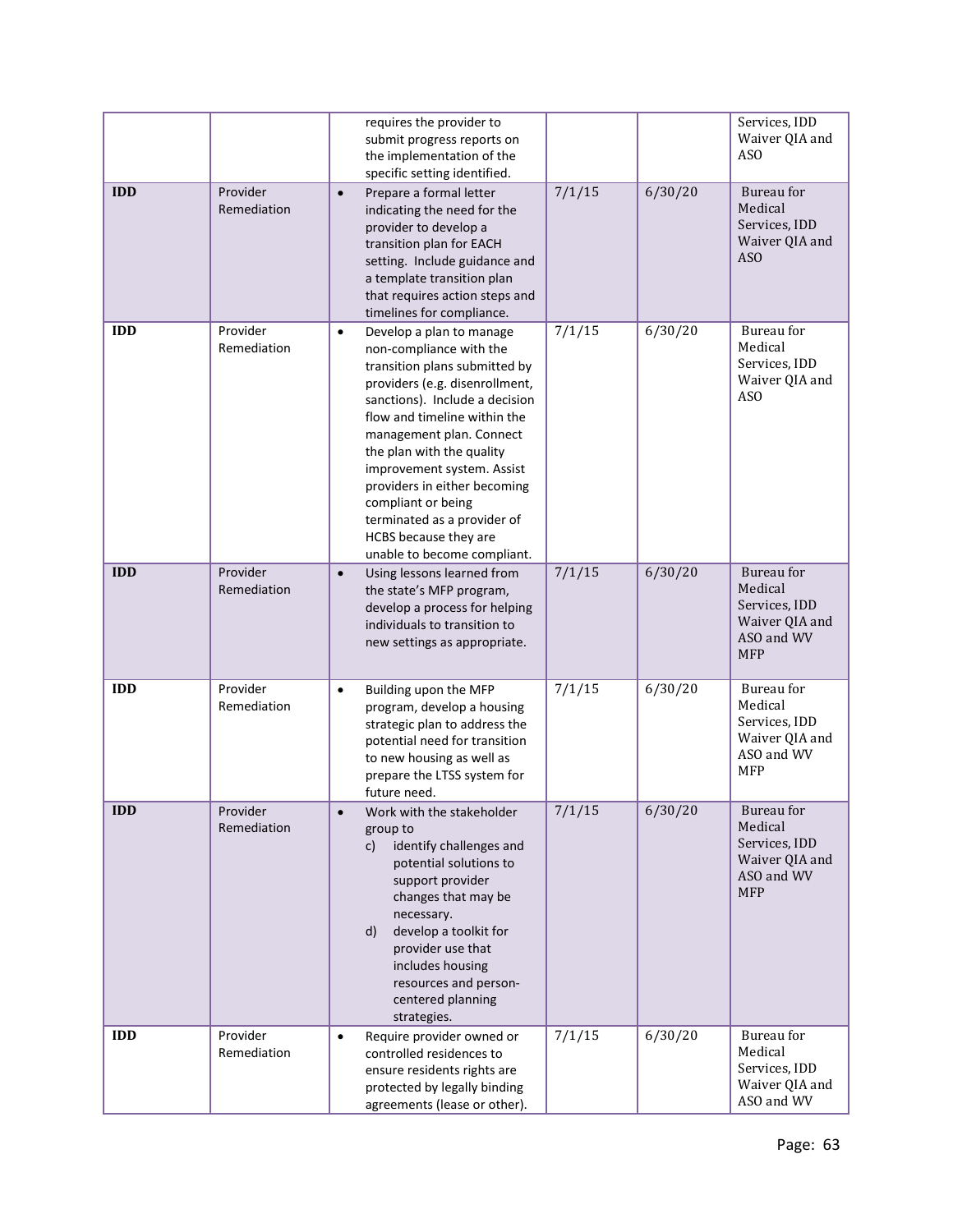|            |                                             |                                                                                                                                                                                                                                                                                                                                                                                                                                                                                                                                                                                                                      |        |         | <b>MFP</b>                                                                                                                                                |
|------------|---------------------------------------------|----------------------------------------------------------------------------------------------------------------------------------------------------------------------------------------------------------------------------------------------------------------------------------------------------------------------------------------------------------------------------------------------------------------------------------------------------------------------------------------------------------------------------------------------------------------------------------------------------------------------|--------|---------|-----------------------------------------------------------------------------------------------------------------------------------------------------------|
| <b>IDD</b> | Provider<br>Remediation                     | Develop template leases,<br>$\bullet$<br>written agreements or<br>addendums to support<br>providers in documenting<br>protections and appeals<br>comparable to those provided<br>under West Virginia landlord<br>tenant law. Ensure that<br>written language describes<br>the required environment to<br>comply such as locked doors<br>and use of common areas.                                                                                                                                                                                                                                                     | 7/1/15 | 6/30/20 | Bureau for<br>Medical<br>Services, IDD<br>Waiver QIA and<br>ASO and WV<br><b>MFP</b>                                                                      |
| <b>IDD</b> | Provider<br>Remediation-<br>Non-Residential | Develop strategies for moving<br>$\bullet$<br>away from more congregate<br>employment to naturally<br>occurring learning<br>environments and access to<br>community activities and<br>events. Build upon the<br>supported employment<br>model by including more<br>person-centered and<br>inclusionary supports<br>including access to a variety<br>of settings for participants to<br>interact with non-disabled<br>individuals (other than those<br>individuals who are providing<br>services to the participant) to<br>the same extent that<br>individuals employed in<br>comparable positions would<br>interact. | 7/1/15 | 6/30/20 | Bureau for<br>Medical<br>Services, IDDW<br>QIA, ASO and<br><b>WV Employment</b><br>First through<br>WV<br>Developmental<br><b>Disabilities</b><br>Council |

## <span id="page-63-0"></span>**Public Input, Stakeholder Engagement and Oversight**

| Applicable<br><b>Waiver</b> | Compliance<br>Area | <b>Action Item</b>                                                                                                                                                                                                                                                      | <b>Start</b><br>Date | End<br><b>Date</b> | <b>Person</b><br>Responsible          |
|-----------------------------|--------------------|-------------------------------------------------------------------------------------------------------------------------------------------------------------------------------------------------------------------------------------------------------------------------|----------------------|--------------------|---------------------------------------|
| ADW, TBI, IDD               | Oversight          | Convene a subcommittee<br>1.<br>across the WV Bureau for<br><b>Medical Services to monitor</b><br>the implementation of the<br>transition plan.                                                                                                                         | 10/20/14             | 6/30/20            | Bureau for<br><b>Medical Services</b> |
| ADW, TBI, IDD               | Oversight          | Develop a communication<br>2.<br>strategy to manage the public<br>input required by the rule as<br>well as ongoing<br>communication on the<br>implementation of the<br>transition plan. Adapt the<br>strategy to different<br>audiences including state<br>legislators. | 10/20/14             | 6/30/20            | Bureau for<br><b>Medical Services</b> |
| ADW, TBI, IDD               | Stakeholder        | 3.<br>Reach out to providers and                                                                                                                                                                                                                                        | 10/20/14             | 6/30/20            | Bureau for                            |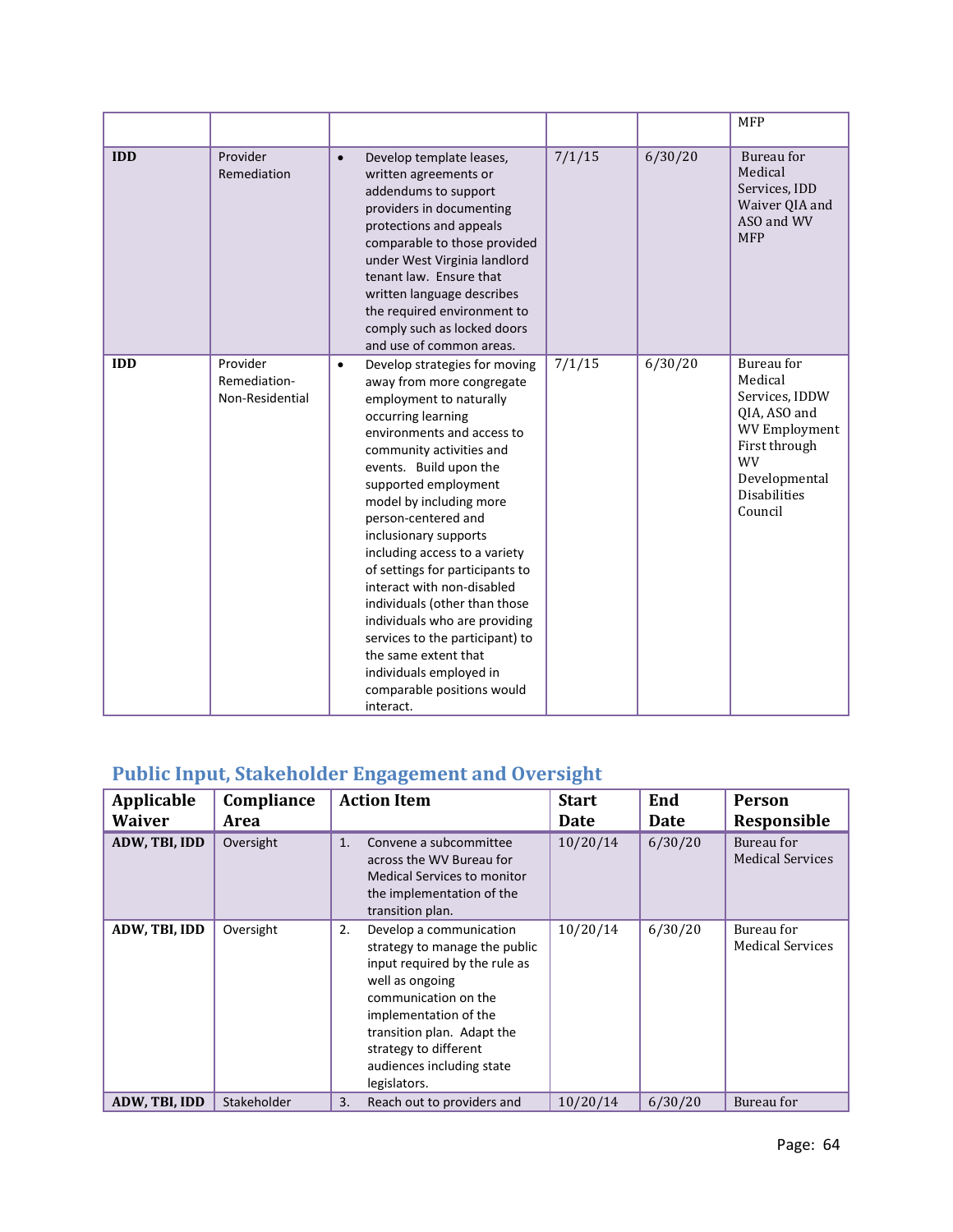|               | Engagement                |    | provider associations to<br>increase the understanding of<br>the rule and maintain open<br>lines of communication.                                                                                  |          |         | <b>Medical Services</b><br>and other<br>stakeholder<br>associations |
|---------------|---------------------------|----|-----------------------------------------------------------------------------------------------------------------------------------------------------------------------------------------------------|----------|---------|---------------------------------------------------------------------|
| ADW, TBI, IDD | Stakeholder<br>Engagement | 4. | Reach out to individuals,<br>families and organizations<br>representing these groups to<br>increase the understanding of<br>the rule and maintain open<br>lines of communication.                   |          |         |                                                                     |
| ADW, TBI, IDD | Stakeholder<br>Engagement | 5. | Create a space on an existing<br>state website to post<br>materials related to settings<br>and person-centered<br>planning.                                                                         | 10/20/14 | 6/30/20 | Bureau for<br><b>Medical Services</b>                               |
| ADW, TBI, IDD | Stakeholder<br>Engagement | 6. | Develop and issue required<br>public notices. Collect<br>comments and summarize for<br>incorporation in the transition<br>plan and within<br>communication tools (e.g.<br>FAQs).                    | 10/20/14 | 6/30/20 | Bureau for<br><b>Medical Services</b>                               |
| ADW, TBI, IDD | Stakeholder<br>Engagement | 7. | Convene a cross-disability<br>workgroup to identify<br>solutions for compliance that<br>represents all stakeholders<br>including individuals, families,<br>advocates and providers,<br>among others | 6/1/15   | 6/30/20 | Bureau for<br><b>Medical Services</b>                               |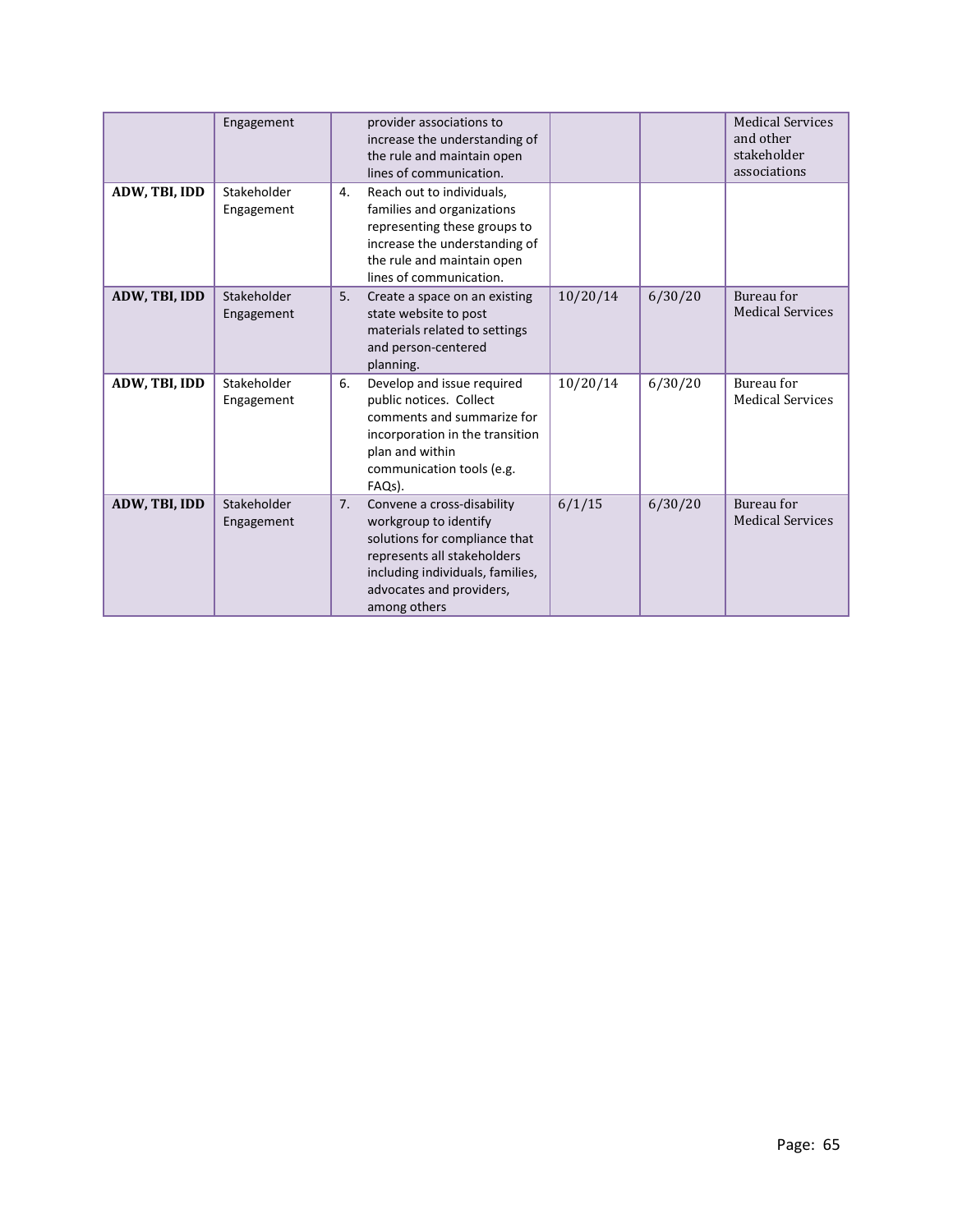## **Appendix F: Cover Letter for Provider Surveys (ADW, TBI, I/DD)**

In January 2014, the Centers for Medicare and Medicaid Services (CMS) issued the Medicaid Home and Community-Based Services (HCBS) settings final rule (CMS-2249-P2). The final rule establishes requirements for home and community based services provided under section 1915(c) of Medicaid HCBS waivers. The intent of the rule is to "ensure that individuals receiving services and supports through Medicaid's HCBS programs have full access to the benefits of community living and are able to receive services in the most integrated setting." The rule encourages service providers to focus on outcomes and community inclusion. Within the next five years, the new regulation seeks to ensure all settings are:

"Integrated in and supports full access of individuals receiving Medicaid HCBS to the greater community, including opportunities to seek employment and work in competitive integrated settings, engage in community life, control personal resources, and receive services in the community, to the same degree of access as individuals not receiving Medicaid HCBS."

West Virginia Department of Health and Human Resources has developed a self-assessment tool to identify the settings in which HCBS is currently offered and to determine next steps for compliance with the new Federal regulation. Although some settings may already offer services that promote community inclusion, other settings may need to make changes to allow full community inclusion. This assessment will help the state identify specific settings that require additional support to promote inclusion. It will not be used to penalize settings that are not yet in compliance.

Service providers play an integral role in the state Medicaid system to ensure individuals receive the necessary services and supports. By completing this assessment, you will assist the state in gathering information on the HCBS settings covered under the [*Name*] Waiver. This information, along with additional data sources, such as provider applications and licensure reviews, will be used by the state to develop a transition plan for areas not in compliance with the final rule that must be submitted to CMS.

Thank you in advance for your time for completing this assessment.

Please contact [name] at [email address] or [phone number] if you have any questions.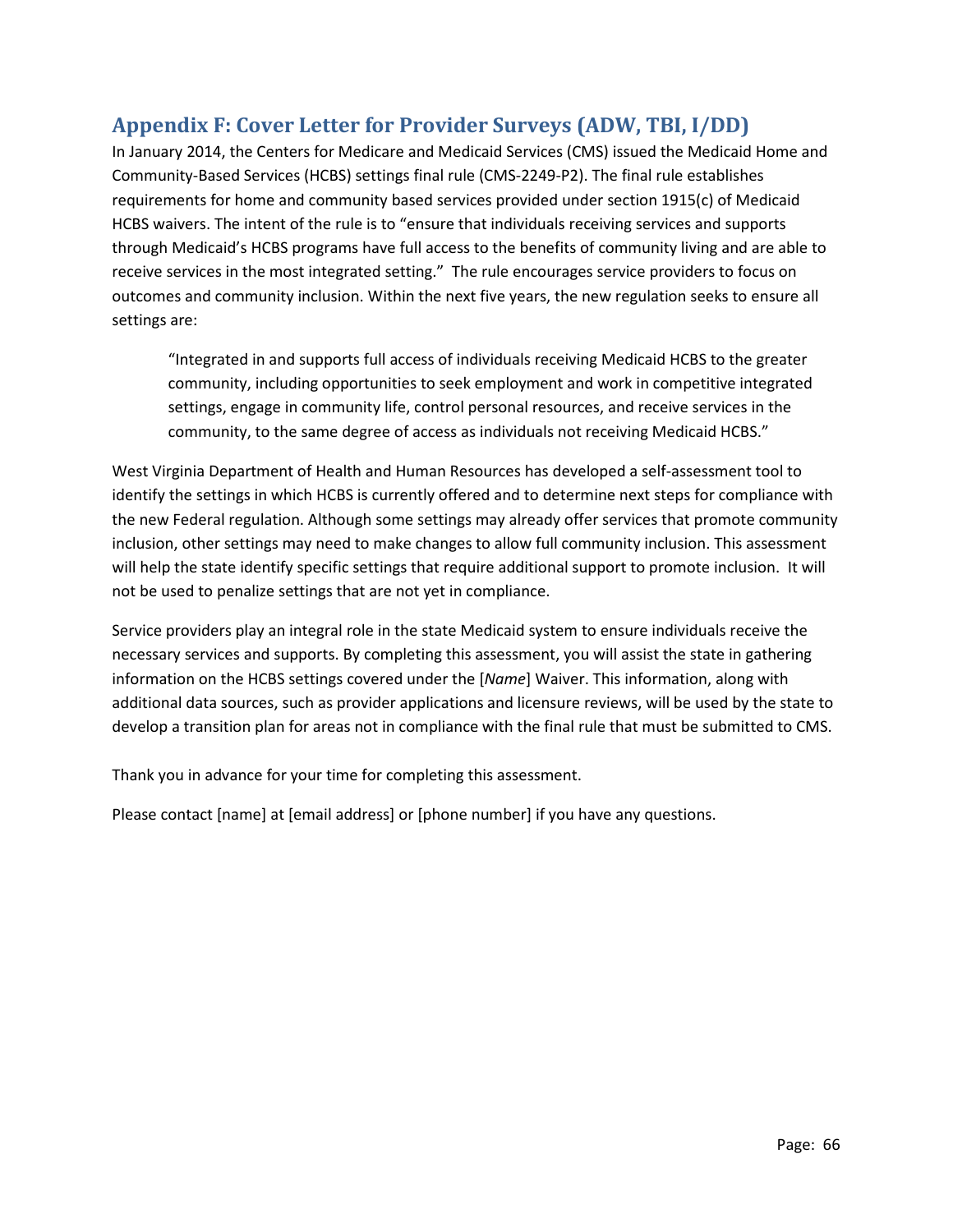## **Appendix G: Provider Survey Questions for ADW/TBI (draft)**

#### **Home and Community Based Settings: A Self-Assessment Tool for TBI/ADW Providers**

In January 2014, the Centers for Medicare and Medicaid Services (CMS) issued the Medicaid Home and Community-Based Services (HCBS) settings final rule (CMS-2249-P2). The final rule establishes requirements for home and community based services provided under section 1915(c) of Medicaid HCBS waivers. The intent of the rule is to "ensure that individuals receiving services and supports through Medicaid's HCBS programs have full access to the benefits of community living and are able to receive services in the most integrated setting." The rule encourages service providers to focus on outcomes and community inclusion. Within the next five years, the new regulation seeks to ensure all settings are:

"Integrated in and supports full access of individuals receiving Medicaid HCBS to the greater community, including opportunities to seek employment and work in competitive integrated settings, engage in community life, control personal resources, and receive services in the community, to the same degree of access as individuals not receiving Medicaid HCBS."

West Virginia Department of Health and Human Resources has developed a self-assessment tool to identify the settings in which HCBS is currently offered and to determine next steps for compliance with the new Federal regulation. Although some settings may already offer services that promote community inclusion, other settings may need to make changes to allow full community inclusion. This assessment will help the state identify specific settings that require additional support to promote inclusion. It will not be used to penalize settings that are not yet in compliance.

Service providers play an integral role in the state Medicaid system to ensure individuals receive the necessary services and supports. By completing this assessment, you will assist the state in gathering information on the HCBS settings covered under the Traumatic Brain Injury Waiver/Aged and Disabled Waiver. This information, along with additional data sources, such as provider applications and licensure reviews, will be used by the state to develop a transition plan for areas not in compliance with the final rule that must be submitted to CMS.

#### *Compliance with assessment completion*

Failure to complete the assessment may result in corrective action consistent with the terms of the provider agreement and may jeopardize your standing as an approved (TBI, ADW, IDD) Waiver Provider.

#### *Timeline*

The assessment(s) for each type and address must be completed by  $\langle$  insert date $\rangle$ .

#### *Assessment Instructions*

Providers should complete this assessment for each setting type and address by re-entering the assessment link. The assessment will take you approximately 15 to 30 minutes to complete.

Thank you for taking the time to complete the West Virginia Provider Self-Assessment on the new Federal Home and Community Based Settings Regulations.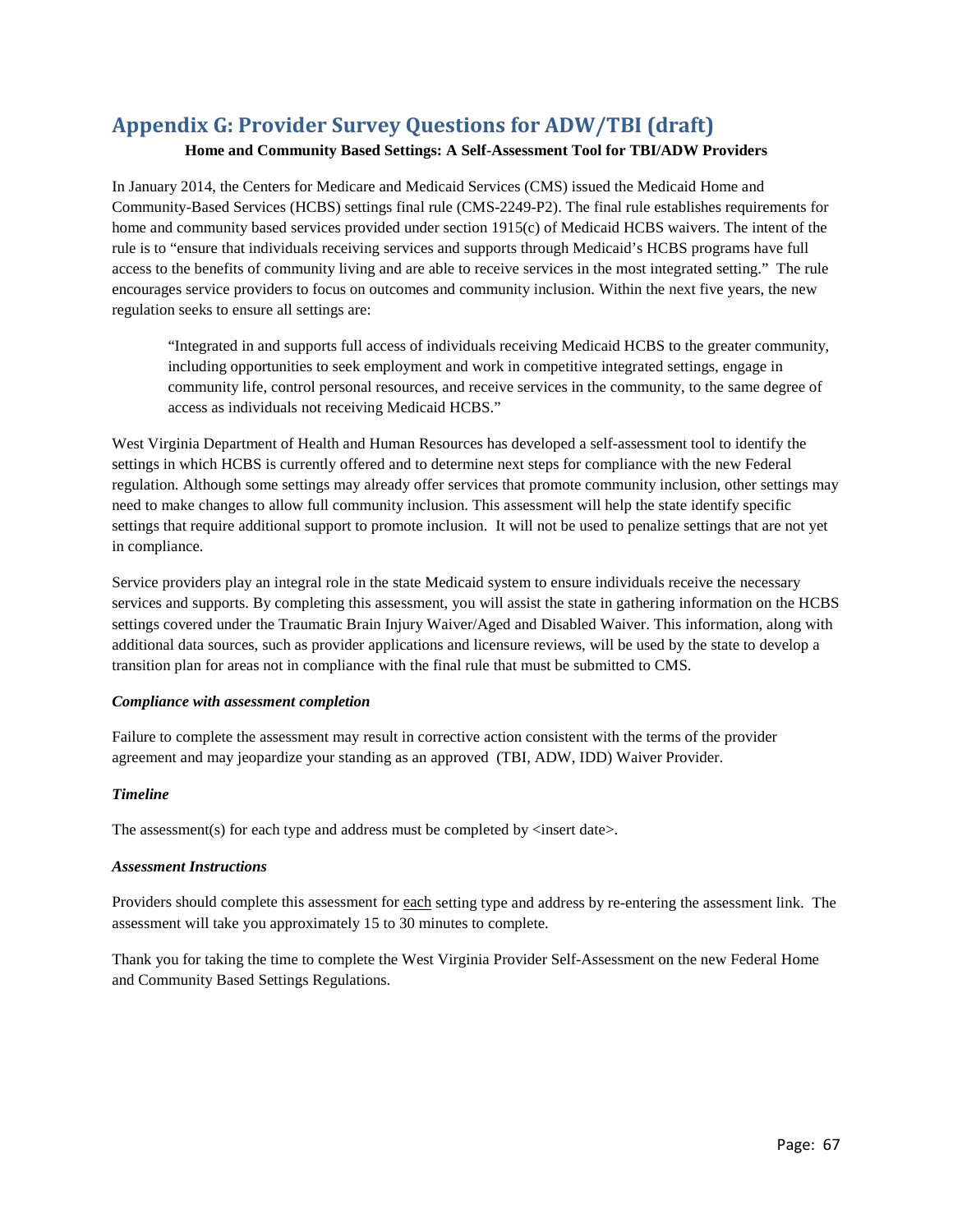#### **Demographic Questions:**

- 1. What is your organization/agency name?
- 2. Who should we contact for more information?

| Name  | E-mail              |
|-------|---------------------|
| Title | <b>Phone Number</b> |

#### 3. What is your address *(street and zip code*?*.*

| Street address | Zip Code |
|----------------|----------|
|                |          |
|                |          |

4. How many individuals receive services under the Traumatic Brain Injury Waiver/Aged and Disabled Waiver within this setting?

#### **Residential settings:**

5. Do any of the following characteristics apply to your location? (circle Yes or No)

| Location is on the property of an institution | Yes | No             |
|-----------------------------------------------|-----|----------------|
| Location is adjacent to an institution        | Yes | No             |
| Location is a Personal Care Home              | Yes | N <sub>0</sub> |
| Location is a Skilled Nursing Facility        | Yes | No             |
| Location is an Assisted Living Facility       | Yes | No             |
| Other congregate setting                      |     |                |
| Please specify:                               | Yes | No             |
|                                               |     |                |

#### **If you circled "Yes" to any of these settings please complete the rest of this survey for your location.**

- 6. Is this location designed or reserved specifically for waiver participants?
	- Yes
	- $\Box$  No
	- Not Applicable
- 7. At this residential setting location, can individuals leave the home for less than 4 hours a day?
	- Yes
	- No
	- Not Applicable
- 8. Do most activities occur between only persons receiving TBI/ADW Waiver services and paid staff?
	- Yes
	- $\Box$  No
	- Not Applicable
- 9. Are there any of the following rules or restrictions for individuals you serve in this setting? (Check all that apply)
	- $\Box$  Rules that inhibit freedom of movement outside of the setting
	- $\Box$  Rules or restrictions on scheduling that prevents transportation to desired community activities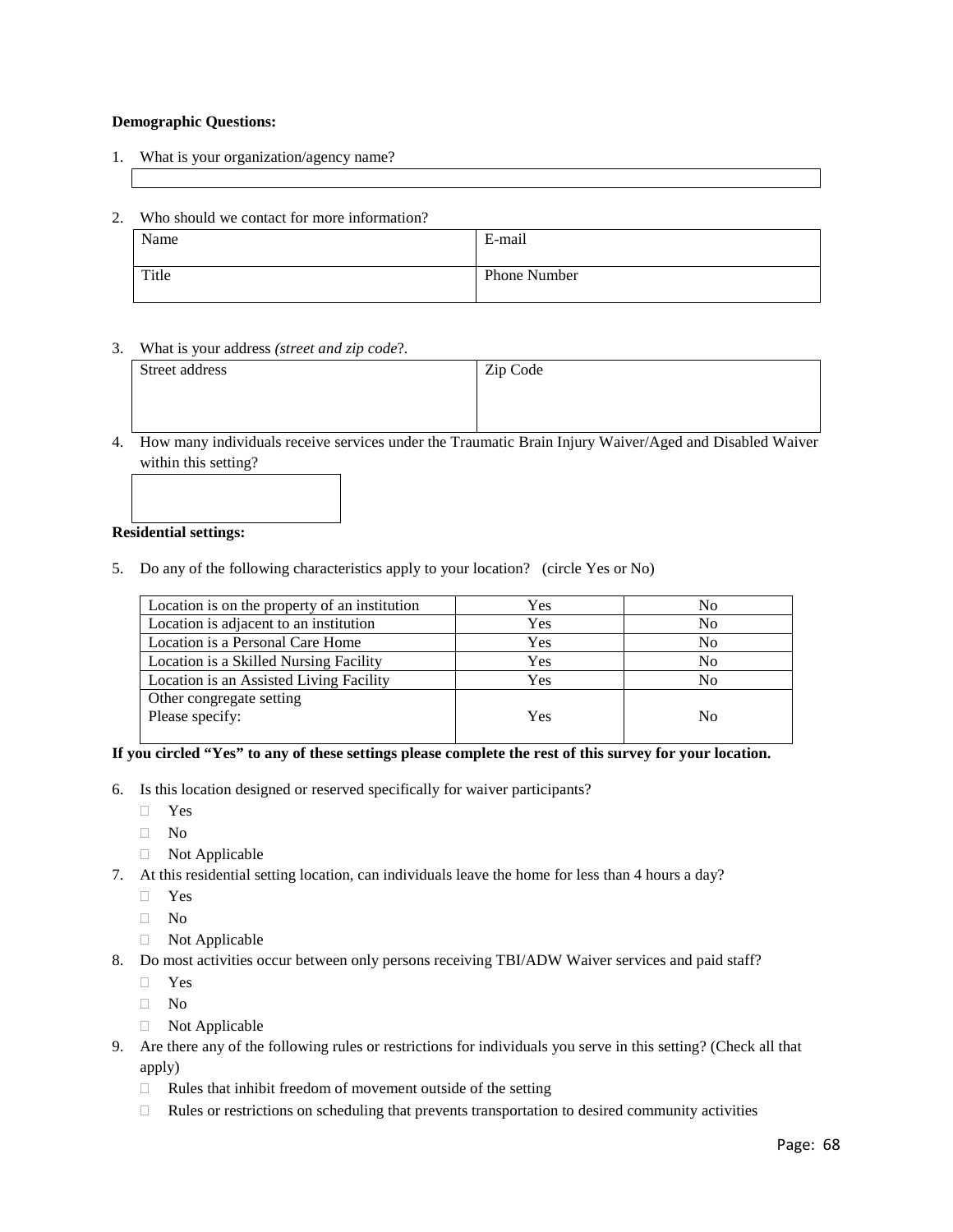- □ Rules or restrictions on access to family, friends and community functions
- $\Box$  Rules that require group activity instead of individualized choices
- Not Applicable
- 10. Do individuals at this setting have full access to ALL areas (other than rooms of other residents) of the setting?
	- Yes
	- $\Box$  No
	- Not Applicable
- 11. Do individuals have full access to food not limited to scheduled meal or snack times?
	- Yes
	- No
	- □ Not Applicable
- 12. Do individuals have a choice whether must they share a home?
	- Yes
	- $\neg$  No
	- □ Not Applicable
- 13. Do individuals have a choice of roommates/housemates in shared residences?
	- Yes
	- $\neg$  No
	- □ Not Applicable
- 14. Do individuals have a legally enforceable agreement or residency agreement that provides protections that address eviction processes and appeals?
	- Yes
	- $\neg$  No
	- □ Not Applicable
- 15. Do individuals have any of the following: (Check all that apply)
	- $\Box$  Their own checking account
	- $\Box$  Access to their own funds when they choose
	- $\Box$  Receive assistance to manage finances
	- None
- 16. Do the setting options include the opportunity for the individual to choose to combine more than one service delivery setting or type of HCBS in any given day/week (e.g. combine competitive employment with community habilitation)?
	- Yes
	- $\neg$  No
	- □ Not Applicable
- 17. Is all information about individuals kept private? For instance, do paid staff/providers follow confidentiality policy/practices and does staff within the setting ensure that, for example, there are no posted schedules of individuals for any services, medications, restricted diet, etc., in a general open area?
	- Yes
	- $\Box$  No
	- Not Applicable
- 18. Are there gates, Velcro strips, locked doors, fences or other barriers preventing individuals' entrance to or exit from certain areas of the setting?
	- Yes
	- No
	- Not Applicable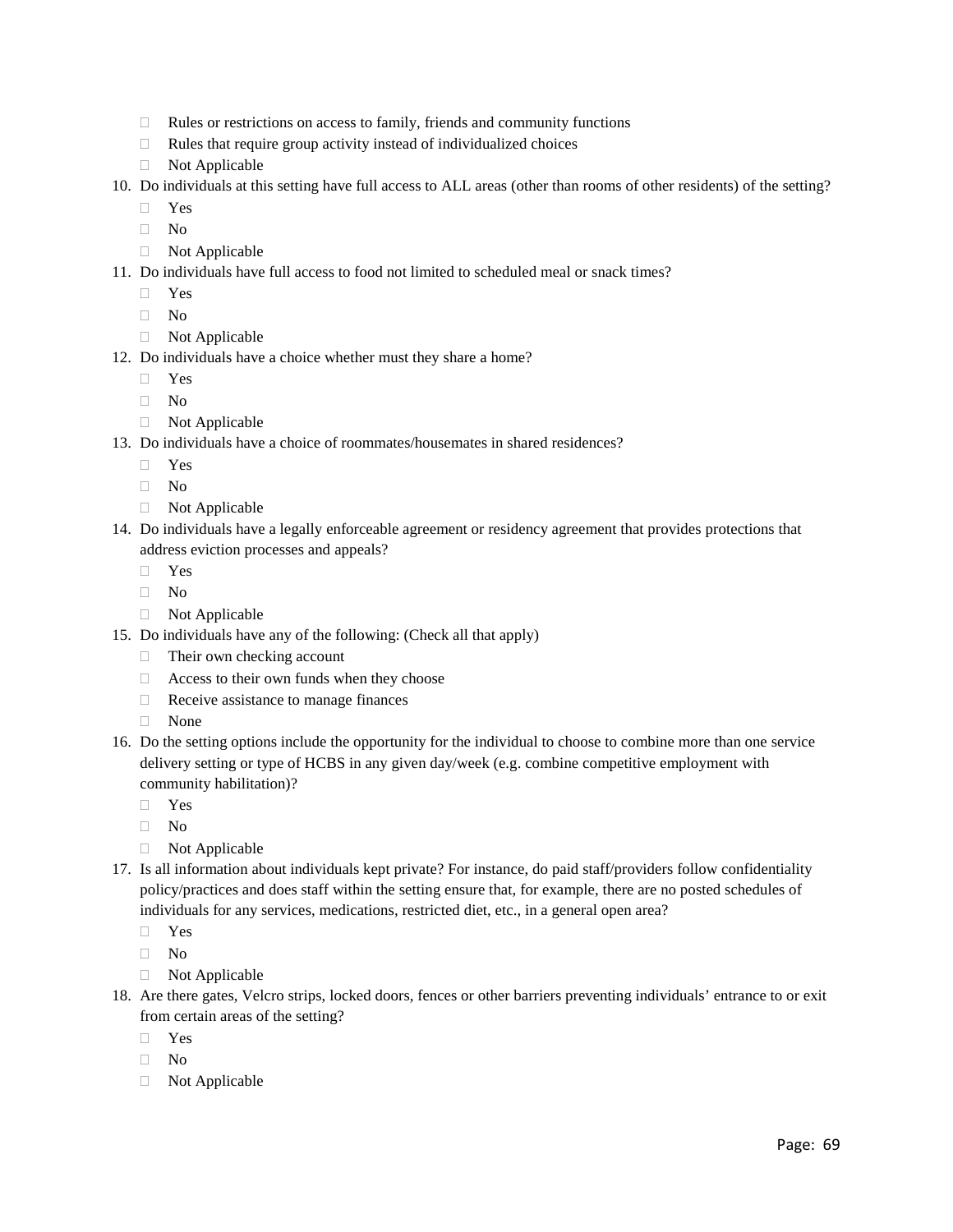- 19. Does the setting afford individuals the opportunity to regularly and periodically update or change their preferences?
	- Yes
	- $\Box$  No
	- Not Applicable
- 20. Does the setting post or provide information to individuals about how to make a request for additional HCBS, or changes to their current HCBS?
	- Yes
	- $\Box$  No
	- Not Applicable
- 21. Do you have additional comments about the services/settings provided at this location?

**Thank you for taking the time to complete this assessment! Please watch for updates to West Virginia's compliance to the rule requirements by visiting our webpage a[t http://www.dhhr.wv.gov/bms/hcbs/Pages/default.aspx.](http://www.dhhr.wv.gov/bms/hcbs/Pages/default.aspx)**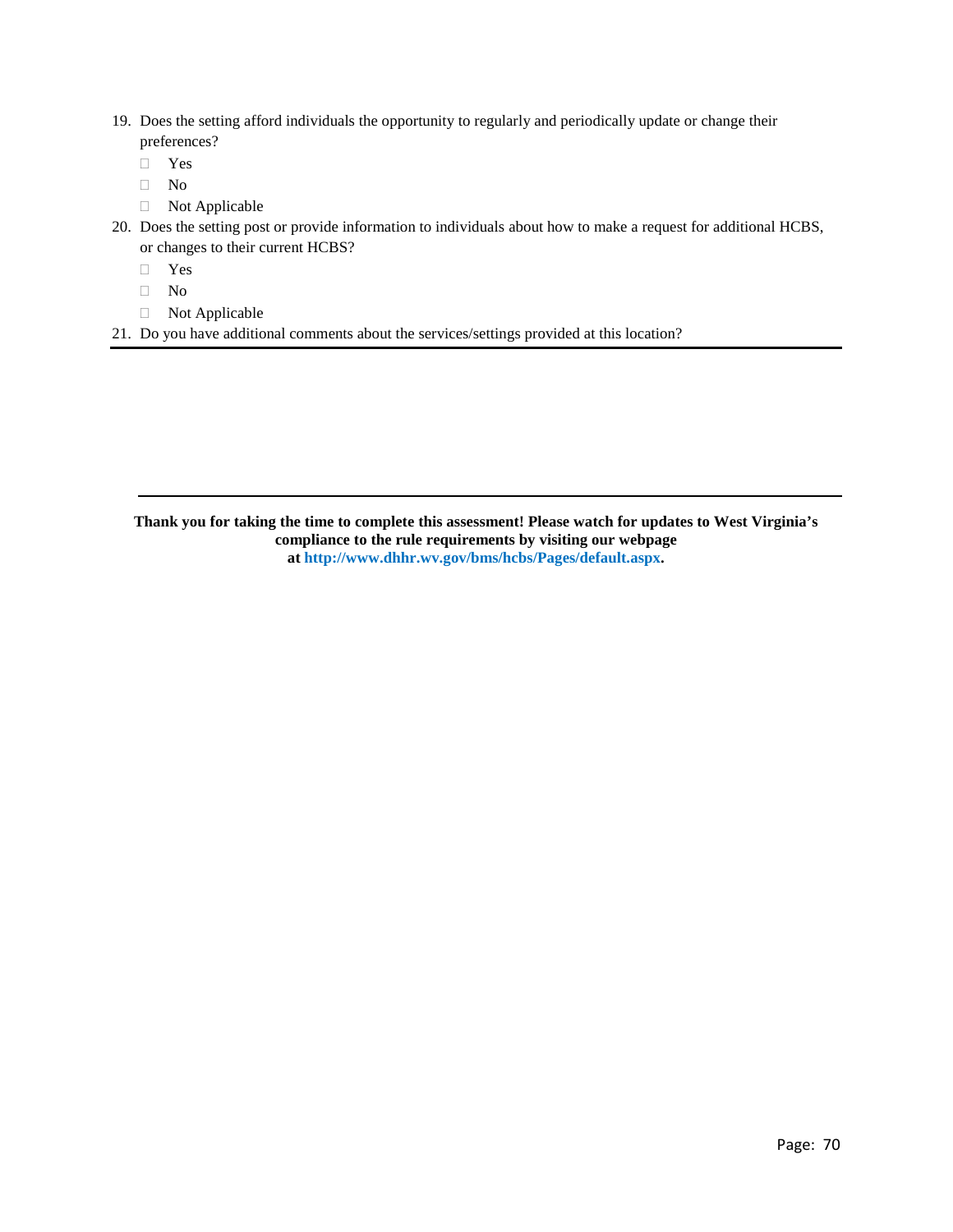## **Appendix H: Provider Survey Questions for I/DD (draft)**

**Home and Community Based Settings: A Self-Assessment Tool for IDD Providers** In January 2014, the Centers for Medicare and Medicaid Services (CMS) issued the Medicaid Home and Community-Based Services (HCBS) settings final rule (CMS-2249-P2). The final rule establishes requirements for home and community based services provided under section 1915(c) of Medicaid HCBS waivers. The intent of the rule is to "ensure that individuals receiving services and supports through Medicaid's HCBS programs have full access to the benefits of community living and are able to receive services in the most integrated setting." The rule encourages service providers to focus on outcomes and community inclusion. Within the next five years, the new regulation seeks to ensure all settings are:

"Integrated in and supports full access of individuals receiving Medicaid HCBS to the greater community, including opportunities to seek employment and work in competitive integrated settings, engage in community life, control personal resources, and receive services in the community, to the same degree of access as individuals not receiving Medicaid HCBS."

West Virginia Department of Health and Human Resources (DHHR) has developed a self-assessment tool to identify the settings in which HCBS are currently offered and to determine next steps for compliance with the new Federal regulation. Although some settings may already offer services that promote community inclusion, other settings may need to make changes to allow full community inclusion. This assessment will help the state identify specific settings that require additional support to promote inclusion. It will not be used to penalize settings that are not yet in compliance.

Service providers play an integral role in the state Medicaid system to ensure individuals receive the necessary services and supports. By completing this assessment, you will assist the state in gathering information on the HCBS settings covered under the Intellectual/ Developmental Disability (I/DD) waiver program. This information, along with additional data sources, such as provider applications and licensure reviews, will be used by the state to develop a transition plan for areas not in compliance with the final rule that must be submitted to CMS.

#### *Compliance with assessment completion*

Failure to complete the assessment may result in corrective action consistent with the terms of the provider agreement and may jeopardize your standing as an approved IDD Waiver Provider.

#### *Timeline*

The assessment(s) for each type and address must be completed by <**insert date**>.

#### *Assessment Instructions*

The assessment is applicable to both residential (Intensively Supported Setting (ISS), group homes, specialized family care homes) and non-residential (facility-based day habilitation, supported employment) settings. Providers should complete this assessment for each setting type and address by re-entering the assessment link. The assessment will take you approximately 15 to 30 minutes to complete. Thank you for taking the time to complete the West Virginia Provider Self-Assessment on the new Federal Home and Community Based Services Regulations.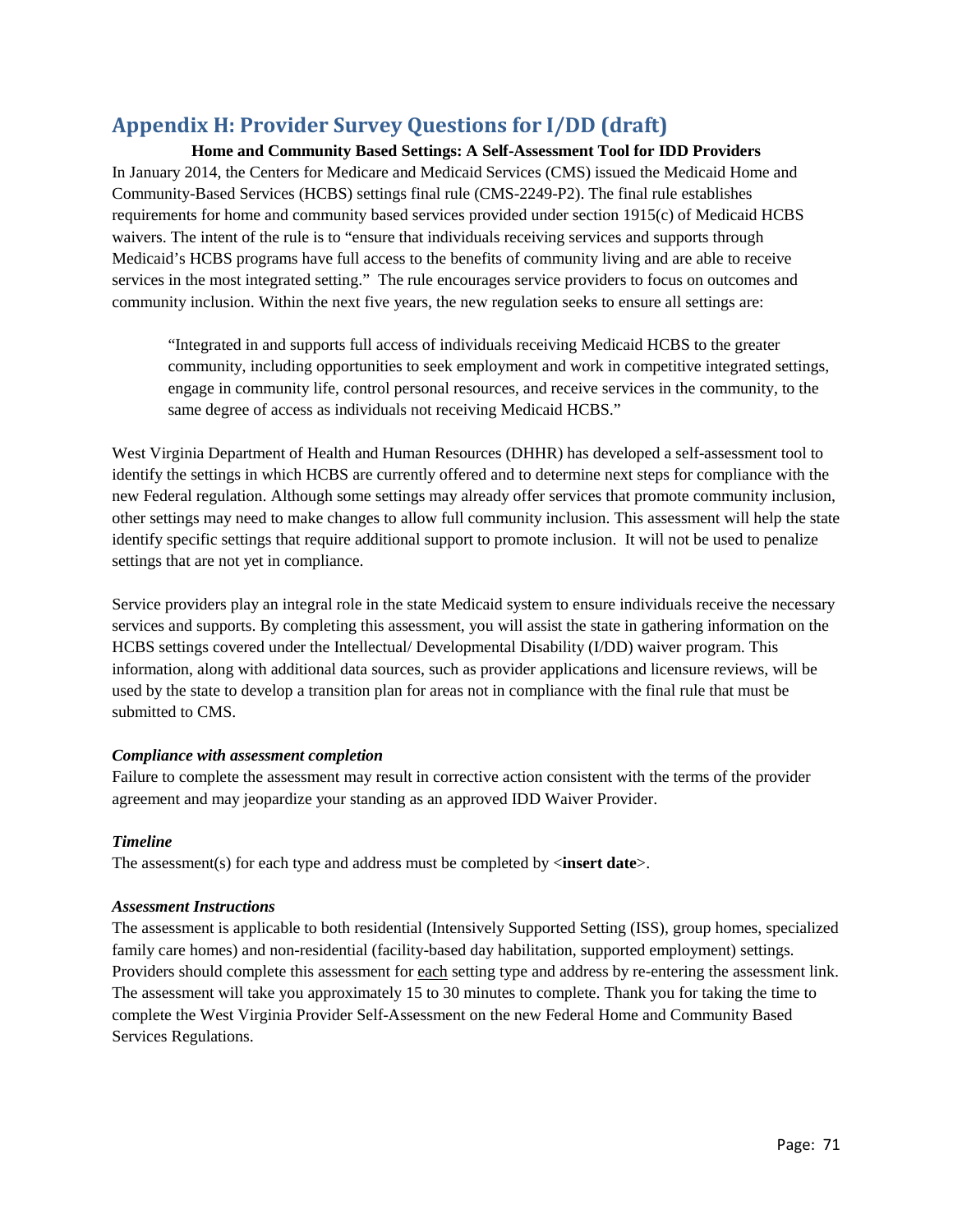#### **Demographic Questions:**

- 22. What is your organization/agency name?
- 23. Who should we contact for more information?

| Name  | E-mail              |
|-------|---------------------|
| Title | <b>Phone Number</b> |

24. What is the address *(street and zip code)* for the setting you will be describing in this assessment?

| Street address | Zip Code |
|----------------|----------|
|                |          |

25. How many individuals receive services under the IDD waiver within this home/workplace?

26. What best describes this residential/non-residential setting?

- $\Box$  Facility based day habilitation
- Supported employment
- □ Participant Centered Support ISS (serving 1-3 people)
- □ Participant Centered Support Group homes (serving 4 or more people)
- □ Participant Centered Support Specialized family care homes

<based on the answer to #4, the next page will either go to the residential or non-residential questions>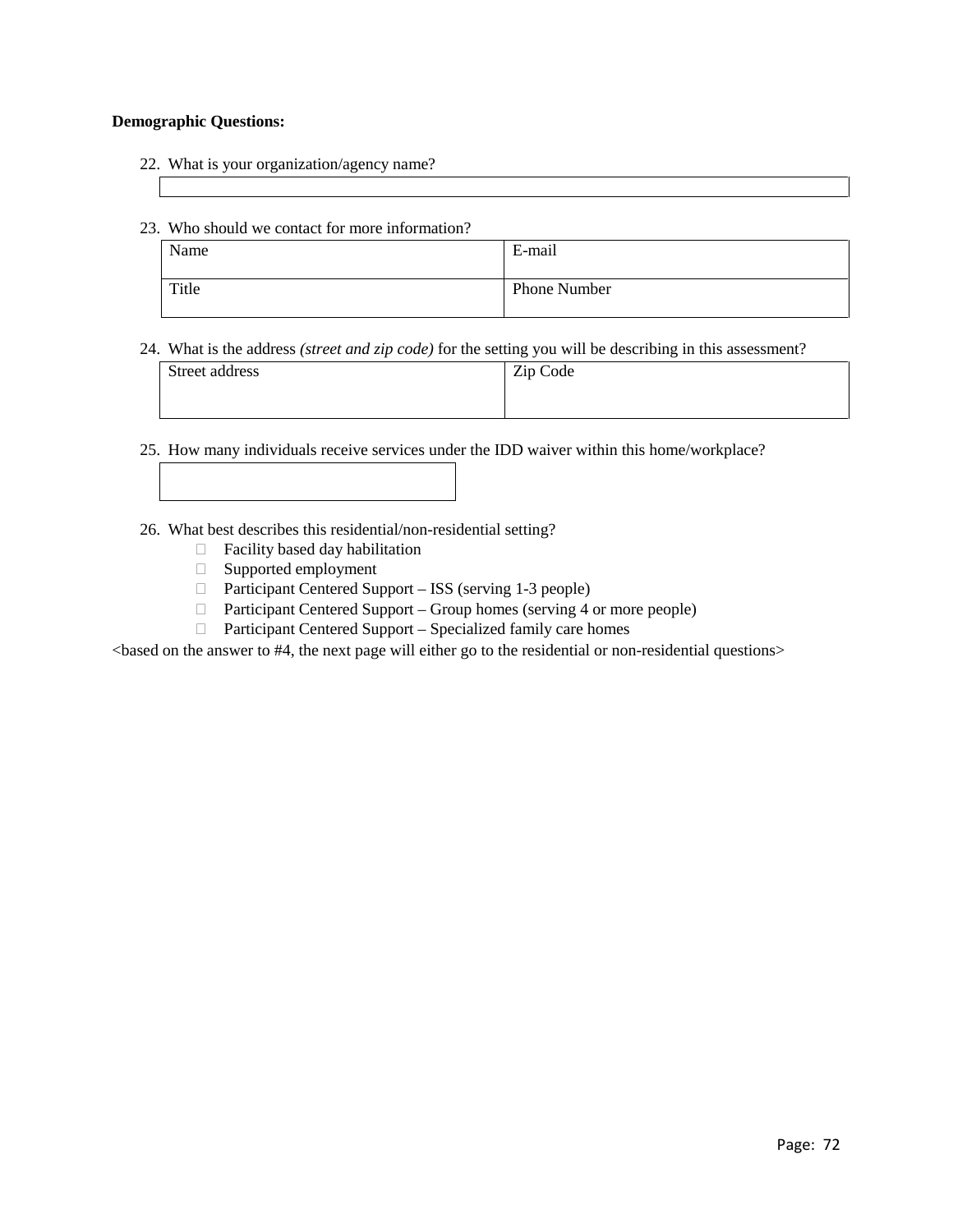#### **Residential settings:**

- 1. Do any of the following characteristics apply to this specific setting? (Check all that apply)
	- $\Box$  Location is on the property of an institution
	- $\Box$  Location is adjacent to an institution
	- $\Box$  Location is in a Commercial property area with large vehicle/truck traffic and/or few other businesses in which to mingle or shop
	- $\Box$  Location is not within one block of residential homes owned by members of the general public
	- $\Box$  Location is more than a ½ mile from other homes and businesses that can be frequented by participants
	- $\Box$  Location is intermixed in a neighborhood with other homes and businesses within a 1/2 mile
	- $\Box$  Setting has frequent visitors from the general public
- 2. At this residential setting location, can individuals leave the home for less than 4 hours a day?
	- Yes
	- $\Box$  No
	- Not Applicable
- 3. Is this location designed or reserved specifically for waiver participants?
	- Yes
	- $\Box$  No
	- Not Applicable
- 4. Do most activities occur between only persons with disabilities and paid staff?
	- Yes
	- $\neg$  No
	- □ Not Applicable
- 5. Do individuals have any of the following: (Check all that apply)
	- □ Their own checking account
	- $\Box$  Access to their own funds when they choose
	- $\Box$  Receive assistance to manage finances
	- None
- 6. Do you have any of the following rules or restrictions for individuals you serve in this setting? (Check all that apply)
	- $\Box$  Rules that inhibit freedom of movement outside of the setting
	- $\Box$  Rules or restrictions on scheduling that prevents transportation to desired community activities
	- $\Box$  Rules or restrictions on access to family, friends and community functions
	- $\Box$  Rules that require group activity instead of individualized choices
- 7. Do individuals at this setting have full access to ALL areas (other than rooms of other residents) of the setting?
	- Yes
	- No
	- Not Applicable
- 8. Do individuals have full access to food not limited to scheduled meal or snack times?
	- Yes
	- $\Box$  No
	- □ Not Applicable
- 9. Do individuals have a choice whether must they share a home?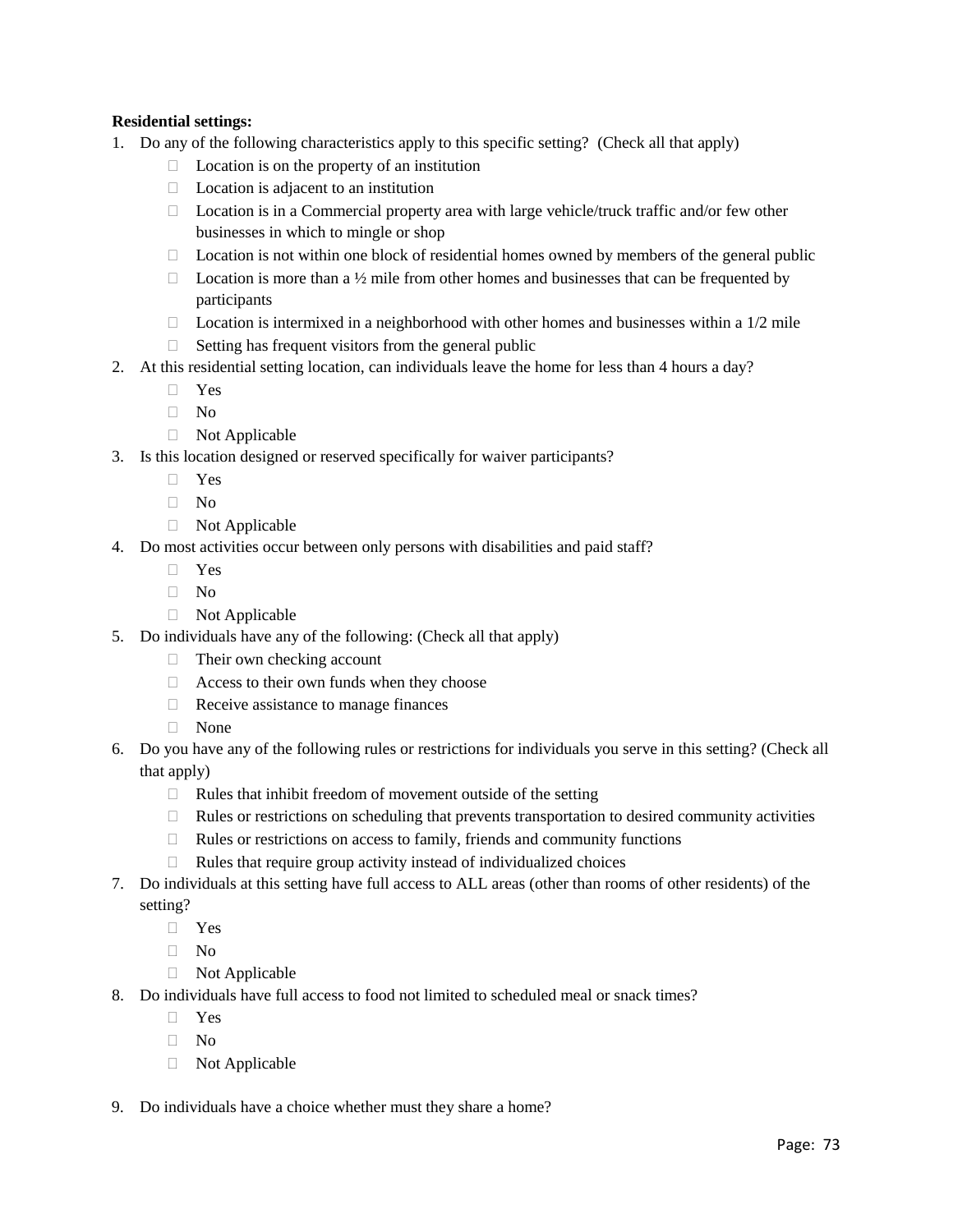- Yes
- $\neg$  No
- □ Not Applicable
- 10. Do individuals have a choice of roommates/housemates in shared residences?
	- Yes
	- $\neg$  No
	- □ Not Applicable
- 11. Do individuals have a legally enforceable agreement or residency agreement that provides protections that address eviction processes and appeals?
	- Yes
	- $\neg$  No
	- □ Not Applicable
- 12. Do the setting options include the opportunity for the individual to choose to combine more than one service delivery setting or type of HCBS in any given day/week (e.g. combine competitive employment with community habilitation)?
	- Yes
	- $\Box$  No
	- Not Applicable
- 13. Is all information about individuals kept private? For instance, do paid staff/providers follow confidentiality policy/practices and does staff within the setting ensure that, for example, there are no posted schedules of individuals for any services, medications, restricted diet, etc., in a general open area?
	- Yes
	- $\neg$  No
	- Not Applicable
- 14. Are there gates, Velcro strips, locked doors, fences or other barriers preventing individuals' entrance to or exit from certain areas of the setting?
	- Yes
	- $\Box$  No
	- Not Applicable
- 15. Does the setting afford individuals the opportunity to regularly and periodically update or change their preferences?
	- Yes
	- $\neg$  No
	- Not Applicable
- 16. Does the setting post or provide information to individuals about how to make a request for additional HCBS, or changes to their current HCBS?
	- Yes
	- No
	- Not Applicable
- 17. Do you have additional comments about the services/settings provided at this location?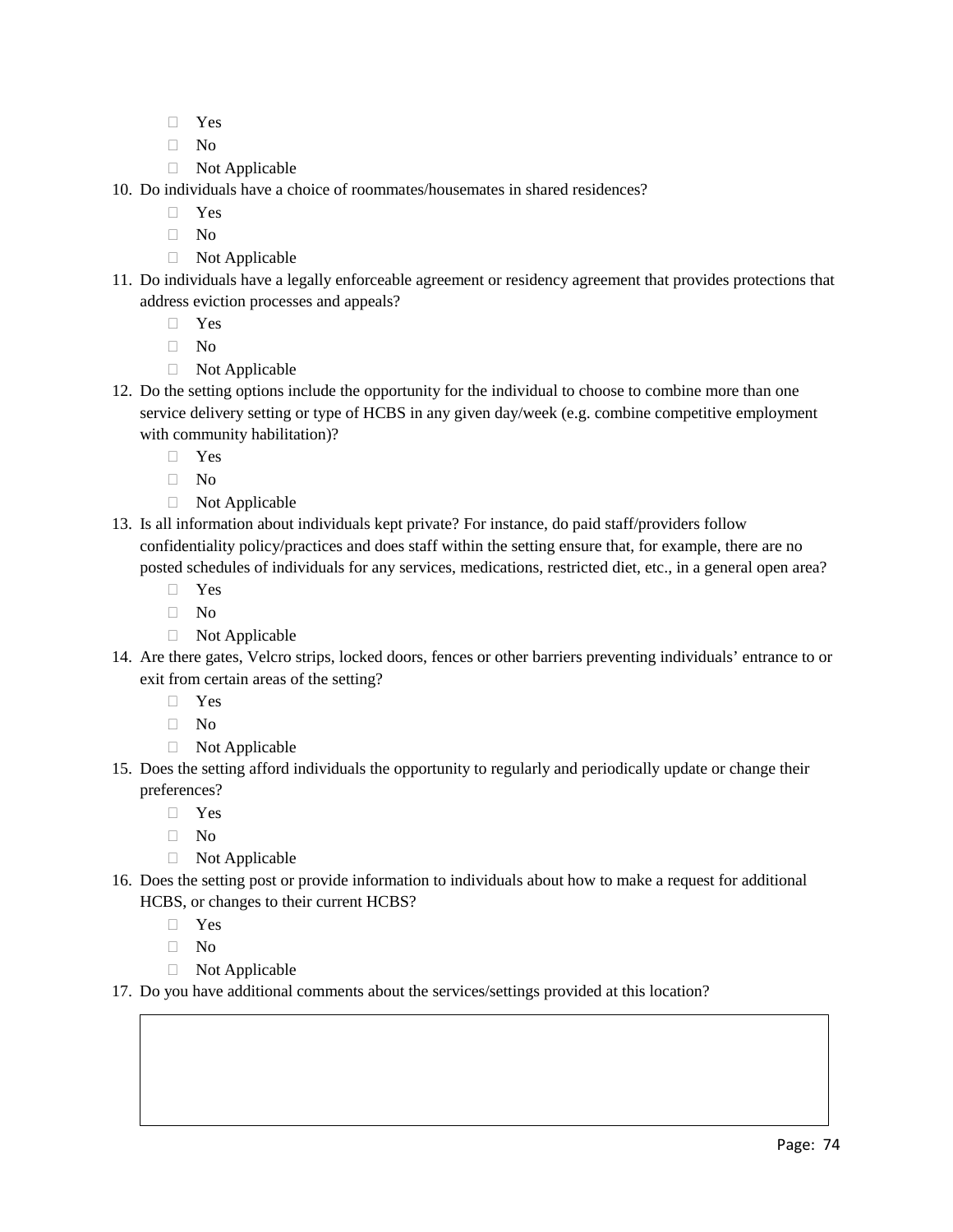**Thank you for taking the time to complete this assessment! Please watch for updates to West Virginia's compliance to the rule requirements by visiting our webpage at [http://www.dhhr.wv.gov/bms/hcbs/Pages/default.aspx.](http://www.dhhr.wv.gov/bms/hcbs/Pages/default.aspx)**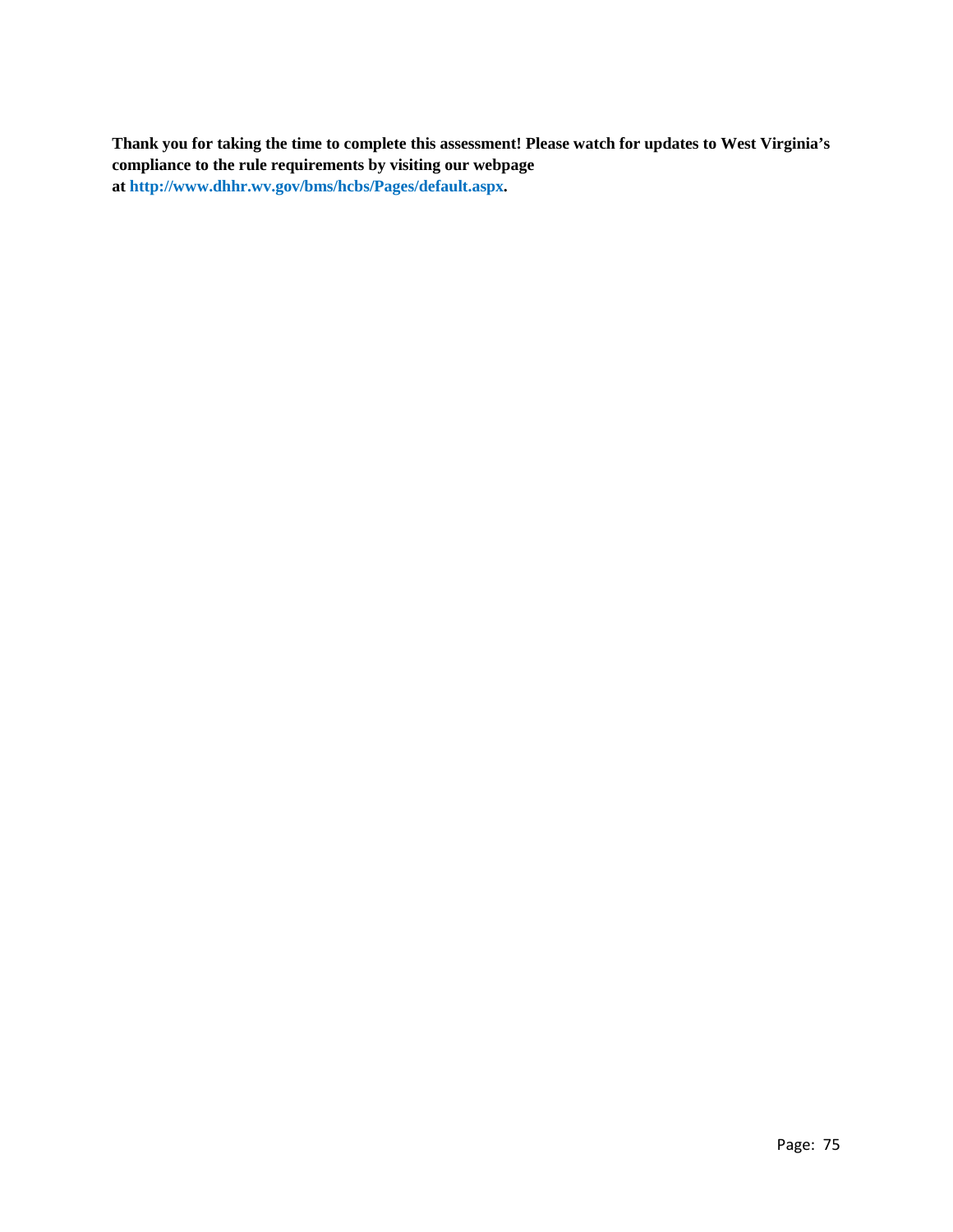#### **Non-residential settings:**

- 1. Do any of the following characteristics apply to this specific setting? (Check all that apply)
	- $\Box$  Location is on the property of an institution
	- $\Box$  Location is adjacent to an institution
	- □ Location is in a Commercial property area with large vehicle/truck traffic and/or few other businesses in which to mingle or shop
	- $\Box$  Location is more than a  $\frac{1}{2}$  mile from other homes and businesses that can be frequented by participants
	- $\Box$  Location is intermixed in a neighborhood with other businesses within a 1/2 mile
	- $\Box$  Setting has frequent visitors from the general public
- 2. Do individuals in this setting work full time or part time?
	- $\Box$  Full time (30 or more hours per week)
	- $\Box$  Part time (Less than 30 hours per week)
	- $\Box$  Other (please specify)
- 3. Do individuals in this setting work in an integrated, competitive employment environment and engage in activities with the general community?
	- Yes
	- $\neg$  No
	- Not Applicable
- 4. Do individuals in this setting earn sub-minimum wage or work for free?
	- Yes
	- $\neg$  No
	- Not Applicable
- 5. Which of the following do you offer individuals you serve at this setting: (Check all that apply)
	- $\Box$  Individualized support based on need
	- $\Box$  Opportunities for community relationships or natural supports
	- $\Box$  Interaction with community members
	- $\Box$  Access to age appropriate activities and community resources
	- $\Box$  The ability to choose/refuse services based on individual choice
	- None
- 6. Do you offer opportunities for individuals to engage in activities with non-disabled community members (other than paid staff)?
	- Yes
	- $\neg$  No
	- Not Applicable
- 7. Do you offer individualized support enabling individuals to choose activities of his/her own interests within a group or individually that does not restrict or limit engagement in community activities that align with interests?
	- Yes
	- No
	- Not Applicable
- 8. Which of the following do you offer to individuals you serve through this setting: (Check all that apply)
	- $\Box$  Opportunities for individuals to volunteer
	- $\Box$  Receive support to find competitive employment
	- $\Box$  Training (i.e. job coaching)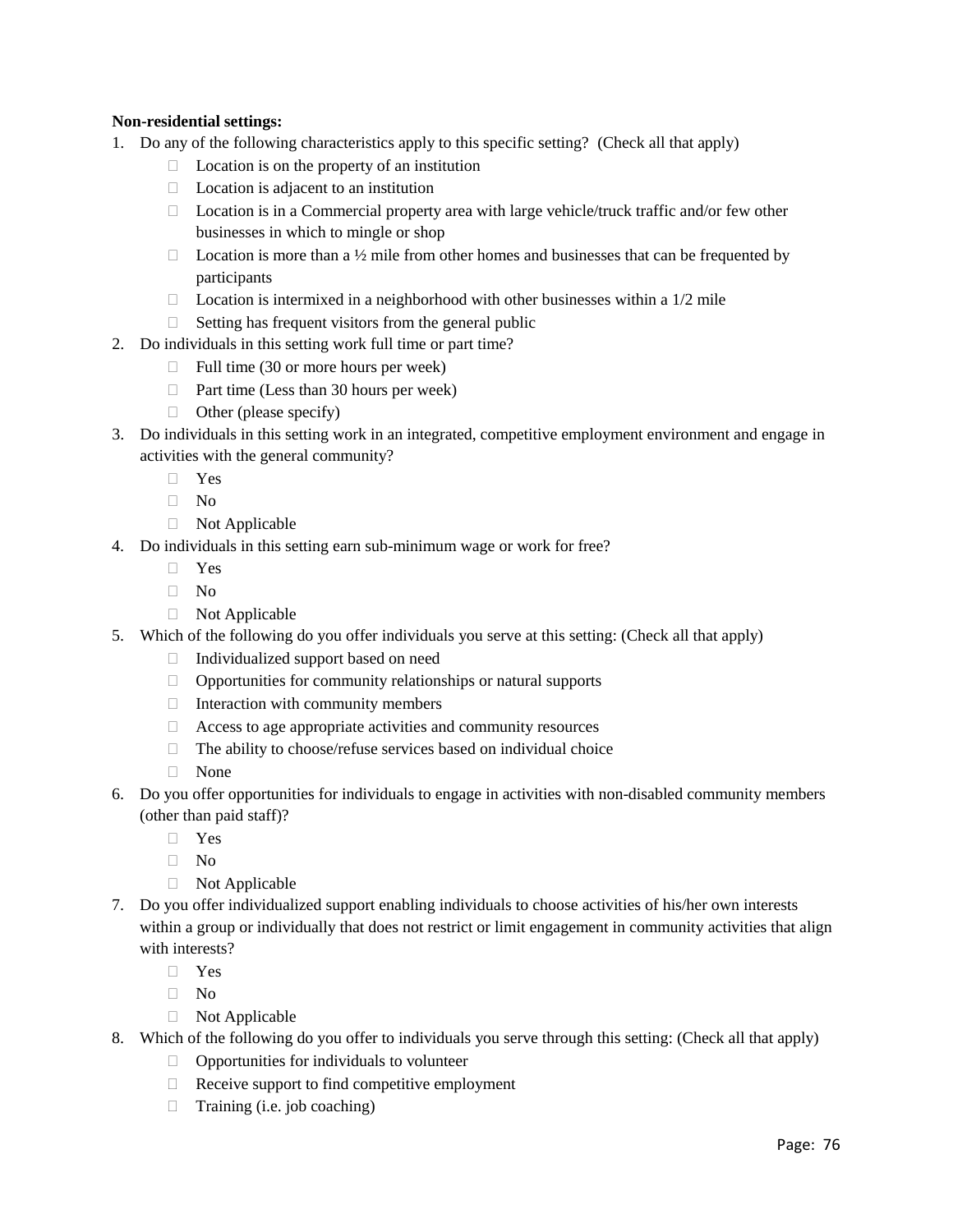- □ Postsecondary education
- 9. Do the setting options include the opportunity for the individual to choose to combine more than one service delivery setting or type of HCBS in any given day/week (e.g. combine competitive employment with community habilitation)?
	- Yes
	- $\hfill\Box$  No
	- Not Applicable
- 10. Is all information about individuals kept private? For instance, do paid staff/providers follow confidentiality policy/practices and does staff within the setting ensure that, for example, there are no posted schedules of individuals for any services, medications, restricted diet, etc., in a general open area?
	- Yes
	- $\Box$  No
	- Not Applicable
- 11. Are there gates, Velcro strips, locked doors, fences or other barriers preventing individuals' entrance to or exit from certain areas of the setting?
	- Yes
	- $\neg$  No
	- Not Applicable
- 12. Does the setting afford individuals the opportunity to regularly and periodically update or change their preferences?
	- Yes
	- $\Box$  No
	- Not Applicable
- 13. Does the setting post or provide information to individuals about how to make a request for additional HCBS, or changes to their current HCBS?
	- Yes
	- $\neg$  No
	- Not Applicable
- 14. Do you have any additional comments about your setting location?

**Thank you for taking the time to complete this assessment! Please watch for updates to West Virginia's compliance to the rule requirements by visiting our webpage** 

**at [http://www.dhhr.wv.gov/bms/hcbs/Pages/default.aspx.](http://www.dhhr.wv.gov/bms/hcbs/Pages/default.aspx)**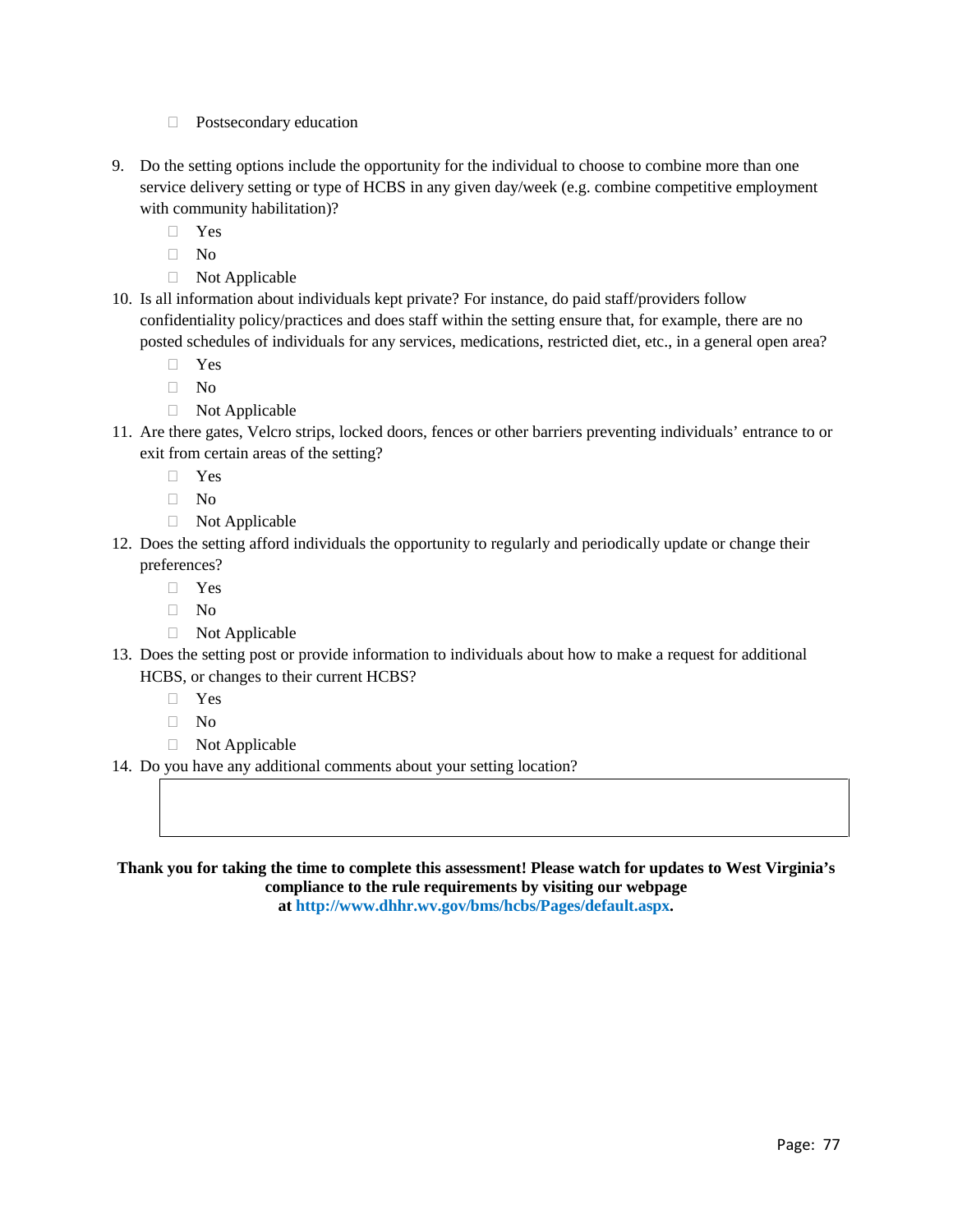# **Appendix I: Cover Letter for Individuals and Family Members Survey (ADW, TBI, I/DD)**

The federal agency that oversees Medicaid programs, Centers for Medicare & Medicaid Services (CMS), has recently given guidance to states on how home and community-based services (HCBS) are offered at different settings. There is guidance on how HCBS are provided in a home setting and also how HCBS are provided at a work setting.

West Virginia Department of Health and Human Service (DHHS) Bureau for Medical Services (BMS) is the state agency in West Virginia that oversees Medicaid programs in the state. Some Medicaid programs offer HCBS to people who apply and are found eligible for the services. The new federal guidance on HCBS applies to the Medicaid programs that BMS oversees.

To learn more about people's experiences, BMS has developed a survey for people receiving services, their family members and advocates. The survey includes questions about how you receive HCBS in home settings and also work settings (if you work).

BMS would like to hear from you and asks that you complete the survey. The information collected in this survey will be used to help West Virginia make sure all home and work settings follow the federal guidance.

Each person only needs to fill out the survey once. Once you finish completing the survey, please mail the survey to:

Brendan Flinn

3130 Fairview Park Drive, Suite 500

Falls Church, VA 22042

Please contact Barbara Kinder at [Barbara.A.Kinder@wv.gov](mailto:Barbara.A.Kinder@wv.gov) or 304-558-1700 if you have any questions.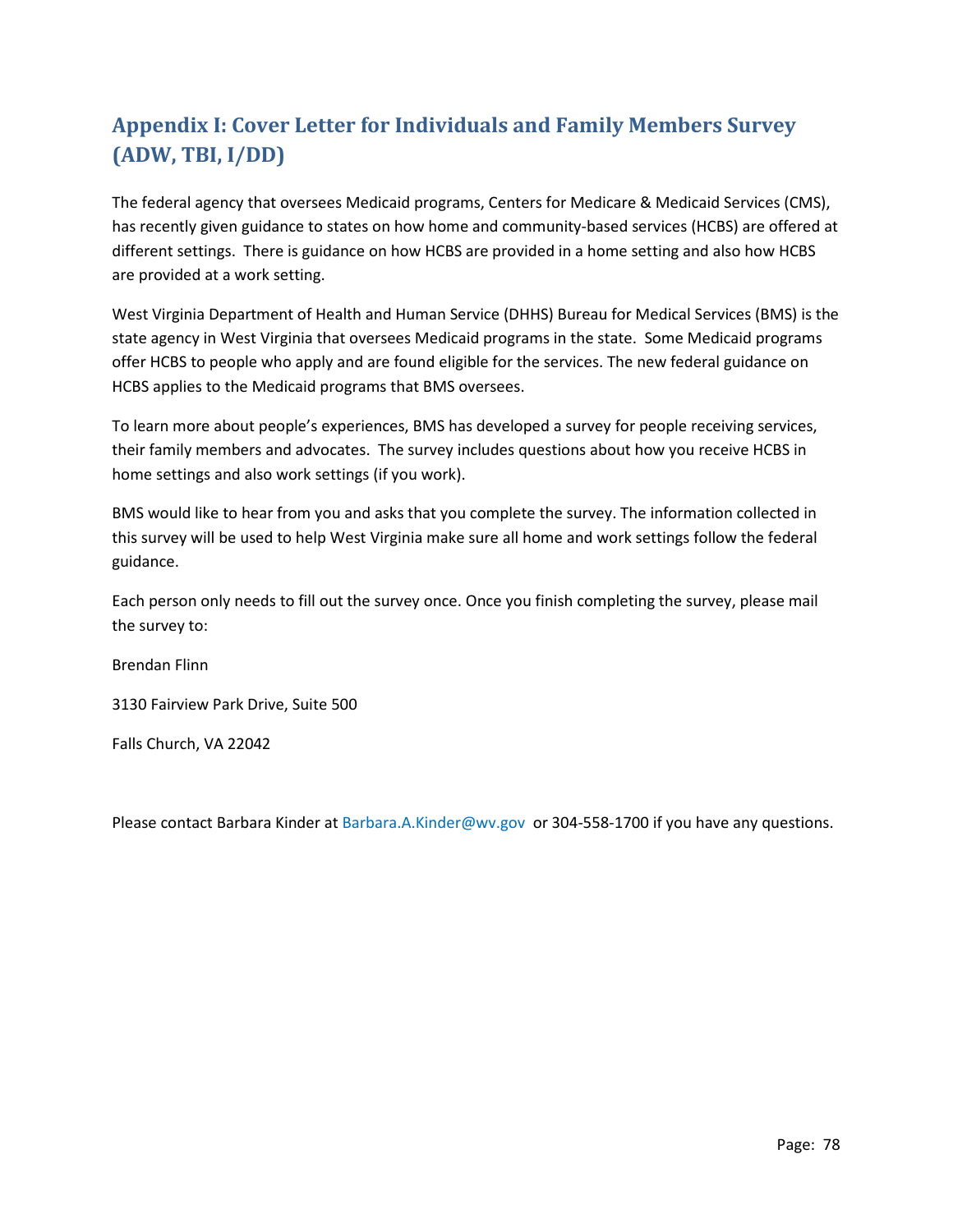# **Appendix J: Individuals and Family Members Survey Questions for ADW/TBI (draft)**

## **Home and Community Based Settings**

**A Self-Assessment Tool for Individuals, Families, Guardians, and Advocates**

In January, 2014, the Centers for Medicare and Medicaid Services (CMS) released requirements for home and community based settings for services funded by Medicaid within the home and workplace.

### **Characteristics of the home and Community**

- Part of the community (e.g. within a neighborhood next to persons without disabilities)
- Active in the community with consistent interaction with persons without disabilities
- Choice of roommate or private room
- Landlord-tenant protections
- Physical accessibility
- Unrestricted access to home and lockable doors
- Choice of roommates
- Freedom to furnish and decorate
- Control over schedule
- Access to private calls, e-mail and text
- Control over personal resources
- Access to food anytime
- Visitors anytime

The West Virginia Department of Health and Human Resources (DHHR) Bureau for Medical Services has developed a simple self-assessment tool for individuals, families, guardians and advocates to complete alerting DHHR to potential home and settings that may need attention in order to meet the CMS requirements.

#### **Assessment Questions:**

- 1. I am a:
	- $\Box$  person who receives Medicaid funded home and community based services
	- $\Box$  family member of a person who receives Medicaid funded home and community based services
	- $\Box$  friend of a person who receives Medicaid funded home and community based services
	- $\Box$  guardian of a person who receives Medicaid funded home and community based services
	- $\Box$  advocate representing persons receiving Medicaid funded home and community based services
- 2. I (or the person I know) receive Traumatic Brain Injury (TBI) Waiver/ADW services in the following setting(s):
	- $\Box$  My own home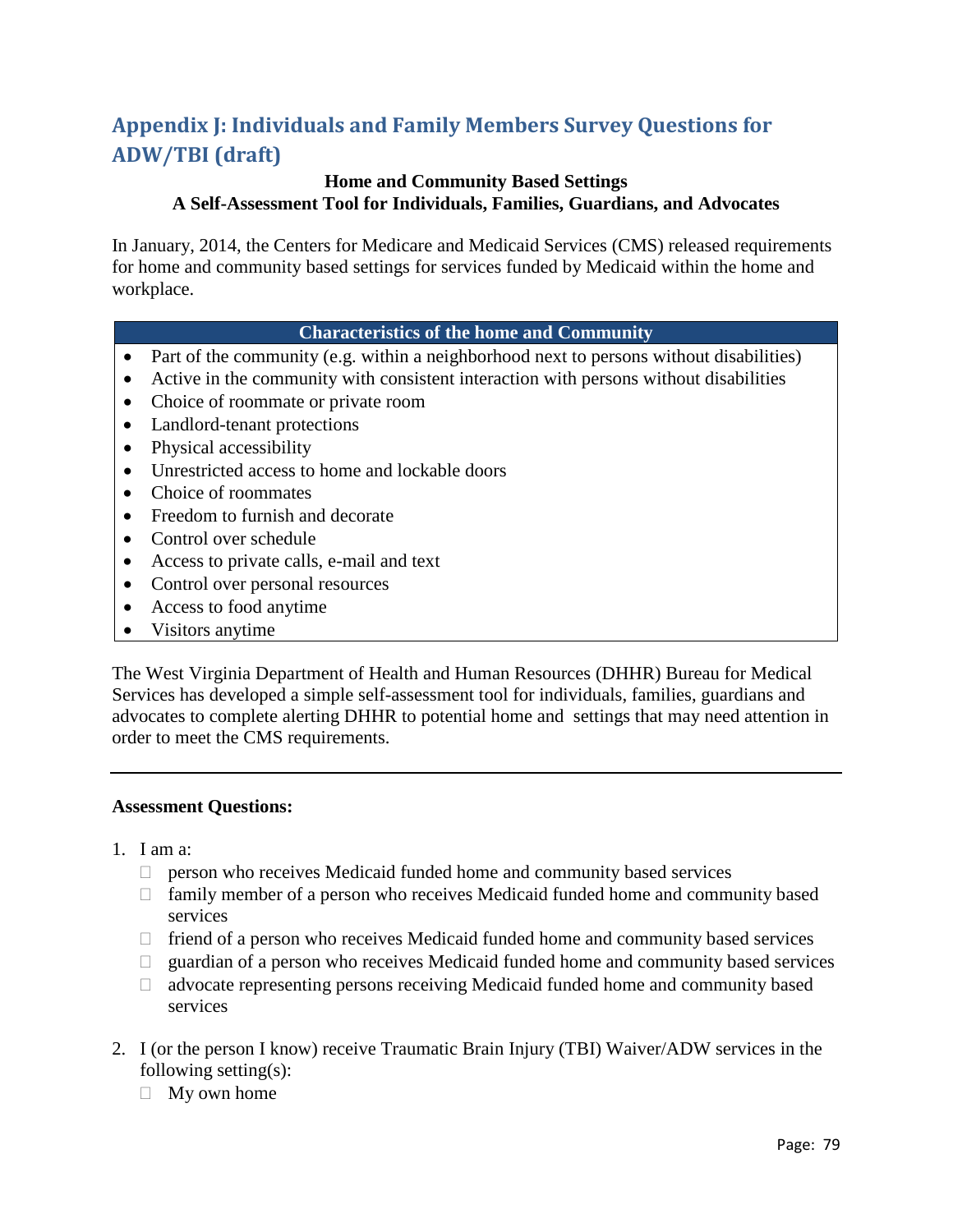- A family member's home
- A friends home
- $\Box$  Other(describe):

**Please take a moment to respond to the following questions about the characteristics of your (or the person you know) current home or workplace.**

| 3. Is your home in the community among other private residences or retail        |        | Yes                   |
|----------------------------------------------------------------------------------|--------|-----------------------|
| businesses?                                                                      |        | N <sub>o</sub>        |
|                                                                                  |        | Not applicable        |
| 4. Did you or your guardian have a say in where you were going to live?          | $\Box$ | Yes                   |
|                                                                                  | П      | N <sub>o</sub>        |
|                                                                                  |        | Not applicable        |
| 5. If you have roommates or housemates who are not family members, did you       | $\Box$ | Yes                   |
| or your guardian choose your roommates or housemates?                            | $\Box$ | N <sub>o</sub>        |
|                                                                                  |        | Not applicable        |
| 6. Do you have full access to the following areas in your home? (Check all that  | $\Box$ | Kitchen               |
| apply)                                                                           | $\Box$ | Dining room           |
|                                                                                  |        | Laundry room          |
|                                                                                  |        | Living room           |
|                                                                                  |        | <b>Basement</b>       |
|                                                                                  |        | None of the           |
|                                                                                  |        | above                 |
| 7. When you want or need to eat, are you able to access food?                    | $\Box$ | Yes                   |
|                                                                                  |        | N <sub>o</sub>        |
|                                                                                  |        | Not applicable        |
| 8. Do you have privacy in your home (e.g. can talk on the phone when you want,   | $\Box$ | Yes                   |
| visit with who you want)?                                                        | $\Box$ | N <sub>o</sub>        |
|                                                                                  |        | Not applicable        |
| 9. I interact with my neighbors                                                  | □      | Multiple times        |
|                                                                                  |        |                       |
|                                                                                  |        | per week              |
|                                                                                  | $\Box$ | Once a week           |
|                                                                                  |        | A few times a         |
|                                                                                  |        | month                 |
|                                                                                  |        | Rarely                |
|                                                                                  |        | Never                 |
|                                                                                  |        | I don't have          |
|                                                                                  |        | neighbors             |
| 10. Are you aware of or do you have access to, materials to become aware of      | $\Box$ | Yes                   |
| activities occurring outside of the home?                                        | $\Box$ | N <sub>o</sub>        |
|                                                                                  |        | Not applicable        |
| 11. Do you receive information (by mail or word of mouth) about activities going | $\Box$ | Yes                   |
| on in your community?                                                            | $\Box$ | N <sub>0</sub>        |
| 12. Do you have a choice of activities to participate in in the community? This  |        | Not applicable<br>Yes |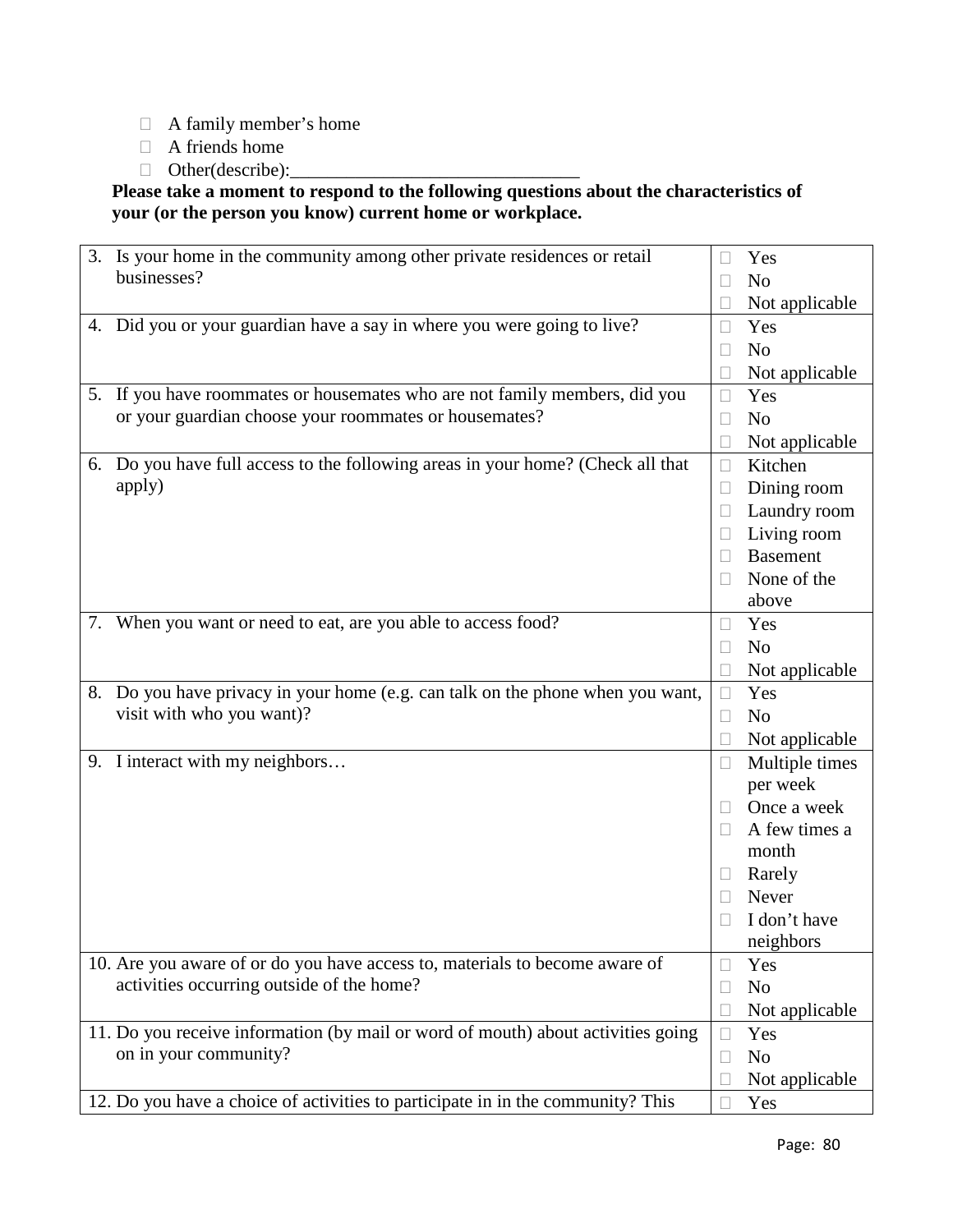| includes the ability to shop, attend religious services, schedule appointments,      | $\Box$       | N <sub>o</sub> |
|--------------------------------------------------------------------------------------|--------------|----------------|
| and/oror have lunch with family and friends in the community.                        |              | Not applicable |
| 13. Do you choose where you go during the week. (e.g. grocery shopping,              | П            | Yes            |
| church, visit family/friends)                                                        | $\Box$       | N <sub>o</sub> |
|                                                                                      |              | Not applicable |
| 14. Do you have friends and relationships with persons other than paid staff or      | $\Box$       | Yes            |
| family?                                                                              | $\Box$       | N <sub>o</sub> |
|                                                                                      |              | Not applicable |
| 15. Do you volunteer, have a paid job or participate in a day habilitation program   | $\Box$       | Yes            |
| in the community?"                                                                   | П            | N <sub>o</sub> |
|                                                                                      |              | Not applicable |
| 16. Do you work or volunteer at a job that employs people with and without           | $\Box$       | Yes            |
| disabilities?                                                                        |              | N <sub>o</sub> |
|                                                                                      |              | Not applicable |
| 17. Do you like where you volunteer or work?                                         |              | Yes            |
|                                                                                      | П            | N <sub>o</sub> |
|                                                                                      |              | Not applicable |
| 18. Do staff talk to you in the way you prefer (such as without nicknames or         | П            | Yes            |
| talking about you in front of others)?                                               | П            | N <sub>o</sub> |
|                                                                                      |              | Not applicable |
| 19. Are you able to access more than one service in any given day/week?              | $\Box$       | Yes            |
|                                                                                      | $\mathbf{L}$ | N <sub>o</sub> |
|                                                                                      |              | Not applicable |
| 20. Do staff members respect your privacy?                                           | Ш            | Yes            |
|                                                                                      | $\Box$       | N <sub>o</sub> |
|                                                                                      |              | Not applicable |
| 21. Is there a safe place for you to store your personal items?                      | $\Box$       | Yes            |
|                                                                                      |              | N <sub>o</sub> |
|                                                                                      |              | Not applicable |
| 22. Are you able to access all areas of the setting, without locked doors, fences or | П            | Yes            |
| other barriers?                                                                      |              | N <sub>o</sub> |
|                                                                                      |              | Not applicable |
| 23. Are you able to change or update your service preferences at will?               |              | Yes            |
|                                                                                      |              | N <sub>o</sub> |
|                                                                                      |              | Not applicable |
| 24. Does the setting provide you information on how to request changes or            | П            | Yes            |
| additions to your services?                                                          | $\Box$       | N <sub>o</sub> |
|                                                                                      |              | Not applicable |
| 25. Do you or your guardian decide how to spend your money?                          | $\Box$       | Yes            |
|                                                                                      | $\Box$       | N <sub>o</sub> |
|                                                                                      |              | Not applicable |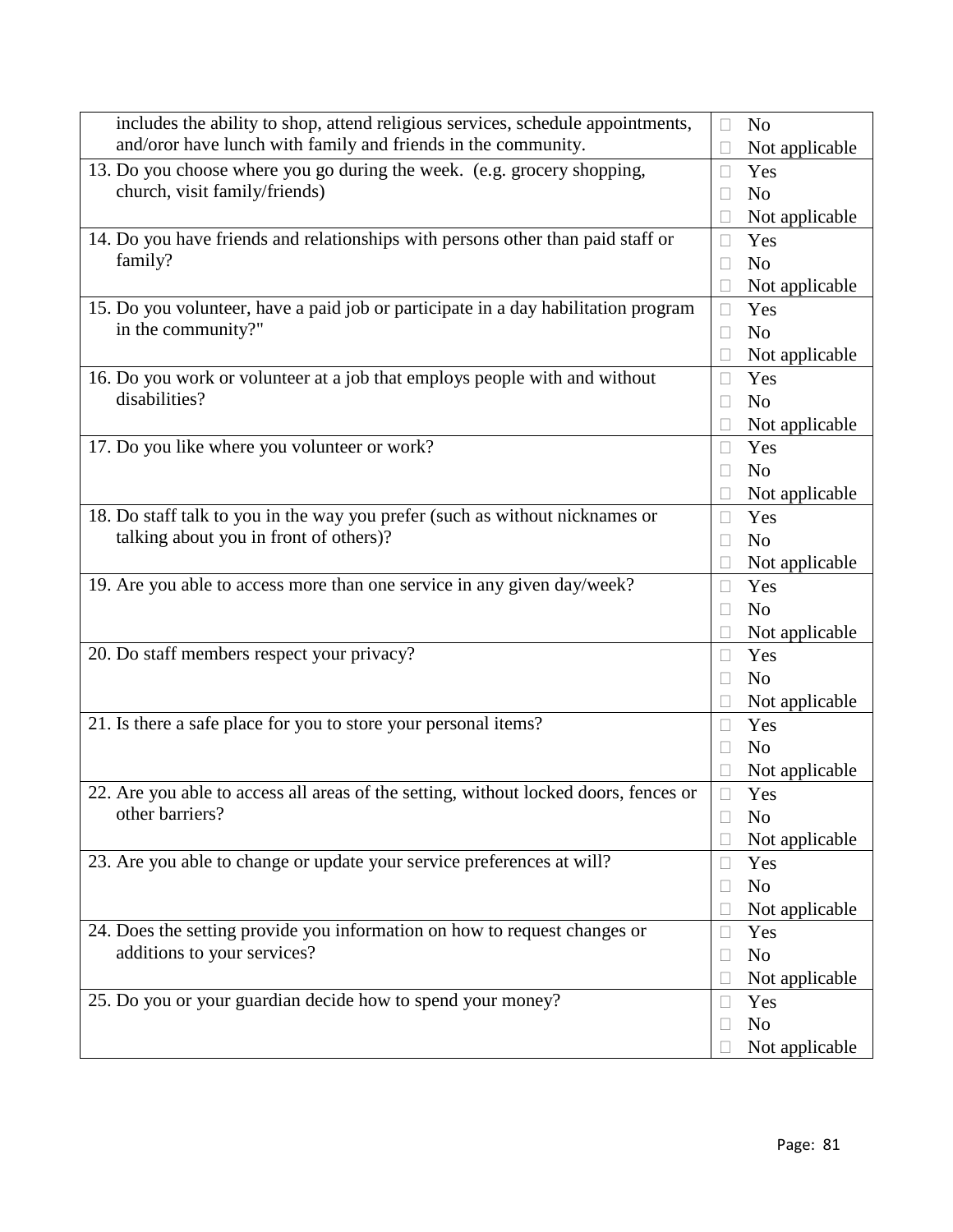- 26. If you do not decide how to spend your money, why? (e.g., you have a social security payee or a power of attorney).
- 27. If you answered "no" to any of the questions above, please write the name and address of your provider in the space(s) below.

| <b>Provider Name</b> | <b>Provider Address</b> |
|----------------------|-------------------------|
|                      |                         |
|                      |                         |
|                      |                         |
|                      |                         |

28. Do you have any additional comments about your services or settings that you want to share?

29. Your response is anonymous. If you would like us to know who you are, please insert your contact information below.

Name:

E-mail:

**Thank you for taking the time to complete this assessment! Please watch for updates to West Virginia's compliance to the rule requirements by visiting our webpage at [http://www.dhhr.wv.gov/bms/hcbs/Pages/default.aspx.](http://www.dhhr.wv.gov/bms/hcbs/Pages/default.aspx)**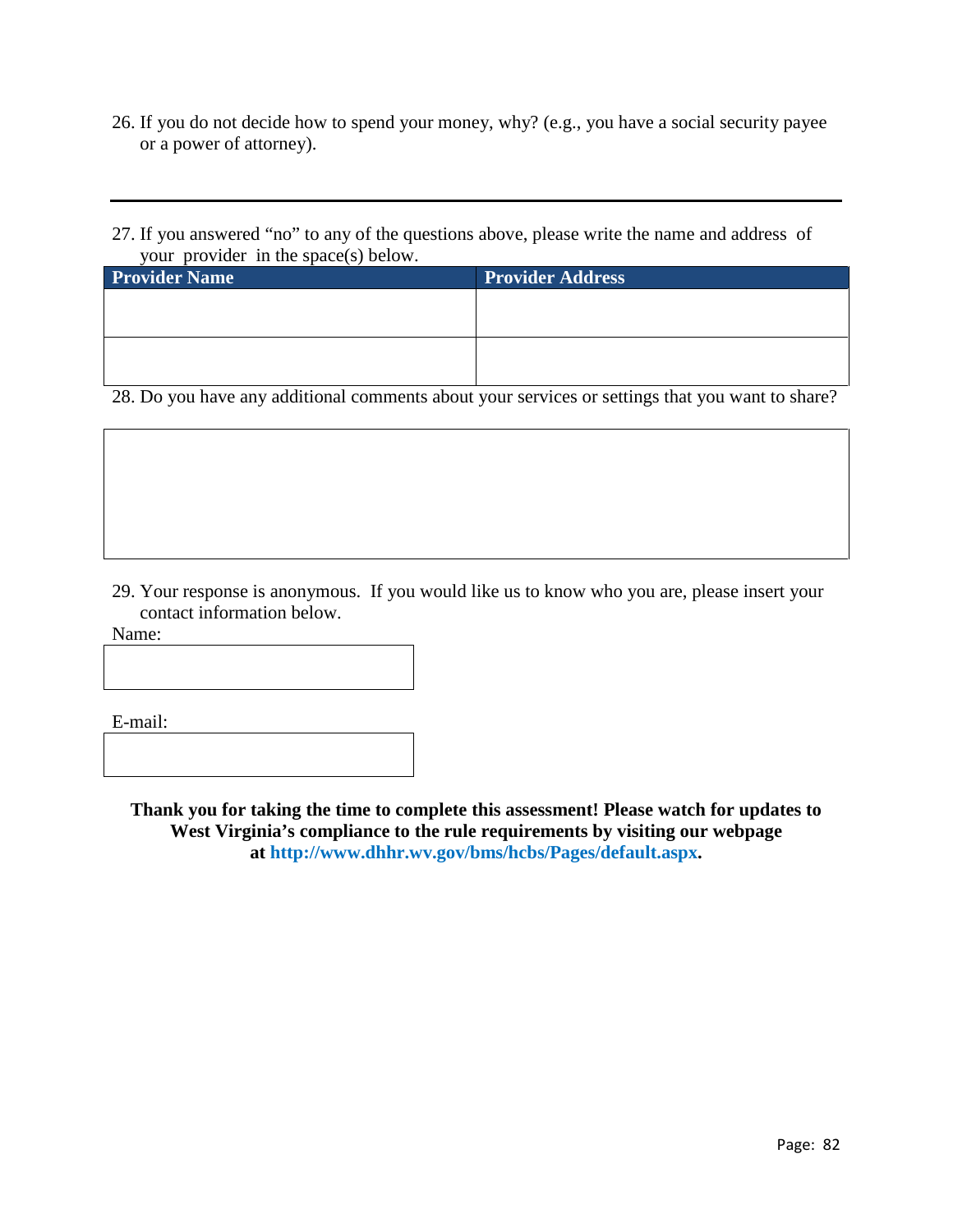# **Appendix K: Individuals and Family Members Survey Questions for I/DD (draft)**

### **Home and Community Based Settings A Self-Assessment Tool for Individuals, Families, Guardians, and Advocates**

In January, 2014, the Centers for Medicare and Medicaid Services (CMS) released requirements for home and community based settings for services funded by Medicaid within the home and workplace.

| <b>Characteristics of the home</b>            | <b>Characteristics of the workplace</b>           |
|-----------------------------------------------|---------------------------------------------------|
| • Part of the community (e.g. within a        | • Part of the community (e.g. work next to        |
| neighborhood next to persons without          | business or persons without disabilities)         |
| disabilities)                                 | • Active in the community with consistent         |
| • Active in the community with consistent     | interaction with persons without disabilities     |
| interaction with persons without disabilities | • Make money by accessing and seeking             |
| • Choice of roommate or private room          | employment                                        |
| • Landlord-tenant protections                 | • Receive support to find competitive             |
| • Physical accessibility                      | employment and training                           |
| • Unrestricted access to home and lockable    | • Access to age appropriate activities and        |
| doors                                         | community resources                               |
| • Choice of roommates                         | • Opportunities for community relationships and   |
| • Freedom to furnish and decorate             | interaction with community member                 |
| • Control over schedule                       | • Ability to choose or refuse activities based on |
| • Access to private calls, e-mail and text    | choice                                            |
| • Control over personal resources             | • Engagement in community activities that align   |
| • Access to food anytime                      | with interests                                    |
| • Visitors anytime                            | • Opportunities to volunteer                      |
| $\cdots$<br>1 T T<br>$\mathbf{v}$             | $\sqrt{N}$<br>$C = 3L + 1$<br>$\mathbf{r}$        |

The West Virginia Department of Health and Human Resources (DHHR) Bureau for Medical Services has developed a simple self-assessment tool for individuals, families, guardians and advocates to complete alerting DHHR to potential home and workplace settings that may need attention in order to meet the CMS requirements.

### **Assessment Questions**:

30. I am a:

- $\Box$  person who receives Medicaid funded home and community based services
- $\Box$  family member of a person who receives Medicaid funded home and community based services
- $\Box$  friend of a person who receives Medicaid funded home and community based services
- $\Box$  guardian of a person who receives Medicaid funded home and community based services
- $\Box$  advocate representing persons receiving Medicaid funded home and community based services
- 31. I (or the person I know) receive Medicaid funded home and community based services in the following home setting(s) (Check all that apply):
- $\Box$  Group home with 3-8 roommates/housemates
- $\Box$  Group home with greater than 9 roommates/housemates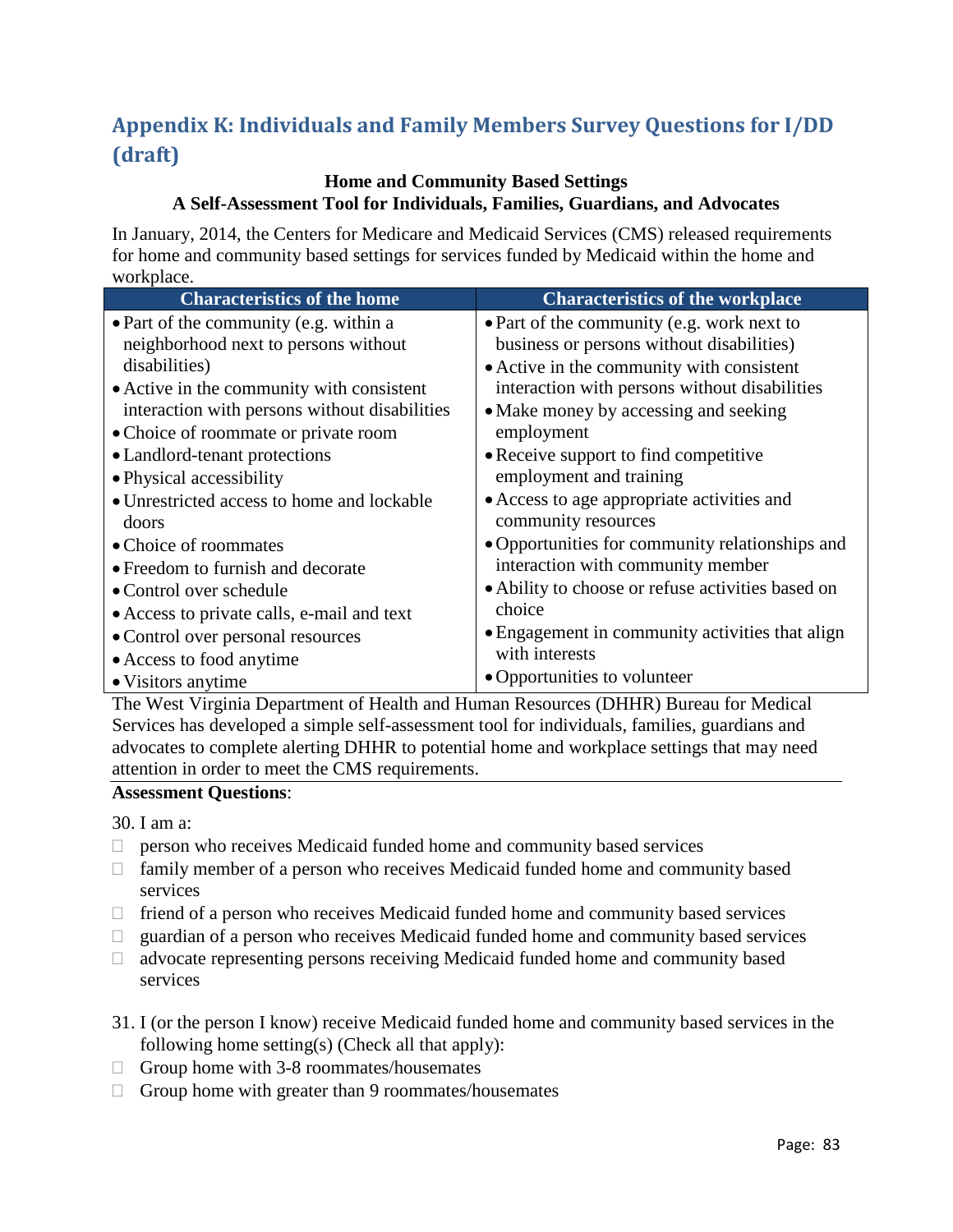- $\Box$  Intensively Supported Setting (ISS)
- $\Box$  Specialized family care home
- $\Box$  Not applicable I receive services within my family's home, live on my own, or have my own apartment.
- 32. I (or the person I know) receive Medicaid funded home and community based services in the following workplace setting(s) (Check all that apply):
- $\Box$  Facility based day habilitation program within a "workshop" setting
- $\Box$  Facility based day habilitation program not in a "workshop" setting
- $\Box$  Community-based day habilitation program
- $\Box$  Supported employment within the community
- $\Box$  Not applicable I do not receive or need employment or day support through Medicaid.
- $\Box$  Not applicable I do not receive employment or day support through Medicaid, but wish it was available.

#### **Please take a moment to respond to the following questions about the characteristics of your (or the person you know) current home or workplace.**

| 33. Is your home in the community among other private residences or retail      | Yes<br>П                 |
|---------------------------------------------------------------------------------|--------------------------|
| businesses?                                                                     | N <sub>o</sub><br>$\Box$ |
|                                                                                 | Not applicable<br>$\Box$ |
| 34. Is your workplace in the community among other private residences or retail | $\Box$<br>Yes            |
| businesses?                                                                     | N <sub>o</sub><br>П      |
|                                                                                 | Not applicable<br>$\Box$ |
| 35. Do you work or volunteer at a job that employs people with and without      | Yes<br>П                 |
| disabilities?                                                                   | N <sub>0</sub><br>П      |
|                                                                                 | Not applicable<br>$\Box$ |
| 36. Did you or your guardian have a say in where you were going to live?        | Yes<br>$\Box$            |
|                                                                                 | N <sub>0</sub><br>П      |
|                                                                                 | Not applicable<br>$\Box$ |
| 37. If you have roommates or housemates who are not family members, did you     | Yes<br>$\Box$            |
| or your guardian choose your roommates or housemates?                           | N <sub>o</sub><br>П      |
|                                                                                 | Not applicable<br>$\Box$ |
| 38. I interact with my neighbors                                                | Multiple times<br>$\Box$ |
|                                                                                 | per week                 |
|                                                                                 | Once a week<br>П         |
|                                                                                 | A few times a<br>П       |
|                                                                                 | month                    |
|                                                                                 | Rarely<br>$\Box$         |
|                                                                                 | Never<br>$\Box$          |
|                                                                                 | I don't have<br>П        |
|                                                                                 | neighbors                |
| 39. Do you have friends and relationships with persons other than paid staff or | Yes<br>$\Box$            |
| family?                                                                         | N <sub>0</sub><br>$\Box$ |
|                                                                                 | Not applicable           |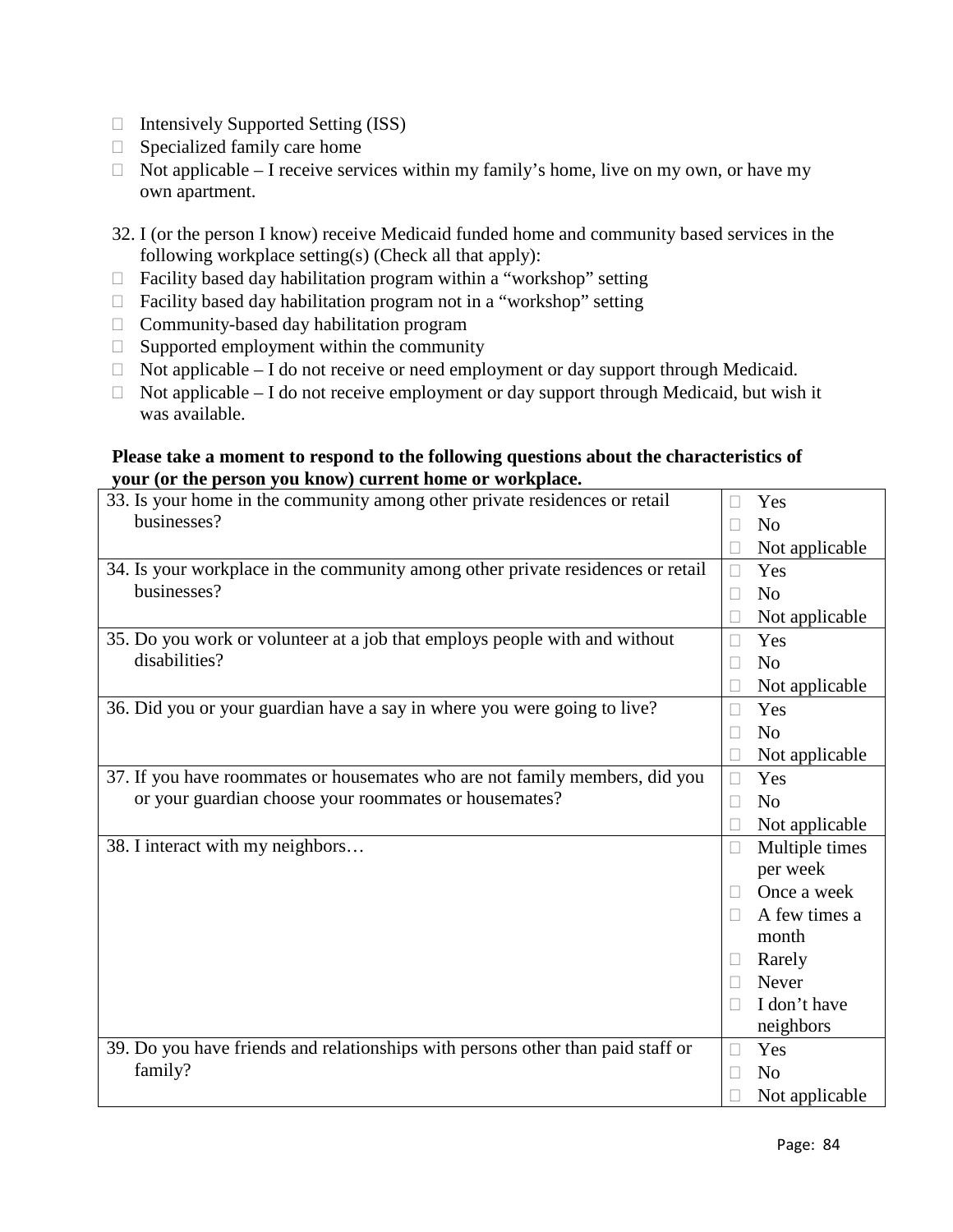| 40. Are you aware of or do you have access to, materials to become aware of      | Yes<br>$\mathbf{L}$            |
|----------------------------------------------------------------------------------|--------------------------------|
| activities occurring outside of the home or workplace setting?                   | N <sub>o</sub><br>$\Box$       |
|                                                                                  | Not applicable<br>$\Box$       |
| 41. Do you have a choice of activities to participate in in the community? This  | Yes<br>$\Box$                  |
| includes the ability to shop, attend religious services, schedule appointments,  | N <sub>o</sub><br>$\Box$       |
| and/or have lunch with family and friends in the community.                      | Not applicable<br>$\Box$       |
| 42. Do you have full access to the following areas in your home? (Check all that | Kitchen<br>$\Box$              |
| apply)                                                                           | Dining room<br>$\Box$          |
|                                                                                  | Laundry room<br>$\Box$         |
|                                                                                  | Living room<br>$\Box$          |
|                                                                                  | <b>Basement</b><br>П           |
|                                                                                  | None of the<br>$\Box$          |
|                                                                                  | above                          |
| 43. When you want or need to eat, are you able to access food?                   | Yes<br>$\Box$                  |
|                                                                                  | N <sub>o</sub><br>$\mathbf{L}$ |
|                                                                                  | Not applicable<br>$\Box$       |
| 44. "Do you volunteer, have a paid job or participate in a day habilitation      | Yes<br>$\Box$                  |
| program in the community?"                                                       | N <sub>o</sub><br>$\Box$       |
|                                                                                  | Not applicable<br>$\Box$       |
| 45. Did you choose where you go during the weekday (e.g. workshop, job in the    | Yes<br>$\Box$                  |
| community, volunteer position)?                                                  | N <sub>o</sub><br>$\Box$       |
|                                                                                  | Not applicable<br>$\Box$       |
| 46. Are you happy with how much money you make at your job?                      | Yes<br>$\Box$                  |
|                                                                                  | N <sub>o</sub><br>$\Box$       |
|                                                                                  | Not applicable<br>$\Box$       |
| 47. How do you feel about how many hours you work in a week?                     | I like the<br>$\Box$           |
|                                                                                  | number of                      |
|                                                                                  | hours I work                   |
|                                                                                  | I don't work<br>П              |
|                                                                                  | enough;                        |
|                                                                                  | I work too<br>$\Box$           |
|                                                                                  | much;                          |
|                                                                                  | I don't really<br>$\Box$       |
|                                                                                  | care.                          |
| 48. Do you have privacy in your home (e.g. can talk on the phone when you        | Yes<br>$\Box$                  |
| want, meet with who you want to meet with)?                                      | N <sub>o</sub><br>$\Box$       |
|                                                                                  | Not applicable<br>$\Box$       |
| 49. Do staff address you in the way you prefer (such as without nicknames or     | Yes<br>$\Box$                  |
| talking about you in front of others)?                                           | N <sub>o</sub><br>$\Box$       |
|                                                                                  | Not applicable<br>□            |
| 50. Are you able to access more than one service in any given day/week?          | Yes<br>$\Box$                  |
|                                                                                  | N <sub>o</sub><br>$\Box$       |
|                                                                                  | Not applicable<br>$\Box$       |
| 51. Do staff members respect your privacy?                                       | Yes<br>П                       |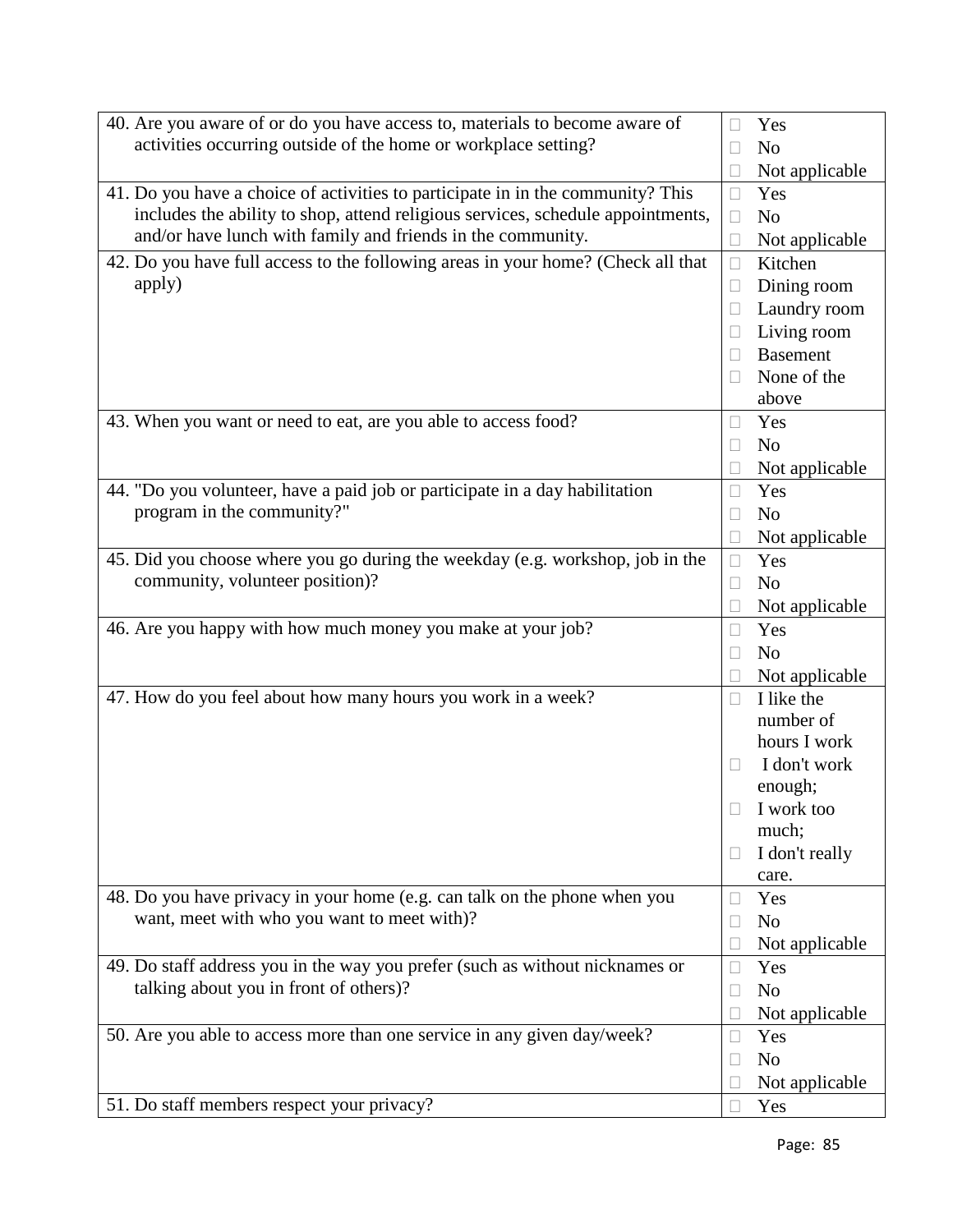|                                                                                   | N <sub>0</sub> |
|-----------------------------------------------------------------------------------|----------------|
|                                                                                   | Not applicable |
| 52. Is there a safe place for you to store your personal items?                   | Yes            |
|                                                                                   | N <sub>0</sub> |
|                                                                                   | Not applicable |
| 53. Are you able to access all areas of the setting, without locked doors, fences | Yes<br>ш       |
| or other barriers?                                                                | N <sub>0</sub> |
|                                                                                   | Not applicable |
| 54. Are you able to change or update your service preferences at will?            | Yes            |
|                                                                                   | N <sub>0</sub> |
|                                                                                   | Not applicable |
| 55. Does the setting provide you information on how to request changes or         | Yes            |
| additions to your services?                                                       | N <sub>0</sub> |
|                                                                                   | Not applicable |
| 56. Do you or your guardian decide how to spend your money?                       | Yes            |
|                                                                                   | N <sub>0</sub> |
|                                                                                   | Not applicable |

57. If you do not decide how to spend your money, why? (e.g., you have a social security payee or a power of attorney).

58. If you answered "no" to any of the questions on pgs. 2-3, please note the name and address of the provider setting you are referring to in the space(s) below:

| <b>Provider Name</b> | <b>Provider Address</b> |
|----------------------|-------------------------|
|                      |                         |
|                      |                         |
|                      |                         |
|                      |                         |

59. Do you have any additional comments about your services or settings that you want to share?

60. Your response is anonymous. If you would like us to know who you are, please insert your contact information below.